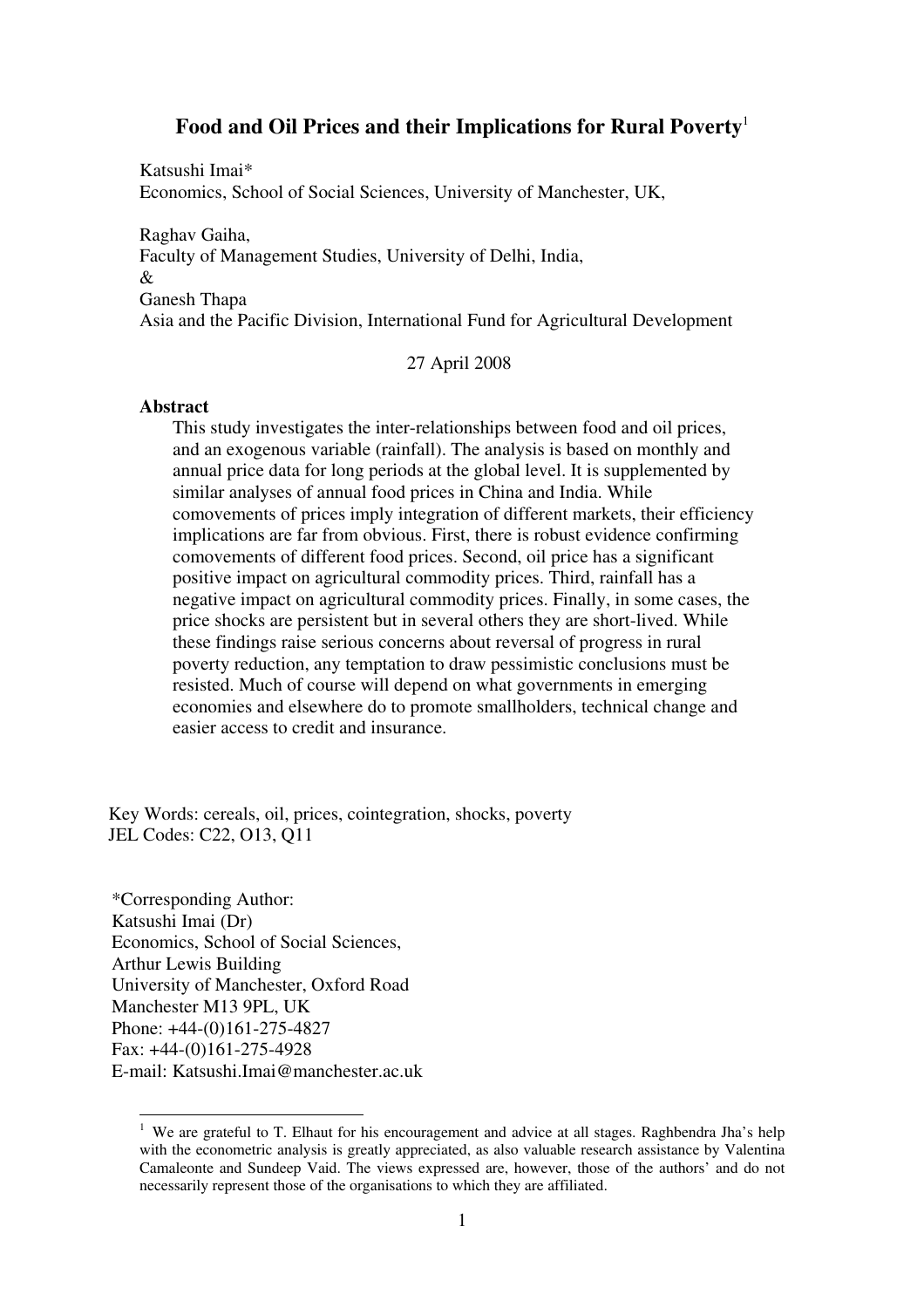# **Food and Oil Prices and their Implications for Rural Poverty I. Introduction**

The last eighteen months have witnessed sharp spikes in the prices of food (e.g. cereals, fruits and vegetables, and meats) and oil. The FAO food price index rose by 9 per cent in 2006 compared to the previous year. By September, 2007, the index rose to 172 points, representing a year-on-year increase of about 37 per cent<sup>2</sup>. The surge in prices is led by dairy and grains, but prices of other commodities have also increased (e.g. oils/fats). For example, price of wheat rose from \$212/tonne in October, 2006, to \$352/tonne in October, 2007; of (basmati) rice from \$525/tonne to \$713/tonne; of maize from \$135/tonne to \$180/tonne; of soyabeans from \$269/tonne to \$445/tonne; and of palm oil from \$506/tonne to \$875/tonne.<sup>3</sup>

Some of these spikes spilled over into the futures prices. The wheat futures prices for December delivery on the Chicago Board of Trade (CBOT), for example, hit a record high of \$350/tonne on  $28<sup>th</sup>$  September, 2007. However, by late October, wheat futures for March 2008 delivery at the CBOT went down to \$299/tonne, although still 60 per cent more than in the corresponding period last year. Feed shortages, combined with a buoyant wheat market, have sustained high maize prices. By late October, 2007, the CBOT March maize 2008 futures stood at \$151/tonne, about \$20 above the corresponding period in 2006. The unprecedented surge in maize prices has spilled over to the oilseeds and meal market and, in particular, the soyabean complex.

<sup>&</sup>lt;sup>2</sup> The Economist commodity-price index (with 2000=100) registered a sharper rise in food prices over the period January 2007-January 2008- an increase of about 48 per cent (January 19, 2008). A more recent analysis (World Bank, 2008) draws attention to a more rapid surge in wheat and rice prices during January-March, 2008. US wheat export prices rose from \$375/ton in January, 2008, to \$440/ton in March, 2008, and Thai rice export prices from \$365/ton to \$562/ton. This follows a 181 per cent increase in global wheat prices over the 36 months leading up to February, 2008, and a 83 per cent increase in overall global food prices over the same period.

<sup>&</sup>lt;sup>3</sup> As each commodity has several variants, our illustrations refer to specific commodities. For details, see *FAO Outlook* (November, 2007).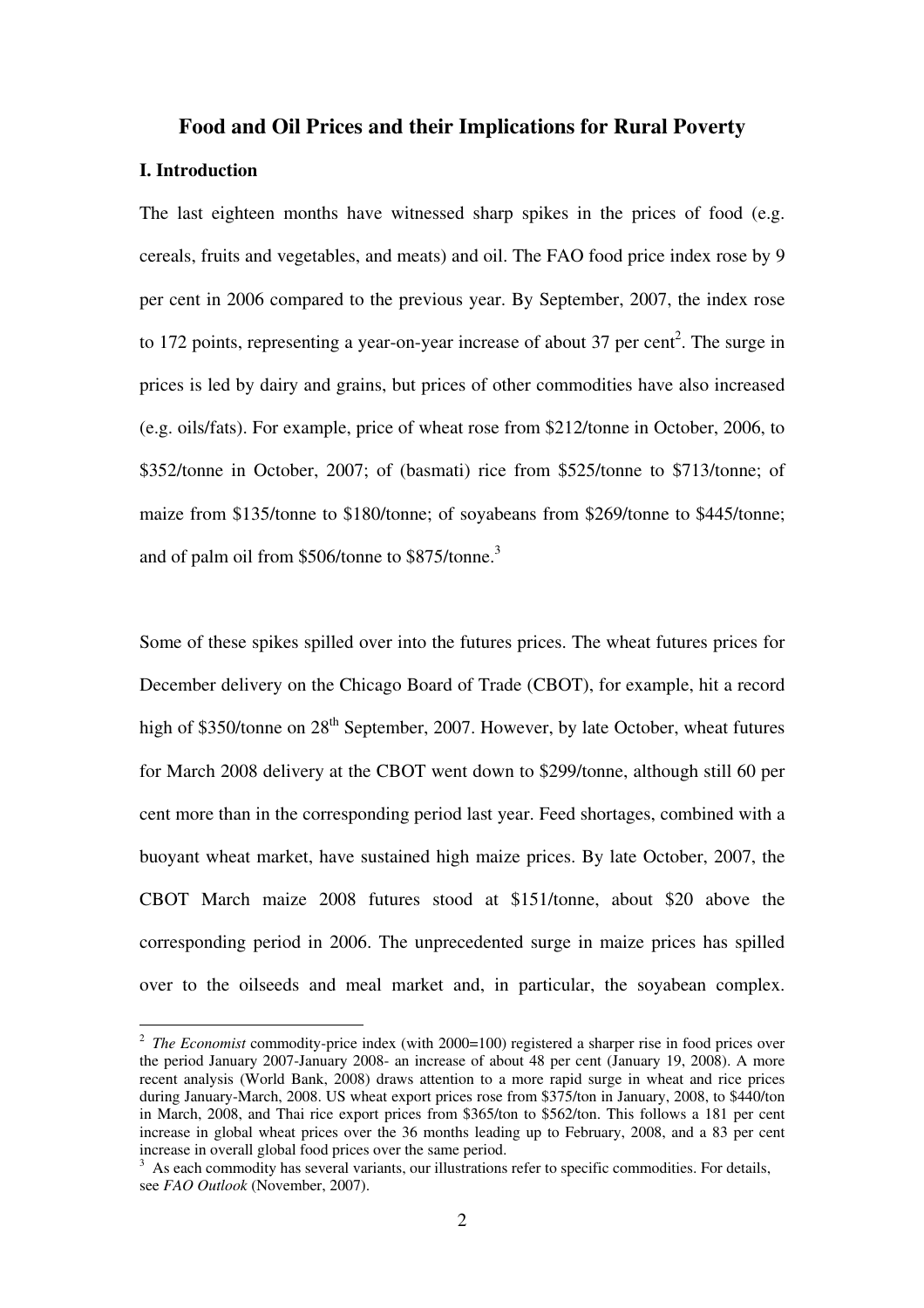Besides, steadily increasing biodiesel demand is linked to rising demand for vegetable oils, notably soyabean, rapeseed and palm oil. This trend, combined with rising vegetable oil consumption and weak growth of total oil production in 2006/07, has resulted in a gradual tightening in global supplies, and the recent surge in vegetable oil prices. In the first half of October, 2007, the CBOT March contract for soyabeans traded at \$150/tonne, 67 per cent higher than in the corresponding period in 2006 (*FAO Outlook*, November, 2007).

The mismatch between supply and demand has worsened. The world wheat stock-to-use ratio, for example, fell from 29.0 per cent in 2005/06 to 22.5 per cent in 2007/08. A more marked reduction is reflected in the major exporters' stock-to-disappearance ratio-from 23.8 per cent to 10 per cent over the same period. For oilseeds, the stock to utilisation ratio dropped-from 15 per cent to 11 per cent.

There are two distinguishing features of rising food prices. One is that it is not just a few but nearly *all* food and feed commodities that have recorded sharply rising prices. As a result, there are strong ripple effects through the food value/supply chain, manifested in rising retail prices of such basic foods as bread, meat and milk. Another feature is the higher price volatility of food prices (e.g. cereals and oilseeds)<sup>4</sup>. While tightness of supplies is often associated with price volatility, the current situation

<sup>&</sup>lt;sup>4</sup> Volatility could be measured in two ways: historical and implied. The first is based on past price movements and the second on the market's expectation of likely price movements in the future. The latter is preferred to the extent that past price movements may not reflect crop expectations and other changes. For wheat, maize and soyabeans, the CBOT is widely viewed as the major centre for their price discovery. Volatility measured as standard deviation of the expected price six months ahead has been computed for the last 10 years and the previous 22 months. Volatility of wheat and maize prices has been creeping up during the last decade. More importantly, since the beginning of 2006, implied volatility of wheat and maize prices has often touched 30 per cent, and since October, 2007, has been about 27 and 22 per cent, respectively. These estimates imply that there is a 68 per cent certainty that prices will rise or fall by 27 per cent for wheat and 22 per cent for maize (*FAO Outlook*, November, 2007).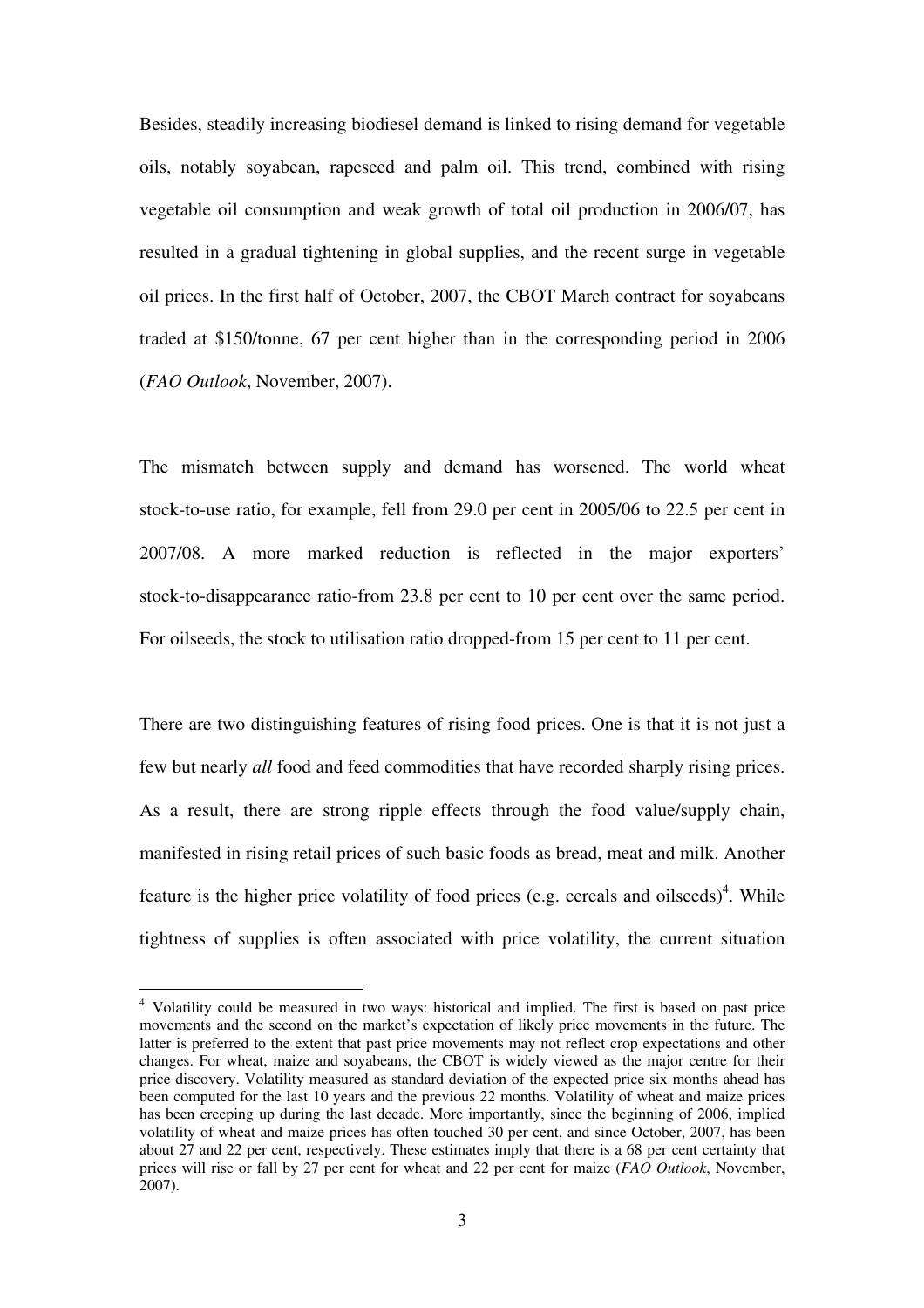differs from past experience in so far as price volatility has lasted much longer. In fact, what underlies this phenomenon is the strengthening of relationships between agricultural commodity markets and other markets in a rapidly globalising world.

Soaring petroleum prices (West Texas Intermediate, for example, traded at \$113.80 per barrel on April 15 , 2008, an increase of about 80.5 per cent over the price a year ago) have contributed to higher agricultural prices in two ways: by raising input costs and by boosting demand for agricultural crops used as feedstock for alternative energy sources (e.g. biofuels)<sup>5</sup>. In addition, freight rates have risen, reflecting higher fuel costs, stretched shipping capacity, port capacity and longer trade routes. The Baltic Exchange Dry Index-a measure of shipping costs for bulk commodities such as grains and oilseeds-recently crossed the 10000 mark with freight rates jumping by about 77 per cent during 2006-07 (*FAO Outlook*, November, 2007, and IGC, 2007)<sup>6</sup>.

#### **Issues**

An overview of demand and supply factors is given below to motivate our analysis. Some recent assessments (*Financial Times*, January,18, and 21, 2008, *The New York Times*, 19 January, 2008, *Economic and Political Weekly*, January, 2008, *The Economist*, 6 December, 2007, IFPRI, 2007) point to dire consequences of the unabated food price inflation and its persistence in the near future<sup>7</sup>. Reports of unrest among urban and rural areas abound. "In some poor countries, desperation is taking hold. Just in the last week, protests have erupted in Pakistan over wheat shortages, and

<sup>&</sup>lt;sup>5</sup> For details, see *FAO Outlook* (November, 2007) and *The Economist* (19<sup>th</sup> January, 2008).

 $6$  This index rose from 3960 in October, 2006, to 10944 in October, 2007 (IGC, 2007).

<sup>7</sup> See, for example, World Bank (2008) and *The Economist* (19 April, 2008). Both draw pointed attention to reversals in progress in poverty reduction.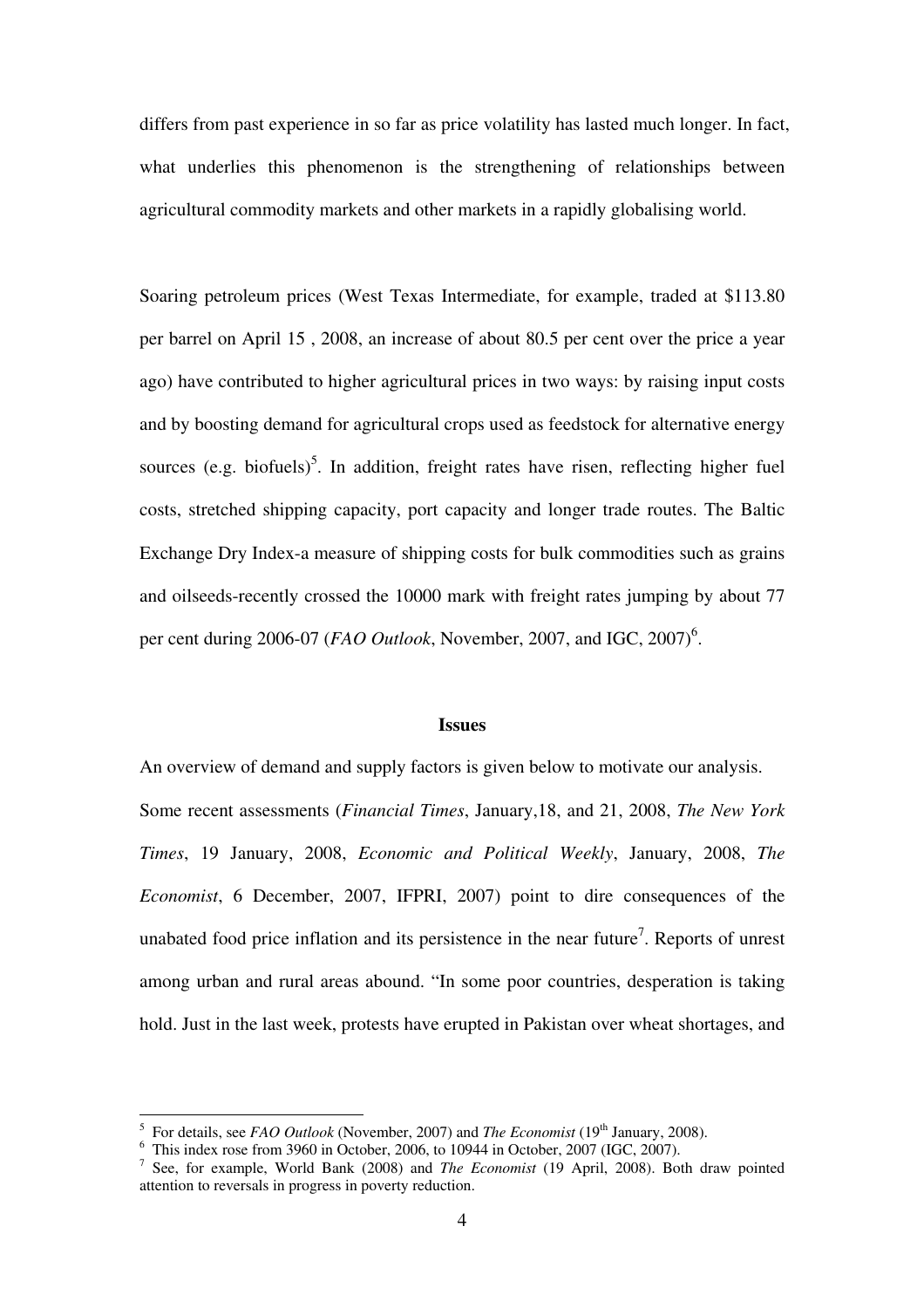in Indonesia over soyabean shortages. ……China has put price controls on cooking oil, grain, meat, milk and eggs" (*The New York Times*, 19 January, 2008<sup>8</sup>).

Both demand and supply factors are involved in the so-called "agflation". The growing use of grains and other agricultural products as feedstock to produce biofuels (ethanol and biodiesel) has been a key factor in the surge in their prices. A sharp increase in the price of fossil fuels has triggered a search for alternative sources of energy, and biofuel is seen as a viable alternative. In the US, for example, one-fifth of total corn output is now used for biofuel production and this may rise to 30 per cent by 2010. Global food reserves are disappearing fast mainly on account of this substitution. Based on the IMPACT model simulations under two scenarios (the second assuming a doubling of expansion of biofuels under the first), IFPRI (2007) shows that wheat prices in 2020 would rise by 8-20 per cent over the baseline, sugar prices by 11.5-26.6 per cent, oilseeds prices by 18.1-44.4 per cent, and maize prices by 26.3-71.8 per cent.

A second demand factor is the shift in dietary patterns towards livestock and high-value agricultural products (fruits, vegetables and dairy products) in rapidly growing emerging and highly populous countries such as China and India. Higher consumption of livestock products (e.g. meat) requires several kilos of grain to produce one kilo of livestock.<sup>9</sup> In China, consumers in rural areas continue to be

<sup>&</sup>lt;sup>8</sup> Food riots in recent months have been widespread-Guinea, Mauritania, Mexico, Morocco, Senegal, Uzbekistan and Yemen.

<sup>&</sup>lt;sup>9</sup> Calorie for calorie, you need more grain if you eat it transformed into meat than if you eat it as bread: it takes three kilograms of cereals to produce a kilo of pork, eight for a kilo of beef. So a shift in diet is multiplied many times over in the grain markets. Since the late 1980s an inexorable annual increase of 1-2% in the demand for feedgrains has ratcheted up the overall demand for cereals and pushed up prices (*The Economist*, 6 December, 2007).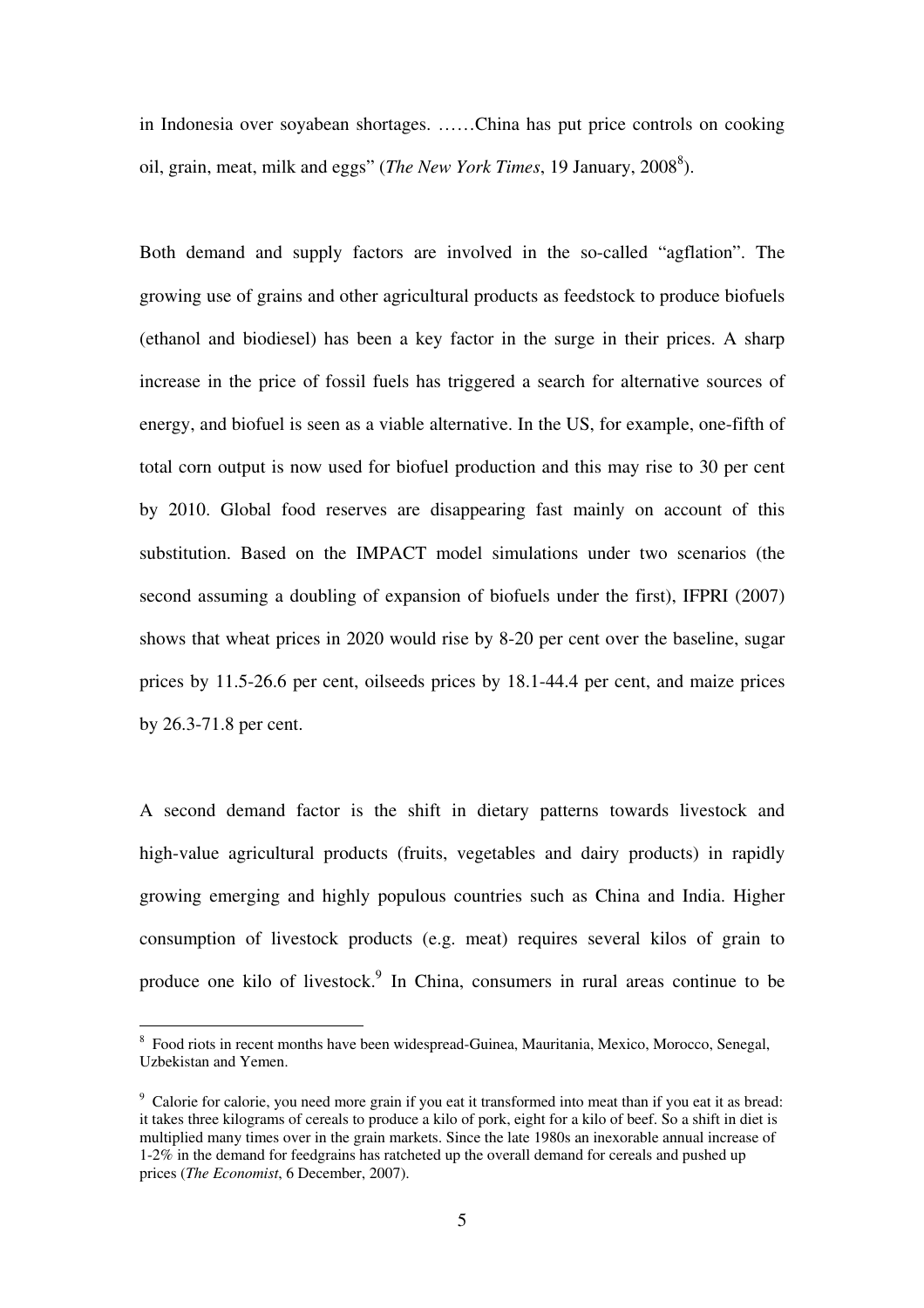more dependent on grains than consumers in urban areas. However, the increase in the consumption of meat, fish and aquatic products, and fruits in the rural areas has been faster than in the urban areas over the period 1990-2006. In India, while cereal consumption remained unchanged over the period 1990-2005, those of oil crops, meat, milk, fish, fruits and vegetables rose more than moderately (IFPRI,  $2007$ )<sup>10</sup>.

On the supply side, world production of cereals has stagnated around 2100 million tonnes after 1996, whereas world population has been growing by 78 million per year. As a result, per capita production of cereals has declined from 362 kg. in 1997-99 to 336 kg in 2005-07. After 1996, cereal production was at its lowest in 2005-06 and 2006-07. Wheat production suffered because of a drought in Australia and unfavourable weather conditions in eastern Europe. So apart from the growing mismatch between demand for and supply of foodgrains, what has pushed up food prices is higher price of oil (by raising the cost of oil- based fertiliser, for example). Stocks as a proportion of output are the lowest ever recorded, accentuated in part by the decisions of USA and China to reduce stocks to save money. What is indeed remarkable is that the present bout of 'agflation' has persisted despite optimistic projections of cereals crop this year (*The Economist*, 6 December, 2007). This is of course consistent with the view that demand factors and the surge in oil prices have played a more important role<sup>11, 12</sup>.

<u>.</u>

 $10$  On the dietary changes in Asia, see Pingali (2007).

 $11$  It is arguable that the 1973 jump in oil prices doubled the trend level of grain prices, and again oil is set to change the nature and trend in grain prices, but this time due to the search for a substitute for oil (*Economic and Political Weekly*, 12 January, 2008). As elaborated by World Bank (2008), concerns over soaring oil prices, energy security and climate change have induced governments to proactively encourage the production and use of biofuels. This has led to increased demand for biofuel sources such as wheat, soy, maize and palm oil, and greater competition for crop land.

<sup>&</sup>lt;sup>12</sup> While the relatively important role of demand factors continues to be emphasised in recent comments (World Bank, 2008, *The Economist*, 19 April, 2008), little is said on inflationary expectations of producers as well as consumers. The important point is that higher production may not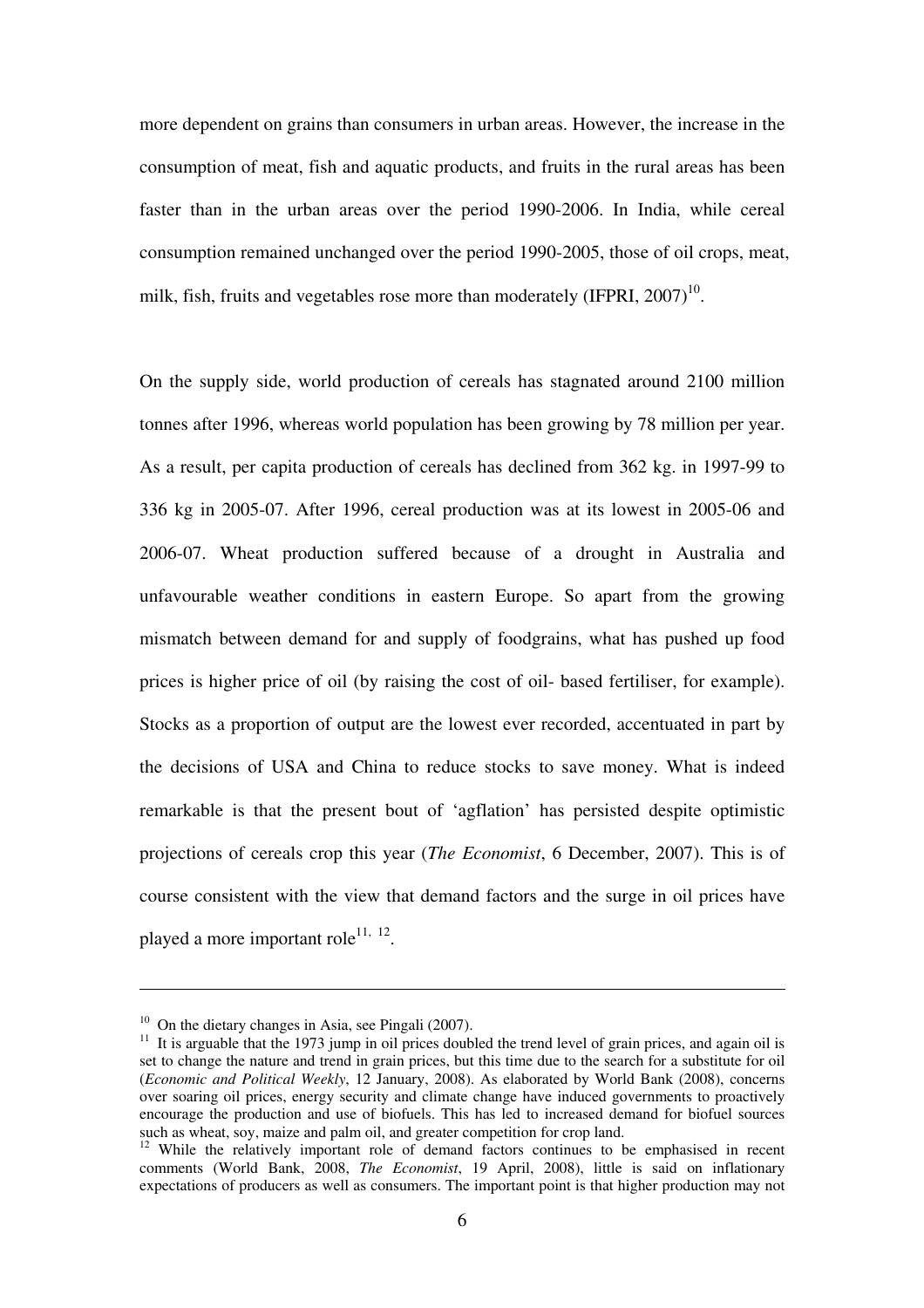How long is this surge in food prices likely to last? The emerging economies' boom and rising demand for oil and its substitutes are unlikely to slacken in the near future (*The Economist*, 6 December, 2007, IFPRI, 2007). Consequently, demand pressures on cereal prices will continue to be strong. Some recent assessments (e.g. *Financial Times,* 21 January, 2008, *The Economist*, 6 December, 2007, and IFPRI, 2007) are emphatic that supply constraints will exacerbate 'agflation'. Aggregate price elasticity of supply is low-typically, agricultural supply rises by 1-2 per cent when prices increase by 10 per cent (IFPRI, 2007). This supply response is weaker if prices are volatile but stronger with better rural infrastructure and access to technology and rural finance. A recent report by Bidwells (2007) highlights tightening of supply constraints-specifically, in addition to land scarcity, lack of water would hamper agricultural productivity. China and India, for example, would have no other option but to provide more water to their rapidly growing urban populations at the expense of agriculture. These constraints are already beginning to bite as yields have plateaued, after more than doubling from 1.1 tonnes per hectare in 1950 to 2.7 tonnes per hectare in 2000 (*Financial Times*, 21 January, 2007).

These concerns are reflected in the projections of food prices. Although there is a consensus that 'agflation' is likely to persist for a few years or more, price projections vary. The Economist Intelligence Unit (EIU, 2007) predicts an 11 per cent increase in the price of grains in the next two years and only a 5-percent rise in the price of oilseeds. The OECD-FAO outlook (2007) projects higher price increases-the prices of coarse grains, wheat, and oilseeds are expected to increase by 34, 20, and 13 per cent,

-

necessarily lower foodgrain prices if market arrivals are lower and consumers also tend to stock up more.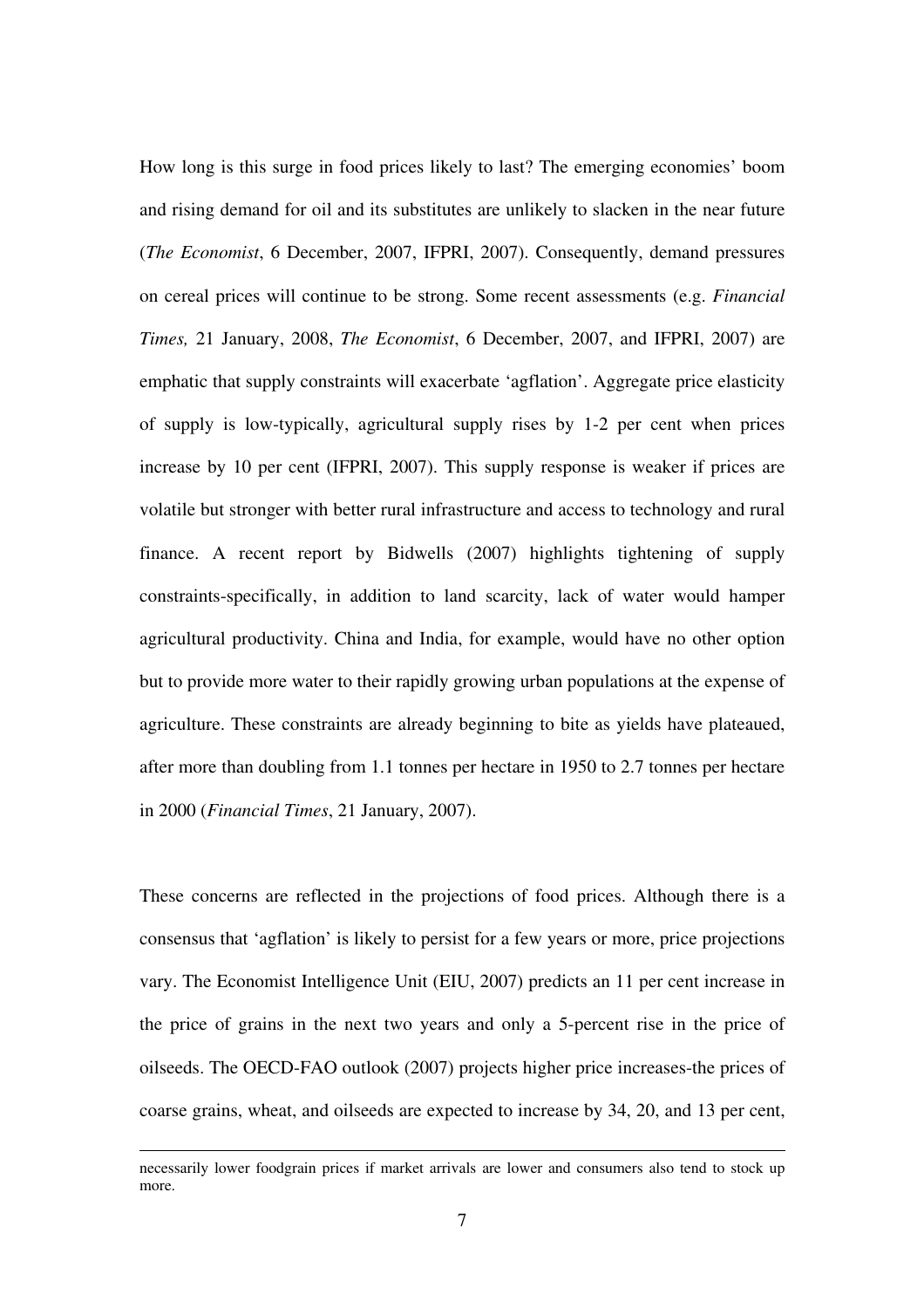respectively, by 2016-17. The Food and Agricultural Policy Research Institute (FAPRI, 2007) predicts that corn demand prices will rise up to 2009-10, and thereafter corn production growth will be on par with consumption growth. Nor does it expect biofuels to have a large impact on wheat markets, and predicts that wheat prices will stabilise. Only the price of palm oil- a biofuel feedstock-will spike by 29 per cent. IFPRI's (2007) projections, based on its IMPACT model, point to an increase of 10 to 20 per cent in cereal prices during 2006 to 2015 in current dollars. So in the event the dollar depreciates the prices will be higher in dollar terms (IFPRI, 2007). *The Economist* (6 December, 2007) is emphatic "Whatever the exact amount, this year's agflation' seems unlikely to be, as past rises have been, simply the upward side of a spike".

If this scenario prevails, the effects of costlier food will be felt everywhere but the impact is likely to be uneven. Let us first consider the macro effects.

- Net cereal exporters will benefit from improved terms of trade while net importers will face higher costs of food imports for meeting domestic cereal demand. As the number of net importers is four times that of net exporters of cereals, the losers are likely to predominate. China, for example, is a net importer of cereals while India is a net exporter. Almost all African countries are net importers (IFPRI, 2007).
- The share of food in consumer price indices varies in developing countries. For example, in China and other emerging markets, food is about 30 per cent of what consumers buy, and, in many low-income countries it is 50 per cent or more. This implies that conditional upon transmission mechanisms a given increase in global prices of corn, wheat, milk and meat will translate into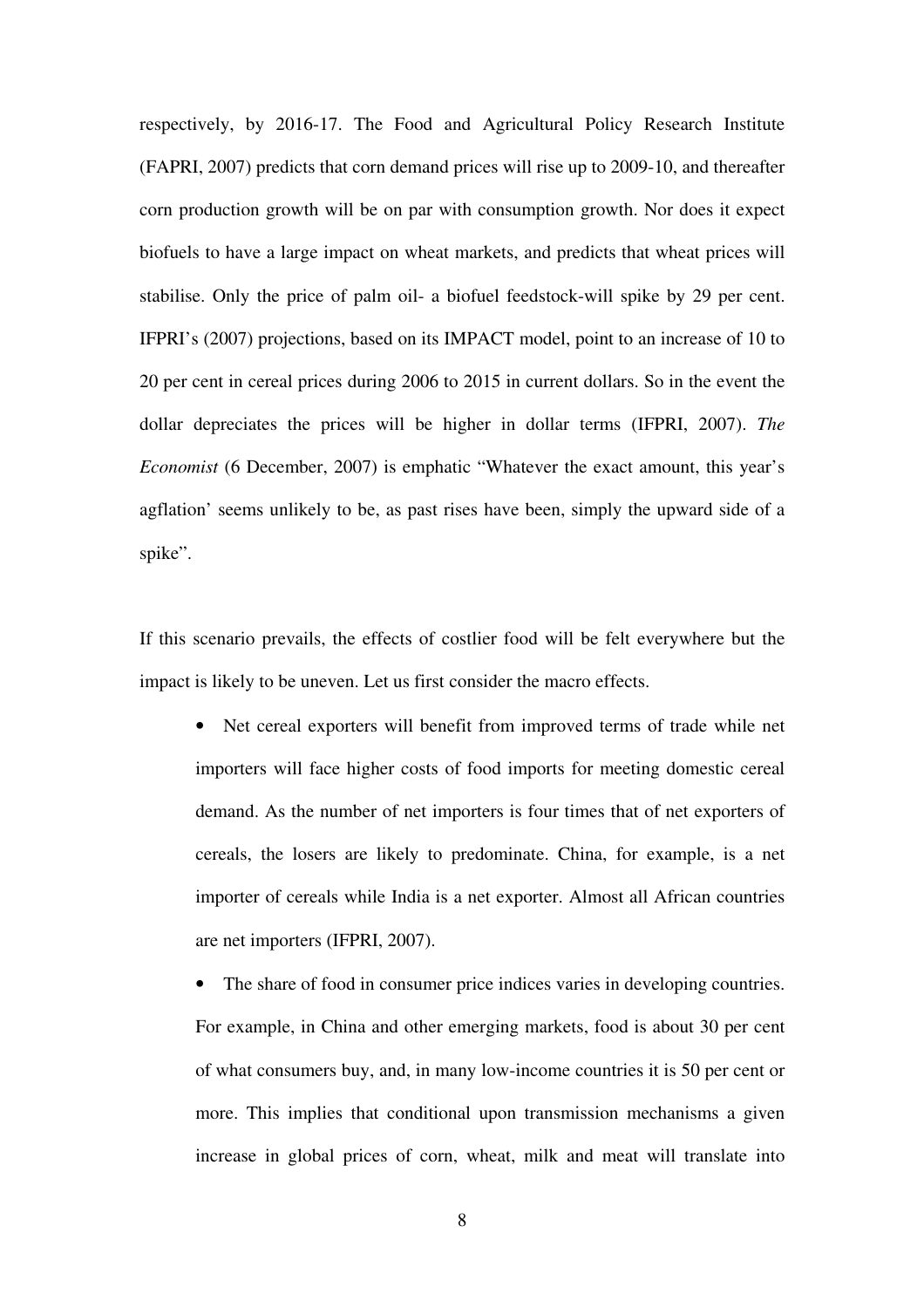higher inflation of varying rates in poorer countries. Inflation in food prices in emerging markets nearly doubled in 2007, to 11 per cent; meat and egg prices in China, for example, have gone up by about 50 per cent (although this is partly because of a sharp rise in pork prices due to a disease in pigs). Overall inflation rose from 6 per cent in 2006 to 8 per cent in 2007 (Johnson, 2007, *The Economist*, 6 December,  $2007$ <sup>13</sup>.

• In emerging markets, rural-urban disparities have widened as a consequence of diversification away from agriculture towards industry and services. In the process urban wages have outstripped rural wages. In China, for example, the Gini coefficient of income distribution rose from 0.41 in 1993 to 0.47 in 2004. A similar change is recorded for India (Sen and Himanshu, 2005).

- Global food aid is less than 7 per cent of global official development assistance and less than 0.4 per cent of total food production. Over the years food aid has declined. In 2006, for example, it was 40 per cent lower than in 2000 (WFP, 2007). Unavoidably, therefore, food aid is increasingly targeted to fewer countries-mainly in Sub-Saharan Africa-and to specific segments of the population (IFPRI, 2007).
- At the micro-level, whether a household benefits or loses from higher food prices depends on whether the household is a net seller or buyer of food $14$ . Since food accounts for a large share of household expenditure among low income households -agricultural and other labourers, and smallholders- a

<sup>&</sup>lt;sup>13</sup> In India, the retail price of rice went up by 15-25 per cent in 2007, and the edible oil price touched the Rs 100 mark per litre (*Business and Finance*, 13 January, 2008).

<sup>&</sup>lt;sup>14</sup> As some evidence gathered by IFAD CPMs for China, Sri Lanka and the Philippines illustrate, that a large subset of the rural poor are both buyers and sellers of food. While net buyers of food lose unambiguously from higher retail prices, net sellers may not benefit much considering that farm gate prices may be a fraction of the wholesale prices, and higher input costs (e.g. fertiliser).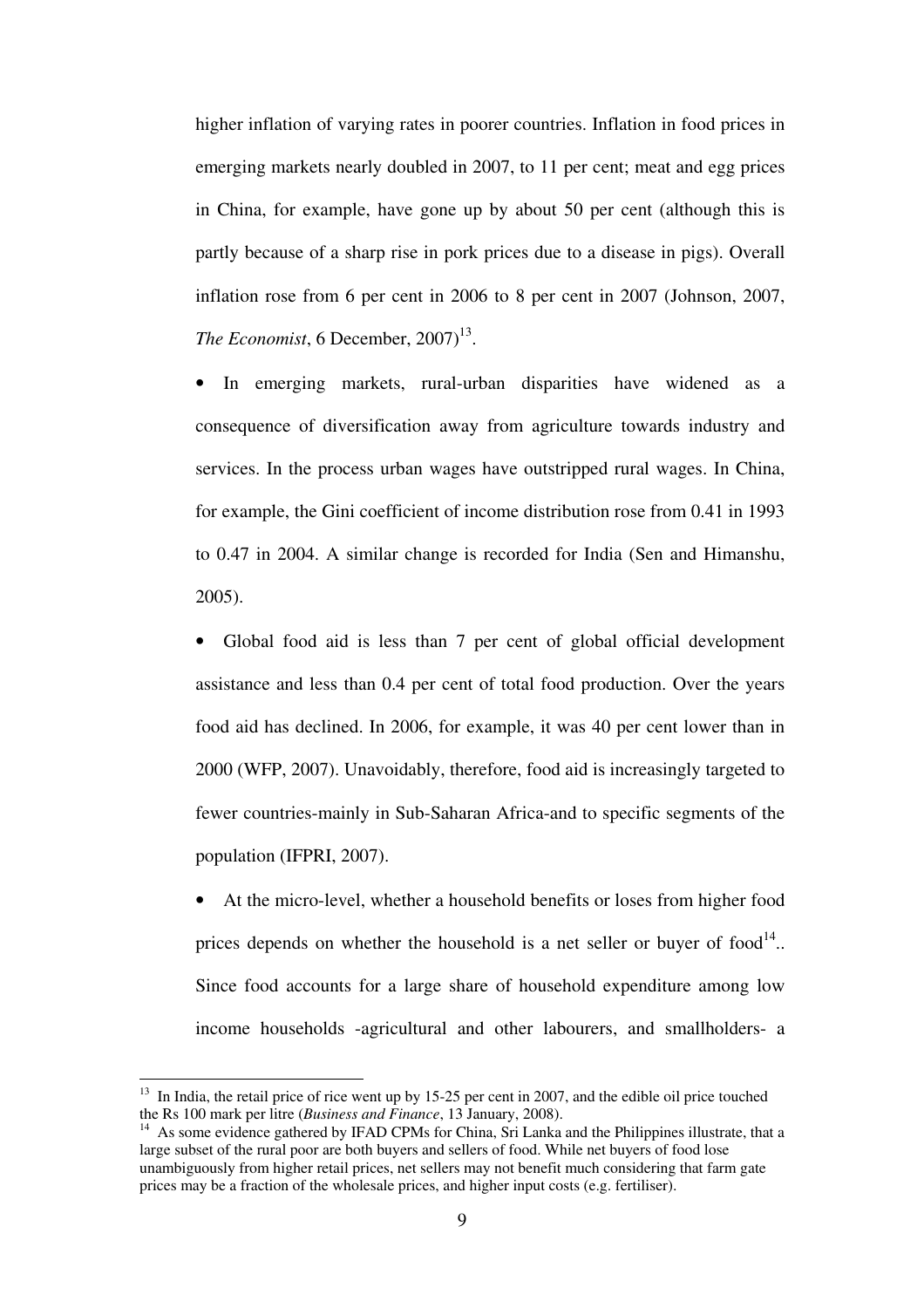staple crop price increase translates into lower quantity and quality of food.<sup>15</sup> The impact, however, varies with the crop and the country. For example, two thirds of rural households in Java own between 0 and 0.25 hectares of land, and only 10 per cent of households would benefit from a higher rice price (IFPRI, 2007). A recent analysis of rural poverty in India also corroborates a strong positive effect of higher food prices (Jha et al. 2007a). Another study (Jha et al. 2007b) confirms direct and indirect effects of food prices on rural populations through lower agricultural wages and reduction of calorie and micronutrient intake<sup>16</sup>. Lower agricultural wages result in higher poverty and this effect is accentuated by lower nutritional status. It is further demonstrated that in rural labour market with efficiency wages and rationing of jobs, those with weak nutritional status are likely to have a lower probability of participation. Thus a food price shock is likely to perpetuate their poverty (Dasgupta, 1993).

• Whether rising foodgrain prices offer an opportunity to expand production and earn higher incomes is somewhat optimistic but not necessarily ruled out. Some (largely) anecdotal evidence suggests that the desired supply response is not happening. Part of the problem is the nature of the supply response-it takes a season to grow more food provided access to credit, irrigation and fertiliser is not limited<sup>17</sup>. Moreover, for some crops- for example, rice in East Asiagood quality land is limited, implying that higher production must come from

<sup>&</sup>lt;sup>15</sup> A recent estimate of the share of food in the consumption basket of the rural poor in India is about 65 per cent (Deaton, 2008).

 $16\text{}$  See, for example, the CPM's observations on the decline in the quantity and quality of food intake in the Philippines.

<sup>&</sup>lt;sup>17</sup> This is corroborated by the PI CPM's report on China. Despite higher food prices and government subsidies, benefits to producers have been marginally higher. Elsewhere (in the Philippines, for example) some smallholders have been forced to sell their land as they did not have access to credit.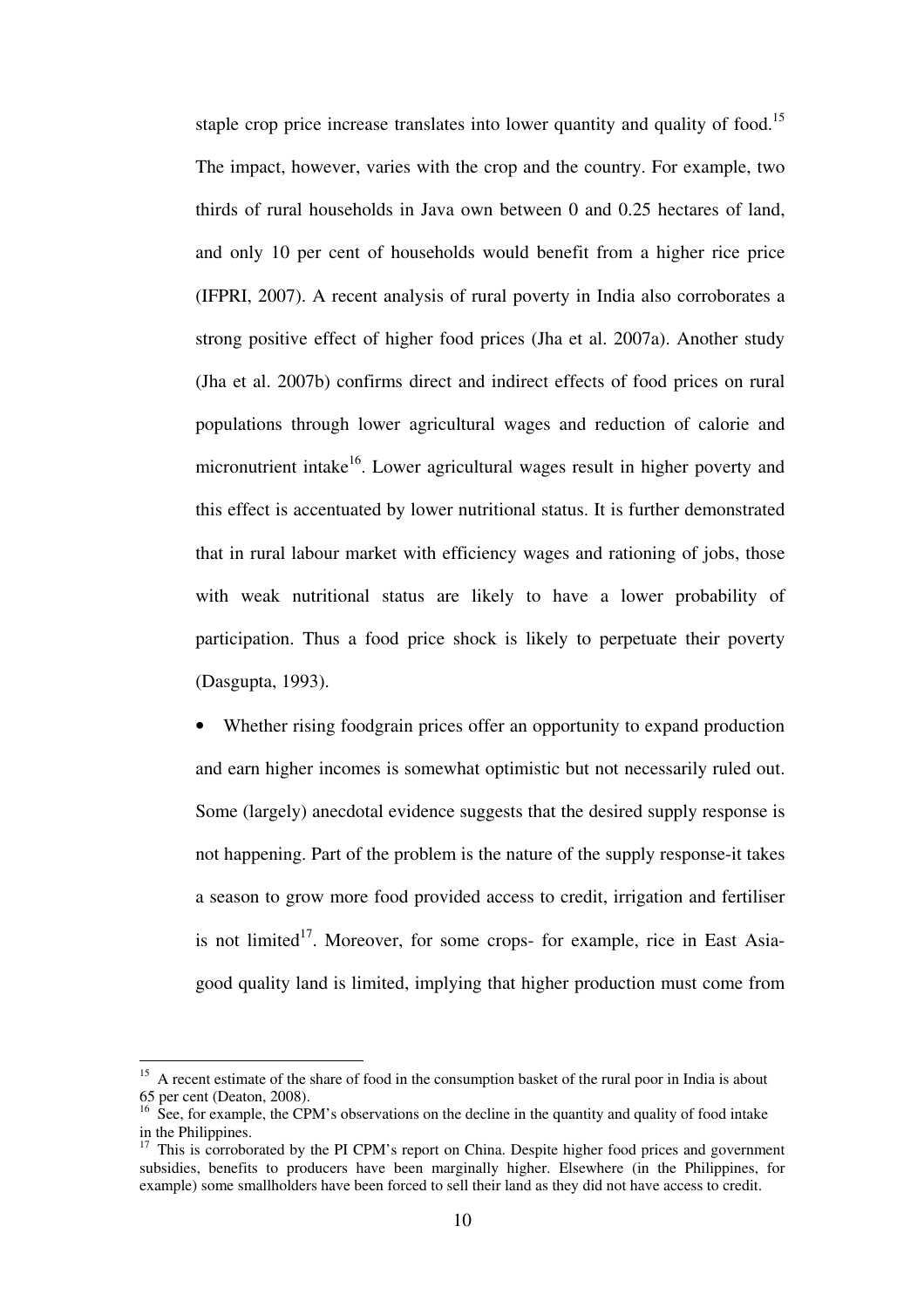higher yields  $18$ . Finally, although smallholders have some advantages in horticulture, they are at a disadvantage vis-à-vis supermarkets for lack of organisation. Worse, they are fragmenting.<sup>19</sup>

So whether this bout of agflation-even if it persists for 5-10 years if not longer-is necessarily a *threat* to the poor and vulnerable sections or an *opportunity* for smallholders and others to secure better livelihoods warrants a careful analysis. The present study is part of a larger project designed to address this concern. What, however, must be emphasised is that the slew of measures undertaken by many emerging and poor developing countries is unlikely to help from a longer-term perspective except perhaps to buy time and a longer lease of life for present governments. Some illustrations are given below of the measures undertaken from this perspective<sup>20</sup>. China, for example, has imposed several measures to curb inflation but with little effect. These include (i) large food producers must obtain government permission to raise prices, and merchants must report increases in retail prices; (ii) to make these requirements credible, it is emphasised that the government can roll back any price increases that are deemed "unreasonable"; (iii) there is a price freeze on cooking oil, airline tickets and electricity; and (iv) elsewhere restrictions have been put on food exports -in a dozen countries including India, Vietnam, Ukraine- there are export taxes or quantitative restrictions on their exports;  $2^{1}$  (v) India is considering cutting import duties on edible oil, while Indonesia has subsidised cooking oil refiners

<sup>&</sup>lt;sup>18</sup> As noted in *The Economist* (17 April, 2008), the time lag between a new seed and its commercial use varies from 10-15 years. So higher yields are likely to take time.

<sup>&</sup>lt;sup>19</sup> The average farm size in China and Bangladesh has fallen from about 1.5 ha in the 1970s to about 0.5 ha now, largely as a result of population growth and loss of farm land (*The Economist*, 19 April, 2008).

 $20$  Of the 58 countries monitored by the World Bank, 48 have imposed price controls, consumer subsidies, export restrictions or lower tariffs. Some (e.g. banning of rice exports) could make matters worse by raising further global food prices making it more expensive for (net) food importers to buy food.

<sup>21</sup> Argentina and Russia have done both (*The Economist*, 6 December, 2007).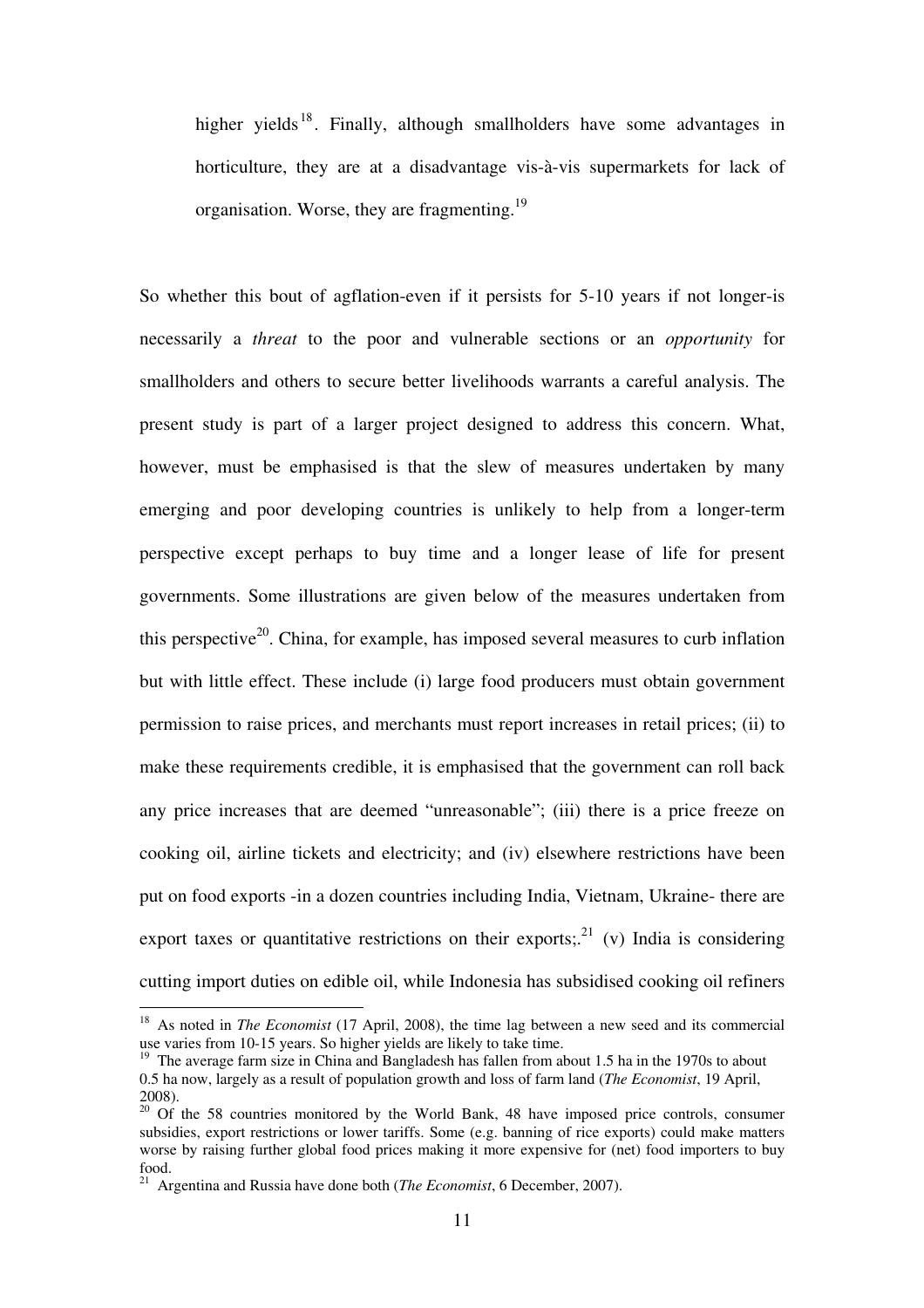and suspended a 10 per cent duty on imported soyabeans (*International Herald Tribune*, 21 January, 2008).

Some general remarks are in order. First, price subsidies or controls, and quantitative restrictions on imports and exports seldom work even as short-term palliatives. Subsidies to food producers may increase supplies but distort the allocation of resources, while subsidising retail prices lead to smuggling.<sup>22</sup> Income subsidies, on the other hand, avoid distortions associated with price subsidies but could affect adversely labour supply if expectations about their continuance persist. So there is little choice for governments other than higher investments in rural infrastructure, agricultural technology and market access, expansion of credit and insurance, and elimination of trade barriers (IFPRI, 2007, *The Economist*, 6 December, 2007).

#### **Scheme**

As stated earlier, the following analysis is part of a larger project on the impact of the surge in food and energy prices on agriculture and rural poverty. In focusing on the latter, our objective is to analyse both the effects on net buyers of food in rural areas as well as on the supply response of smallholders. While much of the analysis is based on global prices of food and oil, detailed applications are carried out for China and India to understand better the transmission of global prices to national prices, the food supply responses and the income distributional effects (taking into account both income inequality and rural poverty).

 $22$  This is a problem for Malaysia, where cooking oil sells for much less than in neighbouring Singapore and Thailand (*International Herald Tribune*, 21 January, 2008).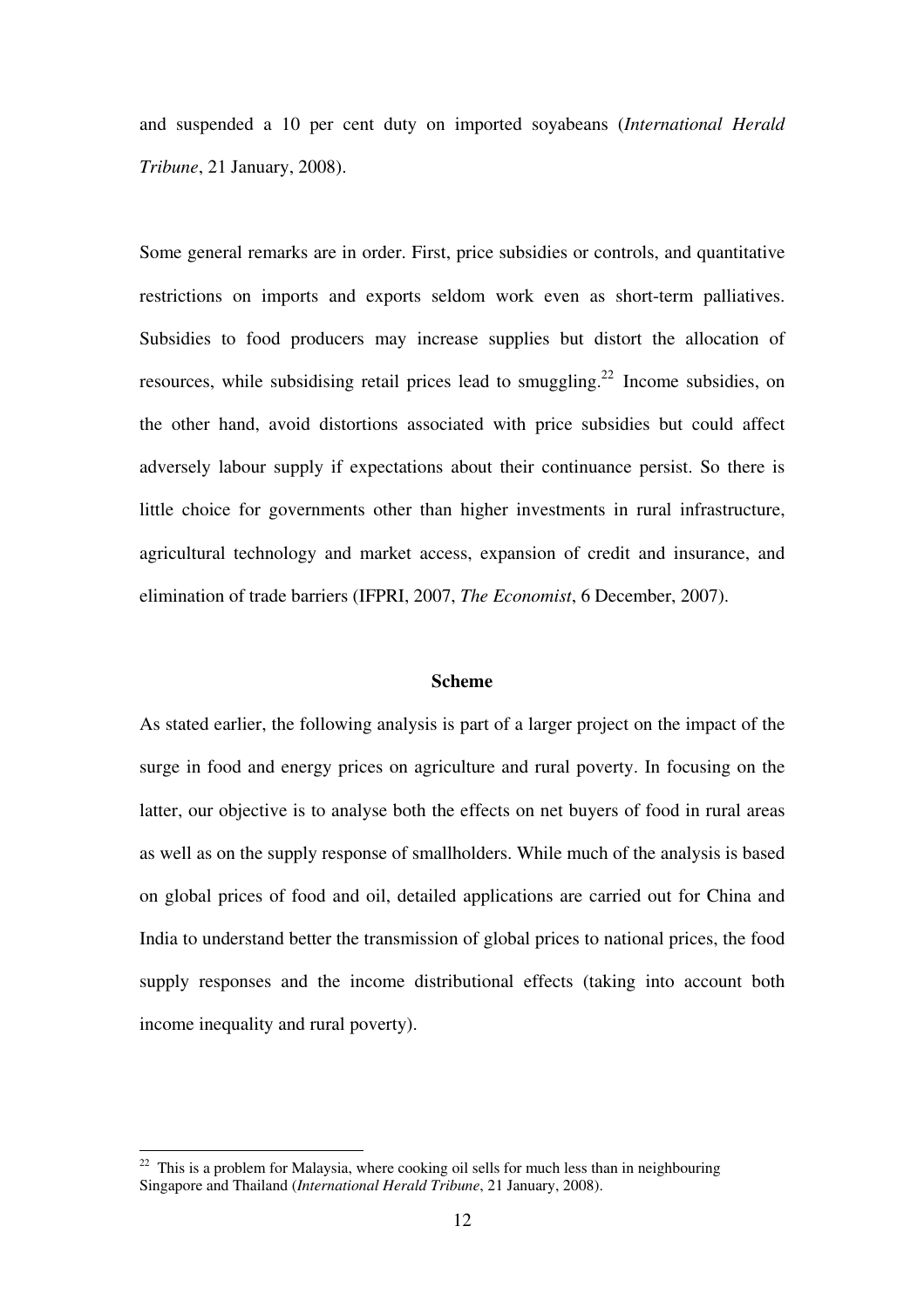The present analysis focuses on (i) food and oil price dynamics, taking into account the lagged effects of prices of specific food items (e.g. wheat, rice and maize) and oil, and rainfall; (ii) as there are direct and indirect effects of oil prices on food prices -the search for alternative sources of energy induced by strong crude oil prices (a case in point is surge in the demand for biofuels), rising maize/ corn prices, higher wheat and rice prices (through higher costs of oil-based fertilisers and transportation), and supply responses feeding into energy demand from various sources. So we analyse co-movements of these prices (using cointegration and vector autoregression methods). (ii) This is then supplemented by an analysis of Granger causality of these prices, both globally and for China and India. (iii) Impulse functions are computed to trace the effects of shocks to various food prices (say, the effect of a higher oil price on the price of maize, wheat and rice or of a higher maize price on wheat and rice prices). The methodology draws upon Johansen' method for cointegration analysis (Johansen ,1988, 1991; Johansen and Juselius, 1990) and Vector Autoregression (VAR) for monthly and annual time series data of agricultural commodity prices. The rest of the paper is organised as follows. The next section briefly describes the data and their sources. Section III gives an exposition of the econometric methodology used. The econometric results are discussed in Section IV. The final section offers concluding observations from a broad policy perspective.

#### **II. Data**

The present study draws upon the commodity price data series both at global and at country levels for India and China. The former is based on the IMF Primary Commodity Prices data compiled by the Commodities Unit of the Research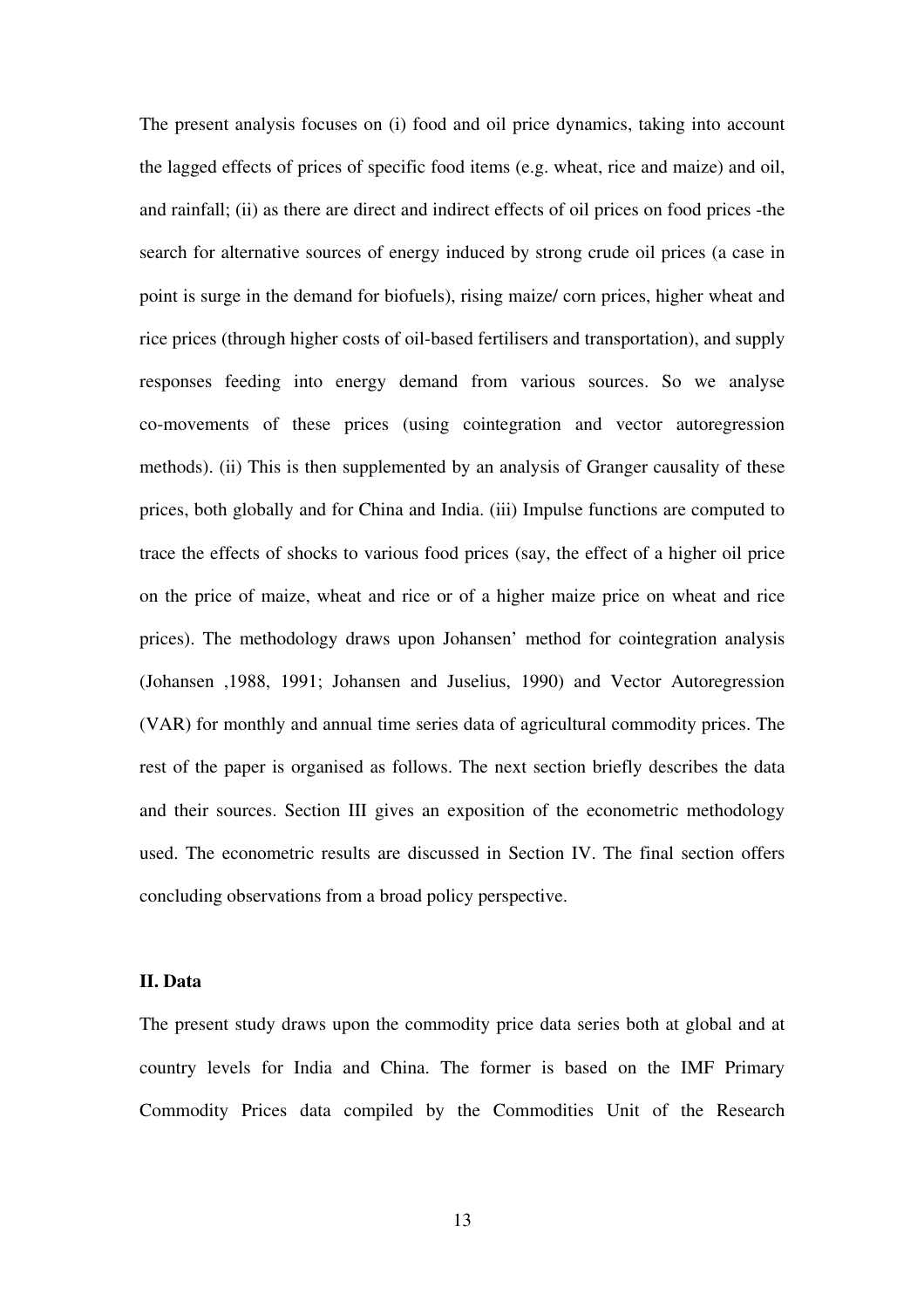Department of  $IMF<sup>23</sup>$  Four monthly price data series from January 1980 to October 2007 are used: (i) maize (US\$ per metric tonne), (ii) wheat (US\$ per metric tonne), (iii) rice (5 percent broken milled white rice, Thailand nominal price quote, US\$ per metric tonne), and (iv) oil (Crude Oil (petroleum), simple average of three spot prices; Dated Brent, West Texas Intermediate, and the Dubai Fateh, US\$ per barrel). The latter is based on FAO-STAT and UNCTAD commodity price statistics.<sup>24</sup>  $25$ Annual price data are compiled from these sources, and rainfall data from the Tynadall Climate Research Centre at University of East Anglia.

#### **III. Econometric Methodology**

We first apply unit-root and co-integration tests for both monthly and annual data series and then estimate a multi-variable vector autoregressive (VAR) model, whereby the determinants of agricultural commodity prices are analysed.

#### **(1) Unit-root tests**

First, in order to verify if the monthly data are stationary, we carry out the augmented Dickey-Fuller test whereby the differenced variable of price is regressed on its lag and lagged differences of the variable with or without a constant or a trend term. Next, a variant of the augmented Dickey-Fuller test is performed in which the time-series is transformed via a Generalized Least Squares (GLS) regression based on Elliot,

 $23$  $23$  The IMF commodity price data are available on http://www.imf.org/external/np/res/commod/index.asp (accessed on 27th November 2007). <sup>24</sup> The new version of FAO-STAT data (from 1990 to 2005) is available on http://faostat.fao.org/site/570/DesktopDefault.aspx?PageID=570 and the old version (since 1966) is on http://faostat.fao.org/site/408/DesktopDefault.aspx?PageID=408 (both accessed on 27th November 2007).

 $25$  A discontinuity is found between 1990 and 1991 for most of the commodity prices for China in FAO-STAT data series. The reason for the discontinuity is not clear because FAO simply makes available the old data prior to 1990 which the Chinese government reported without giving any explanation for the change of the criteria. We have rescaled the data using the change of CPI from 1990 to 1991 to make the two series comparable. A cautious interpretation of the results is thus necessary.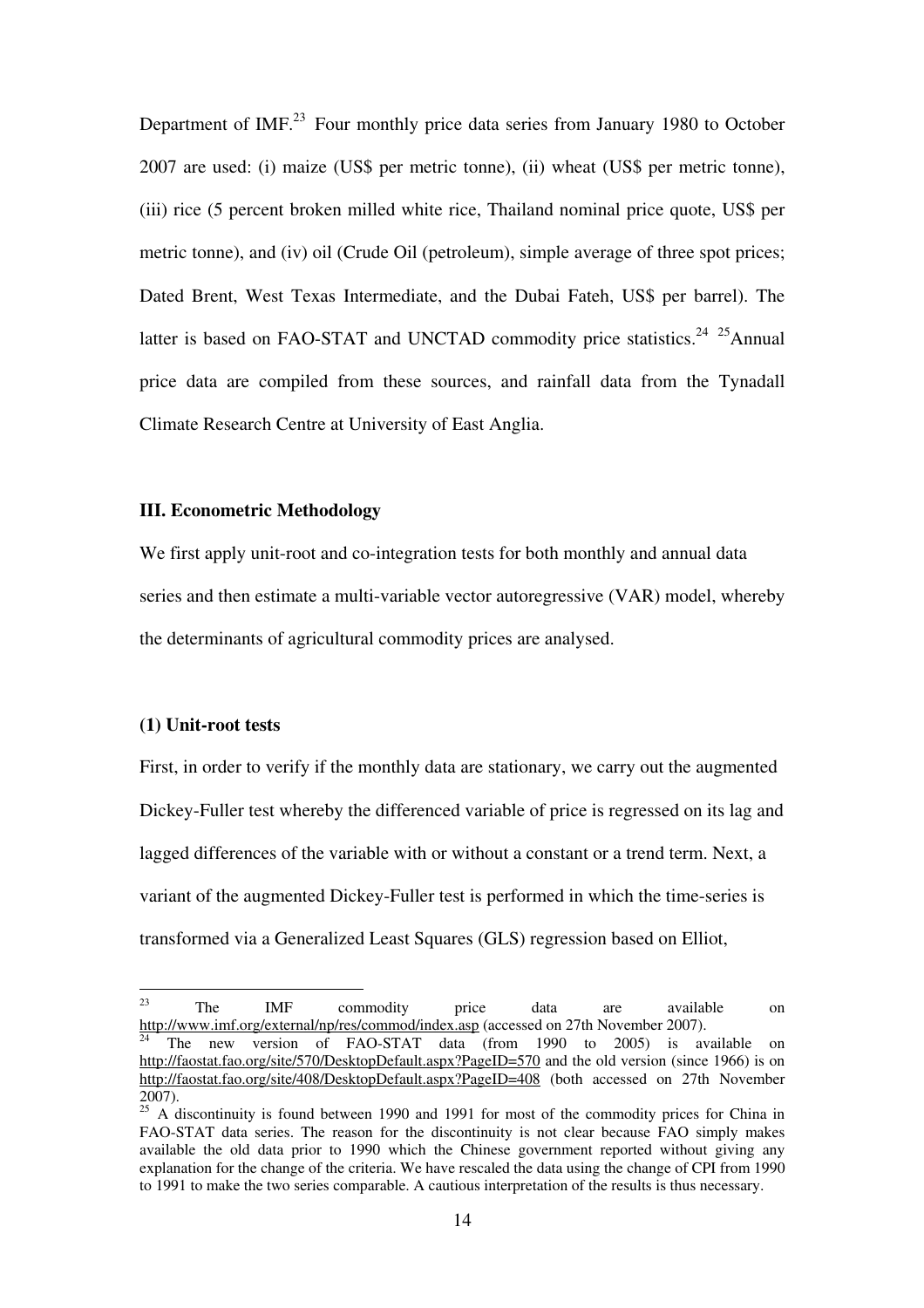Rothenberg, and Stock (1996). The latter has significantly higher power than the previous versions of the augmented Dickey-Fuller test.

#### **(2) Cointegration test**

If two time series have the same order of integration and if a linear combination of these time series exists that is stationary (integrated of order one), these series are referred to as cointegrated. Originally, Engle and Granger (1987) proposed a two-step procedure to estimate cointegration relations. However, as the Engle-Granger procedure has some requirements<sup>26</sup> (e.g. a large sample, appropriate choice of independent and dependent variables, and a two-step estimator), the present study relies on an alternative method to test for cointegration based on a vector autoregressive (VAR) model proposed by Johansen (1988, 1991, and 1992) and Johansen and Juselius (1990). A brief summary of Johansen's cointegration test is given below.<sup>27</sup>

Consider a vector autoregression of order k, VAR(k),

$$
X_{t} = \Pi_{1} X_{t-1} + ... + \Pi_{k} X_{t-k} + \varepsilon_{t} \qquad \text{where } t = 1, ..., T
$$
 (1)

where the vector  $X_t$  contains endogenous stochastic variables and has dimension n  $\times$  1, where n is the number of endogenous variables. Each variable follows a process that is influenced by its own lagged variables and the lagged variables of the other endogenous variables. The matrix of coefficients  $\Pi_k$  has dimension n  $\times$  n. Based on (1), the VAR can be transformed to a VAR of first differences. For this purpose, the lagged values of the endogenous variables are subtracted from both sides.

 $26$  See Enders (1995), for example.

 $27$  This is based on Kuhl (2007).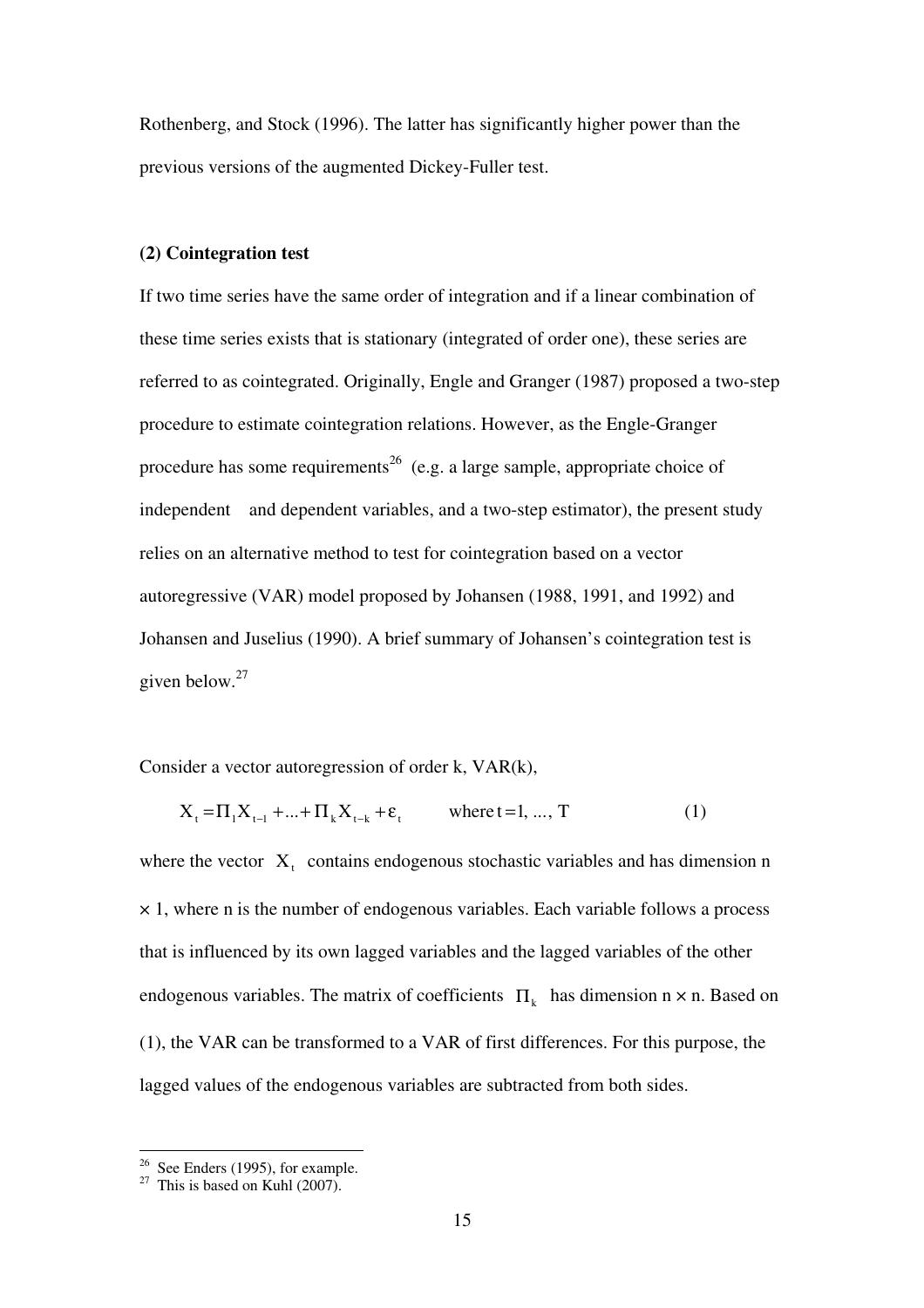$$
\Delta X_{t} = \sum_{i=1}^{k-1} \Gamma_{i} \Delta X_{t-i} + \Pi X_{t-1} + \varepsilon_{t}
$$
\n(2)

where  $\Gamma_i = -I + \Pi_1 + ... + \Pi_i$  with  $i = 1, ..., k - 1$  and  $\Pi = -(\Pi_1 - ... - \Pi_k)$ . Here the matrices  $\Gamma_i$  contain information on the short-run adjustment coefficients of the lagged differenced variables. Additionally, the expression  $\left.\Pi X_{t-1}\right.$  comprises the error correction term, *i.e.* it includes the long-run relationships between the time series.<sup>28</sup>

The Johansen procedure adopts the idea of determining the rank of matrix  $\Pi$ . In general, the rank of a matrix shows the number of linearly independent processes that is equivalent to the number of linearly independent columns. According to the definition, departing from the relevant case of I(1) variables in levels, both the differences of the endogenous variables and their lagged differences are stationary where the number of linearly independent columns is equivalent to the number of cointegration vectors. For this reason, a test for cointegration aims at testing the rank of  $\Pi$ . If the rank of matrix  $\Pi$  is greater than zero and less than the number of endogenous variables n, the matrix with dimension  $p \times r$  can be decomposed into the matrices  $\alpha$  and  $\beta$ , so that  $\Pi = \alpha \beta'$ . Using the cointegration vector, the non-stationary vector process  $X_t$  can be made stationary by generating linear combinations  $\beta X_t$ (Johansen, 1988, p. 232). In this case, the system in (2) becomes a vector error correction model and, in doing so, the matrix α describes the adjustment speed for each variable after a deviation from the long-run relationship. In other words, the elements in  $\alpha$  weight the error correction term in each row of the VECM. Furthermore, the matrix  $\beta$  contains the coefficient of the cointegration relation, i.e. the weights within the linear combination. Subsequently, the VECM is a reduced form of the

 $28$  Stock and Watson (2001) provide a comprehensive review of VAR.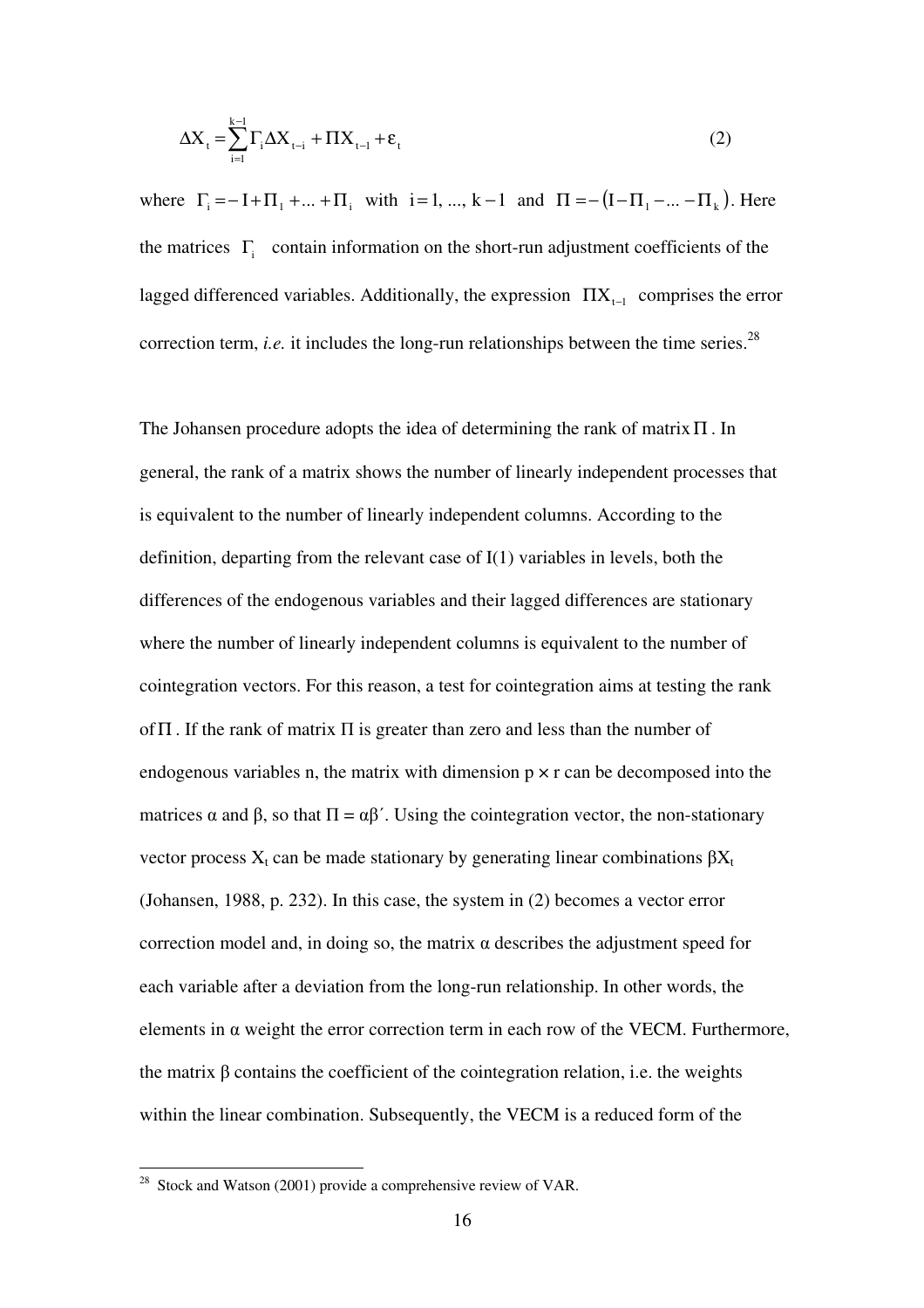VAR in (1). Only the hypothesis of a restricted matrix  $\Pi$  is implemented. The cointegration rank can be tested by using the procedures outlined by Johansen (1988, 1991). On the basis of these considerations, the test statistics for the statistical significance of the rank of matrix Π can be derived (Johansen, 1995, p. 89-95). The first test weights the hypotheses of, at most, r cointegration vectors, i.e.  $Rank(\Pi) = r$ , against the alternative of  $Rank(\Pi) > r$ , that is to say, there are r or more cointegration relations. According to Johansen (1988, 1991) this test is based on a likelihood ratio test and is called `*trace statistic*`.

$$
\lambda_{\text{trace}} = -T \sum_{i=r+1}^{p} \ln(1 - \hat{\lambda}_i)
$$
 (3)

Additionally, Johansen proposes a second test to determine the cointegration rank. As in the case of the first test, it is based upon a likelihood ratio test but can differentiate more precisely between two alternatives, i.e. the ranks of matrix  $\Pi$ . This means, it is tested if there are exactly r cointegration relations or if there is just one more. Since this test departs from the eigenvalues that are arranged by their magnitude, the test is called 'maximum eigenvalue test'.

$$
\lambda_{\max} = -\operatorname{T} \ln \left( 1 - \hat{\lambda}_{r+1} \right) \tag{4}
$$

Both test statistics are distributed asymptotically as  $\chi^2$  with p - r degrees of freedom (Johansen and Juselius, 1990, pp. 177-179; Johansen, 1991, pp. 1555-1556). As suggested by Johansen and Juselius (1990), both test statistics should be used simultaneously, although different conclusions may follow. In order to estimate the cointegration vector, adjustment coefficients or eigenvalues, the Maximum Likelihood Procedure is used.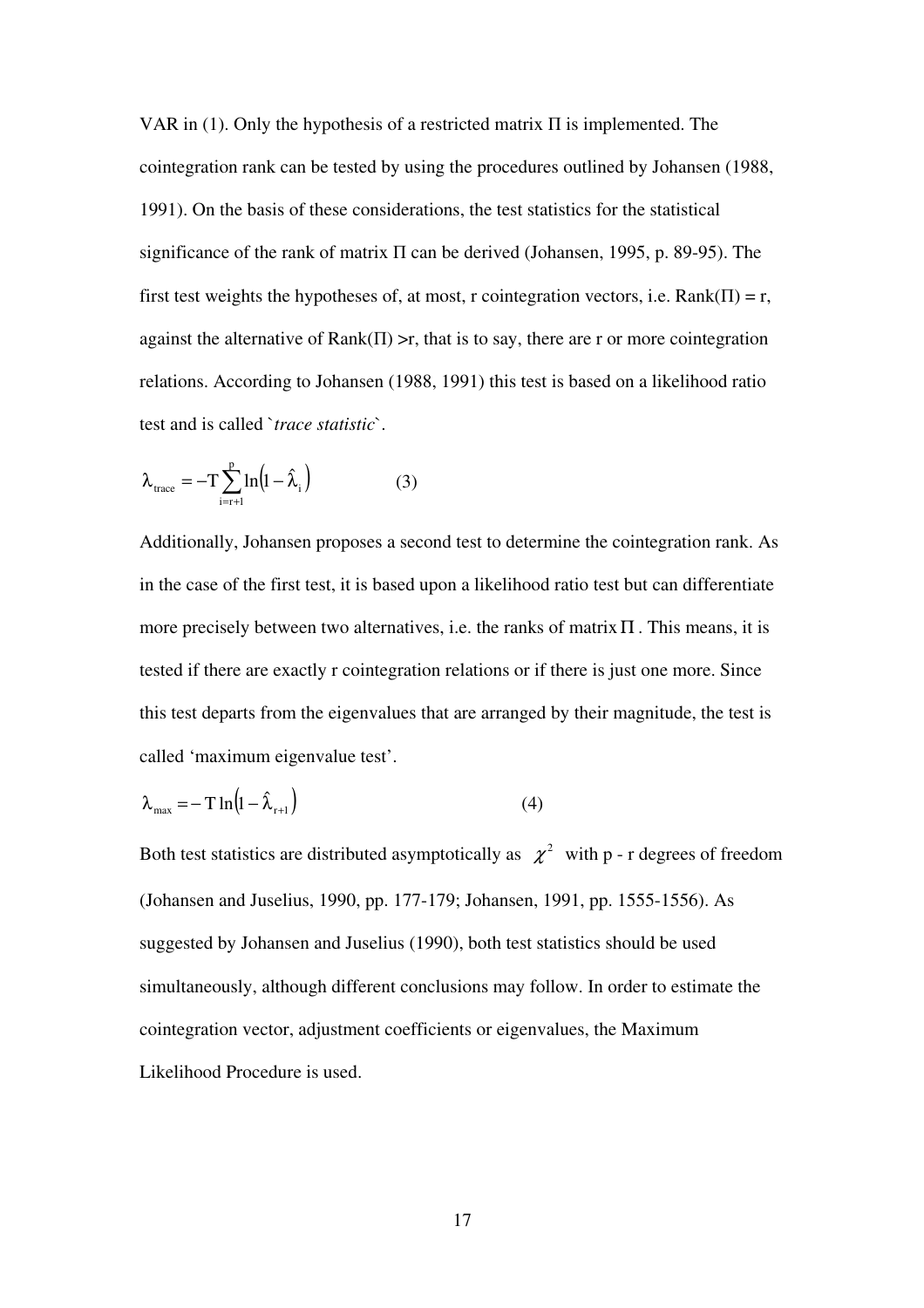#### **(3) Vector Autoregressions, Impulse Functions and Other Dynamic Issues**

Here the focus is on inter-relationships among various cereal and non-cereal food prices, and oil prices at the global level, and for India and China.

A VAR makes minimal theoretical demands on the structure of a model. Two requirements are: (i) the variables (endogenous and exogenous) that are supposed to interact and should therefore be included as part of the economic system that we are trying to model; and (ii) the largest number of lags needed to capture most of the effects that the variables have on one another.<sup>29</sup> Letting  $x_1, x_2, \dots, x_n$  be the endogenous variables and  $z_1, z_2, \dots, z_m$  be the exogenous variables. A general form of the VAR is given below:

$$
x_{t} = A_{0} + A_{1}x_{t-1} + \dots + A_{p}x_{t-p} + B_{0}z_{t} + B_{1}z_{t-1} + \dots + B_{r}z_{t-r} + \varepsilon_{t}
$$
(5)

where  $A_0$  is an n x 1 vector of intercept terms,  $A_1, \dots, A_p$  are n x n matrices of coefficients that relate lagged values of the endogenous variables to current values of those variables,  $B_0$ ,......... $B_r$  are n x m matrices of coefficients that relate current and lagged values of exogenous variables to current values of the endogenous variables, and  $\varepsilon$ <sub>t</sub> is an n x 1 vector of error terms. Here p is the number of lags for the endogenous variables and r is the number of lags for the exogenous varables. This model can be estimated by OLS (i) since there are no unlagged endogenous variables on the right hand side, and (ii) right side variables are the same in each case (in this case, OLS is a consistent and efficient estimator). As an extension, we will examine the interrelationships between each agricultural commodity price, annual rainfall, and

 $29$  The actual choice of number of lags is based on Schwarz Information Criteria (SIC).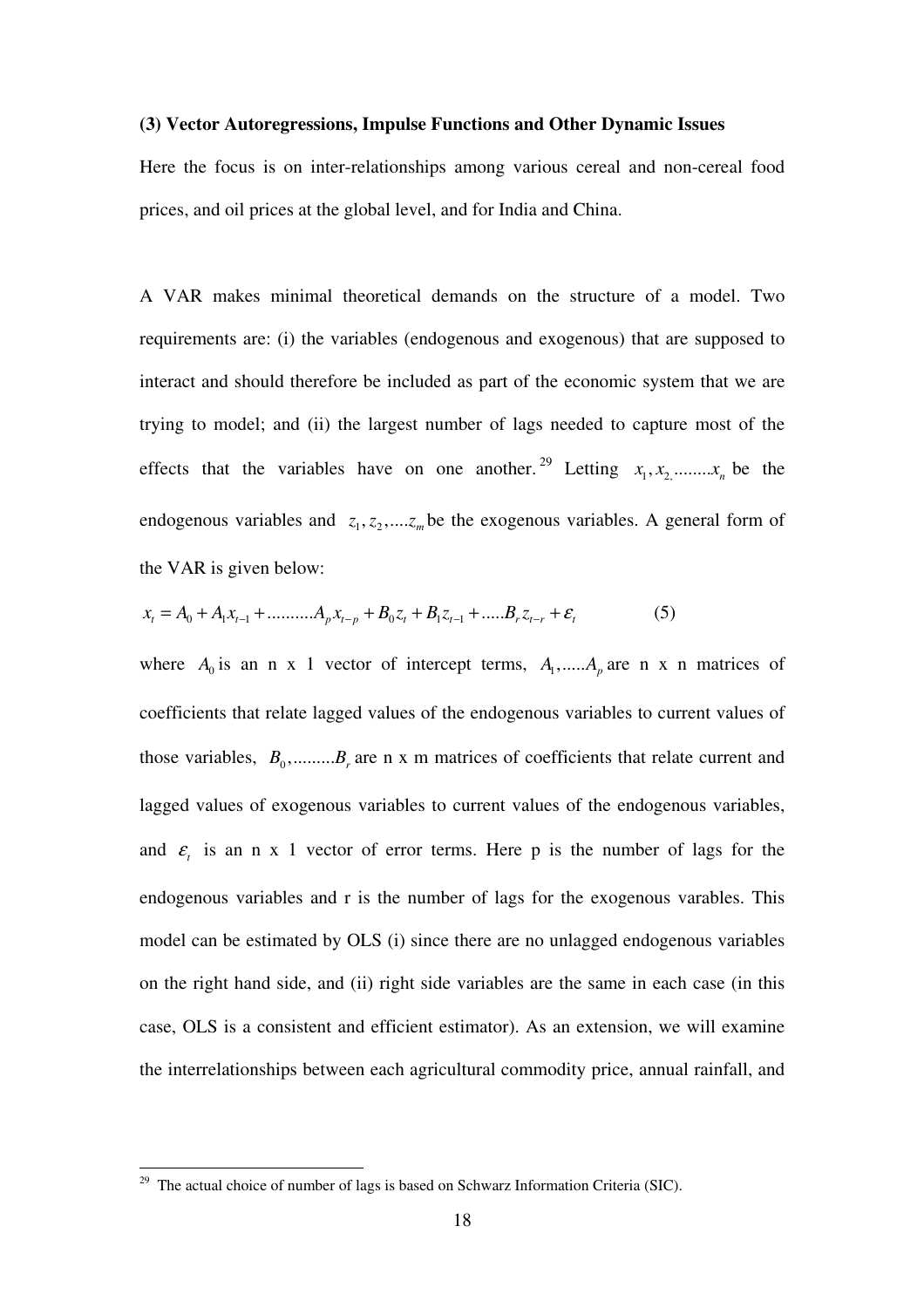oil price by including rainfall and oil price (with their lags) as additional exogenous variables.

The important issue here is whether we can apply VAR even if the variables are I(1) and they are cointegrated. Toda and Yamamoto (1995) show that, even if the process is integrated or cointegrated of an arbitrary order, a lag-selection procedure by estimating  $(k + d_{max})$ th-order VAR where k is determined as a lag length determined by Akaike Information Criteria (AIC) or Schwarz Information Criteria (SIC), for example, is feasible, and  $d_{max}$  is the maximal order of integration.<sup>30</sup>

# **IV. Econometric Results**

#### **(1) Unit-root tests**

 $\overline{a}$ 

First, we plot the levels and first differences of monthly prices for maize, wheat, rice, and oil in Appendix 1-1. Prices of wheat (and its log) and oil (and its log) saw steep hikes after 2001, implying an upward trend. Hence, we try the augmented Dickey-Fuller test with or without a constant or a trend term. All the price series are  $I(1)$  or non-stationary and their first differences are  $I(0)$ . Any pair of price series co-moves generally but the degree or the speed of each price responding to large positive or negative shocks varies over the years, as shown in the last six graphs.

Table 1 reports the results of unit root tests for monthly commodity prices from Jan 1980 to Oct 2007. Most of the price series are I(1) with a few exceptions (maize and

 $30$  Awokuse and Yang (2003) examines whether commodity prices provide useful information for formulating monetary policy by applying the Toda and Yamamoto (1995) procedure.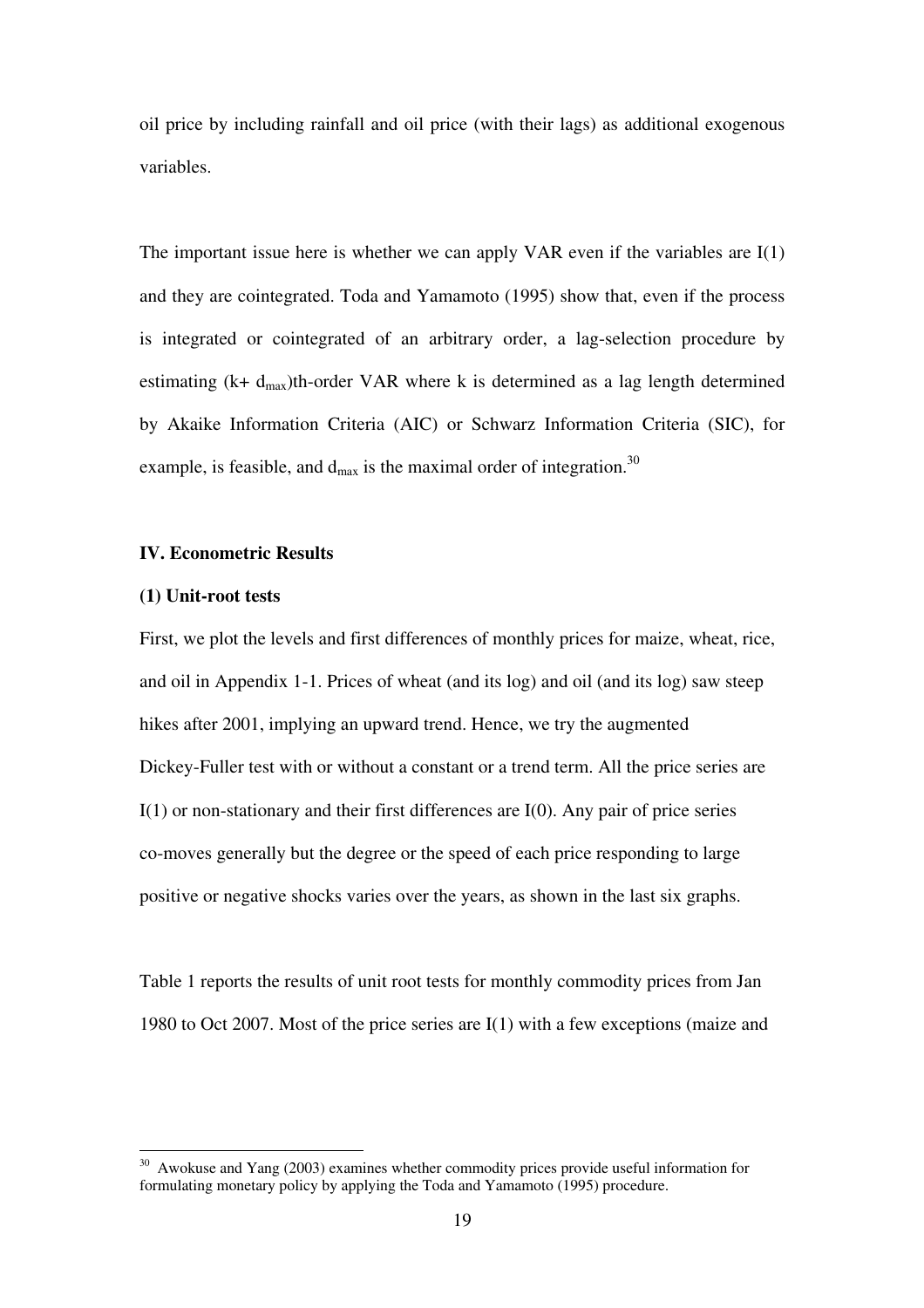log of maize for ADF test with intercept /without trend and for DF-GLS test with

trend where the series is  $I(0)$ .<sup>31</sup>

|                         |                            |   | Augmented Dickey-Fuller (ADF) Test           |                |                                              |                   |                           |   | <b>DF-GLS Test</b>                          |                   |
|-------------------------|----------------------------|---|----------------------------------------------|----------------|----------------------------------------------|-------------------|---------------------------|---|---------------------------------------------|-------------------|
|                         | With trend &               |   | Without trend /                              |                | Without trend /                              |                   | With trend                |   | Without trend                               |                   |
|                         | intercept                  |   | with intercept                               |                | without intercept                            |                   |                           |   |                                             |                   |
|                         | Test                       |   | Test                                         |                | Test                                         |                   | Test                      |   | Test                                        |                   |
|                         | Statistics <sup>a, b</sup> |   | Lags <sup>c</sup> Statistics <sup>a, d</sup> |                | Lags <sup>c</sup> Statistics <sup>a, e</sup> | Lags <sup>c</sup> | Statistics <sup>a,f</sup> |   | Lags <sup>9</sup> Statistics <sup>a,t</sup> | Lags <sup>g</sup> |
| Level                   |                            |   |                                              |                |                                              |                   |                           |   |                                             |                   |
| Maize                   | $-2.923$                   | 6 | $-3.062$ *                                   | 7              | $-0.256$                                     | 6                 | $-3.454$ *                |   | $-3.331$                                    |                   |
| log (Maize)             | $-3.106$                   |   | $-3.159$ *                                   |                | 0.074                                        | 6                 | $-3.365$ *                |   | $-3.299$                                    |                   |
| Wheat                   | $-0.879$                   |   | $-0.753$                                     |                | 0.64                                         |                   | $-1.211$                  |   | $-1.064$                                    |                   |
| log (Wheat)             | $-1.771$                   |   | $-1.69$                                      |                | 0.506                                        |                   | $-1.681$                  |   | $-1.621$                                    |                   |
| Rice                    | $-2.484$                   | 2 | $-2.712$                                     | $\overline{c}$ | $-0.904$                                     |                   | $-2.29$                   |   | $-1.498$                                    |                   |
| log (Rice)              | $-2.411$                   | 2 | $-2.62$                                      | 2              | $-0.303$                                     | 2                 | $-2.296$                  |   | $-1.363$                                    | 2                 |
| Oil                     | 0.057                      | 2 | 0.961                                        | 2              | 1.372                                        | 2                 | $-0.212$                  |   | 0.003                                       |                   |
| log (Oil)               | $-1.577$                   | 2 | $-2.28$                                      | 2              | 0.339                                        | 2                 | $-1.297$                  |   | $-1.297$                                    |                   |
| <b>First Difference</b> |                            |   |                                              |                |                                              |                   |                           |   |                                             |                   |
| Maize                   | $-8.194$ **                | 5 | $-8.14$ **                                   | 5              | $-8.149$ **                                  | 5                 | $-5.862$ **               | 2 | $-2.41$ *                                   | 6                 |
| log (Maize)             | $-7.919**$                 | 5 | $-7.871$ **                                  | 5              | $-7.882**$                                   | 5                 | $-6.087**$                | 2 | $-3.947$ **                                 | 2                 |
| Wheat                   | $-13.564$ **               | 0 | $-13.413$ **                                 | 0              | $-13.397$ **                                 | 0                 | $-9.88$ **                |   | $-8.748$ **                                 |                   |
| log (Wheat)             | $-13.868$ **               | 0 | $-13.774$ **                                 | $\Omega$       | $-13.776$                                    | $\Omega$          | $-10.548$ **              |   | $-9.476$ **                                 |                   |
|                         | Rice -12.287 **            | 1 | $-12.235$ **                                 |                | $-12.25$ **                                  |                   | $-11.68$ **               |   | $-11.27$ **                                 |                   |
| log (Rice)              | $-12.617$ **               |   | $-12.572$ **                                 |                | $-12.589$<br>$**$                            |                   | $-12.162$ **              |   | $-11.946$ **                                |                   |
| Oil                     | $-13.085$ **               |   | $-12.705$ **                                 |                | $-12.66$<br>$***$                            |                   | $-12.024$ **              |   | $-11.628$ **                                |                   |
| log (Oil)               | $-12.507$ **               |   | $-12.36$ **                                  |                | $-12.365$<br>$***$                           |                   | $-12.202$ **              |   | $-11.667$ **                                |                   |

|  |  |  | Table 1 Unit Root Tests for World Monthly Commodity Prices (Jan 1980- Oct 2007) |
|--|--|--|---------------------------------------------------------------------------------|
|  |  |  |                                                                                 |

 $*$  = significant at 1% level.  $*$  = significant at 5% level.

b. Critical Values: 1% -3.987, 5% -3.427. d. Critical Values: 1% -3.453, 5% -2.877. e. Critical Values: 1% -2.58, 5% -1.9 <sup>c.</sup> Lag length is determined by AIC (Akaike Information Criterion).

 $<sup>1</sup>$  Critical Values are based on Elliot et al. (1996): With trend: 1% 3.48, 5% 2.89, Without trend: 1% 2.58, 5% 1.95.</sup>

g. Lag length is determined by LR test statistics.

# **(2) Cointegration Test**

 $\overline{a}$ 

Table 2 reports the results of Johansen Cointegration Tests for World Monthly Commodity Prices from Jan 1980 to Oct 2007. As a general rule, we can conclude the pair of the price series is cointegrated if in the first row for each test we reject the null hypothesis that  $r = 0$  against the alternative that r is at most 1 (i.e. the test statistic exceeds the critical values or it is significant) and, in the second, we do not reject the null hypothesis that  $r = 1$  against the alternative that r is at most 2 (i.e. the test statistic does not exceed the critical value or it is not significant). In most cases, regardless of the specifications (with or without trend or constant) or of the statistic we use (trace

<sup>&</sup>lt;sup>31</sup> We have tried a set of unit root tests based on the data updated to March 2008 considering a recent surge of commodity prices, but have got the similar results. That is, most of the price series are I(1). The graph of revised commodity price series is shown in the Appendix 1-2.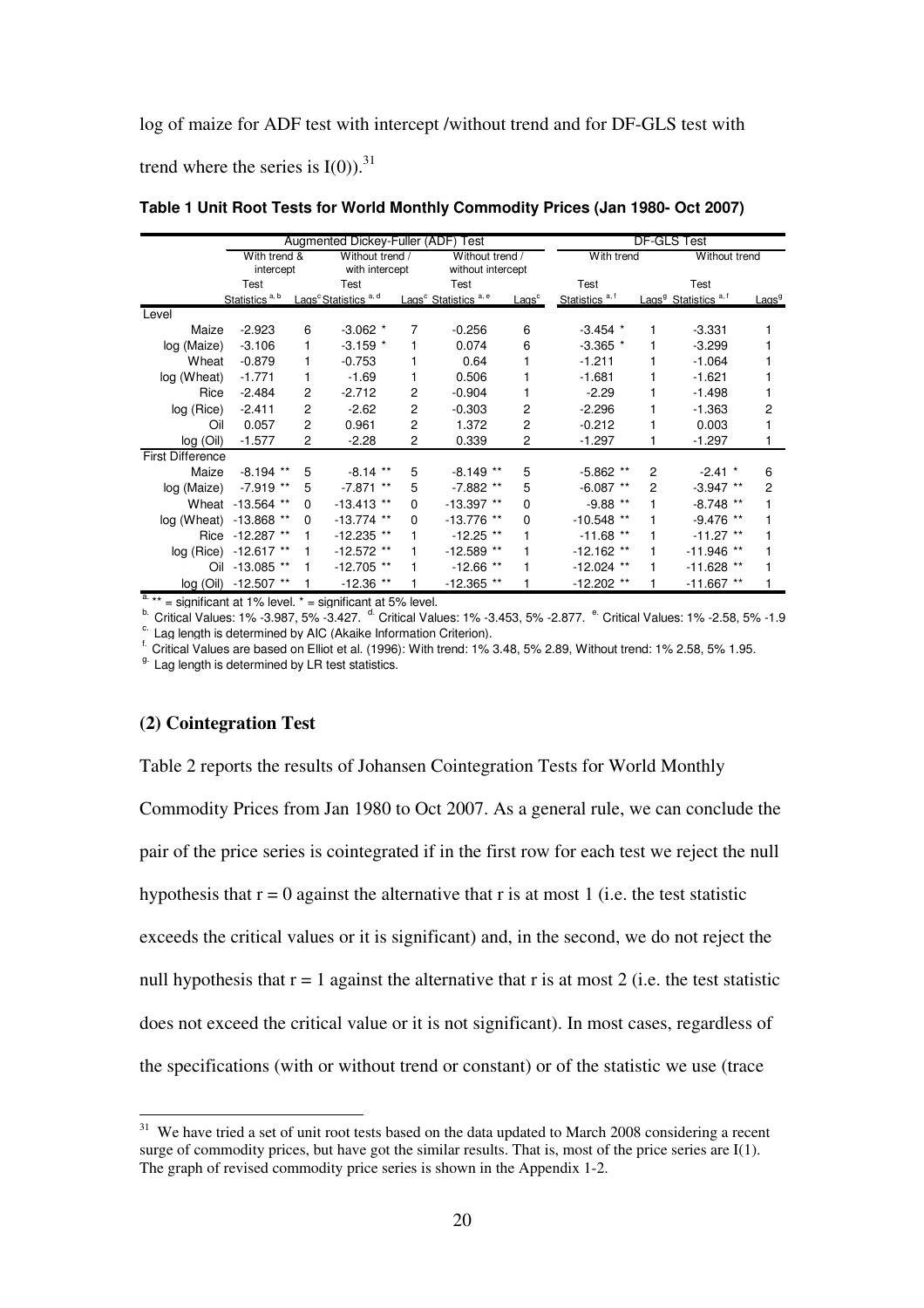statistic or the max-lambda statistic), the test statistic exceeds the critical value, which leads to the rejection of the null hypothesis that  $r = 0$  against the alternative that r is at most 1. That is, in most cases, two sets of price series are cointegrated with a few exceptions where the hypothesis cannot be rejected for the pairs of 'wheat-rice', ' $log($ wheat)- $log($ oil)', 'rice-oil' and ' $log($ rice)- $log($ oil). $32$ 

Moving on to testing the null hypothesis that  $r = 1$ , in all the cases, regardless of the specification or the assumptions, the test statistic is smaller than the critical values and, as a result, we cannot reject the null hypothesis that there is 1 cointegrating vector.

|            |                       |                         |            | Model 1:                 | a, b                   | Model 2:                 | a, b                   | Model 3:                 | a, b                     |
|------------|-----------------------|-------------------------|------------|--------------------------|------------------------|--------------------------|------------------------|--------------------------|--------------------------|
|            |                       |                         | $H_0$ :    | <b>With Constant</b>     |                        | <b>Without Constant</b>  |                        |                          | <b>With Linear Trend</b> |
| $T = 332$  |                       | $\textsf{Lags}^c$       | $r \leq r$ | (in CE (Cointegration    |                        |                          |                        | in levels                |                          |
|            |                       |                         |            | Equation))               |                        |                          |                        |                          |                          |
|            |                       |                         |            | $\lambda_{\text{trace}}$ | $\lambda_{\text{max}}$ | $\lambda_{\text{trace}}$ | $\lambda_{\text{max}}$ | $\lambda_{\text{trace}}$ | $\lambda_{max}$          |
| Maize      | Wheat                 | $\overline{c}$          | 0          | $***$<br>33.51           | 32.95 **               | 43.5 **                  | 43.43 **               | 35.92 **                 | $35.2$ **                |
|            |                       | $\overline{2}$          | 1          | 0.57                     | 0.57                   | 0.07                     | 0.07                   | 0.73                     | 0.73                     |
|            |                       |                         |            |                          |                        |                          |                        |                          |                          |
|            | log(Maize) log(Wheat) | $\overline{c}$          | 0          | 35.28 **                 | 32.44 **               | 32.67 **                 | $32.4$ **              | 37.46 **                 | $34.5$ **                |
|            |                       | $\overline{c}$          | 1          | 2.84                     | 2.84                   | 0.27                     | 0.27                   | 2.96                     | 2.96                     |
| Maize      | Rice                  | 2                       | 0          | 35.28 **                 | 32.44 **               | 32.67 **                 | $32.4$ **              | 32.46 **                 | $34.5$ **                |
|            |                       | $\overline{2}$          | 1          | 2.84                     | 2.84                   | 0.27                     | 0.27                   | 2.96                     | 2.96                     |
| log(Maize) | log(Rice)             | $\overline{c}$          | 0          | 25.46 **                 | 18.83 **               | $18.7***$                | 18.69 **               | 25.42 **                 | 19.61 **                 |
|            |                       | $\overline{c}$          | 1          | 6.63                     | 6.63                   | 0.002                    | 0.002                  | 5.82                     | 5.82                     |
| Maize      | Oil                   | $\overline{c}$          | 0          | 18.66 **                 | 17.65 **               | 11.72                    | 10.24                  | 18.08 **                 | 18.23 **                 |
|            |                       | $\overline{c}$          | 1          | 1.01                     | 1.01                   | 1.48                     | 1.48                   | 0.14                     | 0.14                     |
| log(Maize) | log(Oil)              | $\overline{\mathbf{c}}$ | 0          | 18.15 **                 | 17.54 **               | 8.53                     | 8.21                   | 19.68 **                 | 18.48 **                 |
|            |                       | $\overline{c}$          | 1          | 0.6                      | 0.6                    | 0.32                     | 0.32                   | 1.21                     | 1.21                     |
| Wheat      | Rice                  | $\overline{c}$          | 0          | 12.84                    | 12.26                  | 12.44                    | 12.16 **               | 15.88                    | 15.16                    |
|            |                       | $\overline{2}$          | 1          | 0.58                     | 0.58                   | 0.28                     | 0.28                   | 0.72                     | 0.72                     |
| log(Wheat) | log(Rice)             | $\overline{c}$          | 0          | 16.93 **                 | 14.36 **               | 14.42 **                 | 14.28 **               | 19.89 **                 | $17.47$ **               |
|            |                       | $\overline{c}$          | 1          | 2.57                     | 2.57                   | 0.13                     | 0.13                   | 2.42                     | 2.45                     |
| Wheat      | Oil                   | $\mathbf 2$             | 0          | 16.15 **                 | 14.86 **               | 15.29 **                 | 13.97 **               | 13.94                    | 13.41                    |
|            |                       | $\overline{c}$          | 1          | 1.3                      | 1.3                    | 1.32                     | 1.32                   | 0.53                     | 0.53                     |
| log(Wheat) | log(Oil)              | 2                       | 0          | 14.25                    | $14.1***$              | 9.74                     | 9.25                   | 14.46                    | 13.88                    |
|            |                       | $\overline{c}$          | 1          | 0.15                     | 0.15                   | 0.49                     | 0.49                   | 0.58                     | 0.58                     |
| Rice       | Oil                   | $\overline{c}$          | 0          | 10.4                     | 9.98                   | 6.5                      | 5.16                   | 10.78                    | 10.78                    |
|            |                       | $\overline{c}$          | 1          | 0.42                     | 0.42                   | 1.33                     | 1.33                   | 0.002                    | 0.002                    |
| log(Rice)  | log(Oil)              | 2                       | 0          | 11.67                    | 10.44                  | 4.77                     | 4.72                   | 13.8                     | 11.94                    |
|            |                       | 2                       | 1          | 1.23                     | 1.23                   | 0.04                     | 0.04                   | 1.86                     | 1.86                     |

**Table 2 Johansen Cointegration Tests for World Monthly Commodity Prices (Jan 1980- Oct 2007)** 

 $a.**$  = significant at 1% level. \* = significant at 5% level.

b. Critical Vaues are based on Johansen and Juselius (1990).

<sup>c.</sup> Lag length is determined by LR test statistics.

 $32$  The results are almost same with the revised data. Only a minor change is that rice price and oil price are cointegreated for Model 1 and Model 2. The results for 'log (Rice) and log(Oil)' remain non-significant in Model 1, Model 2, and Model 3.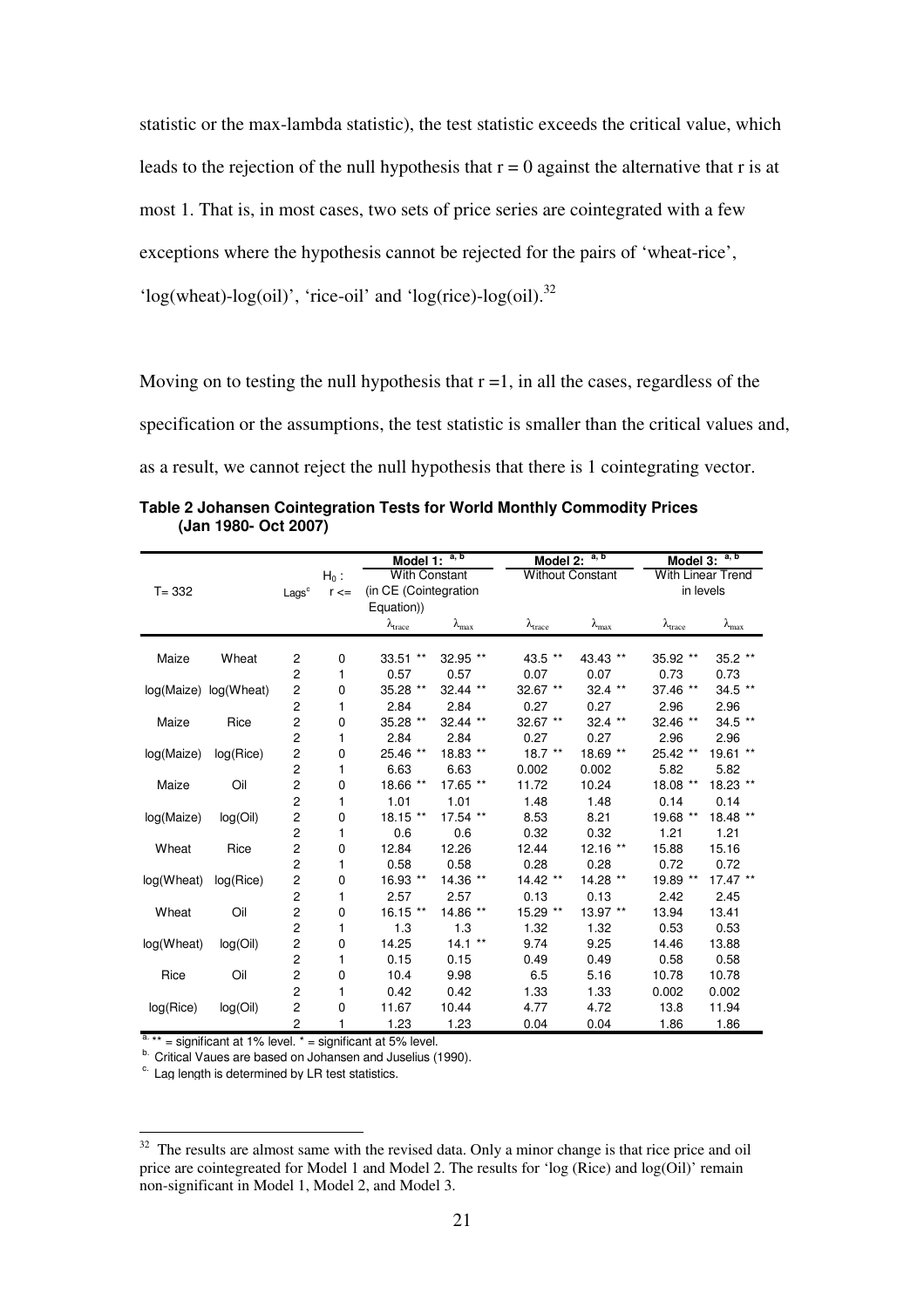Table 3 reports the unit root tests for annual price variables where P denotes price. D denotes first differences. For simplicity, only DF-GLS tests are tried for logarithm of annual prices and (untransformed) annual prices. Most of the variables are I(1) but with a few exceptions. In the world agricultural commodity price series, wheat, rice, fruit, vegetable, and crude oil are I(1). Price of maize is I(1) in the case without trend, but cannot be confirmed as  $I(0)$ ,  $I(1)$  or  $I(2)$  in the case with trend, as the test statistic is not significant for its level, and the first and second differences. Oilseeds are not available at the global level. For India, all the price series are I(1) except the maize price, which is I(0). The wheat price is I(1) in case with trend and its order of integration cannot be confirmed in case without trend. For China, all the agricultural commodity prices are  $I(1)$ .<sup>33</sup>

 $33$  We have updated annual world price data to 2008 only for wheat, rice and crude oil where the data for 2008 are approximated by the average of monthly prices in January to March. The prices are plotted in Appendix 2-2. DF-GLS tests show that log prices of wheat, maize, rice and crude oil are I(1) except in one case with trend for rice which is I(0).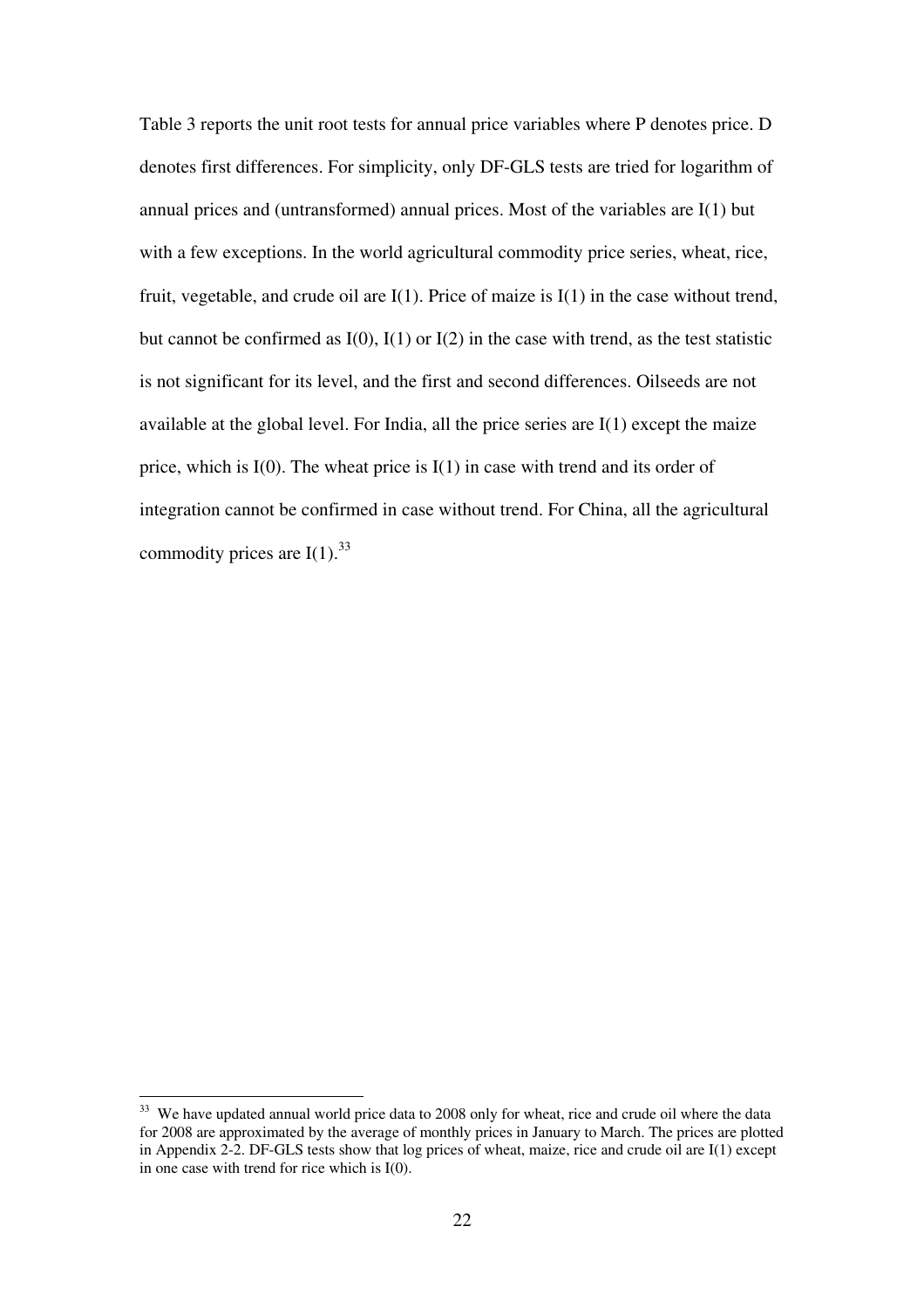|                          |                                 |            |                   | World (Annual)     |                                 |       |                      |      |                                 |            |                   | India (Annual)     |                                 |         |                                          |           |                                 |                   |                   | China (Annual)     |                                 |                      |                   |      |
|--------------------------|---------------------------------|------------|-------------------|--------------------|---------------------------------|-------|----------------------|------|---------------------------------|------------|-------------------|--------------------|---------------------------------|---------|------------------------------------------|-----------|---------------------------------|-------------------|-------------------|--------------------|---------------------------------|----------------------|-------------------|------|
|                          |                                 |            |                   | <b>DF-GLS Test</b> |                                 |       |                      |      |                                 |            |                   | <b>DF-GLS Test</b> |                                 |         |                                          |           |                                 |                   |                   | <b>DF-GLS Test</b> |                                 |                      |                   |      |
|                          |                                 | With Trend |                   |                    |                                 |       | <b>Without Trend</b> |      |                                 | With Trend |                   |                    |                                 |         | <b>Without Trend</b>                     |           |                                 | <b>With Trend</b> |                   |                    |                                 | <b>Without Trend</b> |                   |      |
|                          | Test<br>Statistic<br>$s^{a, b}$ |            | $\frac{Lag}{s^c}$ |                    | Test<br>Statistic<br>$s^{a, b}$ |       | $\frac{Lag}{s^c}$    |      | Test<br>Statistic<br>$s^{a, b}$ |            | $\frac{Lag}{s^c}$ |                    | Test<br>Statistic<br>$s^{a, b}$ |         | $\frac{\text{Lag}}{\text{s}^{\text{c}}}$ |           | Test<br>Statistic<br>$s^{a, b}$ |                   | $\frac{Lag}{s^c}$ |                    | Test<br>Statistic<br>$s^{a, b}$ |                      | $\frac{Lag}{s^c}$ |      |
| I. Price - Levels        |                                 |            |                   |                    |                                 |       |                      |      |                                 |            |                   |                    |                                 |         |                                          |           |                                 |                   |                   |                    |                                 |                      |                   |      |
| log (P_Wheat)            | $-3.022$                        | -1         |                   | I(1)               | $-1.781$                        |       | -1                   | I(1) | $-2.631$                        |            |                   | I(1)               | $-1.143$                        |         | $\overline{2}$                           | <b>NA</b> | $-2.121$                        |                   |                   | I(1)               | 0.168                           |                      |                   | I(1) |
| log (P_Maize)            | $-1.964$                        |            |                   | <b>NA</b>          | $-1.771$                        |       |                      | I(1) | $-3.339$                        |            |                   | I(0)               | $-3.753$                        | $***$   |                                          | I(0)      | $-0.817$                        |                   |                   | I(1)               | $-0.358$                        |                      |                   | I(1) |
| log (P_Rice)             | $-3.463$                        |            |                   | I(0)               | $-2.841$                        |       |                      | I(0) | $-1.724$                        |            |                   | I(1)               | $-1.371$                        |         |                                          | I(1)      | $-1.228$                        |                   |                   | I(1)               | $-0.657$                        |                      |                   | I(1) |
| log (P_Fruit)            | $-1.912$                        |            |                   | I(1)               | $-0.271$                        |       |                      | I(1) | $-2.229$                        |            |                   | I(1)               | $-0.157$                        |         |                                          | I(1)      | $-1.286$                        |                   |                   | I(1)               | $-0.873$                        |                      |                   | I(1) |
| log (P_Vegetable)        | $-2.919$                        |            |                   | I(1)               | $-1.164$                        |       | $\overline{c}$       | I(1) | $-1.570$                        |            |                   | I(1)               | $-0.281$                        |         |                                          | I(1)      | $-1.755$                        |                   |                   | I(1)               | $-0.493$                        |                      |                   | I(1) |
| log (P_Oilseeds)         |                                 |            |                   |                    |                                 |       |                      |      | $-1.962$                        |            | -1                | I(1)               | $-1.712$                        |         |                                          | I(1)      | $-1.430$                        |                   | $\overline{c}$    | I(1)               | $-0.835$                        |                      | 2                 | I(1) |
| log (P_Oil)              | $-1.800$                        | -1         |                   | I(1)               | $-0.456$                        |       | $\mathbf{1}$         | I(1) | $\sim$                          |            |                   |                    |                                 |         |                                          |           | $\overline{\phantom{a}}$        |                   |                   |                    |                                 |                      |                   |      |
| Price- First Differences |                                 |            |                   |                    |                                 |       |                      |      |                                 |            |                   |                    |                                 |         |                                          |           |                                 |                   |                   |                    |                                 |                      |                   |      |
| Dlog (P_Wheat)           | $-6.886$                        |            |                   |                    | $-6.806$                        | $***$ |                      |      | $-5.633$                        | $***$      |                   |                    | $-0.632$                        |         | 6                                        |           | $-3.745$                        | $\star$           |                   |                    | $-3.744$                        | $***$                |                   |      |
| Dlog (P_Maize)           | $-2.557$                        |            |                   |                    | $-2.492$                        | $***$ |                      |      | $-5.476$                        | $***$      |                   |                    | $-2.424$                        |         | $\overline{2}$                           |           | $-4.328$                        | $***$             |                   |                    | $-3.799$                        | $^{\star\star}$      |                   |      |
| Dlog (P_Rice)            | $-5.982$                        |            |                   |                    | $-4.786$                        | $***$ |                      |      | $-5.809$                        | $***$      |                   |                    | $-5.413$                        | $***$   |                                          |           | $-4.083$                        | $***$             |                   |                    | $-4.336$                        | $***$                |                   |      |
| Dlog (P_Fruit)           | $-5.078$                        |            |                   |                    | $-5.599$                        | $***$ |                      |      | $-3.287$                        |            |                   |                    | $-2.231$                        | $\star$ |                                          |           | $-4.284$                        | $***$             |                   |                    | $-3.240$                        | $***$                |                   |      |
| log (P_Vegetable)        | $-8.211$                        |            |                   |                    | $-7.739$                        | $***$ | $\overline{1}$       |      | $-3.509$                        |            |                   |                    | $-3.294$                        | $\star$ |                                          |           | $-3.257$                        |                   |                   |                    | $-3.234$                        | $***$                |                   |      |
| Dlog (P_Oilseeds)        | $\overline{\phantom{a}}$        |            |                   |                    |                                 |       |                      |      | $-4.229$                        | $***$      |                   |                    | $-3.777$                        | $***$   |                                          |           | $-4.516$                        | $***$             |                   |                    | $-4.567$                        | $***$                |                   |      |
| Dlog (P_Oil)             | $-4.071$                        |            |                   |                    | $-4.129$                        | $***$ |                      |      |                                 |            |                   |                    |                                 |         |                                          |           |                                 |                   |                   |                    |                                 |                      |                   |      |
| Dlog (Rainfall)          | $-5.535$                        |            |                   |                    | $-4.129$                        | $***$ |                      |      | $-5.338$                        | $***$      |                   |                    | $-3.492$                        | $***$   |                                          |           | $-4.265$                        | $***$             |                   |                    | $-2.879$                        |                      |                   |      |

# **Table 3 Unit Root Tests for Annual Variables (World, India, and China: 1966- 2005)**

 $a.**$  = significant at 1% level.  $*$  = significant at 5% level.

 $^{\rm b.}$  Critical Values are based on Elliot et al. (1996): With trend: 1% 3.48, 5% 2.89, Without trend: 1% 2.58, 5% 1.95.

c. Lag length is determined by SC and AIC statistics.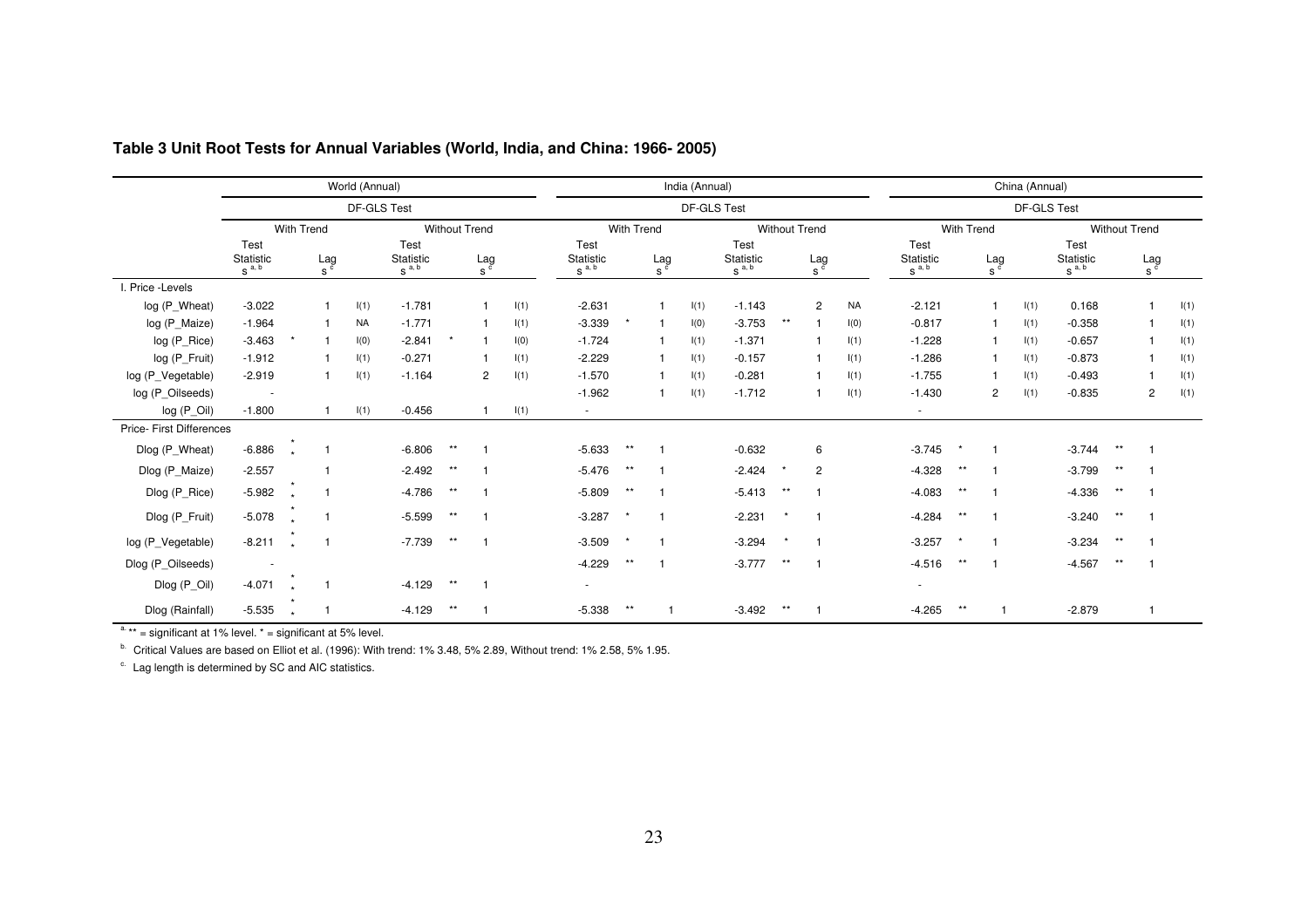Tables 4, 5 and 6 present pairwise Johansen Cointegration Tests for global annual prices, and for India and China. Recall that a pair of price series is cointegrated if in the first row the the null hypothesis that  $r = 0$  is rejected, against the alternative that r is at most 1 (i.e. the test statistic is significant), and the second does not reject the null hypothesis that  $r = 1$ , against the alternative that r is at most 2 (i.e. the test statistic is not significant). In Table 4, for most world commodity prices, the test statistic exceeds the critical values, implying the rejection of no cointegrating relationship. That is, two sets of price series are cointegrated. For Model 2 without a constant, all the pairs are cointegrated. There are a few exceptions where the null hypothesis cannot be rejected in the results based on Model 1 (with a constant in cointegration equation) and Model 3 (with a linear trend in levels), that is, the pairs of 'wheat-oil' (Model 1), 'maize-oil' (Model 2), 'rice-oil' (Model 1, only for  $\lambda_{\text{trace}}$ ), 'fruit-oil' (Models 1 and 3), 'fruit-rainfall' (Model 3), and 'vegetable-rainfall' (Model 3).

In Table 5, pairwise cointegration tests of annual commodity prices in India confirm that most of the pairs are cointegrated. Model 2 without a constant suggests that all the pairs are cointegrated. Several exceptions are found, however, in the first and the last columns (for Model 1 with a constant in cointegration equation and Model 3 with a linear trend in levels): 'wheat-fruit' (Model 1), 'maize-fruit' (Models 1 and 3), 'maize-vegetable' (Model 1), 'wheat-fruit' (Model 1), 'wheat-rainfall' (Model 3, only for  $\lambda_{\text{praces}}$ , 'rice-oil' (Model 1, only for  $\lambda_{\text{praces}}$ ), 'fruit-oil' (Models 1 and 3), and 'fruit-rainfall' (Model 3).<sup>34</sup>

<sup>&</sup>lt;sup>34</sup> Johansen Cointegration Tests have been carried out for the six pair-wise cases for the updated price series of wheat, maize, rice, and oil (1966-2008). The overall results are similar. That is, most of the price series are co-integrated with each other, with a few exceptions, that is, Model 1 for wheat-rice (which was co-integrated in Table 4), Model 1 and Model 3 for wheat-oil (same as the results based on unupdated data), Model 1 for maize-oil and Model 3 for rice-oil (both of which are co-integrated in Table 4). That is, a recent surge of oil prices makes a few cases *not* cointegreated.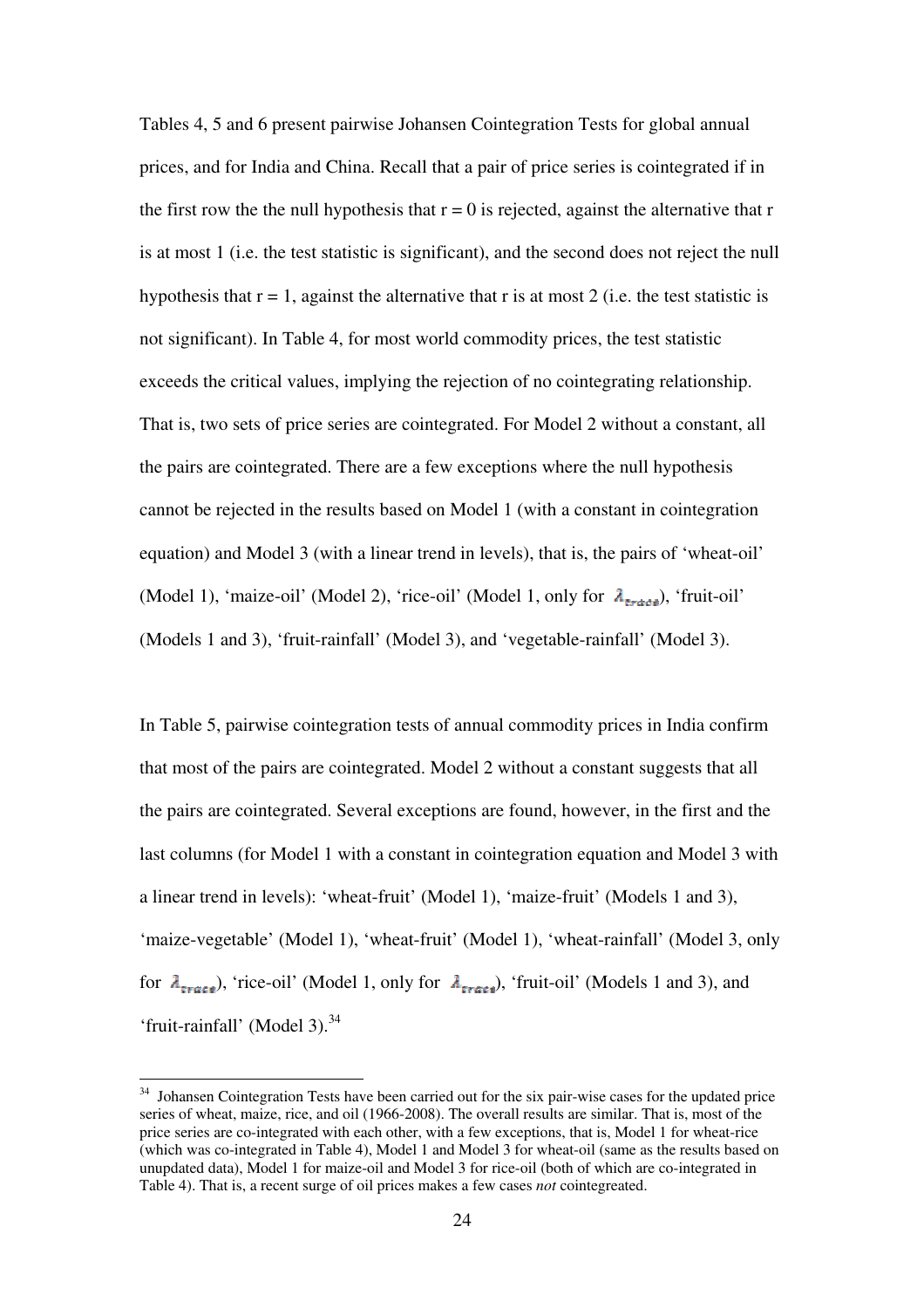# **Table 4 Johansen Cointegration Tests for World Annual Price Variables (1966- 2005)**

World (Annual)

|              |                                                   |                  |                            | Model 1:                            |                 | a, b                   |                 |                   |                          | Model 2:        | a, b                    |              |                   |                          | Model 3:        | a, b              |                 |
|--------------|---------------------------------------------------|------------------|----------------------------|-------------------------------------|-----------------|------------------------|-----------------|-------------------|--------------------------|-----------------|-------------------------|--------------|-------------------|--------------------------|-----------------|-------------------|-----------------|
|              |                                                   | $\mathsf{H}_0$ : |                            |                                     |                 | With Constant          |                 |                   |                          |                 | <b>Without Constant</b> |              |                   |                          |                 | With Linear Trend |                 |
|              |                                                   | - r<br>$\leq$    | $\mathsf{Lags}^\mathsf{c}$ | (in CE (Cointegration<br>Equation)) |                 |                        |                 | Lags <sup>c</sup> |                          |                 |                         |              | Lags <sup>c</sup> |                          |                 | in levels         |                 |
|              |                                                   |                  |                            | $\lambda_{\text{trace}}$            |                 | $\lambda_{\text{max}}$ |                 |                   | $\lambda_{\text{trace}}$ |                 | $\lambda_{\text{max}}$  |              |                   | $\lambda_{\text{trace}}$ |                 | $\lambda_{max}$   |                 |
|              | Pairwise Cointegration Tests for Commodity Prices |                  |                            |                                     |                 |                        |                 |                   |                          |                 |                         |              |                   |                          |                 |                   |                 |
| log(P_Wheat) | log(P_Maize)                                      | $\mathbf 0$      | $\mathbf{1}$               | 23.95                               |                 | 24.15                  | $***$           | $\mathbf{1}$      | 59.26                    | $***$           | 59.26                   | $***$        | $\mathbf{1}$      | 23.55                    | $***$           | 23.72             | $^{\star\star}$ |
|              |                                                   | 1                | $\mathbf{1}$               | 0.21                                |                 | 0.21                   |                 | $\mathbf{1}$      | 0.00004                  |                 | 0.00004                 |              | 1                 | 0.17                     |                 | 0.17              |                 |
| log(P_Wheat) | log(P_Rice)                                       | $\pmb{0}$        | $\mathbf{1}$               | 17.41                               | $^{\star\star}$ | 17.97                  | $^{\star\star}$ | $\mathbf{1}$      | 52.37                    | $^{\star\star}$ | 52.5                    | $\star\star$ | $\mathbf{1}$      | 29.12                    | $***$           | 29.64             | $^{\star\star}$ |
|              |                                                   | $\mathbf{1}$     | $\mathbf{1}$               | 0.57                                |                 | 0.57                   |                 | $\mathbf{1}$      | 0.13                     |                 | 0.13                    |              | $\mathbf{1}$      | 0.52                     |                 | 0.52              |                 |
| log(P_Wheat) | log(P_Fruit)                                      | $\mathbf 0$      | $\overline{c}$             | 17.03                               | $^{\star\star}$ | 19.57                  | $^{\star\star}$ | $\mathbf{1}$      | 109.12                   | $^{\star\star}$ | 109.36                  | $***$        | $\overline{c}$    | 18.65                    | $***$           | 22.89             | $^{\star\star}$ |
|              |                                                   | 1                | $\overline{\mathbf{c}}$    | 2.54                                | $^{\star\star}$ | 2.54                   | $***$           | $\mathbf{1}$      | 0.24                     |                 | 0.24                    |              | $\overline{c}$    | 4.24                     |                 | 4.24              |                 |
| log(P_Wheat) | log(P_Vegetable)                                  | $\pmb{0}$        | $\mathbf{2}$               | 33.08                               | $^{\star\star}$ | 33.88                  | $***$           | $\mathbf{1}$      | 76.81                    | $^{\star\star}$ | 76.81                   | $***$        | 1                 | 31.5                     | $^{\star\star}$ | 32.39             | $^{\star\star}$ |
|              |                                                   | 1                | $\overline{c}$             | 0.81                                |                 | 0.81                   |                 | $\mathbf{1}$      | 0.003                    |                 | 0.003                   |              | 1                 | 0.89                     |                 | 0.89              |                 |
| log(P_Wheat) | $log(P_$ Oil)                                     | $\pmb{0}$        | $\mathbf{1}$               | 9.56                                |                 | 10.58                  |                 | $\mathbf{1}$      | 25.29                    | $^{\star\star}$ | 25.33                   | $***$        | $\mathbf{1}$      | 14.2                     |                 | 15.12             |                 |
|              |                                                   | 1                | 1                          | 1.01                                |                 | 1.01                   |                 | $\mathbf{1}$      | 0.04                     |                 | 0.04                    |              | $\mathbf{1}$      | 0.92                     |                 | 0.92              |                 |
| log(P_Wheat) | log(Rainfall)                                     | $\mathbf 0$      | 3                          | 24.33                               | $^{\star\star}$ | 35.93                  | $***$           | $\mathbf{1}$      | 62.96                    | $^{\star\star}$ | 63.2                    | $***$        | 6                 | 11.04                    |                 | 18.56             |                 |
|              |                                                   | 1                | 3                          | 11.6                                | $^{\star\star}$ | 11.6                   | $^{\star\star}$ | $\mathbf{1}$      | 0.24                     |                 | 0.24                    |              | 6                 | 7.52                     | $***$           | 7.52              | $^{\star\star}$ |
| log(P_Maize) | log(P_Rice)                                       | $\pmb{0}$        | $\overline{\mathbf{c}}$    | 14.77                               | $^{\star\star}$ | 18.52                  | $^{\star\star}$ | $\mathbf{1}$      | 43.21                    | $^{\star\star}$ | 43.23                   | $***$        | $\mathbf{1}$      | 19.11                    | $^{\star\star}$ | 20.3              | $***$           |
|              |                                                   | 1                | $\mathbf 2$                | 3.75                                |                 | 3.75                   |                 | $\mathbf{1}$      | 0.01                     |                 | 0.01                    |              | $\mathbf{1}$      | 1.19                     |                 | 1.19              |                 |
| log(P_Maize) | log(P_Fruit)                                      | $\pmb{0}$        | 5                          | 14.77                               | $^{\star\star}$ | 63.66                  | $***$           | $\mathbf{1}$      | 54.49                    | $^{\star\star}$ | 54.54                   | $***$        | $\mathbf{1}$      | 11.52                    | $***$           | 16.63             | $\star\star$    |
|              |                                                   | 1                | 5                          | 11.17                               |                 | 11.17                  |                 | $\mathbf{1}$      | 0.05                     |                 | 0.05                    |              | $\mathbf{1}$      | 5.11                     |                 | 5.11              |                 |
| log(P_Maize) | $log(P_$ Oil)                                     | $\mathbf 0$      | $\mathbf{1}$               | 14.11                               | $^{\star\star}$ | 18                     | $^{\star\star}$ | $\mathbf{1}$      | 32.63                    | $^{\star\star}$ | 32.71                   | $\star\star$ | 4                 | 13.26                    |                 | 13.36             |                 |
|              |                                                   | 1                | $\mathbf{1}$               | 3.89                                |                 | 3.89                   |                 | $\mathbf{1}$      | 0.08                     |                 | 0.08                    |              | 4                 | 0.095                    |                 | 0.095             |                 |
| log(P_Maize) | log(Rainfall)                                     | $\pmb{0}$        | 3                          | 24.33                               | $^{\star\star}$ | 35.93                  | $***$           | $\mathbf{1}$      | 62.96                    | $^{\star\star}$ | 63.2                    | $***$        | 6                 | 11.04                    |                 | 18.56             | $^{\star\star}$ |
|              |                                                   | 1                | 3                          | 11.6                                | $^{\star\star}$ | 11.6                   | $***$           | $\mathbf{1}$      | 0.24                     |                 | 0.24                    |              | 6                 | 7.52                     | $\star\star$    | 7.52              | $^{\star\star}$ |
| log(P_Maize) | log(P_Vegetable)                                  | $\pmb{0}$        | $\mathbf{1}$               | 16.97                               | $^{\star\star}$ | 18.48                  | $^{\star\star}$ | $\mathbf{1}$      | 61.82                    | $^{\star\star}$ | 61.83                   | $\star\star$ | 5                 | 43.72                    | $\star\star$    | 49.57             | $\star\star$    |
|              |                                                   | 1                | 1                          | 1.5                                 |                 | 1.5                    |                 | $\mathbf{1}$      | 0.007                    |                 | 0.007                   |              | 5                 | 5.85                     | $\star$         | 5.85              | $\star$         |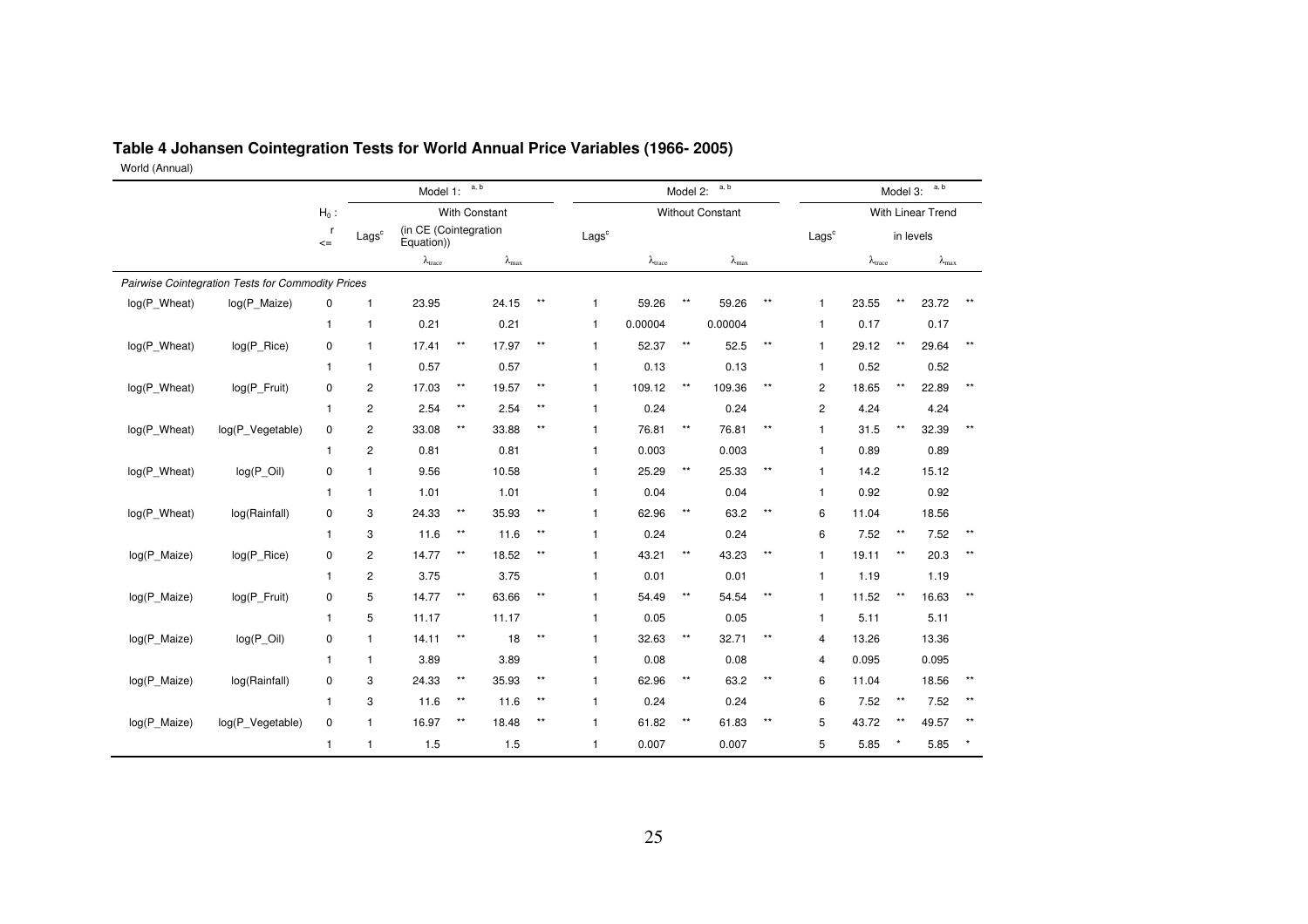|                   |                  |                |                              | Model 1:                            |                 | a, b                   |              |                              |                          | Model 2:        | a, b                    |                 |                   |                          |                 | Model 3: $a, b$        |              |
|-------------------|------------------|----------------|------------------------------|-------------------------------------|-----------------|------------------------|--------------|------------------------------|--------------------------|-----------------|-------------------------|-----------------|-------------------|--------------------------|-----------------|------------------------|--------------|
|                   |                  | $H_0$ :        |                              |                                     |                 | With Constant          |              |                              |                          |                 | <b>Without Constant</b> |                 |                   |                          |                 | With Linear Trend      |              |
|                   |                  | r,<br>$\leq$   | $\mathsf{Lags}^{\mathsf{c}}$ | (in CE (Cointegration<br>Equation)) |                 |                        |              | $\mathsf{Lags}^{\mathsf{c}}$ |                          |                 |                         |                 | Lags <sup>c</sup> |                          |                 | in levels              |              |
|                   |                  |                |                              | $\lambda_{\text{trace}}$            |                 | $\lambda_{\text{max}}$ |              |                              | $\lambda_{\text{trace}}$ |                 | $\lambda_{\text{max}}$  |                 |                   | $\lambda_{\text{trace}}$ |                 | $\lambda_{\text{max}}$ |              |
| log(P_Rice)       | log(P_Fruit)     | $\mathbf 0$    | $\overline{c}$               | 17                                  | $^{\star\star}$ | 18.92                  | $\star\star$ | $\mathbf{1}$                 | 73.73                    | $^{\star\star}$ | 73.73                   | $^{\star\star}$ | $\overline{c}$    | 22.51                    | $\star\star$    | 26.55                  | $***$        |
|                   |                  | 1              | 2                            | 1.92                                |                 | 1.92                   |              | 1                            | 0.0009                   |                 | 0.0009                  |                 | 2                 | 4.04                     |                 | 4.04                   |              |
| log(P_Rice)       | log(P_Vegetable) | $\mathbf 0$    | 1                            | 21.25                               | $***$           | 22.22                  | $***$        | 1                            | 18.32                    | $***$           | 18.32                   | $^{\star\star}$ | $\mathbf{1}$      | 22.51                    | $***$           | 26.41                  | $\star\star$ |
|                   |                  | $\overline{1}$ | 1                            | 0.96                                |                 | 0.96                   |              | $\mathbf{1}$                 | 0.0013                   |                 | 0.0013                  |                 | $\mathbf{1}$      | 4.04                     |                 | 4.04                   |              |
| $log(P_{circle})$ | log(P_Oil)       | 0              | 2                            | 13.99                               |                 | 16.84                  | $\star\star$ | 1                            | 15.33                    | $***$           | 15.34                   | $\star\star$    | 5                 | 20.9                     | $***$           | 26.23                  | $\star\star$ |
|                   |                  | 1              | 2                            | 2.85                                |                 | 2.85                   |              |                              | 0.008                    |                 | 0.008                   |                 | 5                 | 5.33                     | $\star\star$    | 5.33                   | $\star\star$ |
| log(P_rice)       | log(Rainfall)    | $\mathbf 0$    | 3                            | 24.12                               | $***$           | 35.52                  | $***$        | 1                            | 40.15                    | $***$           | 40.19                   | $***$           | 6                 | 20.39                    | $^{\star\star}$ | 26.71                  | $***$        |
|                   |                  | 1              | 3                            | 11.4                                | $^{\star\star}$ | 11.4                   | $***$        | 1                            | 0.04                     |                 | 0.04                    |                 | 6                 | 6.31                     | $^{\star\star}$ | 6.31                   | $\star\star$ |
| log(P_Fruit)      | log(P_Vegetable) | $\mathbf 0$    | 2                            | 15.27                               | $^{\star\star}$ | 18.42                  | $***$        |                              | 91.96                    | $***$           | 91.24                   | $***$           | 2                 | 17.77                    | $***$           | 21.74                  | $\star\star$ |
|                   |                  | 1              | 2                            | 3.15                                |                 | 3.15                   |              | 1                            | 0.28                     |                 | 0.28                    |                 | $\sqrt{2}$        | 3.98                     | $\star\star$    | 3.98                   | $\star\star$ |
| log(P_fruit)      | log(P_Oil)       | $\mathbf 0$    | 3                            | 6.85                                |                 | 9.63                   |              | 1                            | 52.92                    | $***$           | 53                      | $***$           | $\mathbf{1}$      | 11.59                    |                 | 13.43                  |              |
|                   |                  | 1              | 3                            | 2.78                                |                 | 2.78                   |              | $\overline{1}$               | 0.08                     |                 | 0.08                    |                 | $\mathbf{1}$      | 1.84                     |                 | 1.84                   |              |
| $log(P$ fruit)    | log(Rainfall)    | $\mathbf 0$    | 6                            | 13.14                               | $***$           | 17.65                  | $***$        | 1                            | 71.2                     | $***$           | 71.4                    | $***$           | 6                 | 8.97                     |                 | 13.2                   |              |
|                   |                  | $\mathbf{1}$   | 6                            | 4.51                                | $***$           | 4.51                   | $***$        | 1                            | 0.18                     |                 | 0.18                    |                 | 6                 | 4.23                     |                 | 4.23                   | $\star\star$ |
| log(P_vegetable)  | log(P_Oil)       | $\mathbf 0$    | 1                            | 11.92                               | $***$           | 13.61                  | $***$        | 1                            | 20.1                     | $***$           | 20.14                   | $***$           | $\mathbf{1}$      | 15.05                    |                 | 16.68                  |              |
|                   |                  | 1              | 1                            | 1.68                                |                 | 1.68                   |              | 1                            | 0.04                     |                 | 0.04                    |                 | $\mathbf{1}$      | 1.63                     |                 | 1.63                   |              |
| log(P_vegetable)  | log(Rainfall)    | $\mathbf 0$    | 3                            | 18.5                                | $***$           | 26.02                  | $***$        | 1                            | 46.98                    | $***$           | 47.01                   | $***$           | 6                 | 11.88                    |                 | 14.72                  |              |
|                   |                  | 1              | 3                            | 7.52                                | $^{\star\star}$ | 7.52                   | $***$        | 1                            | 0.03                     |                 | 0.03                    |                 | 6                 | 2.85                     |                 | 2.84                   |              |

**Table 4 Johansen Cointegration Tests for World Annual Price Variables (1966- 2005) (Cont.)** 

a. \*\* = significant at 1% level. \* = significant at 5% level. b. Critical Vaues are based on Johansen and Juselius (1990). c. Lag length is determined by LR test statistics.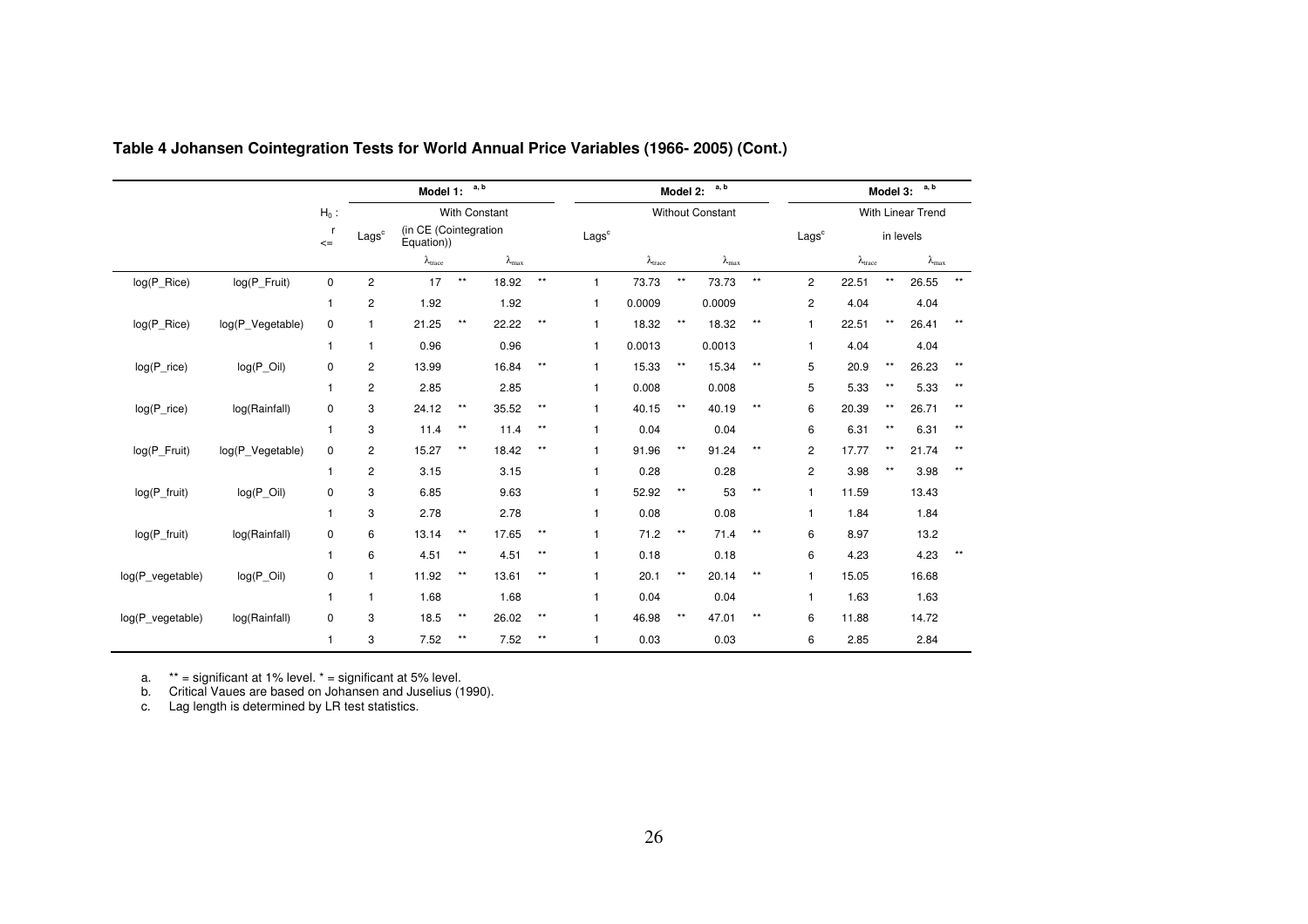# **Table 5 Johansen Cointegration Tests for Indian Annual Price Variables (1966- 2005)**

India (Annual)

|              |                                                   |               |                            | Model 1:                            |                 | a, b                   |                 |                   |                          |                 | Model 2: $a, b$        |              |                              |                          | Model 3:        | a, b                   |                 |
|--------------|---------------------------------------------------|---------------|----------------------------|-------------------------------------|-----------------|------------------------|-----------------|-------------------|--------------------------|-----------------|------------------------|--------------|------------------------------|--------------------------|-----------------|------------------------|-----------------|
|              |                                                   | $H_0$ :       |                            |                                     |                 | With Constant          |                 |                   |                          |                 | Without Constant       |              |                              |                          |                 | With Linear Trend      |                 |
|              |                                                   | - r<br>$\leq$ | $\mathsf{Lags}^\mathsf{c}$ | (in CE (Cointegration<br>Equation)) |                 |                        |                 | Lags <sup>c</sup> |                          |                 |                        |              | $\mathsf{Lags}^{\mathsf{c}}$ |                          |                 | in levels              |                 |
|              |                                                   |               |                            | $\lambda_{\text{trace}}$            |                 | $\lambda_{\text{max}}$ |                 |                   | $\lambda_{\text{trace}}$ |                 | $\lambda_{\text{max}}$ |              |                              | $\lambda_{\text{trace}}$ |                 | $\lambda_{\text{max}}$ |                 |
|              | Pairwise Cointegration Tests for Commodity Prices |               |                            |                                     |                 |                        |                 |                   |                          |                 |                        |              |                              |                          |                 |                        |                 |
| log(P_Wheat) | log(P_Maize)                                      | 0             | $\mathbf{1}$               | 40.79                               | $^{\star\star}$ | 41.78                  | $***$           | $\mathbf{1}$      | 122.32                   | $***$           | 122.45                 | $***$        | $\mathbf{1}$                 | 45.96                    |                 | 46.92                  | $***$           |
|              |                                                   | $\mathbf{1}$  | 1                          | 0.99                                |                 | 0.99                   |                 | $\mathbf{1}$      | 0.12                     |                 | 0.12                   |              | 1                            | 0.96                     |                 | 0.96                   |                 |
| log(P_Wheat) | log(P_Rice)                                       | $\mathbf 0$   | $\mathbf{1}$               | 18.37                               | $\star\star$    | 18.65                  | $***$           | $\mathbf{1}$      | 78.48                    | $^{\star\star}$ | 78.48                  | $\star\star$ | $\mathbf{1}$                 | 25.43                    | $***$           | 25.88                  | $\star\star$    |
|              |                                                   | $\mathbf{1}$  | 1                          | 0.28                                |                 | 0.28                   |                 | $\mathbf{1}$      | 0.00009                  |                 | 0.00009                |              | 1                            | 0.45                     |                 | 0.45                   |                 |
| log(P_Wheat) | log(P_Fruit)                                      | $\mathbf 0$   | $\mathbf{1}$               | 11.33                               |                 | 11.46                  |                 | $\mathbf{1}$      | 125.31                   | $\star\star$    | 125.38                 | $\star\star$ | $\mathbf{1}$                 | 17.74                    | $***$           | 20.62                  | $***$           |
|              |                                                   | $\mathbf{1}$  | $\mathbf{1}$               | 0.13                                |                 | 0.13                   |                 | $\mathbf{1}$      | 0.07                     |                 | 0.07                   |              | 1                            | 2.89                     |                 | 2.89                   |                 |
| log(P Wheat) | log(P_Vegetable)                                  | $\mathbf 0$   | $\mathbf{1}$               | 21.85                               | $^{\star\star}$ | 23.45                  | $***$           | $\mathbf{1}$      | 41.42                    | $^{\star\star}$ | 41.52                  | $***$        | $\mathbf{1}$                 | 28.27                    |                 | 29.96                  | $^{\star\star}$ |
|              |                                                   | 1             | 1                          | 1.6                                 |                 | 1.6                    |                 | $\mathbf{1}$      | 0.1                      |                 | 0.1                    |              | $\mathbf{1}$                 | 1.69                     |                 | 1.69                   |                 |
| log(P Wheat) | $log(P_0i)$                                       | $\mathbf 0$   | $\mathbf{1}$               | 14.77                               | $^{\star\star}$ | 16.08                  | $***$           | $\mathbf{1}$      | 19.1                     | $***$           | 19.14                  | $***$        | 1                            | 24.72                    | $***$           | 26.01                  |                 |
|              |                                                   | $\mathbf{1}$  | 1                          | 1.31                                |                 | 1.31                   |                 | $\mathbf{1}$      | 0.04                     |                 | 0.04                   |              | $\mathbf{1}$                 | 1.28                     |                 | 1.28                   |                 |
| log(P_Wheat) | log(Rainfall)                                     | $\mathbf 0$   | 3                          | 24.33                               | $^{\star\star}$ | 35.93                  | $^{\star\star}$ | $\mathbf{1}$      | 62.96                    | $^{\star\star}$ | 63.2                   | $***$        | 6                            | 11.04                    |                 | 18.56                  | $^{\star\star}$ |
|              |                                                   | $\mathbf{1}$  | 3                          | 11.6                                | $\star\star$    | 11.6                   | $\star\star$    | $\mathbf{1}$      | 0.24                     |                 | 0.24                   |              | 6                            | 7.52                     | $***$           | 7.52                   | $^{\star\star}$ |
| log(P_Maize) | log(P_Rice)                                       | $\mathbf 0$   | 1                          | 34.38                               | $\star\,\star$  | 35.24                  | $\star\star$    | $\mathbf{1}$      | 82.71                    | $^{\star\star}$ | 82.78                  | $***$        | $\mathbf{1}$                 | 38.17                    | $^{\star\star}$ | 39                     | $\star\star$    |
|              |                                                   | $\mathbf{1}$  | $\mathbf{1}$               | 0.85                                |                 | 0.86                   |                 | $\mathbf{1}$      | 0.08                     |                 | 0.08                   |              | 1                            | 0.83                     |                 | 0.83                   |                 |
| log(P_Maize) | log(P_Fruit)                                      | $\mathbf 0$   | $\mathbf{1}$               | 8.09                                |                 | 8.19                   |                 | $\mathbf{1}$      | 112.13                   | $^{\star\star}$ | 112.44                 | $***$        | $\mathbf{1}$                 | 14.87                    |                 | 16.83                  |                 |
|              |                                                   | $\mathbf{1}$  | 1                          | 0.1                                 |                 | 0.99                   |                 | $\mathbf{1}$      | 0.3                      |                 | 0.31                   |              | $\mathbf{1}$                 | 1.97                     |                 | 1.97                   |                 |
| log(P Maize) | log(P Vegetable)                                  | $\mathbf 0$   | $\mathbf{1}$               | 11.6                                |                 | 13.64                  |                 | $\mathbf{1}$      | 39.27                    | $***$           | 39.27                  | $\star\star$ | 3                            | 28.95                    |                 | 33.82                  | $***$           |
|              |                                                   | $\mathbf{1}$  | $\mathbf{1}$               | 2.04                                |                 | 2.04                   |                 | $\mathbf{1}$      | 0.0002                   |                 | 0.0002                 |              | 3                            | 4.87                     |                 | 4.87                   | $^{\star\star}$ |
| log(P_Maize) | $log(P_0i)$                                       | $\mathbf 0$   | $\mathbf{1}$               | 15.99                               | $\star\star$    | 17.72                  | $***$           | $\mathbf{1}$      | 15.31                    | $^{\star\star}$ | 15.31                  | $\star\star$ | $\mathbf{2}$                 | 20.93                    |                 | 24.59                  | $\star\star$    |
|              |                                                   | $\mathbf{1}$  | 1                          | 1.73                                |                 | 1.73                   |                 | $\mathbf{1}$      | 0.002                    |                 | 0.002                  |              | $\overline{c}$               | 3.66                     |                 | 3.66                   |                 |
| log(P_Maize) | log(Rainfall)                                     | $\mathbf 0$   | 6                          | 13.77                               | $^{\star\star}$ | 20.27                  | $***$           | 6                 | 9.8                      | $^{\star\star}$ | 9.9                    | $\star\star$ | 6                            | 16.91                    | $***$           | 24.23                  | $^{\star\star}$ |
|              |                                                   | 1             | 6                          | 6.5                                 |                 | 6.5                    |                 | 6                 | 0.099                    |                 | 0.099                  |              | 6                            | 7.32                     | $***$           | 7.32                   | $^{\star\star}$ |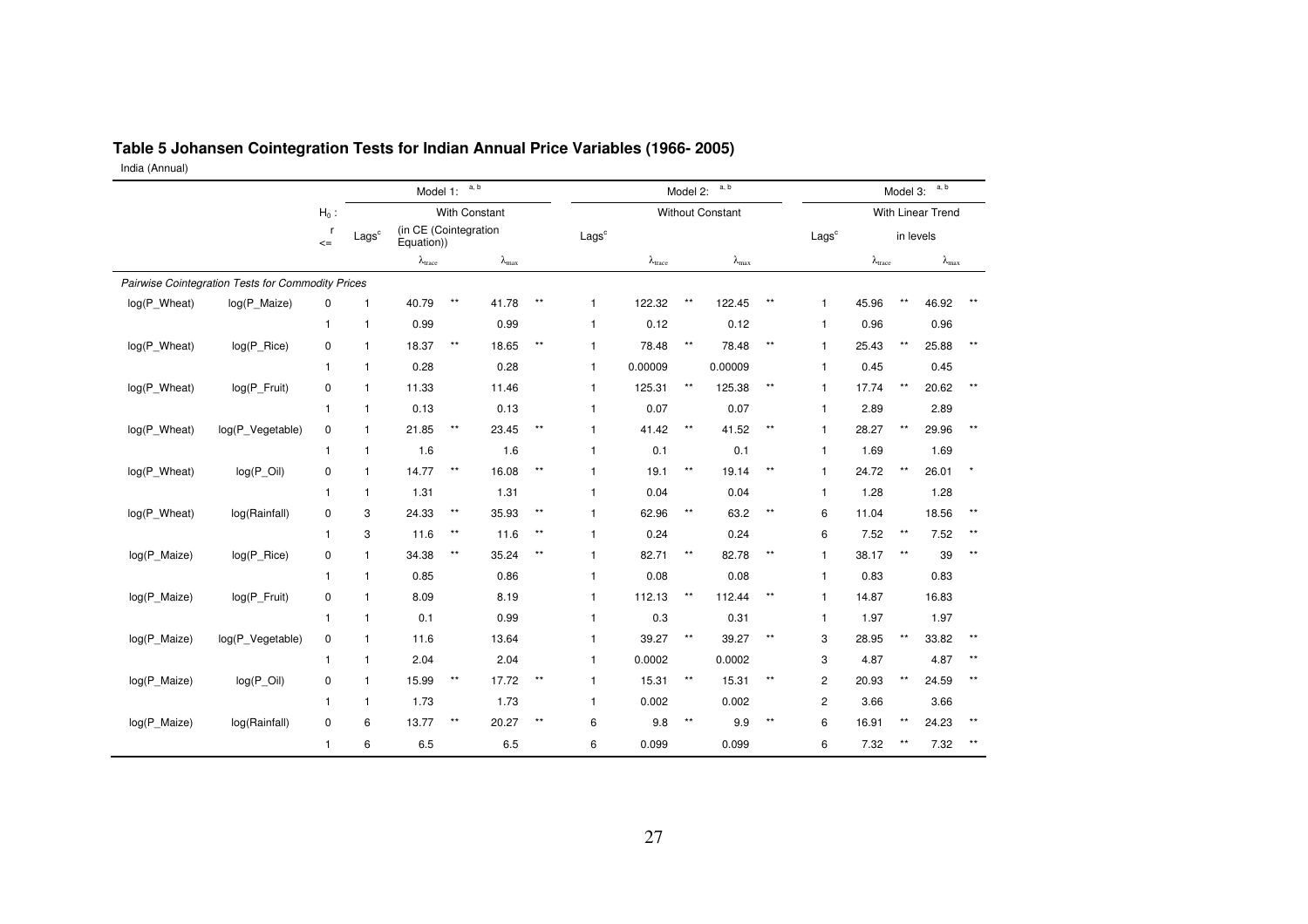|                  |                  |                |                   | Model 1: $a, b$                     |                 |                        |                 |                   |                          | Model 2:        | a, b                    |                 |                   |                          |              | Model 3: $a, b$        |              |
|------------------|------------------|----------------|-------------------|-------------------------------------|-----------------|------------------------|-----------------|-------------------|--------------------------|-----------------|-------------------------|-----------------|-------------------|--------------------------|--------------|------------------------|--------------|
|                  |                  | $H_0$ :        |                   |                                     |                 | <b>With Constant</b>   |                 |                   |                          |                 | <b>Without Constant</b> |                 |                   |                          |              | With Linear Trend      |              |
|                  |                  | r<br>$\leq$    | Lags <sup>c</sup> | (in CE (Cointegration<br>Equation)) |                 |                        |                 | Lags <sup>c</sup> |                          |                 |                         |                 | Lags <sup>c</sup> |                          |              | in levels              |              |
|                  |                  |                |                   | $\lambda_{\text{trace}}$            |                 | $\lambda_{\text{max}}$ |                 |                   | $\lambda_{\text{trace}}$ |                 | $\lambda_{\text{max}}$  |                 |                   | $\lambda_{\text{trace}}$ |              | $\lambda_{\text{max}}$ |              |
| log(P_Rice)      | log(P_Fruit)     | 0              | $\overline{c}$    | 17                                  | $^{\star\star}$ | 18.92                  | $^{\star\star}$ | $\mathbf{1}$      | 73.73                    | $^{\star\star}$ | 73.73                   | $^{\star\star}$ | $\overline{c}$    | 22.51                    | $\star\star$ | 26.55                  | $***$        |
|                  |                  | 1              | $\overline{c}$    | 1.92                                |                 | 1.92                   |                 | 1                 | 0.0009                   |                 | 0.0009                  |                 | $\overline{c}$    | 4.04                     |              | 4.04                   |              |
| log(P_Rice)      | log(P_Vegetable) | 0              | $\mathbf{1}$      | 21.25                               | $\star\star$    | 22.22                  | $***$           | 1                 | 18.32                    | $***$           | 18.32                   | $^{\star\star}$ | 1                 | 22.51                    | $***$        | 26.41                  | $\star\star$ |
|                  |                  | 1              | $\mathbf{1}$      | 0.96                                |                 | 0.96                   |                 | 1                 | 0.0013                   |                 | 0.0013                  |                 | 1                 | 4.04                     |              | 4.04                   |              |
| log(P_rice)      | $log(P_$ Oil)    | 0              | $\overline{c}$    | 13.99                               |                 | 16.84                  | $***$           | 1                 | 15.33                    | $***$           | 15.34                   | $\star\star$    | 5                 | 20.9                     | $***$        | 26.23                  | $\star\star$ |
|                  |                  |                | 2                 | 2.85                                |                 | 2.85                   |                 |                   | 0.008                    |                 | 0.008                   |                 | 5                 | 5.33                     | $***$        | 5.33                   | $\star\star$ |
| log(P_rice)      | log(Rainfall)    | 0              | 3                 | 24.12                               | $***$           | 35.52                  | $***$           | 1                 | 40.15                    | $***$           | 40.19                   | $***$           | 6                 | 20.39                    | $***$        | 26.71                  | $\star\star$ |
|                  |                  | 1              | 3                 | 11.4                                | $^{\star\star}$ | 11.4                   | $***$           | 1                 | 0.04                     |                 | 0.04                    |                 | 6                 | 6.31                     | $***$        | 6.31                   | $\star\star$ |
| log(P_Fruit)     | log(P_Vegetable) | 0              | 2                 | 15.27                               | $***$           | 18.42                  | $***$           |                   | 91.96                    | $***$           | 91.24                   | $\star\star$    | 2                 | 17.77                    | **           | 21.74                  | $\star\star$ |
|                  |                  | $\overline{1}$ | 2                 | 3.15                                |                 | 3.15                   |                 | 1                 | 0.28                     |                 | 0.28                    |                 | $\sqrt{2}$        | 3.98                     | $\star\star$ | 3.98                   | $\star\star$ |
| $log(P_$ fruit)  | $log(P_$ Oil)    | 0              | 3                 | 6.85                                |                 | 9.63                   |                 | 1                 | 52.92                    | $\star\star$    | 53                      | $\star\star$    | $\mathbf{1}$      | 11.59                    |              | 13.43                  |              |
|                  |                  | $\overline{1}$ | 3                 | 2.78                                |                 | 2.78                   |                 |                   | 0.08                     |                 | 0.08                    |                 | 1                 | 1.84                     |              | 1.84                   |              |
| log(P_fruit)     | log(Rainfall)    | 0              | 6                 | 13.14                               | $***$           | 17.65                  | $***$           | 1                 | 71.2                     | $***$           | 71.4                    | $\star\star$    | 6                 | 8.97                     |              | 13.2                   |              |
|                  |                  | 1              | 6                 | 4.51                                | $***$           | 4.51                   | $***$           | 1                 | 0.18                     |                 | 0.18                    |                 | 6                 | 4.23                     |              | 4.23                   | $\star\star$ |
| log(P_vegetable) | $log(P_$ Oil)    | 0              | $\mathbf{1}$      | 11.92                               | $***$           | 13.61                  | $***$           |                   | 20.1                     | $***$           | 20.14                   | $***$           | $\mathbf{1}$      | 15.05                    |              | 16.68                  |              |
|                  |                  | 1              | 1                 | 1.68                                |                 | 1.68                   |                 | 1                 | 0.04                     |                 | 0.04                    |                 | 1                 | 1.63                     |              | 1.63                   |              |
| log(P_vegetable) | log(Rainfall)    | 0              | 3                 | 18.5                                | $***$           | 26.02                  | $***$           | $\mathbf{1}$      | 46.98                    | $^{\star\star}$ | 47.01                   | $***$           | 6                 | 11.88                    |              | 14.72                  |              |
|                  |                  | $\overline{1}$ | 3                 | 7.52                                | $***$           | 7.52                   | $***$           |                   | 0.03                     |                 | 0.03                    |                 | 6                 | 2.85                     |              | 2.84                   |              |

**Table 5 Johansen Cointegration Tests for Indian Annual Price Variables (1966- 2005) (Cont.)** 

a. \*\* = significant at 1% level. \* = significant at 5% level. b. Critical Vaues are based on Johansen and Juselius (1990). c. Lag length is determined by LR test statistics.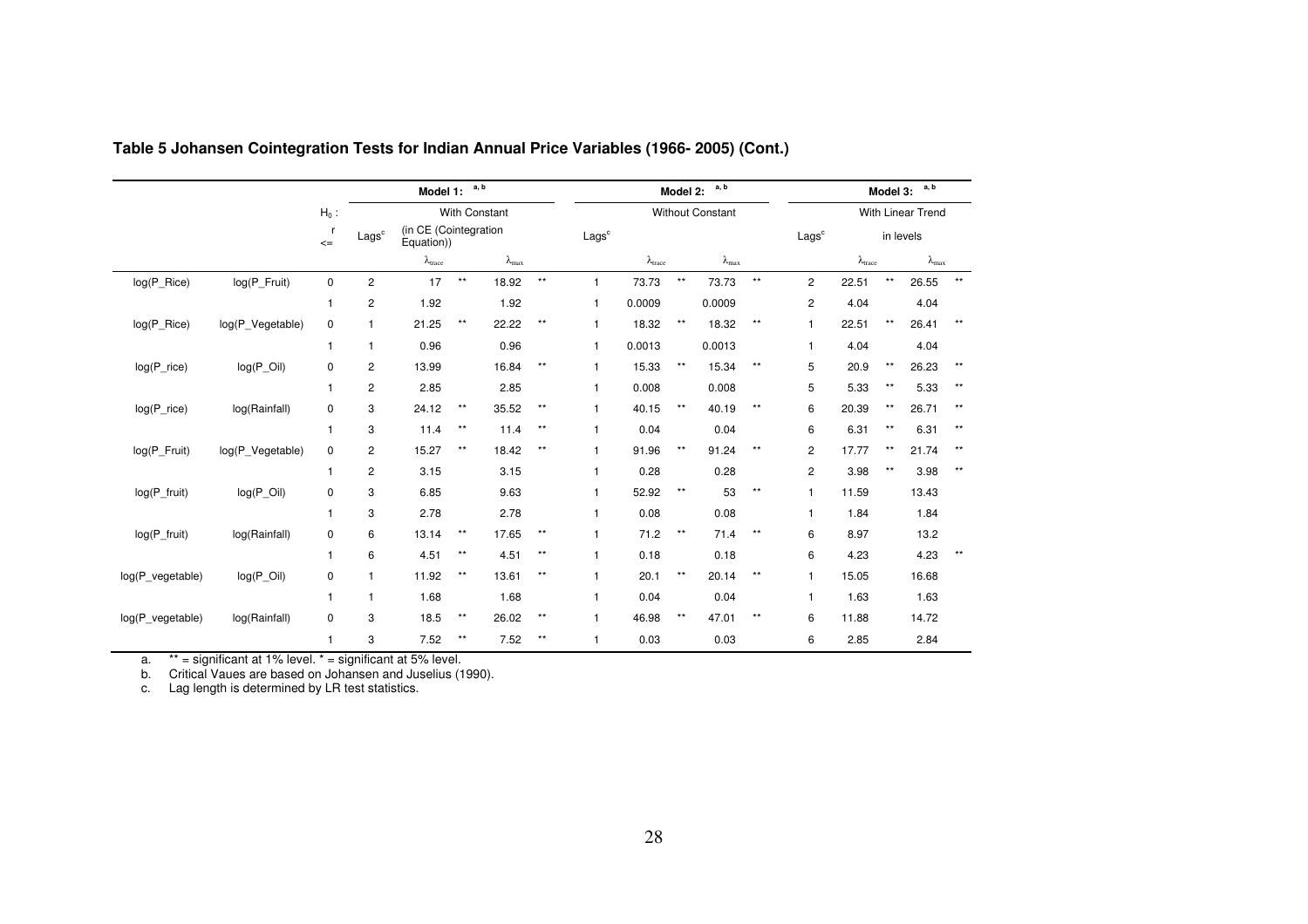# **Table 6 Johansen Cointegration Tests for Chinese Annual Price Variables (1970- 2000)** China (Annual)

| (Annual)     |                                                   |                |                   | Model 1: $a, b$                     |                 |                        |                 |                   |                          |                 | Model 2: $a, b$         |                 |                   |                          |                 | Model 3: $a, b$   |                 |
|--------------|---------------------------------------------------|----------------|-------------------|-------------------------------------|-----------------|------------------------|-----------------|-------------------|--------------------------|-----------------|-------------------------|-----------------|-------------------|--------------------------|-----------------|-------------------|-----------------|
|              |                                                   | $H_0$ :        |                   |                                     |                 | With Constant          |                 |                   |                          |                 | <b>Without Constant</b> |                 |                   |                          |                 | With Linear Trend |                 |
|              |                                                   | - r<br>$\leq$  | Lags <sup>c</sup> | (in CE (Cointegration<br>Equation)) |                 |                        |                 | Lags <sup>c</sup> |                          |                 |                         |                 | Lags <sup>c</sup> |                          | in levels       |                   |                 |
|              |                                                   |                |                   | $\lambda_{\text{trace}}$            |                 | $\lambda_{\text{max}}$ |                 |                   | $\lambda_{\text{trace}}$ |                 | $\lambda_{\text{max}}$  |                 |                   | $\lambda_{\text{trace}}$ |                 | $\lambda_{max}$   |                 |
|              | Pairwise Cointegration Tests for Commodity Prices |                |                   |                                     |                 |                        |                 |                   |                          |                 |                         |                 |                   |                          |                 |                   |                 |
| log(P_Wheat) | log(P_Maize)                                      | 0              | 3                 | 46.11                               | $^{\star\star}$ | 42.43                  | $^{\star\star}$ | 3                 | 34.36                    | $^{\star\star}$ | 34.61                   | $***$           | $\mathbf{1}$      | 10.53                    |                 | 12.91             |                 |
|              |                                                   | $\mathbf{1}$   | 3                 | 3.68                                |                 | 3.68                   |                 | 3                 | 0.25                     |                 | 0.25                    |                 | 1                 | 2.4                      |                 | 2.4               |                 |
| log(P_Wheat) | $log(P_Rice)$                                     | $\mathbf 0$    | 6                 | 26.04                               | $\star\star$    | 21.39                  | $^{\star\star}$ | 1                 | 52.35                    | $^{\star\star}$ | 51.81                   | $\star\star$    | $\mathbf{1}$      | 8.9                      |                 | 10.91             | $^{\star\star}$ |
|              |                                                   | $\mathbf{1}$   | 6                 | 4.65                                | $^{\star\star}$ | 4.65                   | $^{\star\star}$ | $\mathbf{1}$      | 0.53                     |                 | 0.53                    |                 | 1                 | 2.02                     |                 | 2.02              |                 |
| log(P_Wheat) | log(P_Fruit)                                      | $\pmb{0}$      | 5                 | 10.47                               |                 | 8.75                   |                 | $\mathbf{1}$      | 26.85                    | $^{\star\star}$ | 26.70                   | $\star\star$    | 1                 | 8.5                      |                 | 10.91             |                 |
|              |                                                   | $\mathbf{1}$   | 5                 | 1.71                                |                 | 1.71                   |                 | $\mathbf{1}$      | 0.15                     |                 | 0.15                    |                 | 1                 | 2.4                      |                 | 2.4               |                 |
| log(P_Wheat) | log(P_Vegetable)                                  | 0              | 3                 | 11.31                               |                 | 9.48                   |                 | $\mathbf{1}$      | 85.01                    | $^{\star\star}$ | 82.93                   | $^{\star\star}$ | $\mathbf{1}$      | 9.97                     |                 | 11.17             |                 |
|              |                                                   | $\mathbf{1}$   | 3                 | 1.83                                |                 | 1.83                   |                 | $\mathbf{1}$      | 2.08                     |                 | 2.08                    |                 | $\mathbf{1}$      | 1.66                     |                 | 1.7               |                 |
| log(P_Wheat) | $log(P_$ Oil)                                     | $\pmb{0}$      | $\mathbf{1}$      | 6.75                                |                 | 7.85                   |                 | $\mathbf{1}$      | 25.78                    | $^{\star\star}$ | 25.88                   | $***$           | $\mathbf{1}$      | 13.41                    |                 | 14.68             |                 |
|              |                                                   | $\mathbf{1}$   | $\mathbf{1}$      | 1.10                                |                 | 1.1                    |                 | $\mathbf{1}$      | 0.1                      |                 | 0.1                     |                 | 1                 | 1.27                     |                 | 1.27              |                 |
| log(P_Wheat) | log(Rainfall)                                     | $\mathbf 0$    | 6                 | 21.00                               | $***$           | 26.25                  | $^{\star\star}$ | $\mathbf{1}$      | 26.63                    | $^{\star\star}$ | 26.64                   | $\star\star$    | 3                 | 21.15                    | $\star\star$    | 26.83             | $\star\star$    |
|              |                                                   | $\overline{1}$ | 6                 | 5.25                                | $^{\star\star}$ | 5.25                   | $^{\star\star}$ | $\overline{1}$    | 0.014                    |                 | 0.014                   |                 | 3                 | 5.68                     | $^{\star\star}$ | 5.68              | $\star\star$    |
| log(P_Maize) | log(P_Rice)                                       | 0              | 3                 | 105.55                              | $^{\star\star}$ | 92.28                  | $^{\star\star}$ | 3                 | 92.77                    | $^{\star\star}$ | 92.23                   | $^{\star\star}$ | $\mathbf{1}$      | 107.03                   | $***$           | 35.28             | $^{\star\star}$ |
|              |                                                   | $\mathbf{1}$   | 3                 | 13.36                               | $***$           | 13.36                  | $^{\star\star}$ | 3                 | 0.54                     |                 | 0.54                    |                 | $\mathbf{1}$      | 7.22                     |                 | 0.1               |                 |
| log(P_Maize) | log(P_Fruit)                                      | 0              | $\mathbf{1}$      | 39.64                               | $^{\star\star}$ | 37.45                  | $^{\star\star}$ | $\mathbf{1}$      | 42.66                    | $^{\star\star}$ | 42.64                   | $^{\star\star}$ | $\mathbf{1}$      | 36.08                    | $^{\star\star}$ | 36.12             | $^{\star\star}$ |
|              |                                                   | $\mathbf{1}$   | $\mathbf{1}$      | 2.19                                |                 | 2.19                   |                 | $\mathbf{1}$      | 0.02                     |                 | 0.02                    |                 | $\mathbf{1}$      | 0.05                     |                 | 0.05              |                 |
| log(P Maize) | log(P Vegetable)                                  | $\mathsf 0$    | 3                 | 82.30                               | $***$           | 72.26                  | $^{\star\star}$ | $\mathbf{1}$      | 77.01                    | $^{\star\star}$ | 76.93                   | $\star\star$    | 3                 | 34.09                    |                 | 34.09             | $\star\star$    |
|              |                                                   | $\mathbf{1}$   | 3                 | 10.04                               | $^{\star\star}$ | 10.04                  | $^{\star\star}$ | $\overline{1}$    | 0.23                     |                 | 0.23                    |                 | 3                 | 0.0002                   |                 | 0.0002            |                 |
| log(P_Maize) | $log(P_$ Oil)                                     | 0              | 3                 | 44.97                               | $***$           | 42.13                  | $^{\star\star}$ | 1                 | 25.90                    | $^{\star\star}$ | 25.80                   | $\star\star$    | $\mathbf{1}$      | 14.17                    |                 | 15.64             |                 |
|              |                                                   | $\mathbf{1}$   | 3                 | 2.85                                |                 | 2.85                   |                 | $\mathbf{1}$      | 0.09                     |                 | 0.09                    |                 | $\mathbf{1}$      | 1.47                     |                 | 1.47              |                 |
| log(P Maize) | log(Rainfall)                                     | $\mathbf 0$    | 3                 | 40.27                               | $***$           | 34.15                  | $^{\star\star}$ | $\mathbf{1}$      | 50.53                    | $***$           | 50.50                   | $***$           | 3                 | 17.98                    | $***$           | 21.82             | $^{\star\star}$ |
|              |                                                   | $\mathbf{1}$   | 3                 | 6.12                                |                 | 6.12                   | $***$           | 1                 | 0.02                     |                 | 0.02                    |                 | 3                 | 5.68                     | $^\star$        | 5.68              | $\star$         |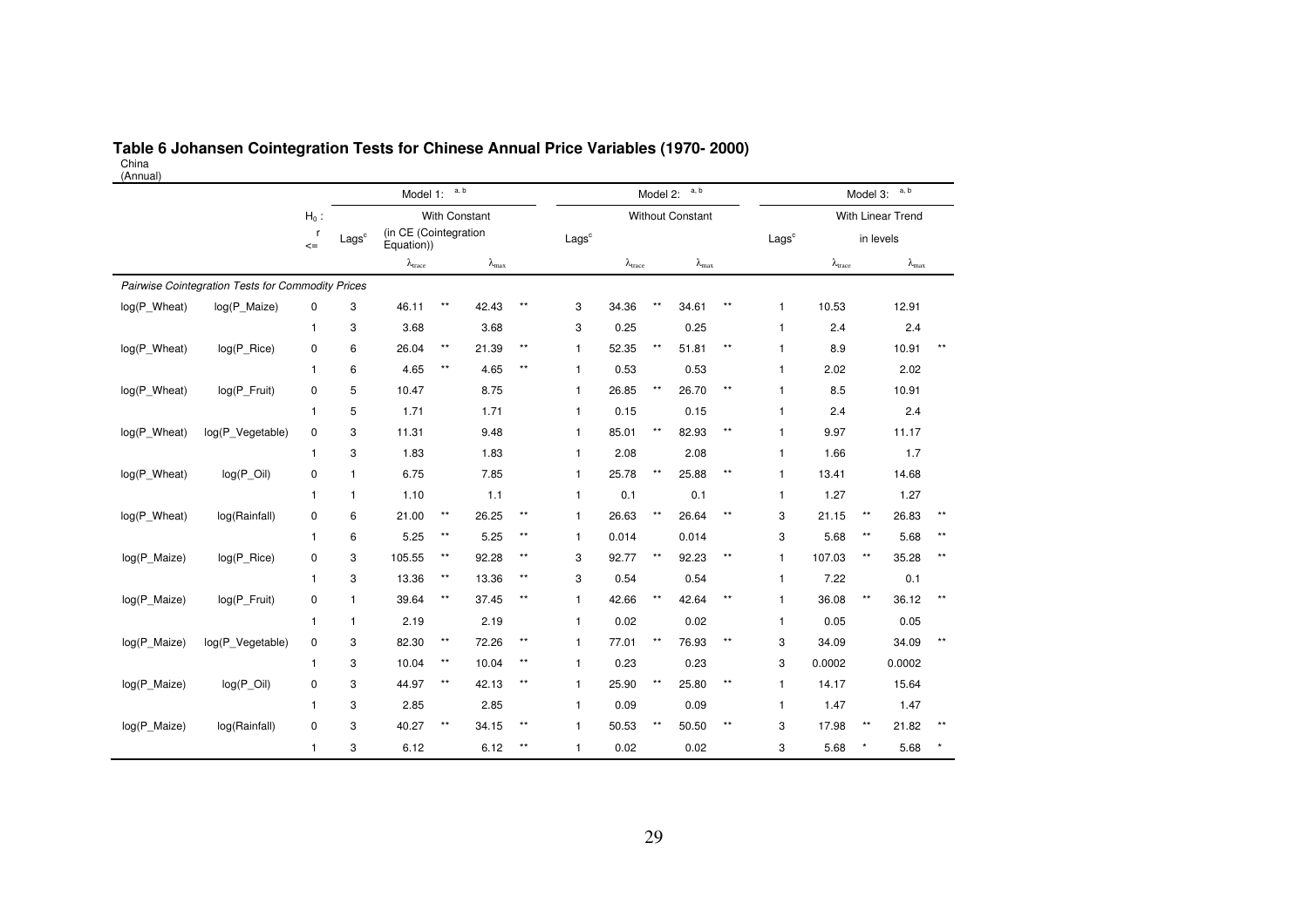|                   |                                                                     |                |                   | Model 1:                            | a, b         |                        |              |                 |                          | Model 2:        | a, b                    |                 |                   |                          | Model 3:        | a, b                   |              |
|-------------------|---------------------------------------------------------------------|----------------|-------------------|-------------------------------------|--------------|------------------------|--------------|-----------------|--------------------------|-----------------|-------------------------|-----------------|-------------------|--------------------------|-----------------|------------------------|--------------|
|                   |                                                                     | $H_0$ :        |                   |                                     |              | With Constant          |              |                 |                          |                 | <b>Without Constant</b> |                 |                   |                          |                 | With Linear Trend      |              |
|                   |                                                                     | $\leq$         | Lags <sup>c</sup> | (in CE (Cointegration<br>Equation)) |              |                        |              | $\text{Lags}^c$ |                          |                 |                         |                 | Lags <sup>c</sup> |                          | in levels       |                        |              |
|                   |                                                                     |                |                   | $\lambda_{\text{trace}}$            |              | $\lambda_{\text{max}}$ |              |                 | $\lambda_{\text{trace}}$ |                 | $\lambda_{\text{max}}$  |                 |                   | $\lambda_{\text{trace}}$ |                 | $\lambda_{\text{max}}$ |              |
|                   | Pairwise Cointegration Tests for Commodity Prices & Other Variables |                |                   |                                     |              |                        |              |                 |                          |                 |                         |                 |                   |                          |                 |                        |              |
| log(P_Rice)       | log(P_Fruit)                                                        | 0              | $\mathbf{1}$      | 40.73                               | $***$        | 40.17                  | $***$        | $\overline{1}$  | 89.40                    | $***$           | 84.37                   | $\star\star$    | $\mathbf{1}$      | 28.84                    | $***$           | 28.24                  | $***$        |
|                   |                                                                     | $\overline{1}$ | $\mathbf{1}$      | 0.57                                |              | 0.57                   |              | $\mathbf{1}$    | 0.03                     |                 | 0.03                    |                 | $\mathbf{1}$      | 0.61                     |                 | 0.61                   |              |
| $log(P$ Rice)     | log(P Vegetable)                                                    | $\mathbf 0$    | $\mathbf{1}$      | 42.32                               | $***$        | 42.83                  | $***$        | $\mathbf{1}$    | 141.18                   | $^{\star\star}$ | 141.15                  | $\star\star$    | $\mathbf{1}$      | 24.74                    | $^{\star\star}$ | 24.11                  | $\star\star$ |
|                   |                                                                     | $\mathbf{1}$   | $\mathbf{1}$      | 0.49                                |              | 0.49                   |              | $\mathbf{1}$    | 0.03                     |                 | 0.03                    |                 | $\mathbf{1}$      | 0.63                     |                 | 0.63                   |              |
| $log(P_{circle})$ | $log(P_$ Oil)                                                       | $\mathbf 0$    | 6                 | 26.23                               | $***$        | 19.92                  | $\star\star$ | $\overline{1}$  | 41.96                    | $***$           | 41.91                   | $\star\star$    | $\mathbf{1}$      | 15.79                    |                 | 14.49                  |              |
|                   |                                                                     | $\overline{1}$ | 6                 | 6.31                                |              | 6.31                   |              | $\overline{1}$  | 0.05                     |                 | 0.05                    |                 | $\mathbf{1}$      | 1.30                     |                 | 1.30                   |              |
| $log(P_{circle})$ | log(Rainfall)                                                       | $\mathbf 0$    | 3                 | 42.70                               | $***$        | 36.87                  | $***$        | $\mathbf{1}$    | 44.56                    | $***$           | 44.53                   | $^{\star\star}$ | 3                 | 40.94                    | $***$           | 36.20                  | $\star\star$ |
|                   |                                                                     | $\mathbf{1}$   | 3                 | 5.83                                | $\star\star$ | 5.83                   | $***$        | $\overline{1}$  | 0.03                     |                 | 0.03                    |                 | 3                 | 4.74                     | $^{\star\star}$ | 4.74                   | $***$        |
| log(P Fruit)      | log(P_Vegetable)                                                    | $\pmb{0}$      | $\mathbf{1}$      | 30.39                               | $\star\star$ | 29.56                  | $***$        | 1               | 122.18                   | $***$           | 122.15                  | $\star\star$    | $\mathbf{1}$      | 20.34                    | $***$           | 19.39                  | $***$        |
|                   |                                                                     | $\mathbf{1}$   | $\mathbf{1}$      | 0.83                                |              | 0.83                   |              | $\mathbf{1}$    | 0.02                     |                 | 0.02                    |                 | $\mathbf{1}$      | 0.95                     |                 | 0.95                   |              |
| log(P_fruit)      | log(P_Oil)                                                          | $\pmb{0}$      | $\mathbf{1}$      | 12.59                               |              | 11.41                  |              | $\overline{1}$  | 17.82                    | $***$           | 17.79                   | $\star\star$    | $\mathbf{1}$      | 14.47                    |                 | 13.49                  |              |
|                   |                                                                     | $\mathbf{1}$   | $\mathbf{1}$      | 1.18                                |              | 1.80                   |              | $\overline{1}$  | 0.03                     |                 | 0.02                    |                 | 1                 | 0.99                     |                 | 0.99                   |              |
| log(P fruit)      | log(Rainfall)                                                       | $\pmb{0}$      | 5                 | 29.81                               | $\star\star$ | 23.54                  | $***$        | $\overline{1}$  | 15.94                    | $***$           | 15.92                   | $\star\star$    | 6                 | 48.26                    | $***$           | 35.93                  | $***$        |
|                   |                                                                     | $\mathbf{1}$   | 5                 | 6.27                                | $\star\star$ | 6.27                   | $***$        | $\overline{1}$  | 0.02                     |                 | 0.02                    |                 | 6                 | 12.33                    | $***$           | 12.33                  | $***$        |
| log(P_vegetable)  | $log(P_$ il)                                                        | $\mathbf 0$    | 6                 | 17.03                               | $\star\star$ | 14.38                  | $***$        | $\overline{1}$  | 67.52                    | $***$           | 67.51                   | $***$           | 1                 | 17.56                    | $\star\star$    | 16.82                  | $\star\star$ |
|                   |                                                                     | $\mathbf{1}$   | 6                 | 2.65                                |              | 2.65                   |              | $\mathbf{1}$    | 0.003                    |                 | 0.003                   |                 | $\mathbf{1}$      | 0.74                     |                 | 0.74                   |              |
| log(P_vegetable)  | log(Rainfall)                                                       | $\mathbf 0$    | 3                 | 30.43                               | $\star\star$ | 23.82                  | $***$        | $\mathbf{1}$    | 69.00                    | $***$           | 68.97                   | $\star\star$    | 3                 | 29.80                    |                 | 23.65                  | $***$        |
|                   |                                                                     | $\overline{1}$ | 3                 | 6.61                                | $\star\star$ | 6.61                   | $***$        | $\mathbf{1}$    | 0.04                     |                 | 0.04                    |                 | 3                 | 6.15                     | $***$           | 6.15                   | $***$        |

**Table 6 Johansen Cointegration Tests for Chinese Annual Price Variables (1970- 2000) (Cont.)** 

a. \*\* = significant at 1% level. \* = significant at 5% level. b. Critical Vaues are based on Johansen and Juselius (1990). c. Lag length is determined by LR test statistics.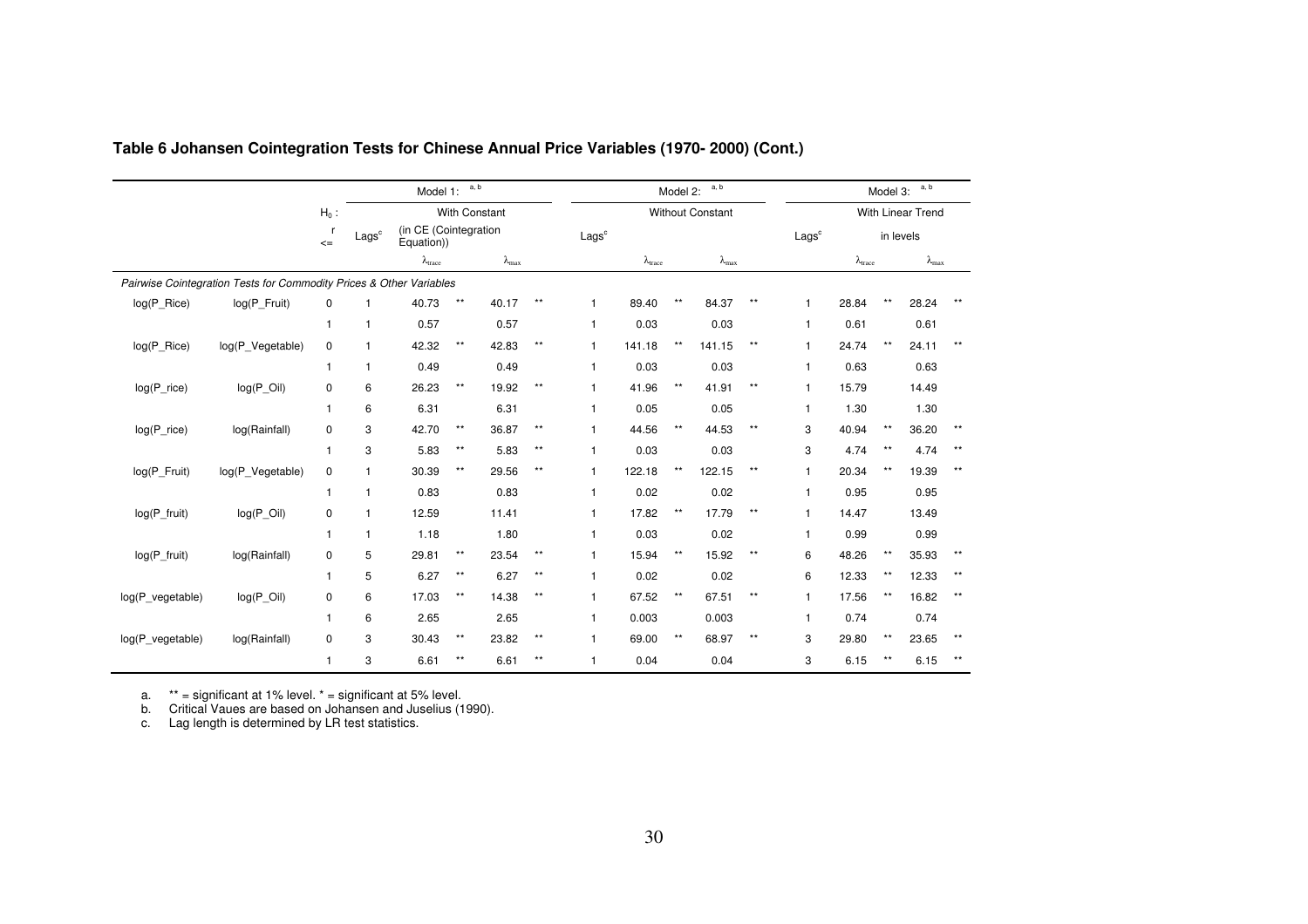Table 6 reports the results of cointegration tests for China. Price of wheat is co-integrated with price series of maize (for Models 1 & 2), rice, fruit (only for Model 2), vegetable (only for Model 2), oil (only for Model 2), and rainfall. Maize and other series are also cointegrated in all cases. Most of the pairwise cointegration tests confirm cointegration except 'fruit-oil' in Model 1 and Model 3.

In sum, a general conclusion is that whatever pairs of food and oil prices are considered -global, Indian and Chinese or just monthly global prices- there is robust evidence of cointegration (with a few exceptions).

# **(3) Vector Autoregression (VAR)**

Here, instead of pairs of prices, the focus is on Vector Autoregressions (VAR), designed to analyse simultaneously the interrelationships among prices of different agricultural commodities, rainfall and oil prices at the global level, and for India and China at the global level. The results are given in several tables and graphs: of various agricultural commodity prices for the World, India and China (Tables 7-13 and Figures 1-7 for the World, Tables 14-20 and Figures 8-14 for India, and Tables 21-27 and Figures 15-21 for China). Also shown are the results of Granger Causality tests and Impulse Response Functions.

#### *VAR for World Agricultural Commodity Prices*

Table 7 shows the results of VAR applied to World monthly agricultural commodity prices. The lag length is determined as  $3$ ,  $k + d_{max}$ , where k, a lag length determined by Schwarz Information Criteria (SIC), is 2 and  $d_{\text{max}}$ , the maximal order of integration, is 1 (Toda and Yamamoto, 1995). We are interested in the significance of the off-diagonal coefficient estimates that capture the inter-relationships among these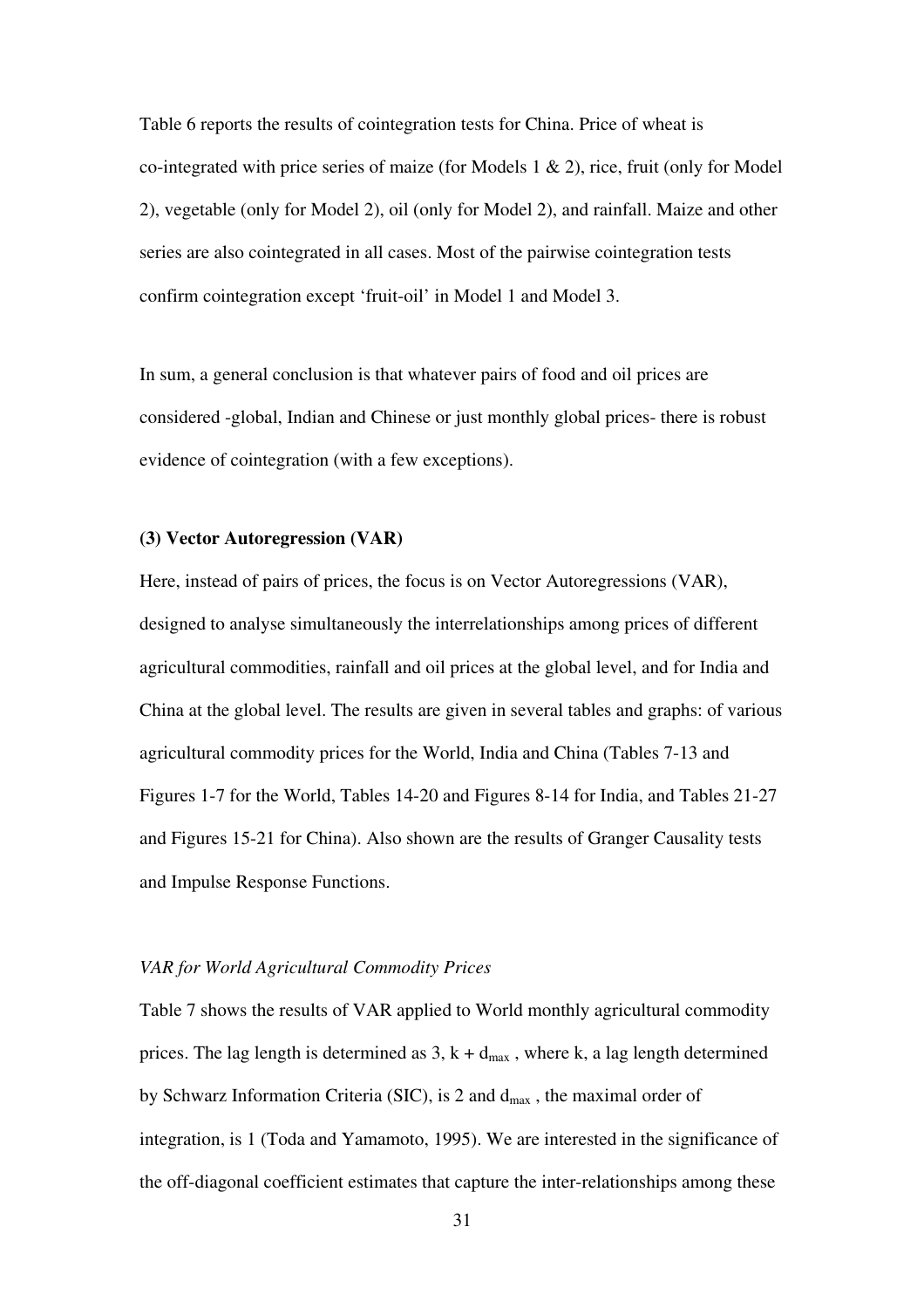prices. Granger causality tests are also carried out to examine the causality among them, and the results are given at the bottom of Table 7. Figure 1 shows impulse responses which trace the response of current and future values of each of the variables to a one-unit increase in the current value of one of the VAR errors, assuming that this error returns to zero in subsequent periods and that all other errors are equal to zero (Stock and Watson, 2001). For example, the first row of graphs in Figure 1 shows the effect of an unexpected 1 percentage point increase in log(maize price) (or an impulse variable) on other variables (or response variables).

To avoid cluttering the text, we summarise the key results as follows.

- (i) There is a strong link between monthly wheat and maize prices. The former Granger causes the latter and *vice versa*. The Granger causality tests, however, suggest that the causality from wheat to maize is stronger than that from maize to wheat in terms of statistical significance.
- (ii) Monthly rice price Granger causes monthly crude oil price, but not *vice versa*.
- (iii) Monthly crude oil price Granger causes monthly wheat price, but not *vice versa*.

Impulse response function shows that an unexpected increase in monthly oil price has a small positive effect on monthly wheat price (and the positive effect is gradually increasing over time). The bottom panel of Table 7 confirms this numerically.<sup>35</sup>

 $35$  Impulse responses trace out the response of current and future value of one of the VAR errors, assuming that this error returns to zero in subsequent periods and that all the other errors are equal to zero (Stock and Watson, 2001). The numbers in the tables on impulse responses show the effects of un expected one percentage point increase in the impulse variable on the response variable.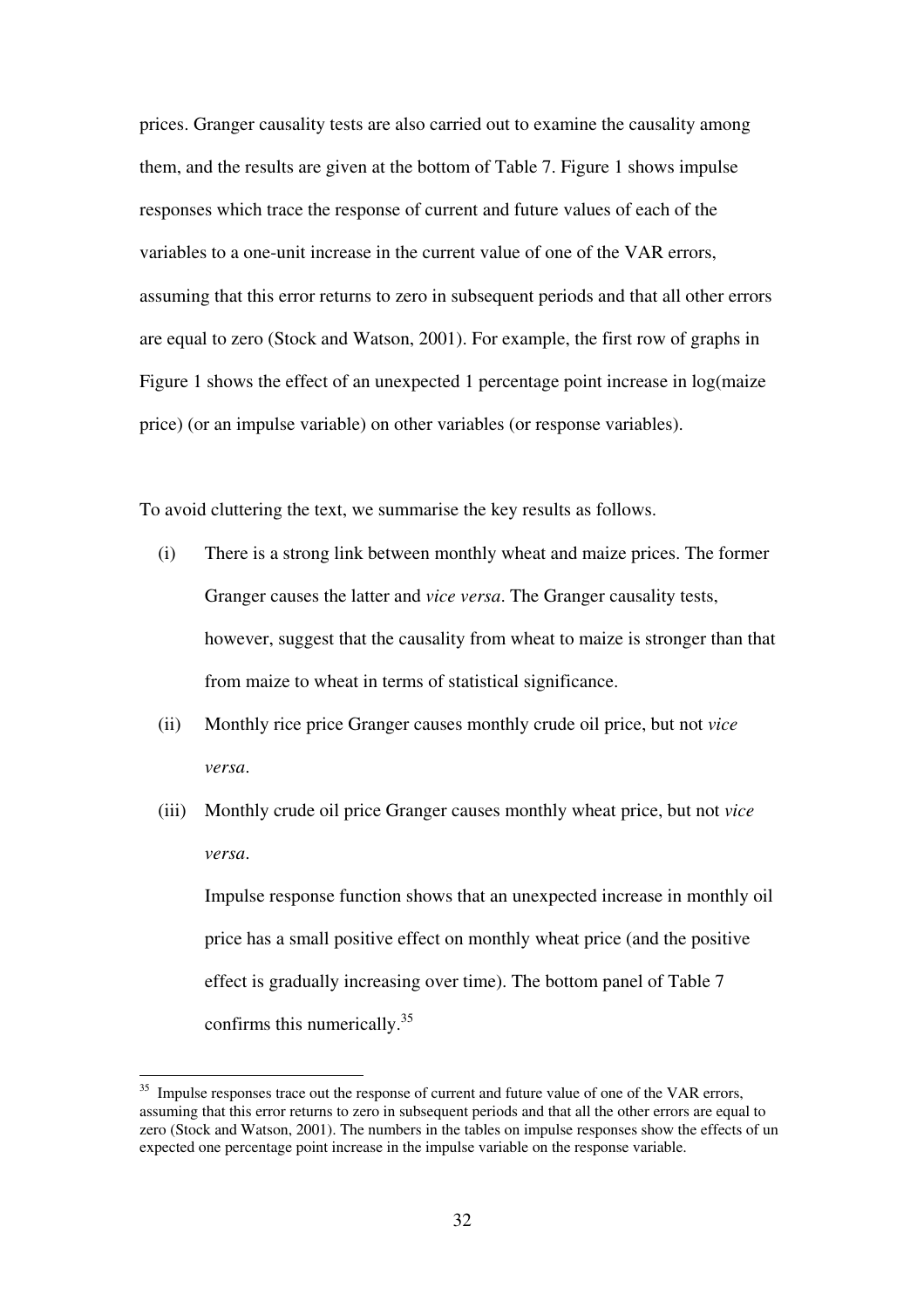(iv) It also implies that wheat price has positive effects on maize and rice prices (and the positive effect is gradually increasing over time).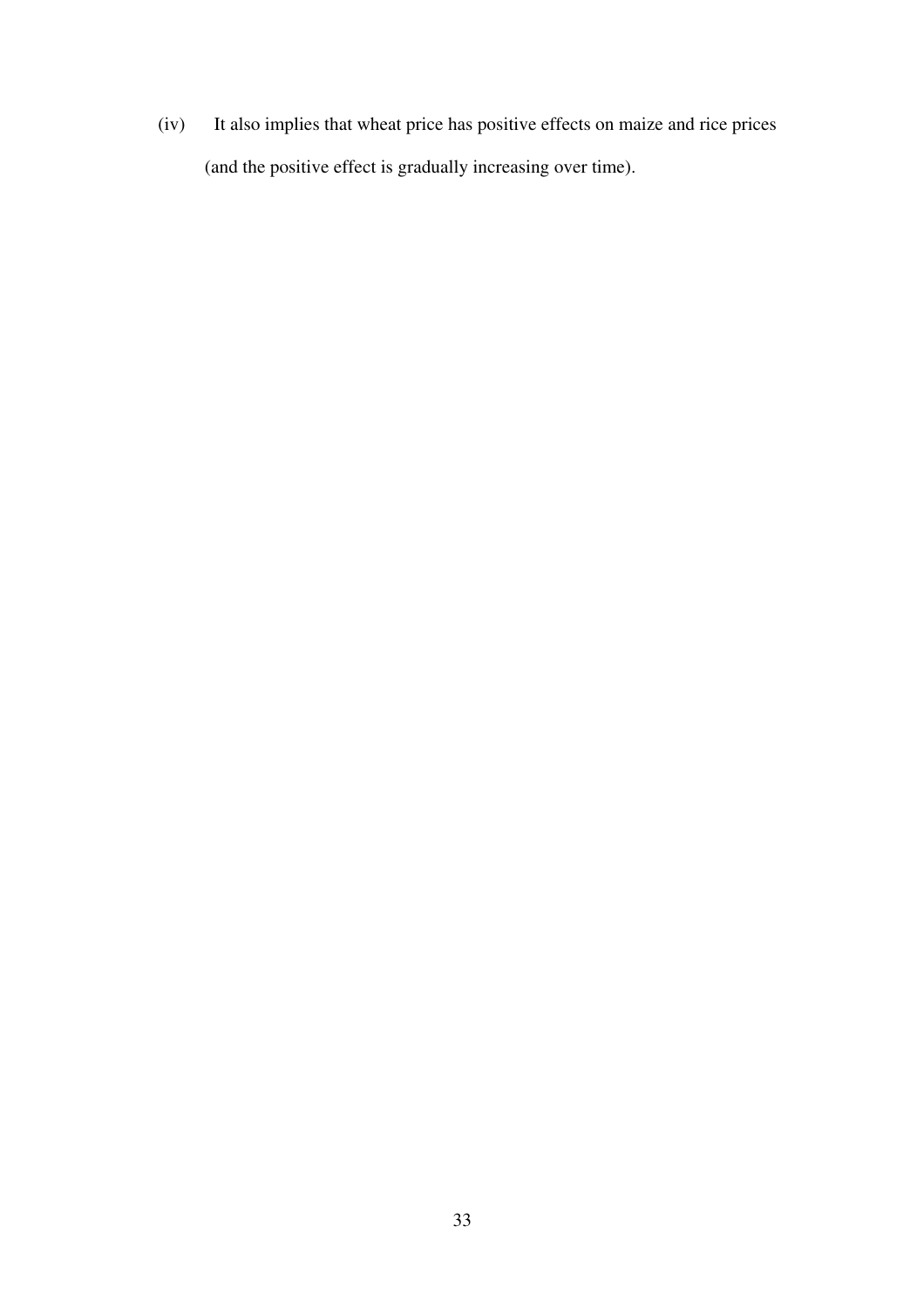|                                                            |         |                   |                 |                  |                |                                  | Dependent Variables |                 |                 |         |                  |                 |
|------------------------------------------------------------|---------|-------------------|-----------------|------------------|----------------|----------------------------------|---------------------|-----------------|-----------------|---------|------------------|-----------------|
|                                                            |         | log(maize)        |                 |                  | log(wheat)     |                                  |                     | log(rice)       |                 |         | log(oil)         |                 |
|                                                            | Coef.   | z value           |                 | Coef.            | z value        |                                  | Coef.               | z value         |                 | Coef.   | z value          |                 |
| log(maize)                                                 |         |                   |                 |                  |                |                                  |                     |                 |                 |         |                  |                 |
| L1                                                         | 1.18    | (19.44)           | $^{\star\star}$ | $-0.03$          | $(-0.59)$      |                                  | $-0.03$             | $(-0.49)$       |                 | $-0.14$ | $(-1.47)$        |                 |
| L <sub>2</sub>                                             | $-0.36$ | $(-3.87)$         |                 | $-0.09$          | $(-1.06)$      |                                  | 0.08                | (0.88)          |                 | 0.17    | (1.17)           |                 |
| L3                                                         | 0.06    | (0.94)            |                 | 0.12             | (2.09)         | $\ast$                           | $-0.05$             | $(-0.89)$       |                 | $-0.05$ | $(-0.54)$        |                 |
| log(wheat)                                                 |         |                   |                 |                  |                |                                  |                     |                 |                 |         |                  |                 |
| L1                                                         | 0.05    | (0.86)            |                 | 1.23             | (20.44)        | $^{\star\star}$                  | 0.08                | (1.17)          |                 | 0.01    | (0.11)           |                 |
| L <sub>2</sub>                                             | 0.16    | (1.58)            |                 | $-0.17$          | $(-1.78)$      |                                  | $-0.01$             | $(-0.07)$       |                 | $-0.16$ | $(-1.07)$        |                 |
| L3                                                         | $-0.13$ | $(-1.97)$         |                 | $-0.10$          | $(-1.64)$      |                                  | $-0.04$             | $(-0.64)$       |                 | 0.21    | (2.06)           |                 |
| log(rice)                                                  |         |                   |                 |                  |                |                                  |                     |                 |                 |         |                  |                 |
| L1                                                         | 0.06    | (1.12)            |                 | 0.03             | (0.51)         |                                  | 1.28                | (23.45)         | $^{\star\star}$ | $-0.26$ | $(-3.24)$        | $^{\star\star}$ |
| L <sub>2</sub>                                             | $-0.01$ | $(-0.08)$         |                 | 0.07             | (0.91)         |                                  | $-0.45$             | $(-5.26)$       | $^{\star\star}$ | 0.36    | (2.82)           | $^{\star\star}$ |
| L <sub>3</sub>                                             | $-0.03$ | $(-0.63)$         |                 | $-0.08$          | $(-1.52)$      |                                  | 0.13                | (2.33)          | $^\star$        | $-0.12$ | $(-1.41)$        |                 |
| log(oil)                                                   |         |                   |                 |                  |                |                                  |                     |                 |                 |         |                  |                 |
| L1                                                         | $-0.05$ | $(-1.46)$         |                 | $-0.01$          | $(-0.40)$      |                                  | $-0.02$             | $(-0.67)$       |                 | 1.27    | (23.43)          | $^{\star\star}$ |
| L <sub>2</sub>                                             | 0.07    | (1.31)            |                 | 0.07             | (1.38)         |                                  | 0.06                | (1.03)          |                 | $-0.40$ | $(-4.69)$        | $***$           |
| L3                                                         | $-0.01$ | $(-0.39)$         |                 | $-0.04$          | $(-1.19)$      |                                  | $-0.03$             | $(-0.86)$       |                 | 0.11    | (2.06)           |                 |
| Constant                                                   | 0.04    | (0.57)            |                 | 0.10             | (1.42)         |                                  | 0.11                | (1.34)          |                 | $-0.06$ | $(-0.52)$        |                 |
| Obs<br>RMSE                                                |         | 331<br>0.05       |                 |                  | 331<br>0.05    |                                  |                     | 331<br>0.05     |                 |         | 331<br>0.08      |                 |
| R-sq                                                       |         | 0.94              |                 |                  | 0.95           |                                  |                     | 0.96            |                 |         | 0.97             |                 |
| chi <sup>2</sup><br>P > chi <sup>2</sup>                   |         | 5309.76<br>0.00   |                 |                  | 5808.5<br>0.00 |                                  |                     | 7555.15<br>0.00 |                 |         | 11193.17<br>0.00 |                 |
| ** = significant at 1% level. * = significant at 5% level. |         |                   |                 |                  |                |                                  |                     |                 |                 |         |                  |                 |
| Granger causality                                          |         | Wald tests        |                 |                  |                |                                  |                     |                 |                 |         |                  |                 |
| Equation                                                   |         | Excluded          |                 | chi <sub>2</sub> |                |                                  | df                  | Prob > chi2     |                 |         |                  |                 |
|                                                            |         |                   |                 |                  |                |                                  |                     |                 |                 |         |                  |                 |
| log(P_Maize)                                               |         | log(P Wheat)      |                 |                  | 19.4785        | $^{\star\star}$                  | 3                   | 0.0002          |                 |         |                  |                 |
| log(P Maize)                                               |         | $log(P_{circle})$ |                 |                  | 3.7865         |                                  | 3                   | 0.2855          |                 |         |                  |                 |
| log(P_Maize)                                               |         | $log(P_0i)$       |                 |                  | 3.4569         |                                  | 3                   | 0.3264          |                 |         |                  |                 |
| log(P Maize)                                               |         | ALL               |                 |                  | 36.3412        | $\star\star$                     | 9                   | 0               |                 |         |                  |                 |
|                                                            |         |                   |                 |                  |                |                                  |                     |                 |                 |         |                  |                 |
| log(P_Wheat)                                               |         | log(P Maize)      |                 |                  | 6.4326         | $\begin{array}{c} + \end{array}$ | 3                   | 0.0924          |                 |         |                  |                 |
| log(P_Wheat)                                               |         | log(P_Rice)       |                 |                  | 6.0467         |                                  | 3                   | 0.1094          |                 |         |                  |                 |
| log(P_Wheat)                                               |         | $log(P_$ il)      |                 |                  | 10.6121        | Ť                                | 3                   | 0.014           |                 |         |                  |                 |
| log(P_Wheat)                                               |         | ALL               |                 |                  | 23.1797        | $^{\star\star}$                  | 9                   | 0.0058          |                 |         |                  |                 |
|                                                            |         |                   |                 |                  |                |                                  |                     |                 |                 |         |                  |                 |
| $log(P_Rice)$                                              |         | log(P_Maize)      |                 |                  | 0.8826         |                                  | 3                   | 0.8296          |                 |         |                  |                 |
| log(P_Rice)                                                |         | log(P_Wheat)      |                 |                  | 3.4853         |                                  | 3                   | 0.3227          |                 |         |                  |                 |
| $log(P_Rice)$                                              |         | $log(P_$ il)      |                 |                  | 1.3304         |                                  | 3                   | 0.7219          |                 |         |                  |                 |
| log(P_Rice)                                                |         | ALL               |                 |                  | 8.7689         |                                  | 9                   | 0.4589          |                 |         |                  |                 |
|                                                            |         |                   |                 |                  |                |                                  |                     |                 |                 |         |                  |                 |
|                                                            |         |                   |                 |                  |                |                                  |                     |                 |                 |         |                  |                 |
| $log(P_$ Oil)                                              |         | log(P_Maize)      |                 |                  | 2.1597         |                                  | 3                   | 0.5399          |                 |         |                  |                 |
| $log(P_0i)$                                                |         | log(P_Wheat)      |                 |                  | 5.3753         |                                  | 3                   | 0.1463          |                 |         |                  |                 |
| $log(P_$ il)                                               |         | $log(P_Rice)$     |                 |                  | 10.7467        |                                  | 3                   | 0.0132          |                 |         |                  |                 |

#### **Table 7 Vector Autoregression (VAR) for Monthly World Commodity Prices (Jan 1980- Oct 2007)**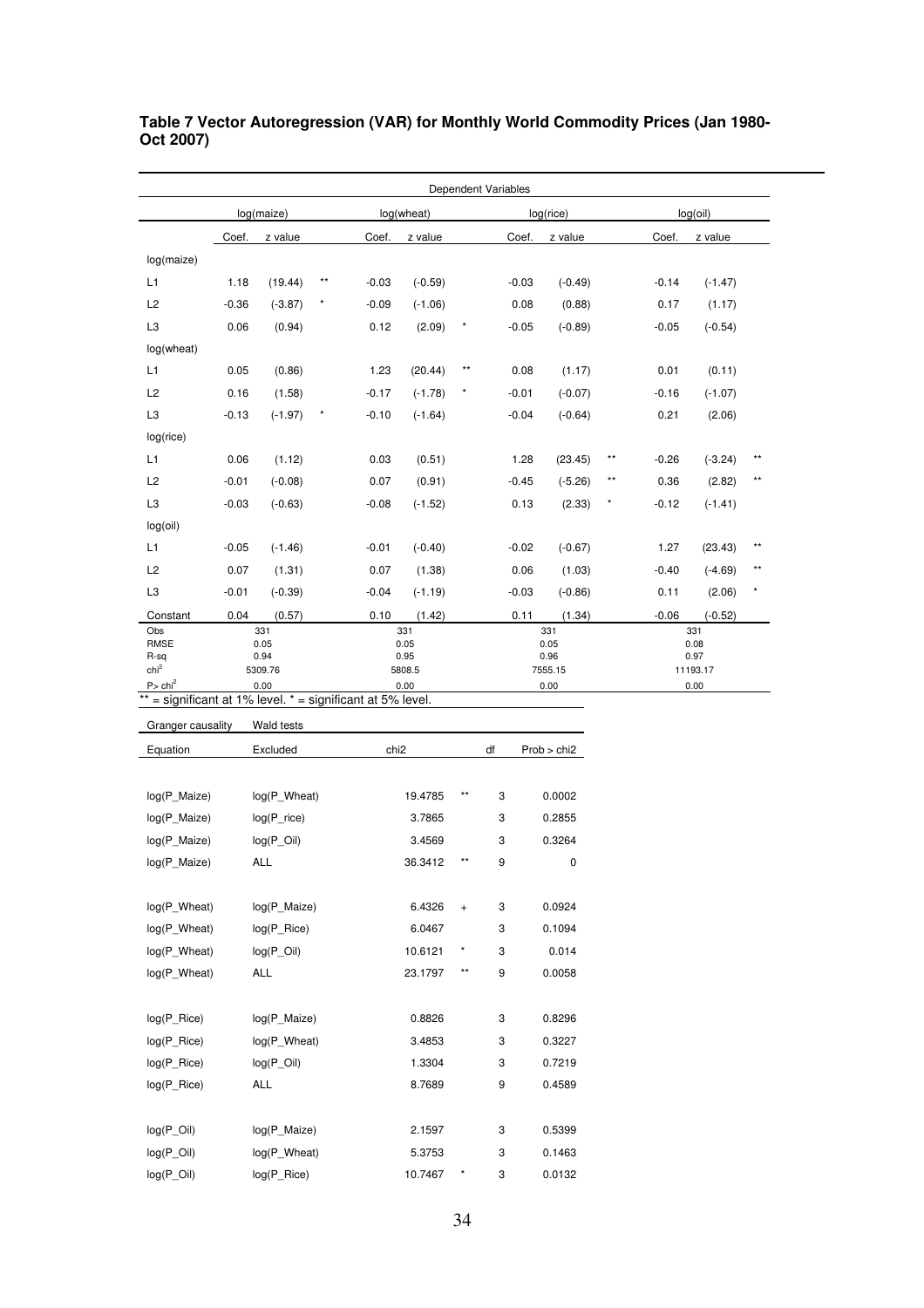**Impulse Response Function: Effects of Monthly Oil Price on World Monthly Commodity Prices** 

| Impulse   |               |             |          |
|-----------|---------------|-------------|----------|
| Var.      | Response Var. |             |          |
| Oil Price | Maize Price   |             |          |
| Step      | IRF           | Higher      | Lower    |
| O         | O             | O           | 0        |
|           | $-0.051291$   | -0.120266   | 0.017684 |
| 2         | $-0.055958$   | $-0.164433$ | 0.052517 |
| 3         | $-0.033144$   | $-0.160138$ | 0.093849 |
| 4         | 0.004444      | -0.123393   | 0.13228  |
| 5         | 0.041817      | $-0.083919$ | 0.167554 |
| 6         | 0.073905      | $-0.051603$ | 0.199413 |
| 7         | 0.100637      | $-0.026639$ | 0.227913 |
|           |               |             |          |

| Impulse<br>Var. | Response Var.     |             |          |  |
|-----------------|-------------------|-------------|----------|--|
| Oil Price       | <b>Rice Price</b> |             |          |  |
| Step            | IRF               | Higher      | Lower    |  |
| 0               | 0                 | O           | n        |  |
| 1               | $-0.024491$       | $-0.095924$ | 0.046943 |  |
| 2               | $-0.00316$        | $-0.119235$ | 0.112915 |  |
| 3               | 0.02091           | $-0.114049$ | 0.155869 |  |
| 4               | 0.035616          | $-0.09612$  | 0.167352 |  |
| 5               | 0.046194          | $-0.081947$ | 0.174336 |  |
| 6               | 0.056785          | $-0.073685$ | 0.187255 |  |
|                 | 0.067351          | $-0.068396$ | 0.203099 |  |

| Impulse   |                    |               |          |  |
|-----------|--------------------|---------------|----------|--|
| Var.      | Response Var.      |               |          |  |
| Oil Price | <b>Wheat Price</b> |               |          |  |
| Step      | IRF                | Higher        | Lower    |  |
| O         | O                  | O             | ი        |  |
| 1         | $-0.013501$        | $-0.079216$   | 0.052214 |  |
| 2         | 0.039312           | $-0.063903$   | 0.142527 |  |
| 3         | 0.090225           | $-0.033803$   | 0.214253 |  |
| 4         | 0.130149           | $-3.90E - 05$ | 0.260337 |  |
| 5         | 0.159066           | 0.027665      | 0.290466 |  |
| 6         | 0.179677           | 0.047766      | 0.311587 |  |
|           | 0.19557            | 0.061813      | 0.329327 |  |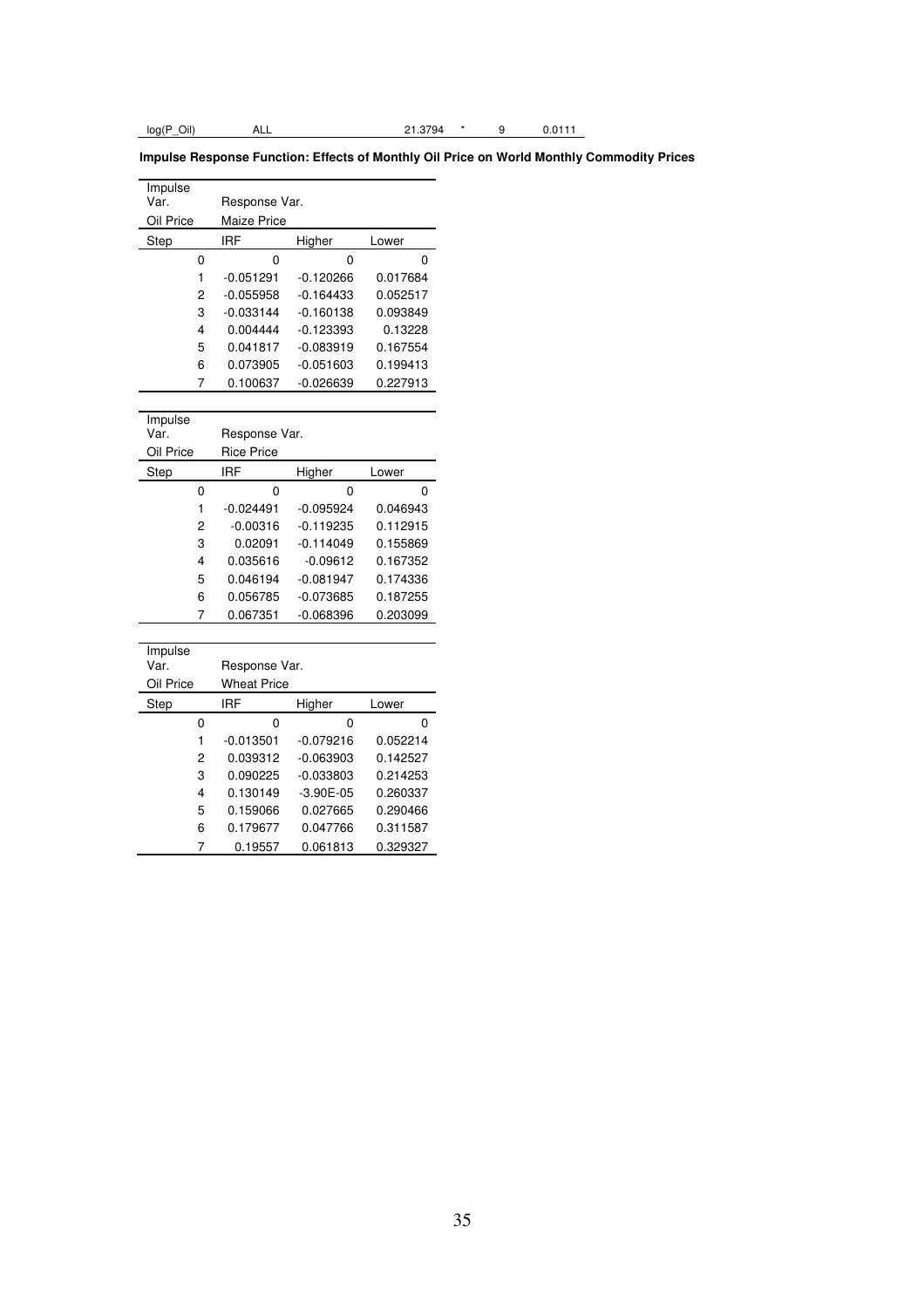

#### **Figure 1 Impulse Response Function for Monthly World Commodity Prices (Jan 1980- Oct 2007)**

Table 8 shows the results of VAR for the interrelationships among annual World commodity prices. The lag length is determined as  $2$ ,  $k + d_{max}$  where k, a lag length determined by SIC, is 1 and  $d_{\text{max}}$ , the maximal order of integration, is 1. The lag length is taken as 2 in other cases, as SIC shows that the optimal lag length is 1 and the maximal order of integration is 1 in most cases.

Table 8 and Figure 2 show that:

(i) Annual oil price Granger causes annual fruit price, but *not* vice versa. This is consistent with the positive and significant coefficient estimate of the first lagged oil price on fruit price in the VAR results. The impulse response function shows that oil price has a small positive impact on prices of fruit, rice and wheat, but it fades away in the cases of fruit and wheat.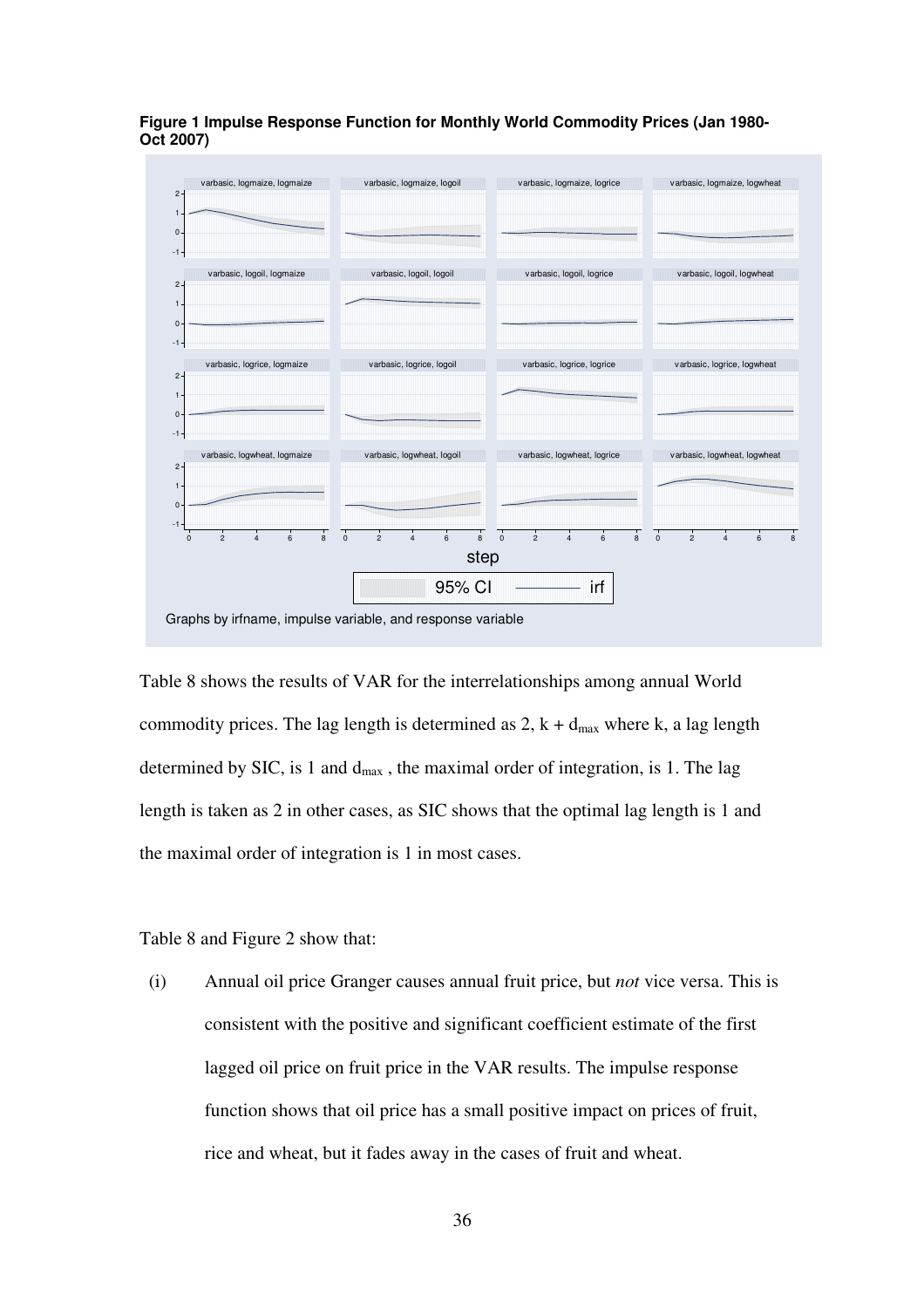- (ii) Annual wheat price Granger causes annual vegetable price, but *not* vice versa, which is consistent with the positive and significant coefficient estimate of the first lagged wheat price on vegetable price in the results of VAR. The impulse response function is S shaped where the positive effect of unexpected increase in wheat price on vegetable price gradually fades away.
- (iii) Annual wheat price Granger causes annual oil price, but *not* vice versa. The impulse response function shows that the sharp increase in the positive effect of wheat price on oil price gradually fades away<sup>36</sup>.

 $\overline{a}$ 

 $36$  Using the updated data (Jan 1980-March 2008) would not change the results significantly.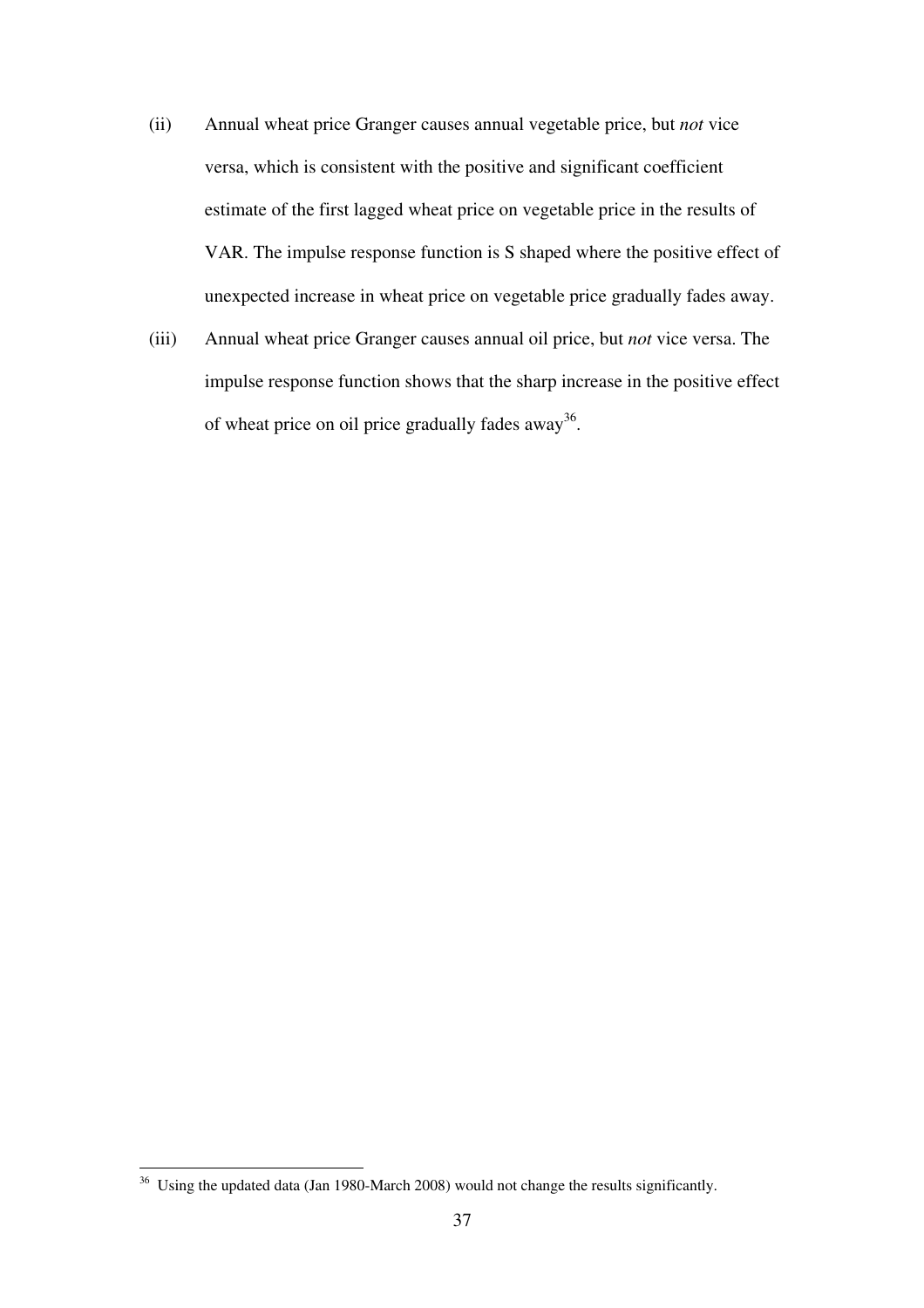|                           | log(P Wheat)                           |             |                         | log(P_Rice) |         | log(P_Fruit) | log(P_vegetable) |             |         | log(P_Oil)  |
|---------------------------|----------------------------------------|-------------|-------------------------|-------------|---------|--------------|------------------|-------------|---------|-------------|
|                           | Coef.                                  | z value     | Coef.                   | z value     | Coef.   | z value      | Coef.            | z value     | Coef.   | z value     |
| $log(P_W$ heat)           |                                        |             |                         |             |         |              |                  |             |         |             |
| L1                        | 0.91                                   | $(4.19)$ ** | 0.32                    | (1.08)      | 0.12    | (0.75)       | 0.50             | $(1.85) +$  | 0.35    | (1.18)      |
| L2                        | $-0.46$                                | $(-2.00)^*$ | 0.10                    | (0.33)      | 0.04    | (0.22)       | 0.20             | (0.70)      | $-0.65$ | $(-2.12)^*$ |
| log(P_Rice)               |                                        |             |                         |             |         |              |                  |             |         |             |
| L <sub>1</sub>            | 0.05                                   | (0.30)      | 0.77                    | $(3.59)$ ** | 0.02    | (0.20)       | $-0.13$          | $(-0.64)$   | 0.07    | (0.31)      |
| L2                        | $-0.19$                                | $(-1.19)$   | $-0.55$                 | $(-2.60)^*$ | $-0.09$ | $(-0.80)$    | $-0.11$          | $(-0.54)$   | $-0.04$ | $(-0.19)$   |
| $log(P_{\text{r}}$ fruit) |                                        |             |                         |             |         |              |                  |             |         |             |
| L1                        | 0.28                                   | (1.38)      | 0.01                    | (0.05)      | 0.64    | $(4.46)$ **  | 0.04             | (0.14)      | 0.06    | (0.22)      |
| L <sub>2</sub>            | $-0.09$                                | $(-0.51)$   | $-0.15$                 | $(-0.60)$   | 0.22    | $(1.72) +$   | $-0.16$          | $(-0.70)$   | $-0.08$ | $(-0.33)$   |
| log<br>(P_Vegetable)      |                                        |             |                         |             |         |              |                  |             |         |             |
| L1                        | 0.18                                   | (1.11)      | $-0.01$                 | $(-0.06)$   | $-0.10$ | $(-0.84)$    | 0.66             | $(3.26)$ ** | 0.30    | (1.35)      |
| L2                        | 0.06                                   | (0.35)      | 0.04                    | (0.19)      | 0.15    | (1.33)       | $-0.44$          | $(-2.21)^*$ | 0.15    | (0.72)      |
| $log(P_0i)$               |                                        |             |                         |             |         |              |                  |             |         |             |
| L1                        | 0.05                                   | (0.44)      | 0.06                    | (0.34)      | 0.29    | $(3.39)$ **  | $-0.10$          | $(-0.62)$   | 0.82    | $(4.97)$ ** |
| L2                        | 0.01                                   | (0.10)      | 0.00                    | (0.02)      | $-0.29$ | $(-3.65)$ ** | 0.16             | (1.18)      | $-0.01$ | $(-0.04)$   |
| cons                      | 1.08                                   | (2.60)      | 2.11                    | (3.75)      | $-0.02$ | $(-0.07)$    | 1.91             | (3.67)      | $-0.11$ | (-0.20)     |
| Obs                       | 38                                     |             |                         | 38          |         | 38           | 38               |             |         | 38          |
| <b>RMSE</b>               | 0.1635                                 |             |                         | 0.2214      |         | 0.1160       | 0.2048           |             |         | 0.2206      |
| R-sq                      | 0.8233                                 |             |                         | 0.6507      |         | 0.9459       | 0.6973           |             |         | 0.8385      |
| chi <sup>2</sup><br>$***$ | 177.0585<br>cianificant at 10/ lovel * |             | cianificant at 5% loval | 70.7956     |         | 664.3191     | 87.5509          |             |         | 197.3600    |

**Table 8 Vector Autoregression (VAR) for Annual World Commodity Prices (1966- 2005)** 

a.  $**$  = significant at 1% level.  $*$  = significant at 5% level.

| Granger causality<br>Wald tests |                  |                  |           |                         |                  |
|---------------------------------|------------------|------------------|-----------|-------------------------|------------------|
|                                 |                  |                  |           |                         | $Prob$ >         |
| Equation                        | Excluded         | chi <sub>2</sub> |           | df                      | chi <sub>2</sub> |
|                                 |                  |                  |           |                         |                  |
| log(P Wheat)                    | $log(P_Rice)$    | 1.6775           |           | $\overline{\mathbf{c}}$ | 0.4322           |
| log(P_Wheat)                    | log(P_fruit)     | 3.3336           |           | $\overline{2}$          | 0.1888           |
| log(P_Wheat)                    | log(P_vegetable) | 2.0146           |           | $\overline{\mathbf{c}}$ | 0.3652           |
| log(P Wheat)                    | $log(P$ Oil)     | 0.8977           |           | 2                       | 0.6384           |
| log(P_Wheat)                    | <b>ALL</b>       | 8.9233           |           | 8                       | 0.3488           |
| log(P_Rice)                     | log(P_Wheat)     | 1.895            |           | $\mathbf 2$             | 0.3877           |
| log(P_Rice)                     | log(P_fruit)     | 1.0708           |           | $\overline{\mathbf{c}}$ | 0.5854           |
| log(P_Rice)                     | log(P_vegetable) | 0.0376           |           | $\overline{c}$          | 0.9814           |
| log(P_Rice)                     | log(P_Oil)       | 0.4078           |           | $\overline{c}$          | 0.8155           |
| log(P_Rice)                     | ALL              | 6.3636           |           | 8                       | 0.6066           |
| $log(P$ fruit)                  | log(P Wheat)     | 0.9057           |           | $\overline{c}$          | 0.6358           |
| $log(P_$ fruit)                 | $log(P_Rice)$    | 0.7445           |           | 2                       | 0.6892           |
| log(P_fruit)                    | log(P_vegetable) | 1.8738           |           | $\overline{c}$          | 0.3918           |
| log(P_fruit)                    | log(P_Oil)       | 13.69            | **        | $\overline{c}$          | 0.0011           |
| log(P_fruit)                    | ALL              | 28.3118          | **        | 8                       | 0.0004           |
|                                 |                  |                  |           |                         |                  |
| log(P_vegetable)                | log(P_Wheat)     | 5.9953           | $\ast$    | 2                       | 0.0499           |
| log(P_vegetable)                | log(P_Rice)      | 1.713            |           | $\overline{c}$          | 0.4246           |
| log(P_vegetable)                | log(P_fruit)     | 1.1729           |           | $\overline{c}$          | 0.5563           |
| log(P_vegetable)                | log(P_Oil)       | 1.8498           |           | 2                       | 0.3966           |
| log(P_vegetable)                | ALL              | 10.8133          |           | 8                       | 0.2125           |
|                                 |                  |                  |           |                         |                  |
| $log(P_$ Oil)                   | log(P_Wheat)     | 4.6117           | $\ddot{}$ | $\overline{c}$          | 0.0997           |
| log(P_Oil)                      | log(P_Rice)      | 0.0964           |           | $\overline{c}$          | 0.9529           |
| $log(P_$ Oil)                   | log(P_fruit)     | 0.1207           |           | $\overline{c}$          | 0.9414           |
| log(P_Oil)                      | log(P vegetable) | 3.8107           |           | $\overline{c}$          | 0.1488           |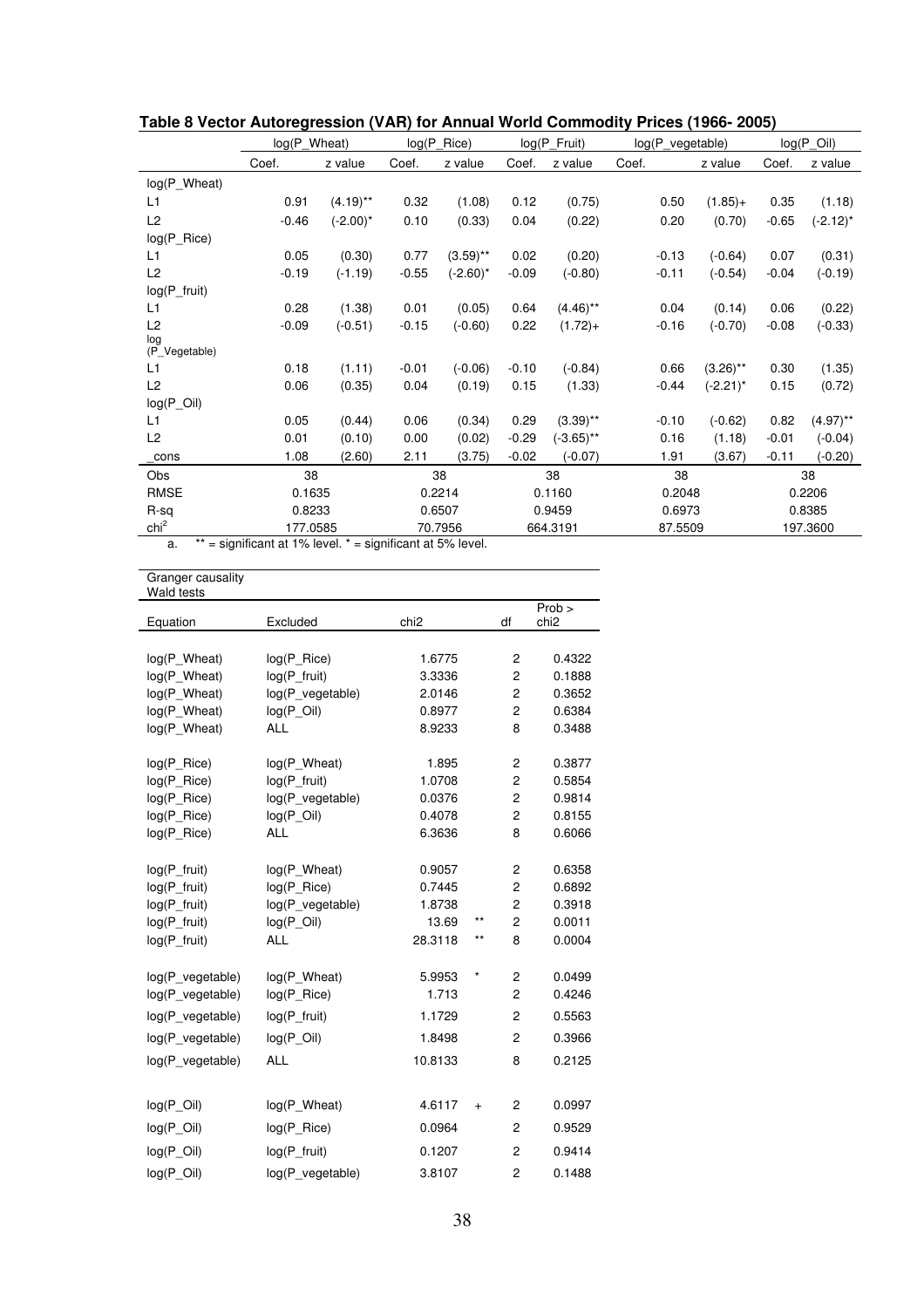|  |  |  |  |  | Impulse Response Function: Effects of Annual Oil Price on Annual World Commodity Prices |  |
|--|--|--|--|--|-----------------------------------------------------------------------------------------|--|
|  |  |  |  |  |                                                                                         |  |

| Impulse<br>Var. |   | Response Var.      |            |          |
|-----------------|---|--------------------|------------|----------|
| Oil             |   | <b>Fruit Price</b> |            |          |
| Step            |   | IRF                | Higher     | Lower    |
|                 | 0 | 0                  | 0          | O        |
|                 | 1 | 0.052291           | 0.01981    | 0.084771 |
|                 | 2 | 0.028351           | $-0.00694$ | 0.063643 |
|                 | 3 | 0.023496           | $-0.02101$ | 0.068002 |
|                 | 4 | 0.018479           | $-0.03231$ | 0.069264 |
|                 | 5 | 0.017386           | $-0.03642$ | 0.07119  |
|                 | 6 | 0.018772           | $-0.03621$ | 0.073754 |
|                 | 7 | 0.020057           | $-0.0352$  | 0.075317 |
|                 |   |                    |            |          |

| Impulse<br>Var. |   | Response Var.      |             |          |  |  |  |
|-----------------|---|--------------------|-------------|----------|--|--|--|
| Oil             |   | <b>Fruit Price</b> |             |          |  |  |  |
| Step            |   | IRF                | Higher      | Lower    |  |  |  |
|                 | O | O                  | ი           | 0        |  |  |  |
|                 | 1 | 0.293872           | 0.123717    | 0.464027 |  |  |  |
|                 | 2 | 0.159332           | $-0.03574$  | 0.354405 |  |  |  |
|                 | 3 | 0.132048           | $-0.116302$ | 0.380398 |  |  |  |
|                 | 4 | 0.103852           | $-0.180598$ | 0.388302 |  |  |  |
|                 | 5 | 0.097708           | $-0.203868$ | 0.399284 |  |  |  |
|                 | 6 | 0.105499           | $-0.202583$ | 0.413581 |  |  |  |
|                 |   | 0.11272            | -0.196796   | 0.422237 |  |  |  |

| Impulse<br>Var. |                   | Response Var. |          |  |  |  |
|-----------------|-------------------|---------------|----------|--|--|--|
| Oil             | <b>Rice Price</b> |               |          |  |  |  |
| Step            | IRF               | Higher        | Lower    |  |  |  |
| O               | o                 | ი             | 0        |  |  |  |
| 1               | 0.055952          | $-0.268625$   | 0.380529 |  |  |  |
| 2               | 0.113584          | $-0.282905$   | 0.510074 |  |  |  |
| 3               | 0.109604          | $-0.293217$   | 0.512425 |  |  |  |
| 4               | 0.110912          | $-0.277157$   | 0.498981 |  |  |  |
| 5               | 0.114014          | $-0.224319$   | 0.452347 |  |  |  |
| 6               | 0.111852          | $-0.17023$    | 0.393933 |  |  |  |
| 7               | 0.100529          | $-0.12822$    | 0.329278 |  |  |  |

| Impulse<br>Var. |   | Response Var.                       |                        |          |  |  |  |
|-----------------|---|-------------------------------------|------------------------|----------|--|--|--|
| Oil             |   |                                     | <b>Vegetable Price</b> |          |  |  |  |
| Step            |   | IRF                                 | Higher                 | Lower    |  |  |  |
|                 | 0 | ი                                   | ი                      | O        |  |  |  |
|                 | 1 | $-0.095224$                         | $-0.395587$            | 0.205139 |  |  |  |
|                 | 2 | 0.052814                            | $-0.296018$            | 0.401646 |  |  |  |
|                 | 3 | 0.180876                            | $-0.181463$            | 0.543215 |  |  |  |
|                 | 4 | 0.236845                            | $-0.120258$            | 0.593947 |  |  |  |
|                 | 5 | 0.207873                            | $-0.113755$            | 0.5295   |  |  |  |
|                 | 6 | 0.146205                            | $-0.145612$            | 0.438023 |  |  |  |
|                 |   | 0.103284<br>$-0.157481$<br>0.364048 |                        |          |  |  |  |
|                 |   |                                     |                        |          |  |  |  |

| Impulse |     |                        |        |       |  |
|---------|-----|------------------------|--------|-------|--|
| Var.    |     | Response Var.<br>Wheat |        |       |  |
| ∩il     |     | Price                  |        |       |  |
| Step    | IRF |                        | Higher | Lower |  |
|         |     |                        |        |       |  |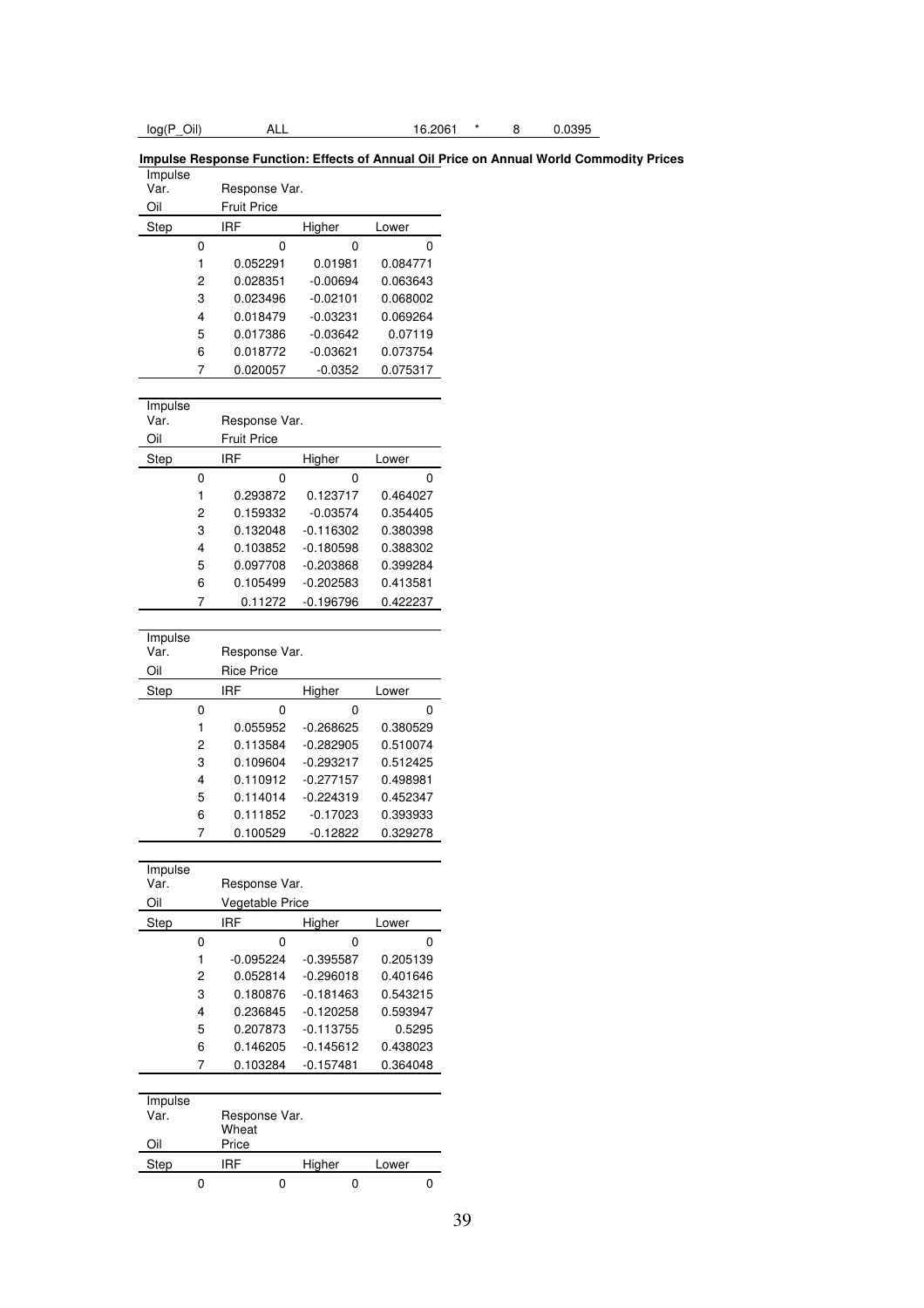|   | 0.053415 | $-0.186377$ | 0.293208 |
|---|----------|-------------|----------|
| 2 | 0.170127 | $-0.174424$ | 0.514678 |
| 3 | 0.191352 | $-0.181899$ | 0.564603 |
| 4 | 0.17526  | $-0.196992$ | 0.547512 |
| 5 | 0.157607 | $-0.183627$ | 0.498842 |
| 6 | 0.143623 | $-0.154925$ | 0.442171 |
| 7 | 0.125605 | $-0.137559$ | 0.388768 |
|   |          |             |          |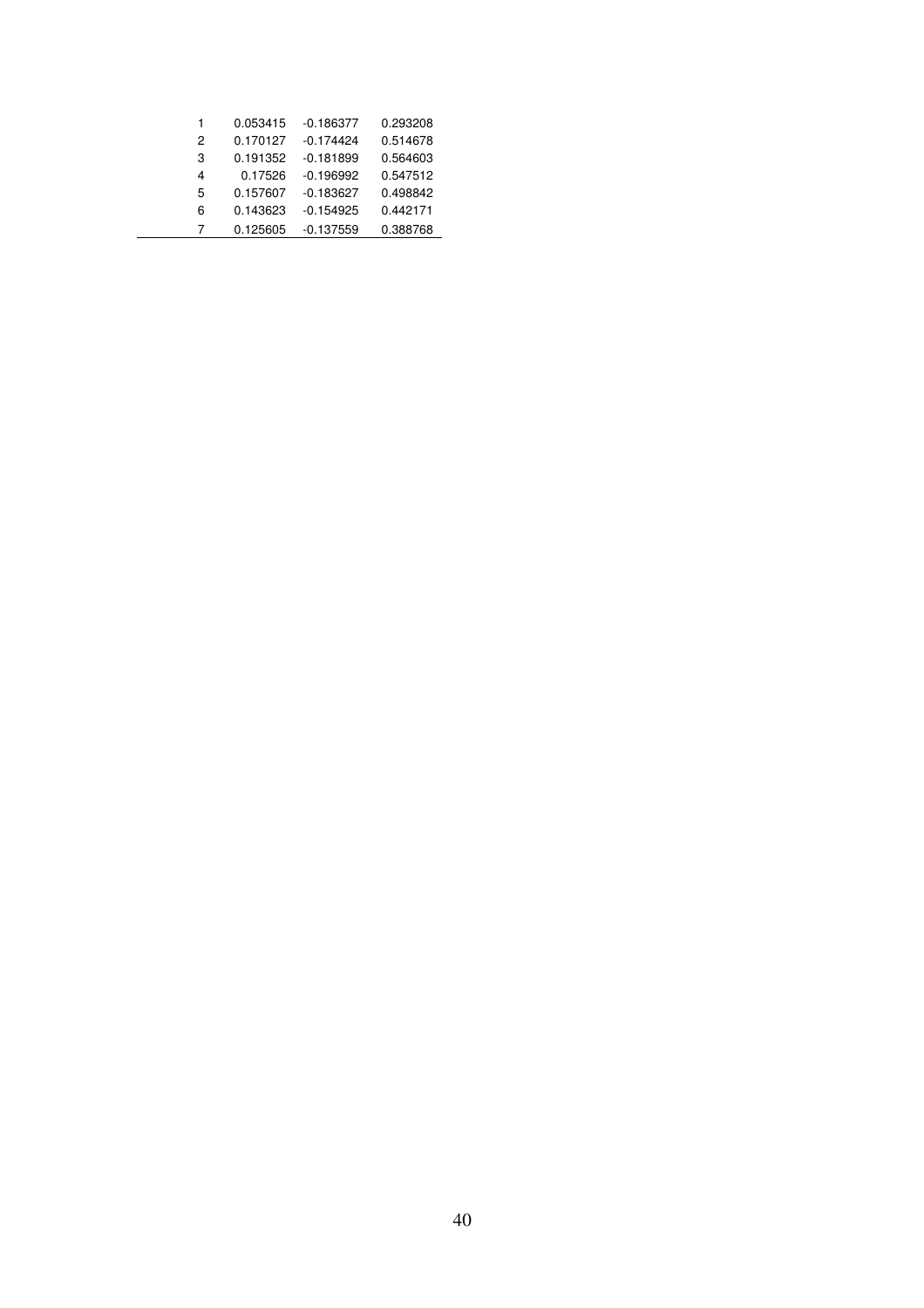

#### **Figure 2 Impulse Response Function for Annual World Commodity Prices (1966- 2005)**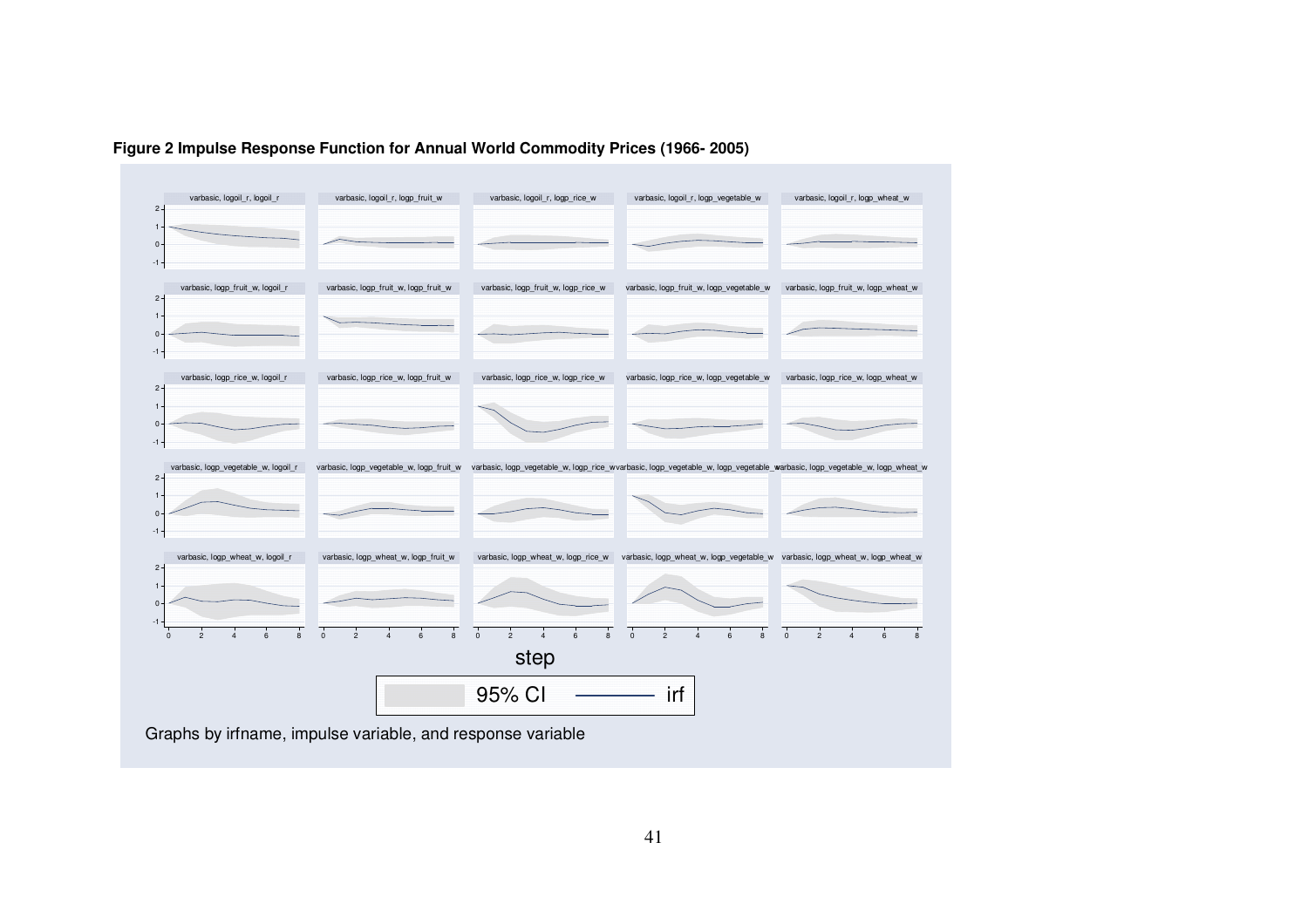The interrelationships among agricultural commodity prices, rainfall and oil prices at the global level are given in Tables 9-13 and Figures 3-7. A brief summary of the results is given below.

- (i) Rainfall has a negative effect on wheat price with 2 lags in VAR results, consistent with the Granger causality test which shows that rainfall causes wheat, but not vice versa (Table 9). The negative effect of rainfall fades away gradually (Figure 3 and the bottom panel of Table 9).
- (ii) Wheat price has a negative effect on oil price with 2 lags in VAR results. The former Granger causes the latter, but not vice versa (Table 9). The negative effect of wheat price on oil price fades away gradually (Figure 3).
- (iii) Rainfall and maize price are strongly correlated. The former Granger causes the latter (Table 10)<sup>37</sup>. The negative effects of rainfall on maize price fades away gradually (Figure 4 and the bottom panel of Table 10).
- (iv) Rainfall has a positive effect on oil price with one year lag, consistent with the Granger causality test which shows that rainfall causes oil price, but not vice versa. Oil price has a positive effect on rice price with one year lag. The positive effect weakens gradually (Table 11 and Figure 5).
- (v) Oil price Granger causes fruit price, but not vice versa, reflected in the significant coefficient estimates of oil price on fruit price in VAR. The positive effect of oil price fades away gradually. Rainfall causes oil price, but not vice versa. The coefficient estimate of rainfall on oil price is positive with one year lag.

 $\overline{a}$ 

<sup>37</sup> Whether the reverse causality between rainfall and maize price has any validity other than statistical association is far from obvious.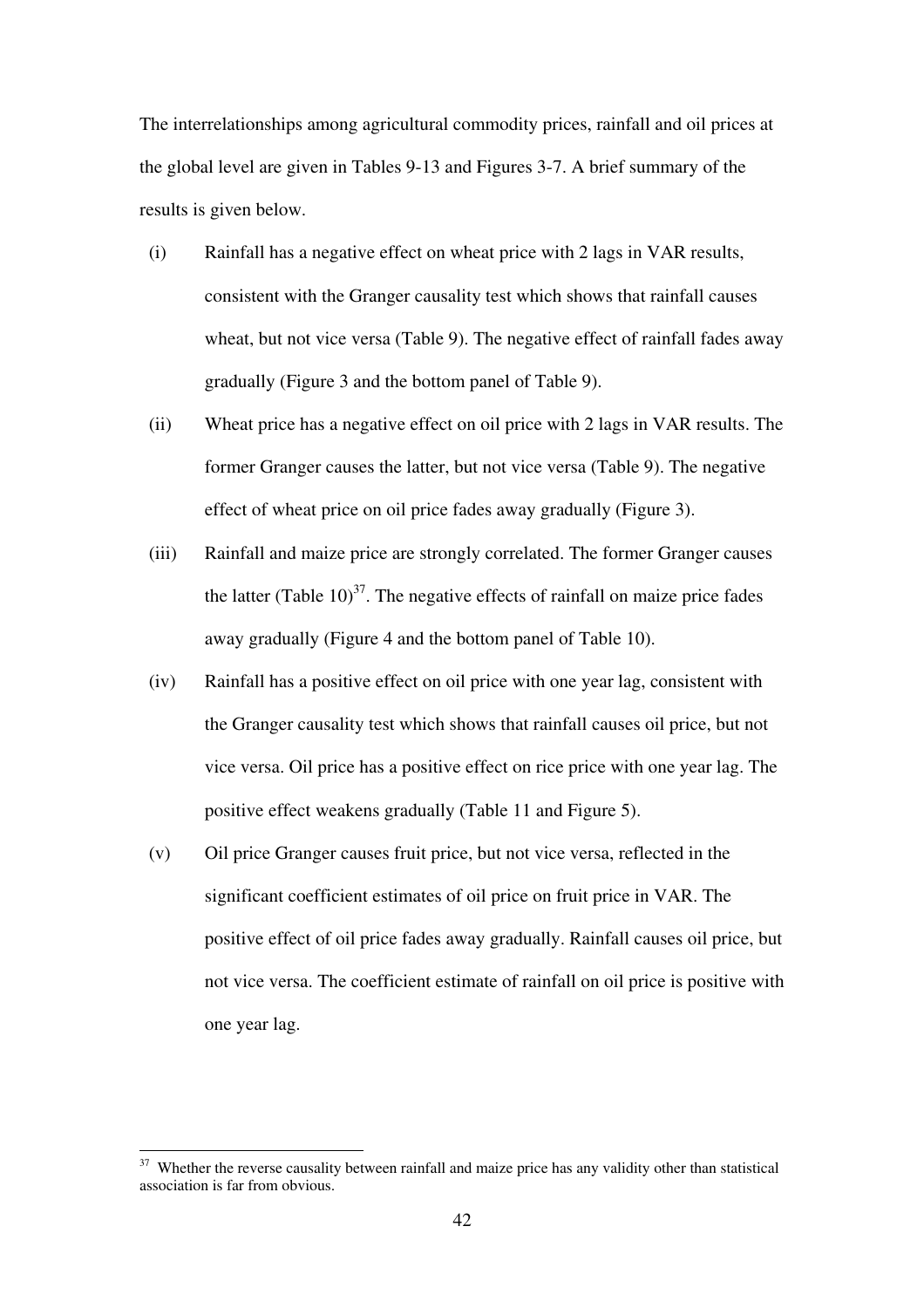(vi) Rainfall has a positive effect on oil price with one year lag and the former Granger causes the latter, but not vice versa. The positive effect weakens gradually.

|                | log(P_Wheat) |            |       |          | log(rainfall) |   |          | log(Oil)   |        |  |
|----------------|--------------|------------|-------|----------|---------------|---|----------|------------|--------|--|
| log(P_Wheat)   | Coef.        | Z<br>value |       | Coef.    | z<br>value    |   | Coef.    | z<br>value |        |  |
| L1             | 0.85         | (5.44)     | $* *$ | 0.00     | (0.04)        |   | 0.27     | (1.10)     |        |  |
| L <sub>2</sub> | $-0.43$      | $(-3.23)$  | $**$  | $-0.04$  | $(-1.23)$     |   | $-0.43$  | $(-2.05)$  | *      |  |
| log(rainfall)  |              |            |       |          |               |   |          |            |        |  |
| L1             | $-0.18$      | $(-0.25)$  |       | $-0.03$  | $(-0.17)$     |   | 2.84     | (2.45)     | $\ast$ |  |
| L <sub>2</sub> | $-1.99$      | $(-2.81)$  | $* *$ | $-0.38$  | $(-2.20)$     | * | $-0.70$  | $(-0.63)$  |        |  |
| log(Oil)       |              |            |       |          |               |   |          |            |        |  |
| L1             | 0.12         | (1.05)     |       | 0.05     | (1.62)        |   | 0.92     | (5.06)     | $**$   |  |
| L2             | $-0.07$      | $(-0.62)$  |       | $-0.04$  | $(-1.53)$     |   | $-0.04$  | $(-0.22)$  |        |  |
| Constant       | 17.97        | (2.53)     |       | 10.19    | (5.84)        |   | $-14.00$ | $(-1.27)$  |        |  |
| Obs            |              | 29         |       | 29       |               |   | 29       |            |        |  |
| <b>RMSE</b>    |              | 0.138704   |       | 0.033972 |               |   | 0.2156   |            |        |  |
| R-sq           | 0.6645       |            |       |          | 0.2482        |   |          | 0.8365     |        |  |
| $\text{chi}^2$ | 57.44506     |            |       | 9.576059 |               |   | 148.3926 |            |        |  |
| P>chi2         |              | 0          |       | 0.1437   |               |   | 0.0000   |            |        |  |

**Table 9 Vector Autoregression (VAR) for Annual World Wheat Prices (1966- 2005)** 

 $**$  = significant at 1% level.  $*$  = significant at 5% level.

| Granger causality |                |        |           |                |                                                                            |
|-------------------|----------------|--------|-----------|----------------|----------------------------------------------------------------------------|
| Wald tests        |                |        |           |                |                                                                            |
|                   |                |        |           |                | Prob                                                                       |
| Equation          | Excluded       | chi2   |           | df             | chi2                                                                       |
|                   |                |        |           |                |                                                                            |
| $log(P$ Wheat)    | log(rainfall)  | 8.0692 | *         | $\overline{c}$ | 0.0177                                                                     |
| $log(P$ Wheat)    | log(Oil)       | 1.5467 |           | 2              | 0.4615                                                                     |
| $log(P$ Wheat)    | ALL            | 8.5887 | $+$       | 4              | 0.0722                                                                     |
|                   |                |        |           |                |                                                                            |
| log(rainfall)     | $log(P$ Wheat) | 3.5813 |           | 2              | 0.1669                                                                     |
| log(rainfall)     | log(Oil)       | 2.6715 |           | 2              | 0.263                                                                      |
| log(rainfall)     | ALL            | 7.1427 |           | 4              | 0.1285                                                                     |
|                   |                |        |           |                |                                                                            |
| log(Oil)          | log(P_Wheat)   | 4.8029 | $\ddot{}$ | 2              | 0.0906                                                                     |
| log(Oil)          | log(rainfall)  | 6.2653 | *         | $\overline{c}$ | 0.0436                                                                     |
| log(Oil)          | ALL            | 16.252 | **        | 4              | 0.0027                                                                     |
|                   |                |        |           |                | Impulse Response Function for the Effect of Annual Rainfall on Wheat Price |

Impulse<br>Var. Response Var.

| Rainfall |   | <b>Wheat Price</b> |            |            |  |  |
|----------|---|--------------------|------------|------------|--|--|
| Step     |   | IRF                | Higher     | Lower      |  |  |
|          |   | 0                  |            |            |  |  |
|          |   | $-0.183881$        | $-1.642$   | 1.27424    |  |  |
|          | 2 | $-1.78813$         | $-3.46758$ | $-0.10868$ |  |  |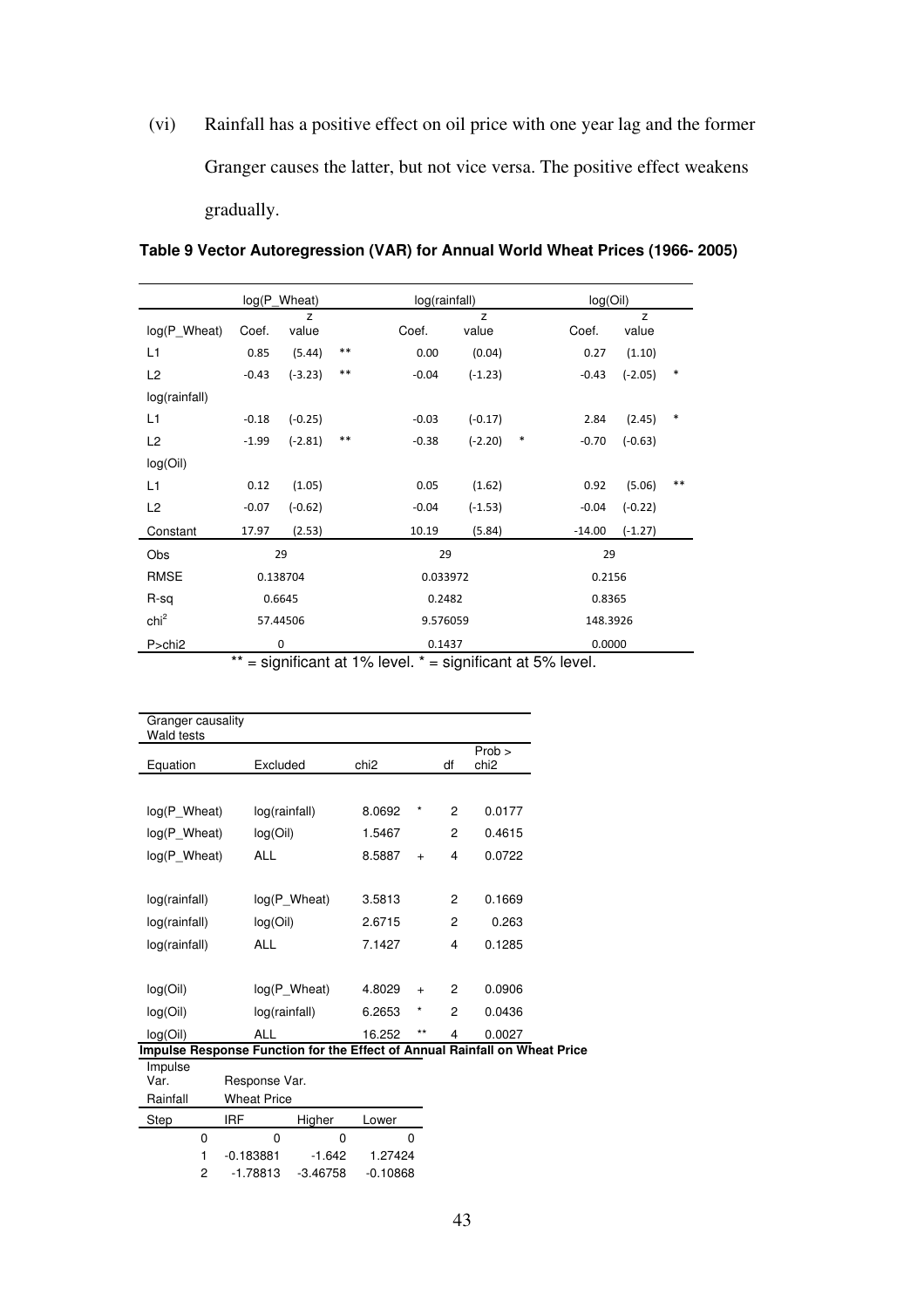| з | -1.32075 | -2.70633   | 0.064825 |
|---|----------|------------|----------|
| 4 | 0.067407 | $-1.05822$ | 1.19304  |
| 5 | 0.710188 | -0.31601   | 1.73639  |
| հ | 0.489913 | -0.30288   | 1.2827   |
|   | 0.063409 | -0.59934   | 0.726155 |

**Figure 3 Impulse Response Function for Annual World Wheat Prices (1966- 2005)** 



**Table 10 Vector Autoregression (VAR) for Annual World Maize Prices (1985- 2005)** 

|                   |         | log(P Maize) |       | log(rainfall) |            |                                  | log(Oil) |            |  |
|-------------------|---------|--------------|-------|---------------|------------|----------------------------------|----------|------------|--|
| log(P Maize)      | Coef.   | z<br>value   |       | Coef.         | z<br>value |                                  | Coef.    | z<br>value |  |
| L1                | 1.19    | (4.22)       | $***$ | 0.00          | $(-0.01)$  |                                  | $-0.05$  | $(-0.12)$  |  |
| L <sub>2</sub>    | $-1.14$ | $(-3.29)$    | $***$ | $-0.19$       | $(-1.90)$  | $\begin{array}{c} + \end{array}$ | $-0.44$  | $(-0.83)$  |  |
| log(rainfall)     |         |              |       |               |            |                                  |          |            |  |
| L1                | $-3.59$ | $(-2.64)$    | $***$ | $-0.68$       | $(-1.72)$  | $\ddot{}$                        | 1.81     | (0.87)     |  |
| L <sub>2</sub>    | 0.70    | (0.72)       |       | 0.17          | (0.59)     |                                  | 1.12     | (0.75)     |  |
| log(Oil)          |         |              |       |               |            |                                  |          |            |  |
| L <sub>1</sub>    | $-0.27$ | $(-1.24)$    |       | $-0.16$       | $(-2.47)$  | *                                | 0.49     | (1.47)     |  |
| L <sub>2</sub>    | $-0.20$ | $(-1.15)$    |       | 0.01          | (0.13)     |                                  | $-0.21$  | $(-0.78)$  |  |
| Constant          | 26.54   | (2.69)       |       | 12.14         | (4.21)     |                                  | $-16.07$ | $(-1.07)$  |  |
| Obs               |         | 13           |       | 13            |            |                                  | 13       |            |  |
| <b>RMSE</b>       |         | 0.1315       |       | 0.038408      |            |                                  | 0.20     |            |  |
| R-sq              |         | 0.5938       |       | 0.578         |            |                                  | 0.63     |            |  |
| chi <sup>2</sup>  |         | 19.0000      |       | 17.80422      |            |                                  | 21.67    |            |  |
| P>chi2            |         | 0.0042       |       | 0.0067        |            |                                  | 0.00     |            |  |
|                   |         |              |       |               |            |                                  |          |            |  |
| Granger causality |         |              |       |               |            |                                  |          |            |  |

Wald tests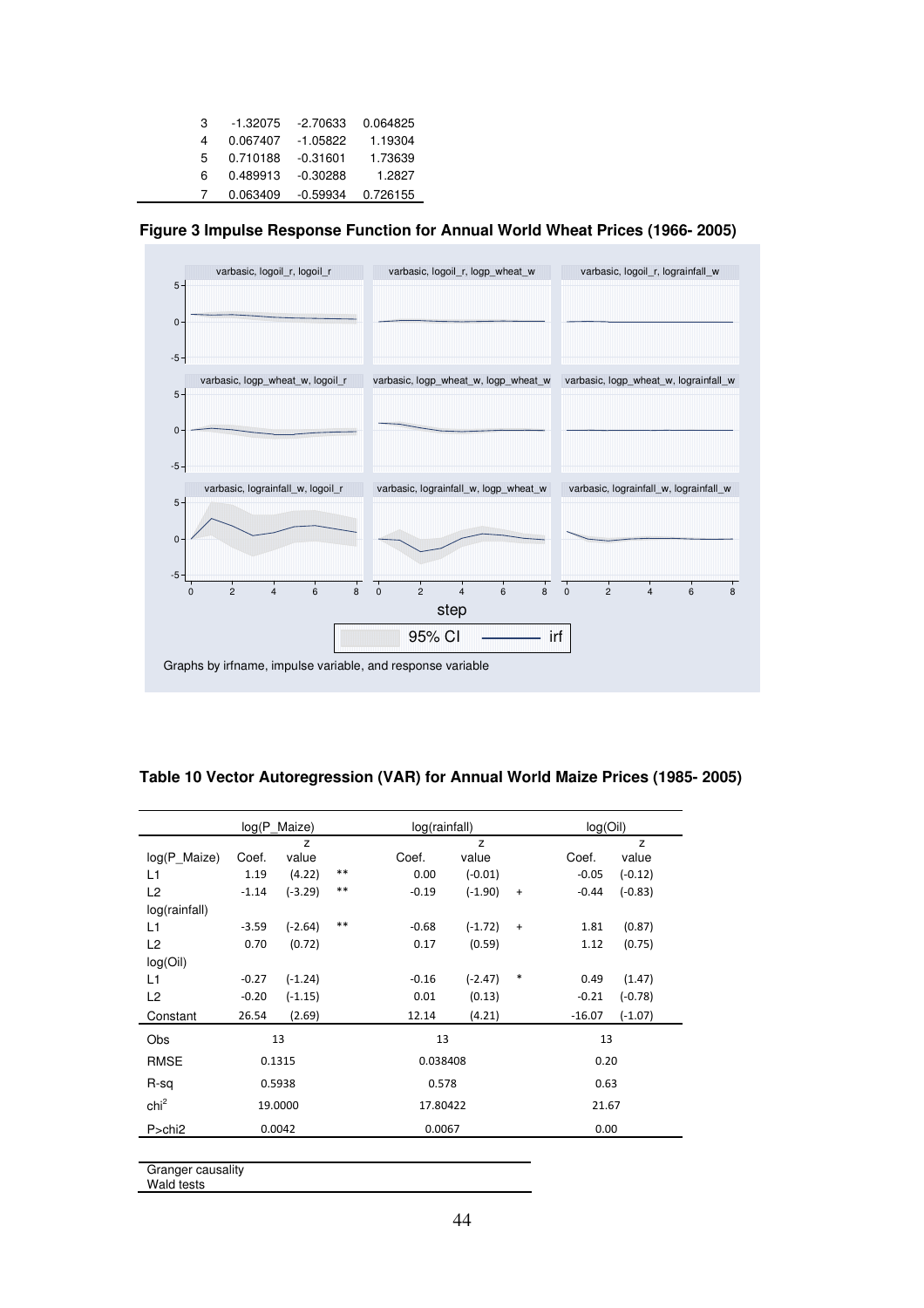| Equation                                                                   |            | Excluded           |            | chi <sub>2</sub> |            |            | df |                | Prob ><br>chi <sub>2</sub> |  |
|----------------------------------------------------------------------------|------------|--------------------|------------|------------------|------------|------------|----|----------------|----------------------------|--|
|                                                                            |            |                    |            |                  |            |            |    |                |                            |  |
| log(P Maize)                                                               |            | log(rainfall)      |            |                  | 7.1359     | *          |    | $\overline{2}$ | 0.0282                     |  |
| log(P Maize)                                                               |            | log(Oil)           |            |                  | 4.4949     |            |    | $\overline{2}$ | 0.1057                     |  |
| log(P_Maize)                                                               |            | ALL                |            |                  | 7.2349     |            |    | 4              | 0.124                      |  |
|                                                                            |            |                    |            |                  |            |            |    |                |                            |  |
| log(rainfall)                                                              |            | log(P Maize)       |            |                  | 10.7436    | $***$      |    | $\overline{2}$ | 0.0046                     |  |
| log(rainfall)                                                              |            | log(Oil)           |            |                  | 6.7615     |            |    | $\overline{2}$ | 0.034                      |  |
| log(rainfall)                                                              |            | <b>ALL</b>         |            |                  | 13.0516    | $^{\star}$ |    | $\overline{4}$ | 0.011                      |  |
|                                                                            |            |                    |            |                  |            |            |    |                |                            |  |
| log(Oil)                                                                   |            | log(P Maize)       |            |                  | 2.577      |            |    | $\overline{2}$ | 0.2757                     |  |
| log(Oil)                                                                   |            | log(rainfall)      |            |                  | 2.2261     |            |    | $\overline{2}$ | 0.3286                     |  |
| log(Oil)                                                                   |            | ALL                |            |                  | 11.3181    |            |    | 4              | 0.0232                     |  |
| Impulse Response Function for the Effect of Annual Rainfall on Maize Price |            |                    |            |                  |            |            |    |                |                            |  |
| Impulse                                                                    |            |                    |            |                  |            |            |    |                |                            |  |
| Var.                                                                       |            | Response Var.      |            |                  |            |            |    |                |                            |  |
| Rainfall                                                                   |            | <b>Maize Price</b> |            |                  |            |            |    |                |                            |  |
| Step                                                                       | <b>IRF</b> |                    | Higher     |                  | Lower      |            |    |                |                            |  |
|                                                                            | 0          | 0                  |            | 0                |            | 0          |    |                |                            |  |
|                                                                            | 1          | $-3.58916$         | $-6.2514$  |                  | $-0.92692$ |            |    |                |                            |  |
|                                                                            | 2          | $-1.61621$         | $-4.82844$ |                  | 1.59602    |            |    |                |                            |  |
|                                                                            | 3          | $-0.199824$        | $-2.44229$ |                  | 2.04264    |            |    |                |                            |  |
|                                                                            | 4          | 0.505293           |            | $-1.07$          | 2.08058    |            |    |                |                            |  |
|                                                                            | 5          | 0.1355             | $-1.19272$ |                  | 1.46372    |            |    |                |                            |  |
|                                                                            | 6          | $-0.255691$        | -1.37638   |                  | 0.864996   |            |    |                |                            |  |
|                                                                            | 7          | $-0.371982$        | $-1.46226$ |                  | 0.718299   |            |    |                |                            |  |

**Figure 4 Impulse Response Function for Annual World Maize Prices (1985- 2005)** 

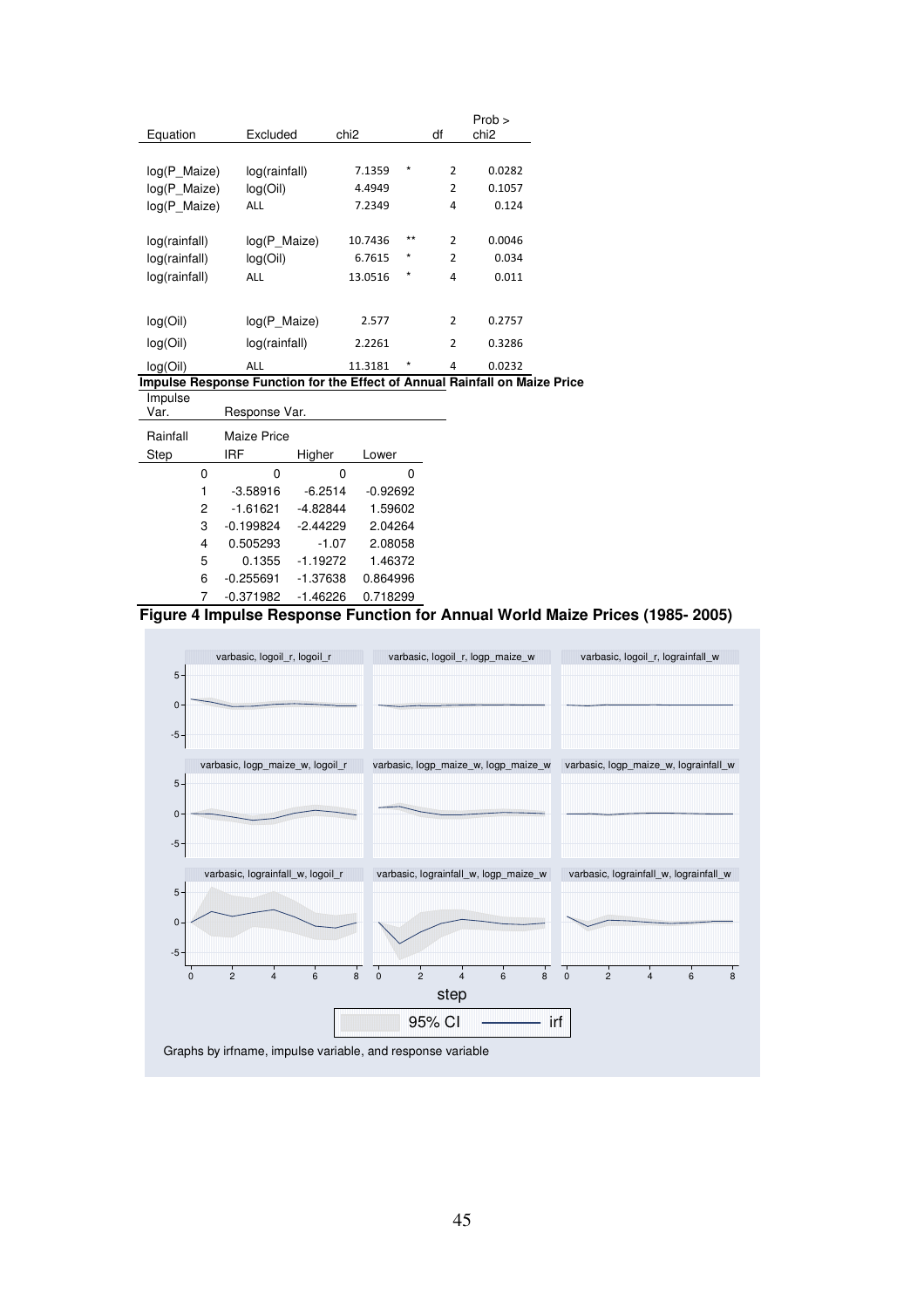|                |         | $log(P \text{ Rice})$ |                                  |         | log(rainfall) |                                  | log(Oil) |           |       |
|----------------|---------|-----------------------|----------------------------------|---------|---------------|----------------------------------|----------|-----------|-------|
|                |         | Z                     |                                  |         | Z             |                                  |          | z         |       |
| $log(P$ Rice)  | Coef.   | value                 |                                  | Coef.   | value         |                                  | Coef.    | value     |       |
| L <sub>1</sub> | 0.74    | (4.62)                | $***$                            | 0.04    | (1.35)        |                                  | 0.25     | (1.41)    |       |
| L <sub>2</sub> | $-0.49$ | $(-3.33)$             | $***$                            | $-0.06$ | $(-2.31)$     | $\ast$                           | $-0.22$  | $(-1.37)$ |       |
| log(rainfall)  |         |                       |                                  |         |               |                                  |          |           |       |
| L <sub>1</sub> | $-0.75$ | $(-0.73)$             |                                  | $-0.02$ | $(-0.09)$     |                                  | 3.25     | (2.84)    | $***$ |
| L <sub>2</sub> | $-0.66$ | $(-0.63)$             |                                  | $-0.29$ | $(-1.69)$     | $\begin{array}{c} + \end{array}$ | $-0.22$  | $(-0.19)$ |       |
| log(Oil)       |         |                       |                                  |         |               |                                  |          |           |       |
| L1             | 0.31    | (1.78)                | $\begin{array}{c} + \end{array}$ | 0.04    | (1.51)        |                                  | 0.90     | (4.68)    | $***$ |
| L <sub>2</sub> | $-0.24$ | $(-1.45)$             |                                  | $-0.04$ | $(-1.48)$     |                                  | $-0.07$  | $(-0.37)$ |       |
| Constant       | 13.45   | (1.34)                |                                  | 9.35    | (5.68)        |                                  | $-21.08$ | $(-1.89)$ |       |
| Obs            |         | 29                    |                                  |         | 29            |                                  |          | 29        |       |
| <b>RMSE</b>    |         | 0.20                  |                                  |         | 0.033083      |                                  |          | 0.223522  |       |
| R-sq           |         | 0.54                  |                                  |         | 0.2871        |                                  |          | 0.8243    |       |
| $\text{chi}^2$ |         | 34.60                 |                                  |         | 11.6761       |                                  |          | 136.0827  |       |
| $P >$ chi2     |         | 0.00                  |                                  |         | 0.0696        |                                  | 0        |           |       |

**Table 11 Vector Autoregression (VAR) for Annual World Rice Prices (1966- 2005)** 

| Granger causality                                                         | Wald              | Test          |                  |            |                |                  |
|---------------------------------------------------------------------------|-------------------|---------------|------------------|------------|----------------|------------------|
|                                                                           |                   |               |                  |            |                | Prob             |
| Equation                                                                  | Excluded          |               | chi <sub>2</sub> |            | df             | chi <sub>2</sub> |
|                                                                           |                   |               |                  |            |                |                  |
| $log(P$ Rice)                                                             |                   | log(rainfall) | 1.0028           |            | 2              | 0.6057           |
| log(P_Rice)                                                               | log(Oil)          |               | 3.2219           |            | 2              | 0.1997           |
| $log(P$ Rice)                                                             | ALL               |               | 3.5608           |            | 4              | 0.4687           |
|                                                                           |                   |               |                  |            |                |                  |
| log(rainfall)                                                             |                   | $log(P_Rice)$ | 5.3549           | $+$        | 2              | 0.0687           |
| log(rainfall)                                                             | log(Oil)          |               | 2.3659           |            | 2              | 0.3064           |
| log(rainfall)                                                             | <b>ALL</b>        |               | 9.1103           | $+$        | 4              | 0.0584           |
|                                                                           |                   |               |                  |            |                |                  |
| log(Oil)                                                                  |                   | $log(P_Rice)$ | 2.4572           |            | 2              | 0.2927           |
| log(Oil)                                                                  |                   | log(rainfall) | 8.0817           | $^{\star}$ | $\overline{2}$ | 0.0176           |
| log(Oil)                                                                  | <b>ALL</b>        |               | 13.1118          | $^{\star}$ | 4              | 0.0107           |
| Impulse Response Function for the Effect of Annual Rainfall on Rice Price |                   |               |                  |            |                |                  |
| Impulse<br>Var.                                                           | Response Var.     |               |                  |            |                |                  |
| Rainfall                                                                  | <b>Rice Price</b> |               |                  |            |                |                  |
| Step                                                                      | <b>IRF</b>        | Higher        | Lower            |            |                |                  |
| 0                                                                         | 0                 |               | 0                | 0          |                |                  |
| 1                                                                         | $-0.750574$       | $-2.77485$    | 1.27371          |            |                |                  |
| 2                                                                         | $-0.194906$       | $-2.52757$    | 2.13776          |            |                |                  |
| 3                                                                         | 0.35824           | $-1.36915$    | 2.08563          |            |                |                  |
| 4                                                                         | 0.357709          | $-0.82946$    | 1.54487          |            |                |                  |
| 5                                                                         | 0.13224           | $-0.82883$    | 1.09331          |            |                |                  |

6 -0.020444 -0.57274 0.531853 7 -0.053366 -0.34555 0.238821

**Figure 5 Impulse Response Function for Annual World Rice Prices (1966- 2005)**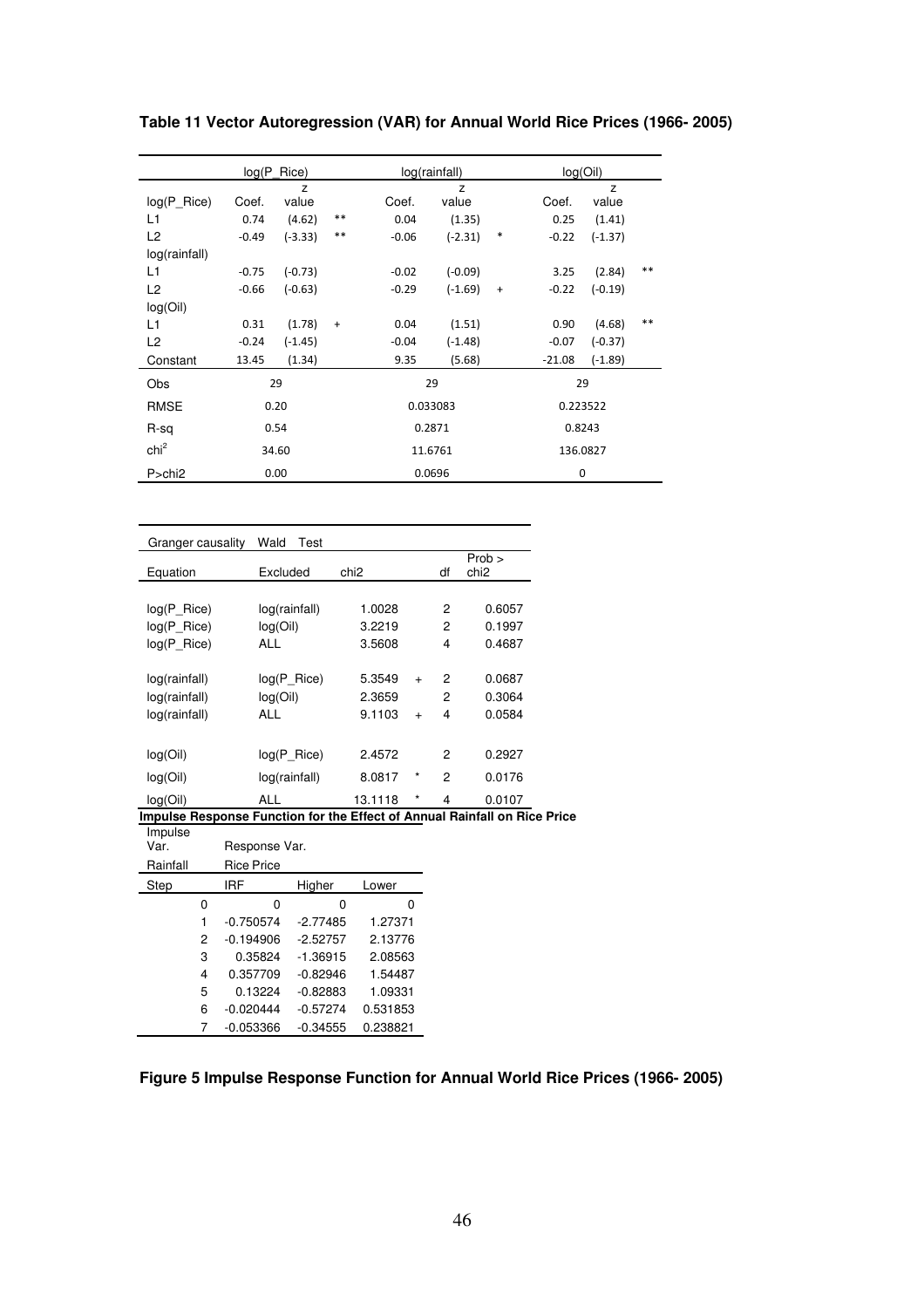

**Table 12 Vector Autoregression (VAR) for Annual World Fruit Prices (1966- 2005)** 

|                  |         | log(P_Fruit) |       |         | log(rainfall) |       | log(Oil) |           |       |
|------------------|---------|--------------|-------|---------|---------------|-------|----------|-----------|-------|
|                  |         | z            |       |         | z             |       |          | z         |       |
| $log(P$ Fruit)   | Coef.   | value        |       | Coef.   | value         |       | Coef.    | value     |       |
| L1               | 0.74    | (5.67)       | $***$ | 0.00    | (0.01)        |       | $-0.01$  | $(-0.03)$ |       |
| L2               | 0.17    | (1.36)       |       | $-0.04$ | $(-0.71)$     |       | $-0.16$  | $(-0.45)$ |       |
| log(rainfall)    |         |              |       |         |               |       |          |           |       |
| L1               | 0.60    | (1.49)       |       | $-0.07$ | $(-0.42)$     |       | 3.17     | (2.75)    | $* *$ |
| L2               | 0.34    | (0.84)       |       | $-0.46$ | $(-2.70)$     | $* *$ | $-1.20$  | $(-1.03)$ |       |
| log(Oil)         |         |              |       |         |               |       |          |           |       |
| L1               | 0.20    | (3.16)       | $***$ | 0.03    | (1.12)        |       | 0.90     | (5.02)    | $* *$ |
| L2               | $-0.18$ | $(-2.87)$    | $***$ | $-0.04$ | $(-1.37)$     |       | $-0.08$  | $(-0.43)$ |       |
| Constant         | $-6.28$ | $(-1.49)$    |       | 11.06   | (6.19)        |       | $-12.55$ | $(-1.04)$ |       |
| Obs              |         | 29           |       |         | 29            |       | 29       |           |       |
| <b>RMSE</b>      |         | 0.20         |       |         | 0.033083      |       | 0.223522 |           |       |
| R-sq             |         | 0.54         |       |         | 0.2871        |       | 0.8243   |           |       |
| chi <sup>2</sup> |         | 34.60        |       |         | 11.6761       |       | 136.0827 |           |       |
| $P >$ chi2       |         | 0.00         |       |         | 0.0696        |       | 0        |           |       |

| <b>Granger Causality</b> | Wald           | Test    |       |    |                            |
|--------------------------|----------------|---------|-------|----|----------------------------|
| Equation                 | Excluded       | chi2    |       | df | Prob ><br>chi <sub>2</sub> |
|                          |                |         |       |    |                            |
| $log(P$ Fruit)           | log(rainfall)  | 2.7763  |       | 2  | 0.2495                     |
| log(P Fruit)             | log(Oil)       | 9.9782  | $***$ | 2  | 0.0068                     |
| log(P Fruit)             | AII            | 17.8311 | $***$ | 4  | 0.0013                     |
|                          |                |         |       |    |                            |
| log(rainfall)            | $log(P$ Fruit) | 5.7259  |       | 2  | 0.0571                     |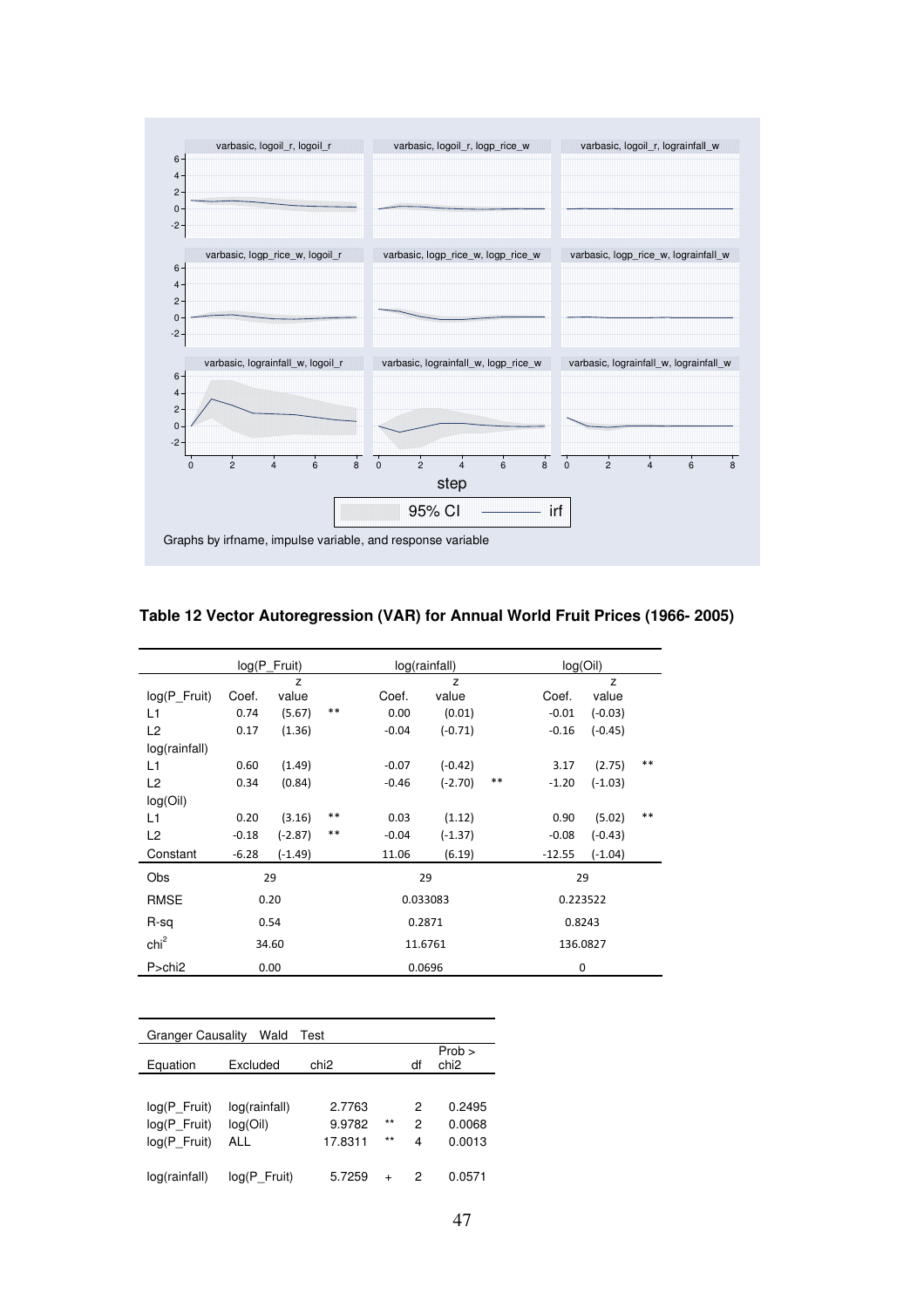| log(rainfall)<br>log(rainfall) | log(Oil)<br>ALL | 1.9347<br>9.5217 | *     | 2<br>4 | 0.3801<br>0.0493 |
|--------------------------------|-----------------|------------------|-------|--------|------------------|
| log(Oil)                       | $log(P_F$ ruit) | 2.6688           |       | 2      | 0.2633           |
| log(Oil)                       | log(rainfall)   | 8.9991           | *     | 2      | 0.0111           |
| log(Oil)                       | ALL             | 13.395           | $***$ | 4      | 0.0095           |

|          |   |                    |            |          | Impulse Response Function for the Effect of Annual Rainfall on Fruit Price |
|----------|---|--------------------|------------|----------|----------------------------------------------------------------------------|
| Impulse  |   |                    |            |          |                                                                            |
| Var.     |   | Response Var.      |            |          |                                                                            |
| Rainfall |   | <b>Fruit Price</b> |            |          |                                                                            |
| Step     |   | <b>IRF</b>         | Higher     | Lower    |                                                                            |
|          | 0 | 0                  | 0          | 0        |                                                                            |
|          |   | 0.595185           | $-0.18882$ | 1.37919  |                                                                            |
|          | 2 | 1.36197            | 0.33846    | 2.38547  |                                                                            |
|          | 3 | 0.59844            | $-0.37246$ | 1.56934  |                                                                            |
|          | 4 | 0.259354           | $-0.50882$ | 1.02753  |                                                                            |
|          | 5 | 0.318998           | $-0.18883$ | 0.826824 |                                                                            |
|          | 6 | 0.326942           | $-0.08448$ | 0.738369 |                                                                            |
|          |   | 0.247099           | $-0.12598$ | 0.620182 |                                                                            |
|          |   |                    |            |          |                                                                            |

#### **Figure 6 Impulse Response Function for Annual World Fruit Prices (1966- 2005)**



## **Table 13 Vector Autoregression (VAR) for Annual World Vegetable Prices (1966- 2005)**

|                            | $log(P \text{ Vegetable})$ |           |       |         | log(rainfall) |                | log(Oil) |           |       |
|----------------------------|----------------------------|-----------|-------|---------|---------------|----------------|----------|-----------|-------|
|                            |                            | z         |       |         |               |                |          |           |       |
| $log(P \text{ Vegetable})$ | Coef.                      | value     |       | Coef.   | value         |                | Coef.    | value     |       |
| L1                         | 0.65                       | (3.40)    | $***$ | 0.04    | (1.41)        |                | 0.18     | (0.87)    |       |
| L2                         | $-0.37$                    | $(-2.21)$ | *     | $-0.05$ | $(-1.86)$     | $\overline{+}$ | $-0.29$  | $(-1.55)$ |       |
| log(rainfall)              |                            |           |       |         |               |                |          |           |       |
| L1                         | $-1.20$                    | $(-1.15)$ |       | 0.03    | (0.20)        |                | 3.74     | (3.27)    | $***$ |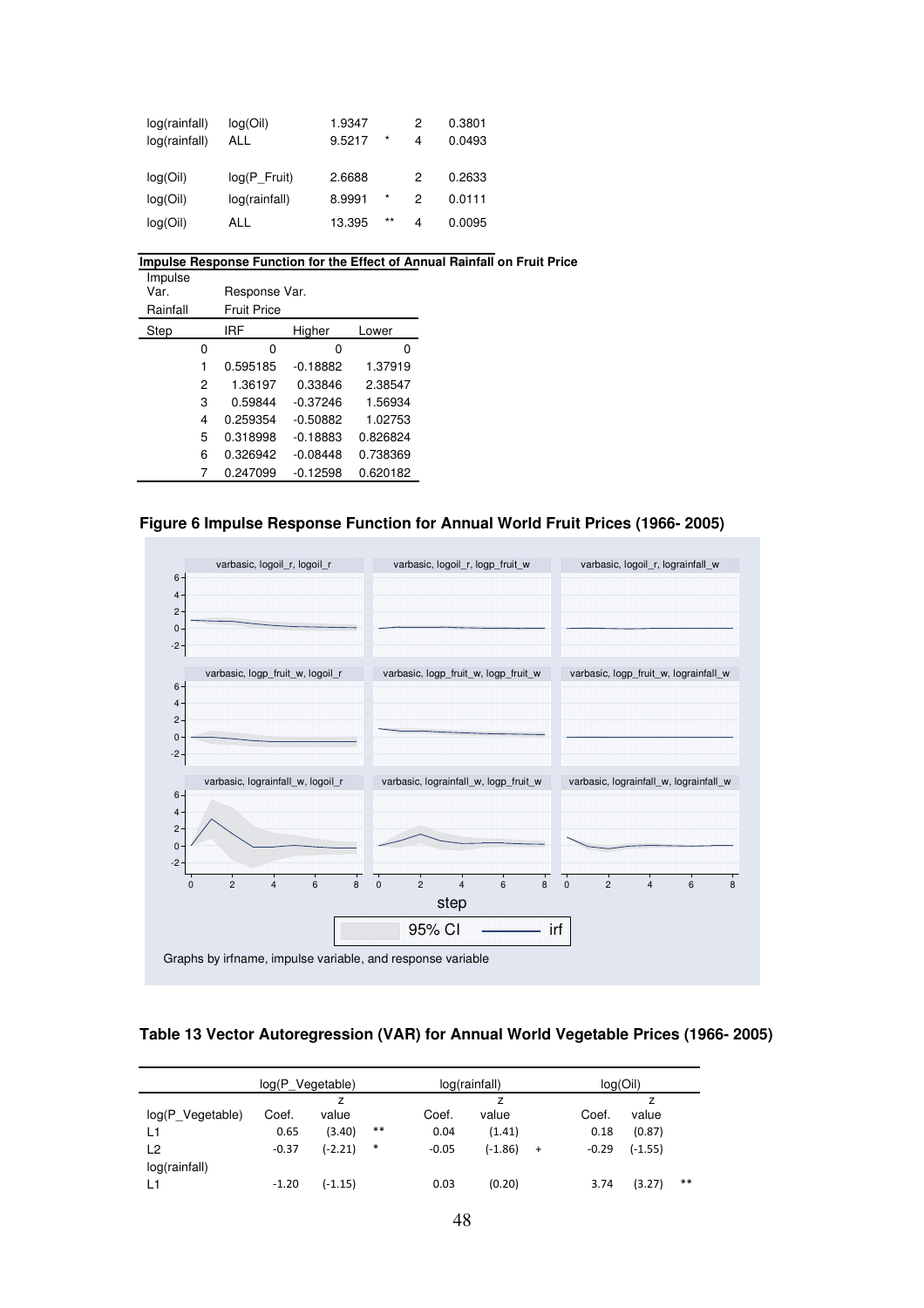| L2               | $-0.86$  | $(-0.76)$ | $-0.23$ | $(-1.21)$ | $-0.20$  | $(-0.16)$ |       |
|------------------|----------|-----------|---------|-----------|----------|-----------|-------|
| log(Oil)         |          |           |         |           |          |           |       |
| L1               | 0.11     | (0.59)    | 0.03    | (0.93)    | 0.91     | (4.63)    | $***$ |
| L <sub>2</sub>   | 0.00     | $(-0.03)$ | $-0.03$ | $(-1.06)$ | $-0.05$  | $(-0.26)$ |       |
| Constant         | 17.78    | (1.67)    | 8.52    | (4.82)    | $-24.11$ | $(-2.07)$ |       |
| Obs              | 29       |           |         | 29        | 29       |           |       |
| <b>RMSE</b>      | 0.203991 |           |         | 0.033908  | 0.223663 |           |       |
| R-sq             | 0.4407   |           |         | 0.2511    | 0.8241   |           |       |
| chi <sup>2</sup> | 22.84723 |           |         | 9.721895  | 135.8746 |           |       |
| $P >$ chi2       | 0.0008   |           |         | 0.1369    | 0        |           |       |

| <b>Granger Causality</b>                                                       |            | Wald            | Test             |                  |       |    |                  |
|--------------------------------------------------------------------------------|------------|-----------------|------------------|------------------|-------|----|------------------|
|                                                                                |            |                 |                  |                  |       |    | Prob             |
| Equation                                                                       |            |                 | Excluded         | chi <sub>2</sub> |       | df | chi <sub>2</sub> |
|                                                                                |            |                 |                  |                  |       |    |                  |
| log(P Vegetable)                                                               |            |                 | log(rainfall)    | 2.0271           |       | 2  | 0.3629           |
| log(P_Vegetable)                                                               |            | log(Oil)        |                  | 1.5264           |       | 2  | 0.4662           |
| log(P Vegetable)                                                               |            | ALL             |                  | 3.9793           |       | 4  | 0.4088           |
|                                                                                |            |                 |                  |                  |       |    |                  |
| log(rainfall)                                                                  |            |                 | log(P_Vegetable) | 3.7044           |       | 2  | 0.1569           |
| log(rainfall)                                                                  |            | log(Oil)        |                  | 1.1169           |       | 2  | 0.5721           |
| log(rainfall)                                                                  |            | <b>ALL</b>      |                  | 7.2793           |       | 4  | 0.1218           |
|                                                                                |            |                 |                  |                  |       |    |                  |
| log(Oil)                                                                       |            |                 | log(P Vegetable) | 2.4175           |       | 2  | 0.2986           |
| log(Oil)                                                                       |            |                 | log(rainfall)    | 10.7135          | $***$ | 2  | 0.0047           |
| log(Oil)                                                                       |            | <b>ALL</b>      |                  | 13.0587          | *     | 4  | 0.011            |
| Impulse Response Function for the Effect of Annual Rainfall on Vegetable Price |            |                 |                  |                  |       |    |                  |
| Impulse                                                                        |            |                 |                  |                  |       |    |                  |
| Var.                                                                           |            | Response Var.   |                  |                  |       |    |                  |
| Rainfall                                                                       |            | Vegetable Price |                  |                  |       |    |                  |
| Step                                                                           | <b>IRF</b> |                 | Higher           | Lower            |       |    |                  |
| 0                                                                              |            | $\Omega$        | $\mathbf{0}$     | $\Omega$         |       |    |                  |
| 1                                                                              | $-1.19646$ |                 | $-3.2398$        | 0.846881         |       |    |                  |
| 2                                                                              |            | $-1.2835$       | $-3.51507$       | 0.94807          |       |    |                  |
| 3                                                                              | 0.105311   |                 | $-1.59794$       | 1.80856          |       |    |                  |
| 4                                                                              | 0.945991   |                 | $-0.45193$       | 2.34391          |       |    |                  |
| 5                                                                              | 0.723486   |                 | $-0.46724$       | 1.91421          |       |    |                  |
| 6                                                                              | 0.228954   |                 | $-0.64025$       | 1.09816          |       |    |                  |
| 7                                                                              | 0.075743   |                 | $-0.68006$       | 0.831541         |       |    |                  |

**Figure 7 Impulse Response Function for Annual World Vegetable Prices (1966- 2005)**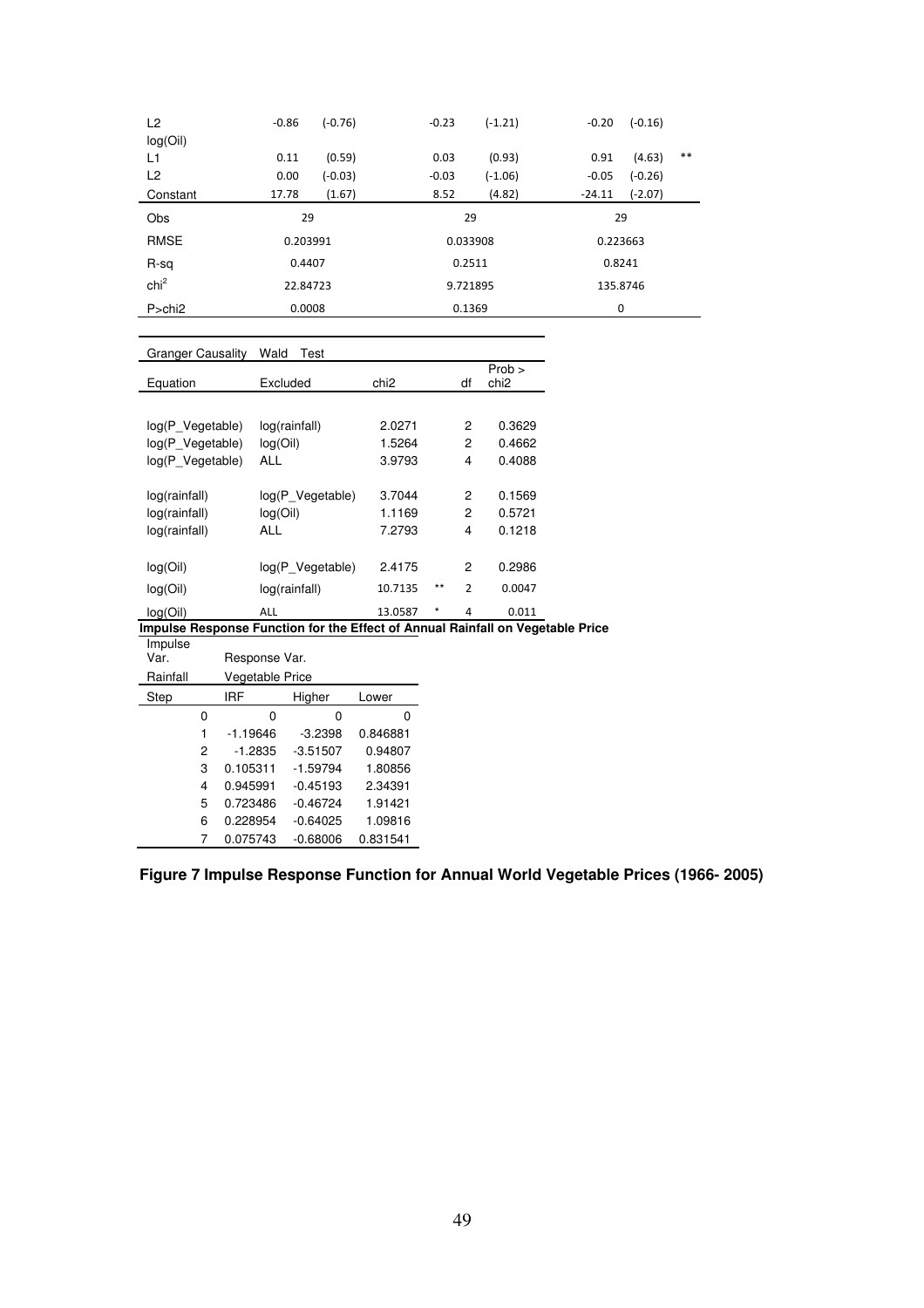

# *VAR for Agricultural Commodity Prices in India*

Here our focus is on agricultural commodity price series for India. First, we will comment on the interrelationship among commodity price series, based on VAR in Table 14. The main findings are summarised below.

(i) Crude oil price has positive and significant effects on prices of wheat, rice, fruit and vegetable. The former Granger causes the latter, but *not* vice versa (except for rice price that Granger causes oil price). The first row of Figure 8 suggests that the positive effects of oil price weakened over time, which is confirmed by its numerical representation shown by the bottom panel of Table 14.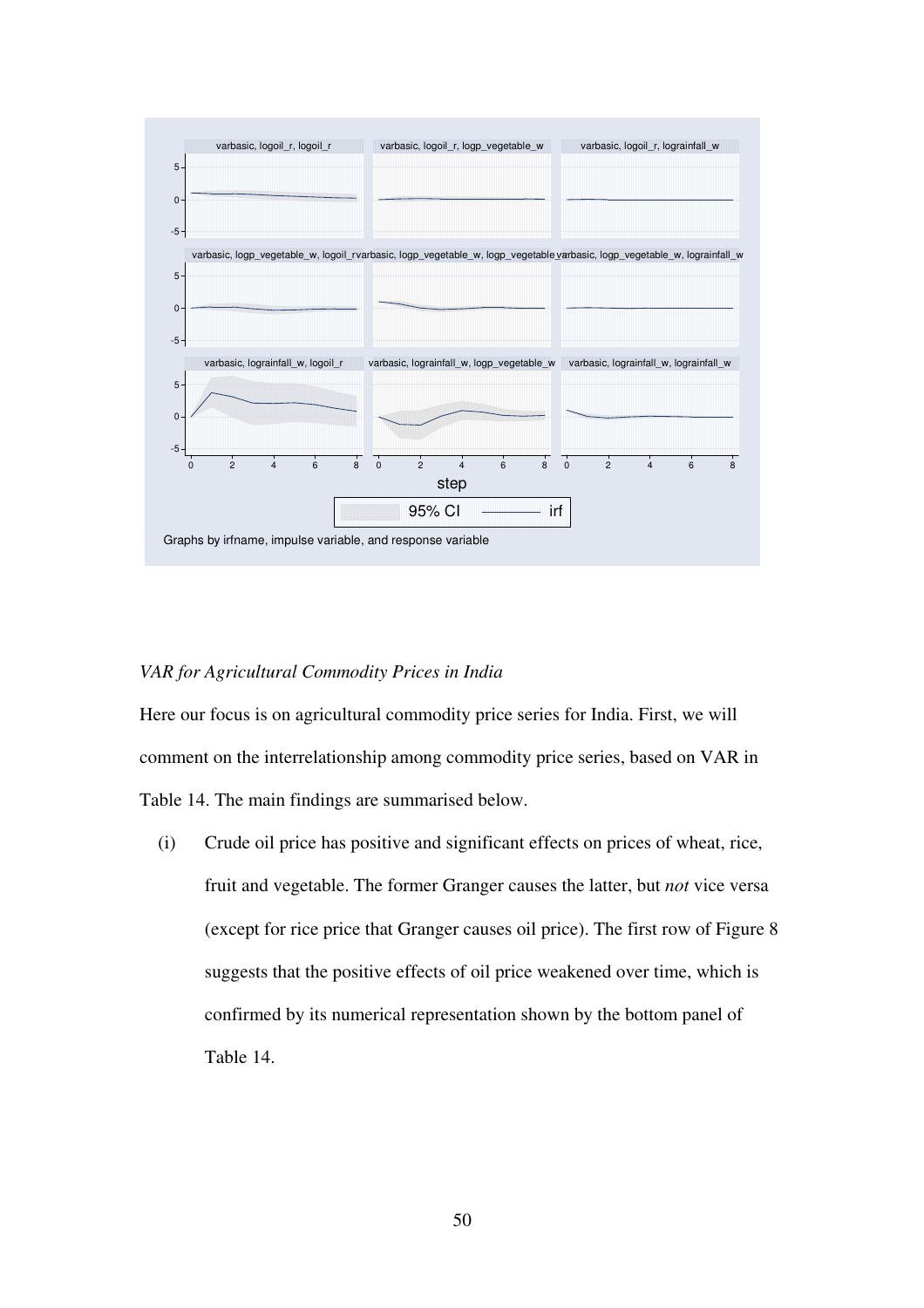(ii) Agricultural commodity prices are interlinked. Wheat price Granger causes rice price and vice versa. Likewise, wheat price Granger causes fruit price and vice versa.

We then examine the relationships among commodity prices, oil prices and rainfall (e.g. Tables 15-20 and Figures 9-14). Our comments are brief and selective.

- (iii) The coefficient of second lag of wheat price is negative and significant for oil price (Table 15). Rainfall has small and gradually declining negative effects on wheat price (the bottom panel of Table 15).
- (iv) The coefficient estimate of the first lagged maize price is significant for oil price. However, oil price Granger causes maize price but not vice versa (Table 16). Positive effects of maize price or oil price fade away over time (Figure 10). Rainfall has small negative effects on maize price initially (the bottom panel of Table 16).
- (v) Rainfall Granger causes oil price but not vice versa, which is reflected in the positive and significant coefficient estimate of rainfall on oil price (Table 17).
- (vi) Rice price Granger causes oil price, but not vice versa. However, the coefficient estimate of the first lag of oil price is positive and significant for rice price (Table 17).
- (vii) Rainfall Granger causes fruit price. The first lag of rainfall is negative and significant, while the second lag is positive and significant. Impulse response shows that the negative effect of rainfall gradually fades away (Table 18 and Figure 12).
- (viii) Oil price Granger causes vegetable price, not vice versa. The first lag of coefficient estimate of oil price is positive and significant and the second lag

51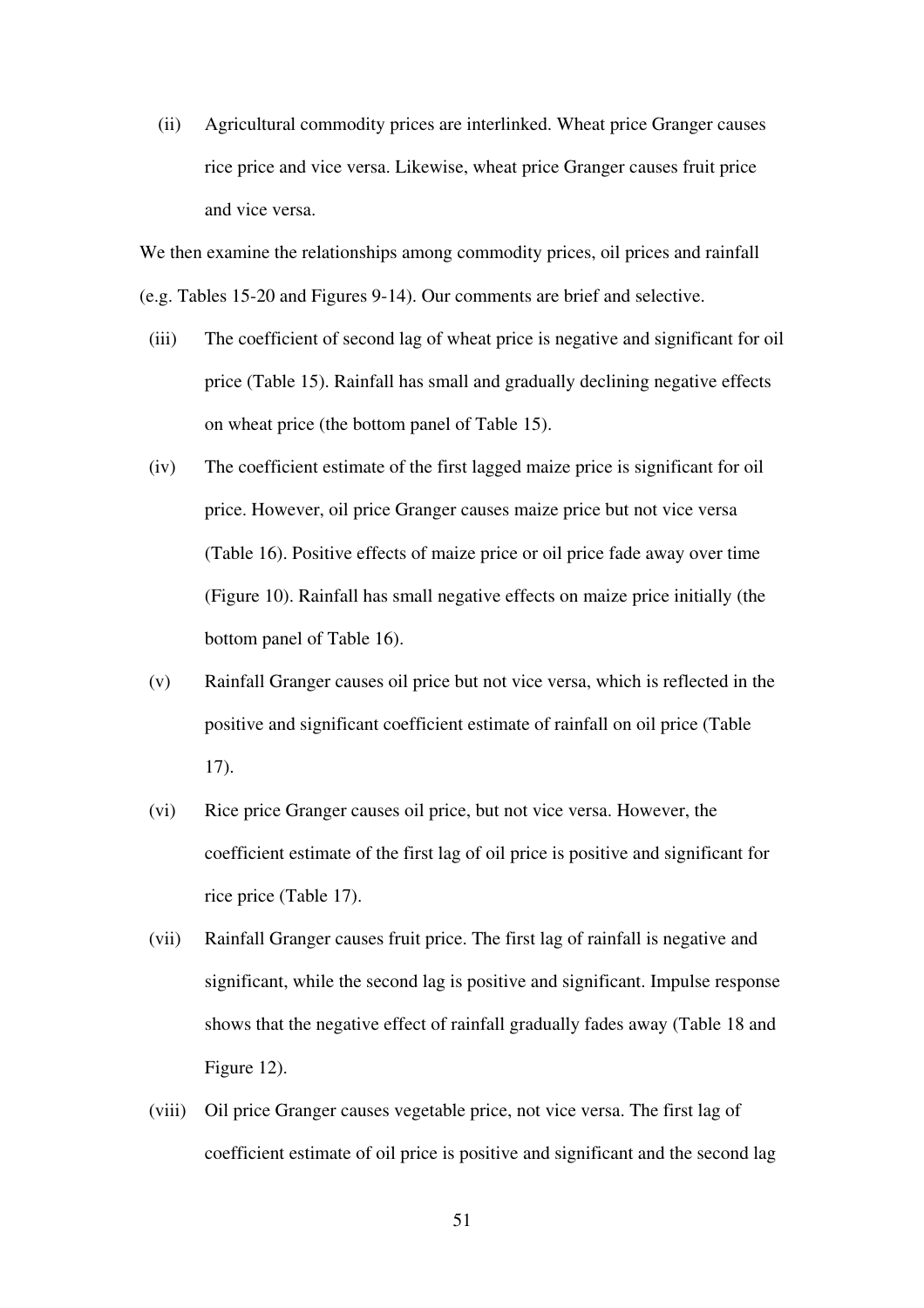is negative and significant for vegetable price (Table 19). The impulse response function suggests a gradually weakening positive effect of oil price on vegetable price (Figure 13). Impulse response shows the negative effect of rainfall on vegetable price (the bottom panel of Table 19 and Figure 13).

- (ix) Rainfall Granger causes oilseed price (but not vice versa), as reflected in the negative and significant coefficient estimate of the first lag of rainfall (Table 20). The negative effect gradually weakens and approaches 0 (the bottom panel of Table 20 and Figure 14).
- (x) Oil and oilseed prices are strongly interlinked. The former Granger causes the latter and vice versa. The first lag of oil price is positive and significant in the oilseeds equation, while the impulse response function suggests that the positive effect weakens over time. On the other hand, the first lag of oilseed price is negative and significant and the second lag is positive and significant. The impulse response implies that the negative effect of oilseed price fades away over time.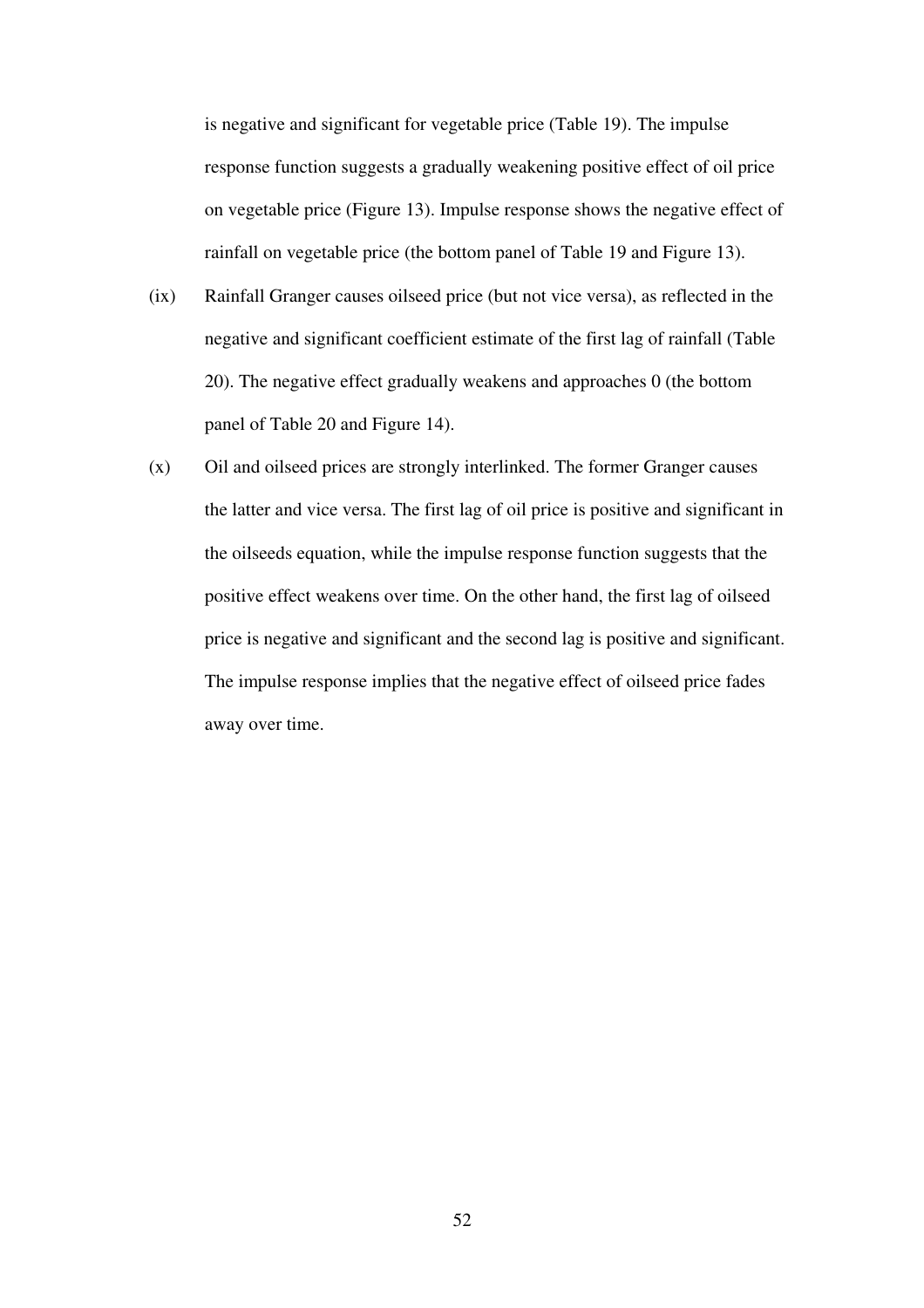|                  | $log(P_$ | Wheat)      |         | log(P_Rice)  |         | log(P_Fruit) |         | _vegetable) | log(P_Oil) |              |
|------------------|----------|-------------|---------|--------------|---------|--------------|---------|-------------|------------|--------------|
|                  | Coef.    | z value     | Coef.   | z value      | Coef.   | z value      | Coef.   | z value     | Coef.      | z value      |
| log(P_Wheat)     |          |             |         |              |         |              |         |             |            |              |
| L1               | 0.00     | $(-0.01)$   | $-0.60$ | $(-2.51)^*$  | $-0.49$ | $(-2.60)$ ** | 0.59    | (1.17)      | $-0.36$    | $(-0.73)$    |
| L <sub>2</sub>   | $-0.37$  | $(-1.91) +$ | $-0.74$ | $(-3.02)$ ** | $-0.03$ | $(-0.18)$    | $-0.93$ | $(-1.80) +$ | 0.12       | (0.24)       |
| $log(P_Rice)$    |          |             |         |              |         |              |         |             |            |              |
| L1               | 0.27     | $(2.10)^*$  | 0.89    | $(5.51)$ **  | 0.20    | (1.56)       | 0.07    | (0.21)      | 1.29       | $(3.86)$ **  |
| L <sub>2</sub>   | $-0.01$  | $(-0.05)$   | $-0.01$ | $(-0.06)$    | $-0.35$ | $(-2.45)^*$  | 0.39    | (1.01)      | $-1.27$    | $(-3.38)$ ** |
| log(P_fruit)     |          |             |         |              |         |              |         |             |            |              |
| L1               | 0.18     | (1.29)      | $-0.11$ | $(-0.63)$    | 0.76    | $(5.32)$ **  | $-0.43$ | $(-1.14)$   | $-0.22$    | $(-0.60)$    |
| L <sub>2</sub>   | 0.05     | (0.30)      | 0.27    | (1.28)       | 0.05    | (0.29)       | 0.46    | (1.03)      | $-0.19$    | $(-0.43)$    |
| log(P_vegetable) |          |             |         |              |         |              |         |             |            |              |
| L1               | $-0.01$  | $(-0.23)$   | $-0.04$ | $(-0.59)$    | 0.03    | (0.56)       | 0.72    | $(4.82)$ ** | 0.04       | (0.25)       |
| L <sub>2</sub>   | 0.05     | (1.01)      | 0.10    | (1.44)       | 0.11    | $(1.98)^*$   | 0.20    | (1.39)      | 0.16       | (1.15)       |
| $log(P_$ Oil)    |          |             |         |              |         |              |         |             |            |              |
| L1               | 0.13     | $(2.13)^*$  | 0.09    | (1.18)       | 0.13    | $(2.08)^*$   | 0.35    | $(2.15)^*$  | 0.92       | $(5.70)$ **  |
| L2               | 0.03     | (0.49)      | 0.17    | $(2.40)^*$   | 0.02    | (0.27)       | $-0.37$ | $(-2.47)^*$ | $-0.09$    | $(-0.61)$    |
| cons             | 3.70     | (4.40)      | 5.35    | (4.98)       | 3.22    | (3.81)       | $-0.23$ | $(-0.10)$   | 2.79       | (1.25)       |
| Obs              |          | 38          |         | 38           |         | 38           |         | 38          |            | 38           |
| <b>RMSE</b>      |          | 0.0773      |         | 0.0987       |         | 0.0778       |         | 0.2086      |            | 0.2044       |
| R-sq             |          | 0.8217      |         | 0.834        |         | 0.9577       |         | 0.9551      |            | 0.8615       |
| chi <sup>2</sup> |          | 175.17      |         | 190.89       |         | 859.46       |         | 808.31      |            | 236.32       |
| P>chi2           |          | 0           |         | 0            |         | 0            |         | 0           |            | 0            |

|       | Table 14 Vector Autoregression (VAR) for Annual Commodity Prices in India (1966- |  |  |
|-------|----------------------------------------------------------------------------------|--|--|
| 2005) |                                                                                  |  |  |

|                  | <b>Granger causality Wald Test</b> |                  |                 |                         |                  |
|------------------|------------------------------------|------------------|-----------------|-------------------------|------------------|
|                  |                                    |                  |                 |                         | $Prob$ >         |
| Equation         | Excluded                           | chi <sub>2</sub> |                 | df                      | chi <sub>2</sub> |
|                  |                                    |                  |                 |                         |                  |
| log(P Wheat)     | log(P_Rice)                        | 7.2198           | $\ast$          | $\overline{c}$          | 0.0271           |
| log(P Wheat)     | $log(P$ fruit)                     | 5.5453           | $\ddot{}$       | 2                       | 0.0625           |
| log(P_Wheat)     | log(P_vegetable)                   | 1.7466           |                 | 2                       | 0.4176           |
| log(P_Wheat)     | $log(P_$ Oil)                      | 7.3964           | $\star$         | $\overline{\mathbf{c}}$ | 0.0248           |
| log(P Wheat)     | ALL                                | 46.7804          | $^{\star\star}$ | 8                       | 0                |
|                  |                                    |                  |                 |                         |                  |
| log(P_Rice)      | log(P Wheat)                       | 16.7769          | $^{\star\star}$ | $\mathbf 2$             | 0.0002           |
| log(P_Rice)      | $log(P$ fruit)                     | 1.9271           |                 | 2                       | 0.3815           |
| log(P_Rice)      | log(P_vegetable)                   | 2.7137           |                 | 2                       | 0.2575           |
| log(P_Rice)      | log(P_Oil)                         | 12.6172          | $^{\star\star}$ | 2                       | 0.0018           |
| log(P_Rice)      | <b>ALL</b>                         | 31.0597          | $^{\star\star}$ | 8                       | 0.0001           |
|                  |                                    |                  |                 |                         |                  |
| $log(P_$ fruit)  | log(P_Wheat)                       | 6.9257           | $\star$         | $\overline{c}$          | 0.0313           |
| log(P_fruit)     | log(P_Rice)                        | 5.999            | $\star$         | 2                       | 0.0498           |
| log(P_fruit)     | log(P_vegetable)                   | 14.294           | $^{\star\star}$ | 2                       | 0.0008           |
| log(P_fruit)     | $log(P_$ il)                       | 6.3385           | *               | $\overline{c}$          | 0.042            |
| $log(P_$ fruit)  | ALL                                | 32.3189          | $^{\star\star}$ | 8                       | 0.0001           |
|                  |                                    |                  |                 |                         |                  |
| log(P_vegetable) | log(P_Wheat)                       | 4.2969           |                 | $\overline{c}$          | 0.1167           |
| log(P_vegetable) | $log(P$ Rice)                      | 2.2554           |                 | 2                       | 0.3238           |
| log(P_vegetable) | log(P_fruit)                       | 1.3565           |                 | 2                       | 0.5075           |
| log(P_vegetable) | $log(P_$ il)                       | 7.365            | $\star$         | $\overline{c}$          | 0.0252           |
| log(P_vegetable) | ALL                                | 24.1405          | $^{\star\star}$ | 8                       | 0.0022           |
|                  |                                    |                  |                 |                         |                  |
| $log(P_$ il)     | log(P_Wheat)                       | 0.5596           |                 | 2                       | 0.7559           |
| log(P_Oil)       | log(P_Rice)                        | 16.3195          | **              | 2                       | 0.0003           |
| log(P_Oil)       | $log(P_$ fruit)                    | 2.2221           |                 | $\overline{\mathbf{c}}$ | 0.3292           |
| log(P_Oil)       | log(P_vegetable)                   | 4.3922           |                 | $\overline{c}$          | 0.1112           |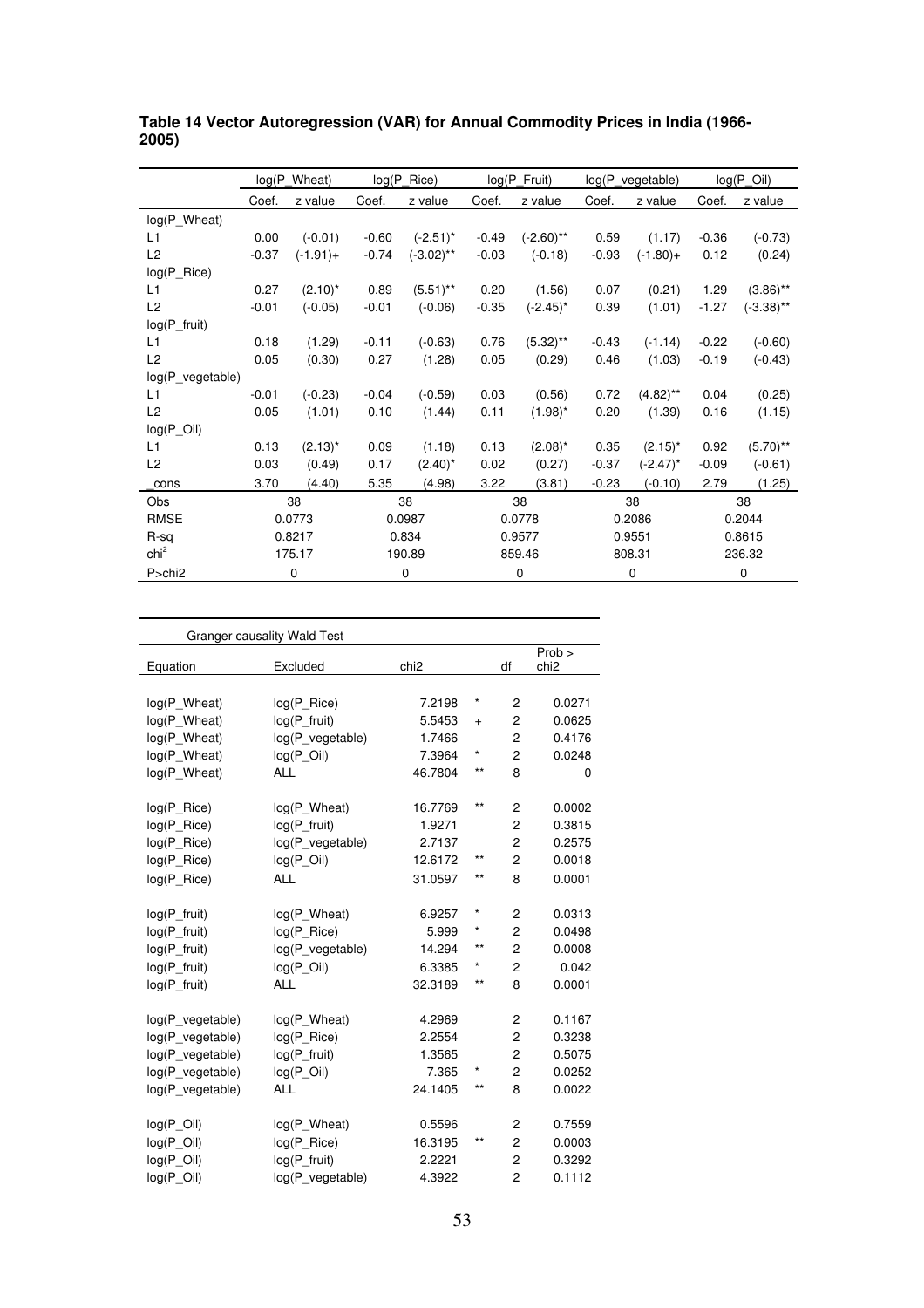| $log(P$ Oil) | ALL | 25.1788                                                                                    | ** | 0.0014 |  |
|--------------|-----|--------------------------------------------------------------------------------------------|----|--------|--|
|              |     | Impulse Response Function: Effects of Annual Oil Price on Annual Commodity Prices in India |    |        |  |

| Impulse |   |               |            |          |
|---------|---|---------------|------------|----------|
| Var.    |   | Response Var. |            |          |
|         |   | Fruit         |            |          |
| Oil     |   | Price         |            |          |
| Step    |   | IRF           | Higher     | Lower    |
|         | 0 | 0             | ი          | ი        |
|         | 1 | 0.127113      | 0.00719    | 0.24704  |
|         | 2 | 0.193663      | 0.03904    | 0.348285 |
|         | 3 | 0.231272      | 0.04707    | 0.415475 |
|         | 4 | 0.1966        | $-0.02584$ | 0.419038 |
|         | 5 | 0.134212      | $-0.12516$ | 0.393579 |
|         | 6 | 0.07813       | $-0.20846$ | 0.364715 |
|         | 7 | 0.032922      | $-0.2695$  | 0.335344 |
|         |   |               |            |          |
|         |   |               |            |          |

| Impulse<br>Var. |   | Response Var.<br>Rice |            |          |
|-----------------|---|-----------------------|------------|----------|
| Oil             |   | Price                 |            |          |
| Step            |   | IRF                   | Higher     | Lower    |
|                 | 0 | ი                     | 0          | 0        |
|                 | 1 | 0.091349              | $-0.0607$  | 0.243397 |
|                 | 2 | 0.227208              | 0.02848    | 0.425936 |
|                 | 3 | 0.25922               | 0.03181    | 0.486635 |
|                 | 4 | 0.219368              | $-0.03788$ | 0.476619 |
|                 | 5 | 0.175226              | $-0.10456$ | 0.455012 |
|                 | 6 | 0.121268              | $-0.165$   | 0.407533 |
|                 | 7 | 0.069261              | $-0.20858$ | 0.347098 |

| Impulse |   |                 |            |          |
|---------|---|-----------------|------------|----------|
| Var.    |   | Response Var.   |            |          |
| Oil     |   | Vegetable Price |            |          |
| Step    |   | <b>IRF</b>      | Higher     | Lower    |
|         | o | 0               | o          | 0        |
|         | 1 | 0.353108        | 0.03168    | 0.674533 |
|         | 2 | 0.239765        | -0.22168   | 0.701213 |
|         | 3 | 0.21039         | $-0.35634$ | 0.777116 |
|         | 4 | 0.218551        | $-0.43724$ | 0.874344 |
|         | 5 | 0.185813        | $-0.54178$ | 0.91341  |
|         | 6 | 0.121562        | $-0.64661$ | 0.889729 |
|         | 7 | 0.079064        | $-0.69105$ | 0.849175 |

| Impulse |   |                    |            |          |
|---------|---|--------------------|------------|----------|
| Var.    |   | Response Var.      |            |          |
| Oil     |   | <b>Wheat Price</b> |            |          |
| Step    |   | IRF                | Higher     | Lower    |
|         | ი | ი                  | 0          | 0        |
|         | 1 | 0.1293             | 0.01013    | 0.24847  |
|         | 2 | 0.188224           | 0.05876    | 0.317692 |
|         | 3 | 0.199025           | 0.06376    | 0.334292 |
|         | 4 | 0.183251           | 0.03322    | 0.333287 |
|         | 5 | 0.138309           | $-0.03092$ | 0.307534 |
|         | 6 | 0.083009           | $-0.10071$ | 0.266732 |
|         |   | 0.040308           | $-0.14855$ | 0.229169 |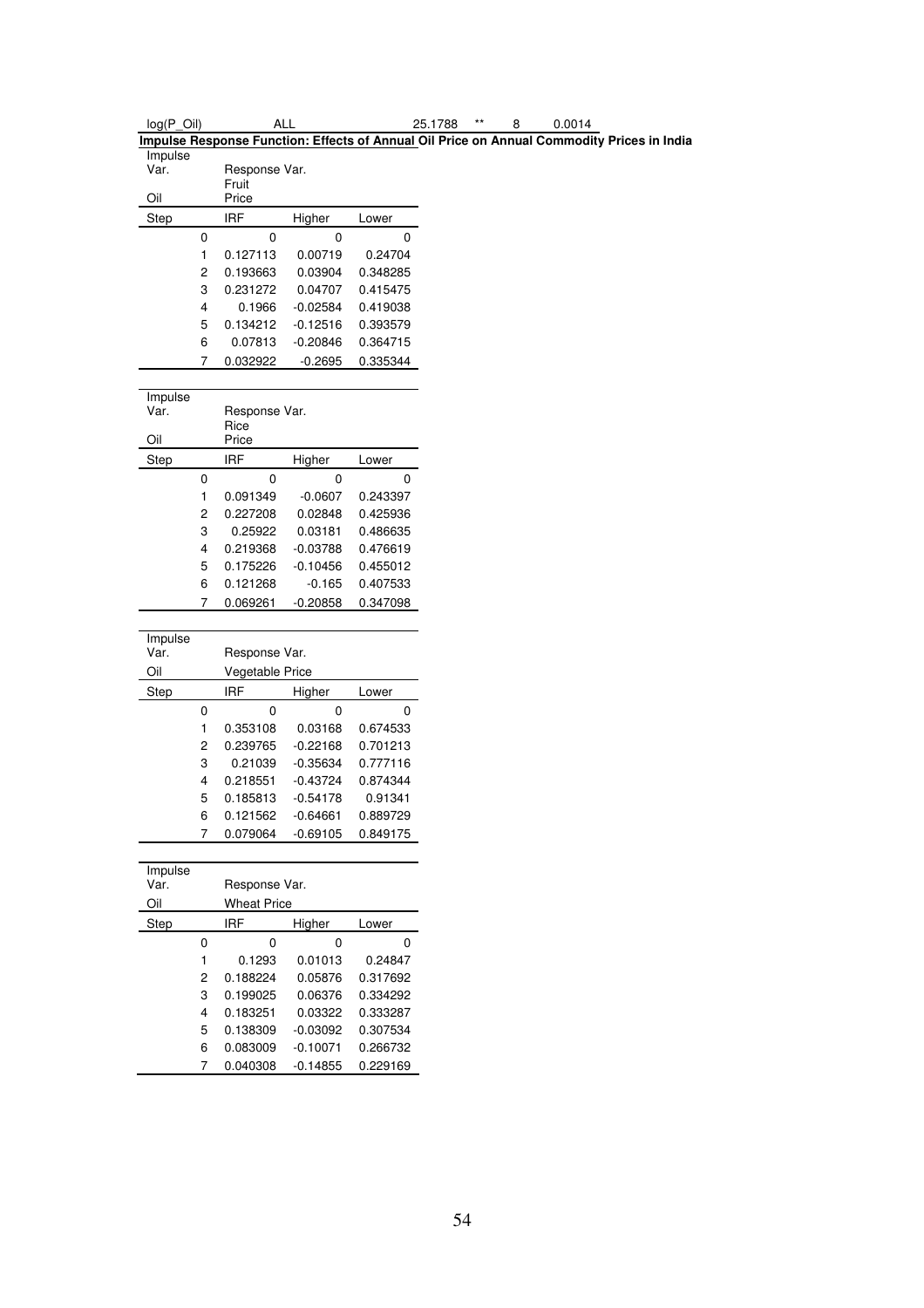

**Figure 8 Impulse Response Function for Annual Commodity Prices in India (1966- 2005)**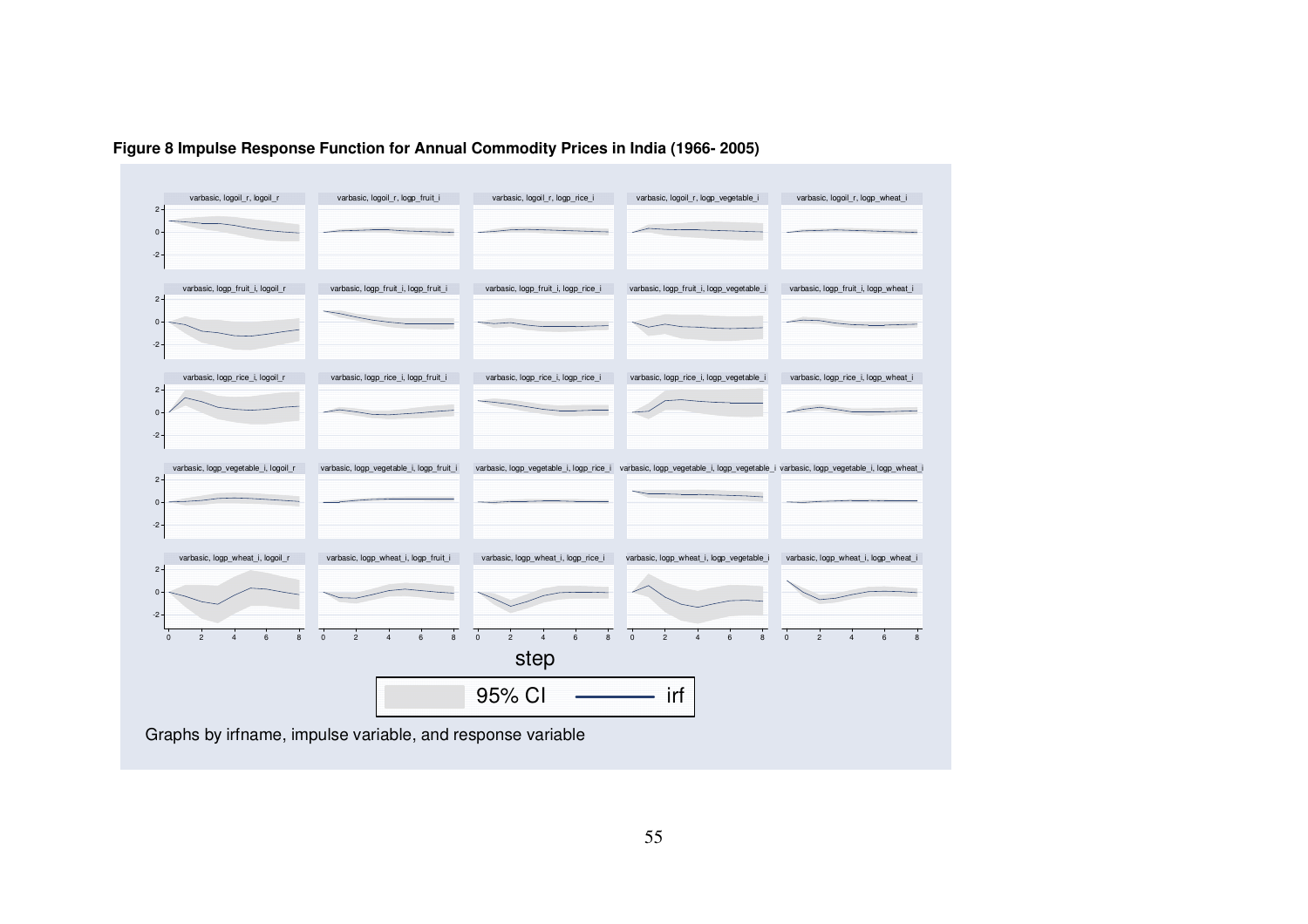|                | log(P_Wheat) |            |       | log(rainfall) |            |         | log(Oil)   |           |  |
|----------------|--------------|------------|-------|---------------|------------|---------|------------|-----------|--|
| log(P_Wheat)   | Coef.        | z<br>value |       | Coef.         | Z<br>value | Coef.   | Z<br>value |           |  |
| L <sub>1</sub> | 0.62         | (3.72)     | $***$ | 0.03          | (0.18)     | 0.36    | (0.93)     |           |  |
| L2             | $-0.02$      | $(-0.11)$  |       | 0.08          | (0.53)     | $-0.64$ | $(-1.71)$  | $\ddot{}$ |  |
| log(rainfall)  |              |            |       |               |            |         |            |           |  |
| L1             | $-0.03$      | $(-0.17)$  |       | $-0.20$       | $(-1.22)$  | 0.20    | (0.50)     |           |  |
| L <sub>2</sub> | $-0.07$      | $(-0.43)$  |       | 0.06          | (0.35)     | 0.24    | (0.61)     |           |  |
| log(Oil)       |              |            |       |               |            |         |            |           |  |
| L1             | 0.09         | (1.18)     |       | 0.07          | (1.00)     | 0.99    | (5.93)     | $* *$     |  |
| L <sub>2</sub> | 0.00         | (0.01)     |       | $-0.10$       | $(-1.39)$  | $-0.08$ | $(-0.48)$  |           |  |
| Constant       | 2.37         | (1.23)     |       | 7.52          | (4.22)     | $-1.34$ | $(-0.30)$  |           |  |
| Obs            |              | 38         |       | 38            |            | 38      |            |           |  |
| <b>RMSE</b>    |              | 0.1024     |       | 0.094788      |            | 0.24    |            |           |  |
| R-sq           |              | 0.6414     |       | 0.1078        |            | 0.79    |            |           |  |
| $\text{chi}^2$ |              | 67.9705    |       | 4.592234      |            | 140.94  |            |           |  |
| $P >$ chi2     |              | 0.0000     |       | 0.5971        |            | 0.00    |            |           |  |

|  | Table 15 Vector Autoregression (VAR) for Annual Wheat Prices in India (1966- 2005) |  |
|--|------------------------------------------------------------------------------------|--|
|--|------------------------------------------------------------------------------------|--|

|                | <b>Granger Causality Wald Test</b>                                                  |                  |    |                              |
|----------------|-------------------------------------------------------------------------------------|------------------|----|------------------------------|
| Equation       | Excluded                                                                            | chi <sub>2</sub> | df | $Prob$ ><br>chi <sub>2</sub> |
|                |                                                                                     |                  |    |                              |
| $log(P$ Wheat) | log(rainfall)                                                                       | 0.187            | 2  | 0.9107                       |
| $log(P$ Wheat) | log(Oil)                                                                            | 3.8283           | 2  | 0.1475                       |
| $log(P$ Wheat) | <b>ALL</b>                                                                          | 4.1456           | 4  | 0.3867                       |
|                |                                                                                     |                  |    |                              |
| log(rainfall)  | log(P Wheat)                                                                        | 0.6634           | 2  | 0.7177                       |
| log(rainfall)  | log(Oil)                                                                            | 1.9523           | 2  | 0.3768                       |
| log(rainfall)  | <b>ALL</b>                                                                          | 2.0808           | 4  | 0.7209                       |
|                |                                                                                     |                  |    |                              |
| log(Oil)       | $log(P$ Wheat)                                                                      | 2.9196           | 2  | 0.2323                       |
| log(Oil)       | log(rainfall)                                                                       | 0.5108           | 2  | 0.7746                       |
| log(Oil)       | ALL                                                                                 | 3.2115           | 4  | 0.5231                       |
|                | Impulse Response Function for the Effect of Annual Rainfall on Wheat Price in India |                  |    |                              |
| Impulse        |                                                                                     |                  |    |                              |

| Var.     |   | Response Var.      |            |          |  |  |  |
|----------|---|--------------------|------------|----------|--|--|--|
| Rainfall |   | <b>Wheat Price</b> |            |          |  |  |  |
| Step     |   | IRF                | Higher     | Lower    |  |  |  |
|          | 0 | 0                  | 0          | 0        |  |  |  |
|          | 1 | $-0.028726$        | $-0.36782$ | 0.310365 |  |  |  |
|          | 2 | $-0.068234$        | $-0.48411$ | 0.347636 |  |  |  |
|          | 3 | 0.002534           | $-0.30197$ | 0.307042 |  |  |  |
|          | 4 | 0.024867           | $-0.25911$ | 0.308839 |  |  |  |
|          | 5 | 0.049288           | $-0.19442$ | 0.292998 |  |  |  |
|          | 6 | 0.059848           | $-0.16085$ | 0.280541 |  |  |  |
|          | 7 | 0.06292            | $-0.13359$ | 0.259431 |  |  |  |

**Figure 9 Impulse Response Function for Annual Wheat Prices in India (1966- 2005)**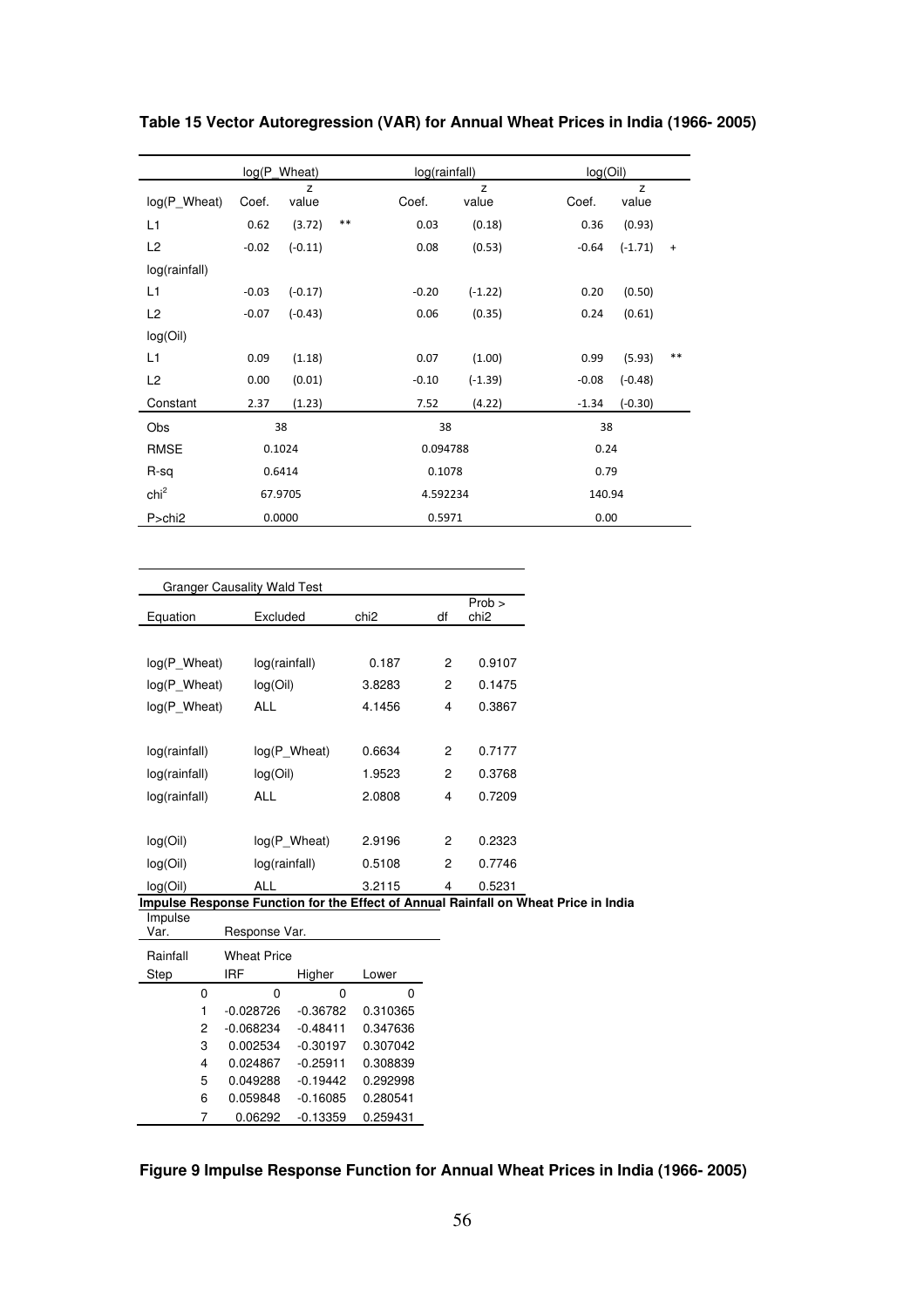

**Table 16 Vector Autoregression (VAR) for Annual Maize Prices in India (1966- 2005)** 

|                  |         | log(P_Maize) |          | log(rainfall) |           | log(Oil) |           |           |
|------------------|---------|--------------|----------|---------------|-----------|----------|-----------|-----------|
|                  |         | z            |          |               | z         |          | Z         |           |
| $log(P$ Maize)   | Coef.   | value        |          | Coef.         | value     | Coef.    | value     |           |
| L1               | 0.71    | (4.62)       | $***$    | $-0.08$       | $(-0.76)$ | 0.46     | (1.75)    | $\ddot{}$ |
| L2               | $-0.36$ | $(-2.31)$    | $^\star$ | 0.14          | (1.28)    | $-0.10$  | $(-0.36)$ |           |
| log(rainfall)    |         |              |          |               |           |          |           |           |
| L1               | $-0.13$ | $(-0.57)$    |          | $-0.20$       | $(-1.24)$ | 0.26     | (0.65)    |           |
| L <sub>2</sub>   | $-0.07$ | $(-0.29)$    |          | 0.08          | (0.50)    | 0.22     | (0.57)    |           |
| log(Oil)         |         |              |          |               |           |          |           |           |
| L1               | 0.10    | (1.07)       |          | 0.07          | (1.01)    | 0.96     | (5.79)    | $***$     |
| L2               | 0.06    | (0.62)       |          | $-0.09$       | $(-1.41)$ | $-0.22$  | $(-1.39)$ |           |
| Constant         | 3.94    | (1.49)       |          | 7.61          | (4.16)    | $-4.22$  | (-0.92)   |           |
| Obs              |         | 38           |          |               | 38        |          | 38        |           |
| <b>RMSE</b>      |         | 0.14         |          | 0.093574      |           | 0.235058 |           |           |
| R-sq             | 0.61    |              |          | 0.1305        |           | 0.7896   |           |           |
| chi <sup>2</sup> | 58.74   |              |          | 5.704785      |           | 142.5748 |           |           |
| $P >$ chi2       |         | 0.00         |          | 0.4571        |           | 0        |           |           |

| <b>Granger Causality Wald Tests</b> |               |        |          |    |                  |  |  |  |  |
|-------------------------------------|---------------|--------|----------|----|------------------|--|--|--|--|
| Equation                            | Excluded      | chi2   |          | df | $Prob$ ><br>chi2 |  |  |  |  |
|                                     |               |        |          |    |                  |  |  |  |  |
| $log(P$ Maize)                      | log(rainfall) | 0.35   |          | 2  | 0.8395           |  |  |  |  |
| $log(P$ Maize)                      | log(Oil)      | 6.0326 | $^\star$ | 2  | 0.049            |  |  |  |  |
| $log(P$ Maize)                      | ALL           | 6.2802 |          | 4  | 0.1792           |  |  |  |  |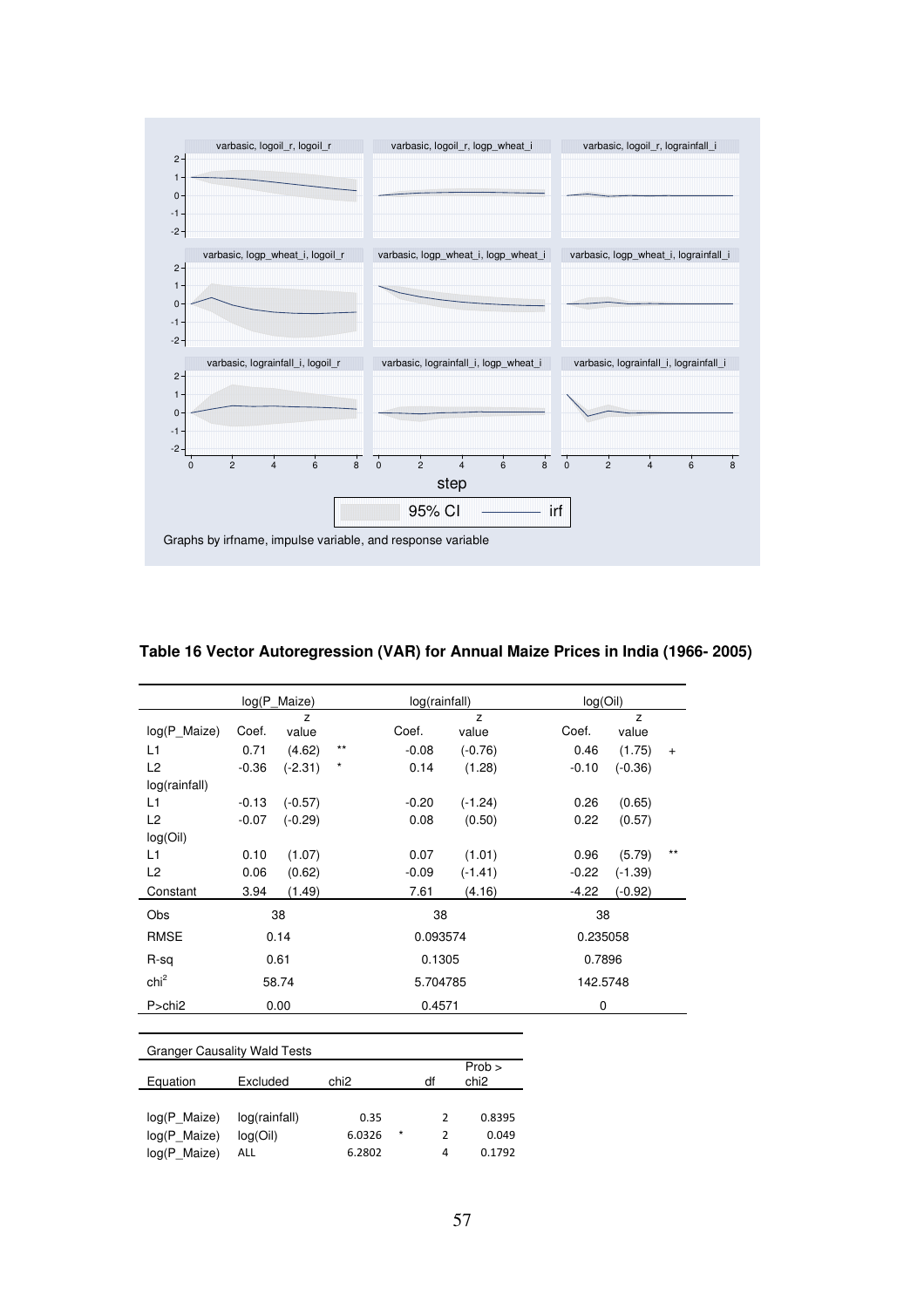| log(rainfall) | $log(P$ Maize) | 1.6733 | 2 | 0.4332 |
|---------------|----------------|--------|---|--------|
| log(rainfall) | log(Oil)       | 1.9955 | 2 | 0.3687 |
| log(rainfall) | ALL            | 3.1278 | 4 | 0.5367 |
|               |                |        |   |        |
| log(Oil)      | $log(P$ Maize) | 3.2939 | 2 | 0.1926 |
| log(Oil)      | log(rainfall)  | 0.6145 | 2 | 0.7355 |
| log(Oil)      | ALL            | 3.5884 | 4 | 0.4646 |

**Impulse Response Function for the Effect of Annual Rainfall on Maize Price in India**  Impulse<br>Var. Response Var. Rainfall Maize Price Step IRF Higher Lower 0 0 0 0 1 -0.130555 -0.58185 0.32074 2 -0.10635 -0.67364 0.460937 3 0.017182 -0.36044 0.394804 4 0.093188 -0.21628 0.402653 5 0.09853 -0.1641 0.361156 6 0.066661 -0.14255 0.27587

7 0.036513 -0.12822 0.201245





**Table 17 Vector Autoregression (VAR) for Annual Rice Prices in India (1966- 2005)** 

|               | $log(P \text{ Rice})$ |           |       |         | log(rainfall) |   | log(Oil) |            |  |
|---------------|-----------------------|-----------|-------|---------|---------------|---|----------|------------|--|
| $log(P$ Rice) | Coef.                 | value     |       | Coef.   | value         |   | Coef.    | z<br>value |  |
| L1            | 0.74                  | (4.62)    | $***$ | 0.04    | (1.35)        |   | 0.25     | (1.41)     |  |
| L2            | $-0.49$               | $(-3.33)$ | $***$ | $-0.06$ | $(-2.31)$     | * | $-0.22$  | $(-1.37)$  |  |
| log(rainfall) |                       |           |       |         |               |   |          |            |  |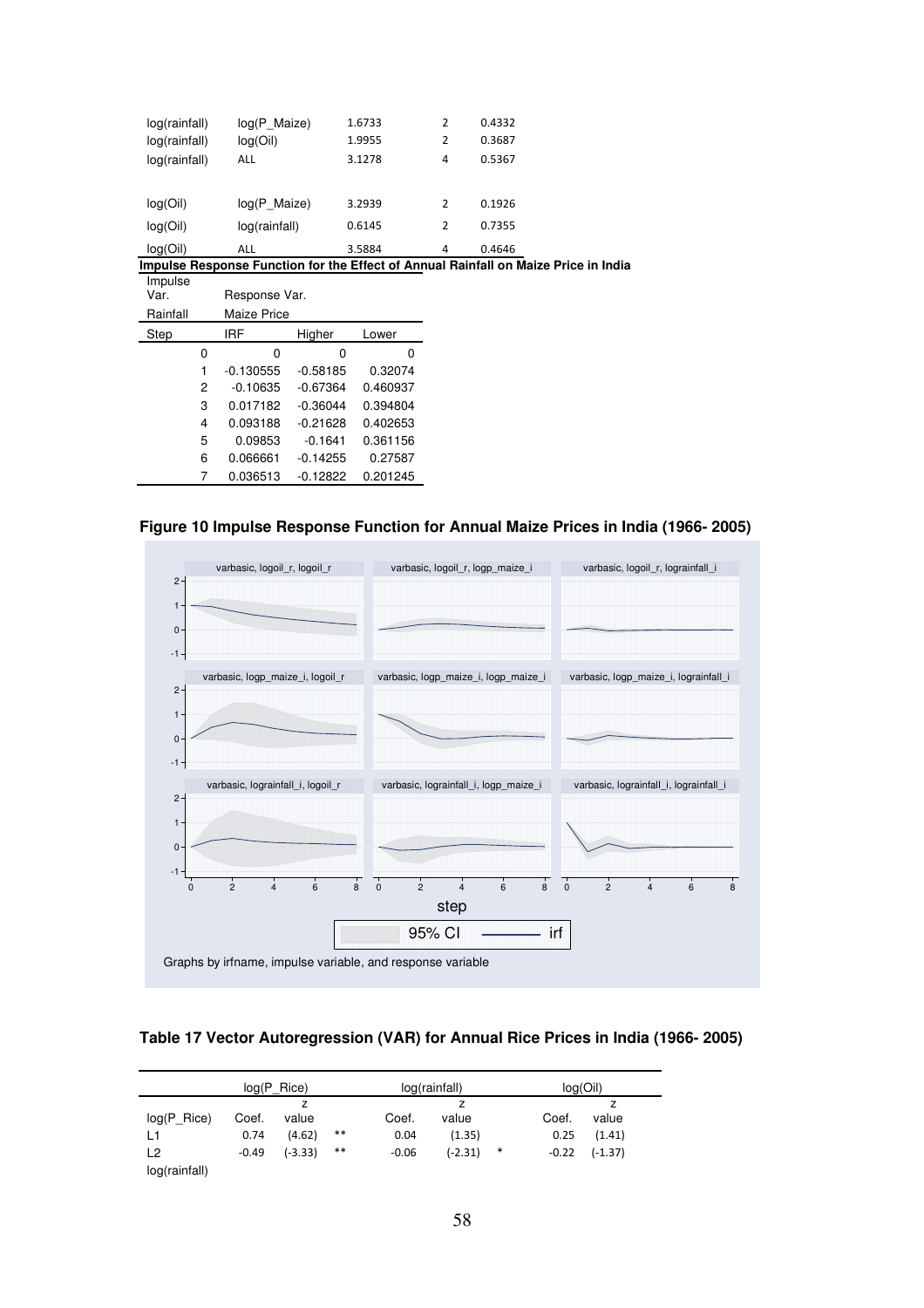| L1             | $-0.75$  | $(-0.73)$ |           | $-0.02$  | $(-0.09)$ |           | 3.25     | (2.84)    | $***$ |
|----------------|----------|-----------|-----------|----------|-----------|-----------|----------|-----------|-------|
| L <sub>2</sub> | $-0.66$  | $(-0.63)$ |           | $-0.29$  | $(-1.69)$ | $\ddot{}$ | $-0.22$  | $(-0.19)$ |       |
| log(Oil)       |          |           |           |          |           |           |          |           |       |
| L1             | 0.31     | (1.78)    | $\ddot{}$ | 0.04     | (1.51)    |           | 0.90     | (4.68)    | $***$ |
| L <sub>2</sub> | $-0.24$  | $(-1.45)$ |           | $-0.04$  | $(-1.48)$ |           | $-0.07$  | $(-0.37)$ |       |
| Constant       | 13.45    | (1.34)    |           | 9.35     | (5.68)    |           | $-21.08$ | $(-1.89)$ |       |
| Obs            | 38       |           |           | 38       |           |           | 38       |           |       |
| <b>RMSE</b>    | 0.117295 |           |           | 0.089392 |           |           | 0.202296 |           |       |
| R-sq           | 0.7307   |           |           | 0.2065   |           |           | 0.8441   |           |       |
| $\text{chi}^2$ | 103.1223 |           |           | 9.888853 |           |           | 205.7992 |           |       |
| $P >$ chi2     | 0        |           |           | 0.1294   |           |           | 0        |           |       |

| Granger causality     | Wald<br>Test                                                                        |                  |       |    |                              |
|-----------------------|-------------------------------------------------------------------------------------|------------------|-------|----|------------------------------|
| Equation              | Excluded                                                                            | chi <sub>2</sub> |       | df | $Prob$ ><br>chi <sub>2</sub> |
|                       |                                                                                     |                  |       |    |                              |
| $log(P \text{ Rice})$ | log(rainfall)                                                                       | 0.5737           |       | 2  | 0.7506                       |
| $log(P \text{ Rice})$ | log(Oil)                                                                            | 4.3878           |       | 2  | 0.1115                       |
| $log(P \text{ Rice})$ | ALL                                                                                 | 4.5783           |       | 4  | 0.3334                       |
| log(rainfall)         | log(P_Rice)                                                                         | 5.4714           | $+$   | 2  | 0.0648                       |
| log(rainfall)         | log(Oil)                                                                            | 5.3964           | $+$   | 2  | 0.0673                       |
| log(rainfall)         | ALL                                                                                 | 7.0651           |       | 4  | 0.1325                       |
|                       |                                                                                     |                  |       |    |                              |
| log(Oil)              | $log(P \text{ Rice})$                                                               | 17.7521          | $***$ | 2  | 0.0001                       |
| log(Oil)              | log(rainfall)                                                                       | 1.0951           |       | 2  | 0.5784                       |
| log(Oil)              | ALL                                                                                 | 18.1497          | $***$ | 4  | 0.0012                       |
|                       | Impulse Response Function for the Effect of Annual Rainfall on Maize Price in India |                  |       |    |                              |
| Impulse               |                                                                                     |                  |       |    |                              |

| pa.oo<br>Var.<br>Rainfall |   | Rice<br>Price | Response Var. |          |  |  |  |  |  |
|---------------------------|---|---------------|---------------|----------|--|--|--|--|--|
| Step                      |   | IRF           | Higher        | Lower    |  |  |  |  |  |
|                           | ი | 0             | ი             | 0        |  |  |  |  |  |
|                           | 1 | 0.145865      | $-0.2506$     | 0.542329 |  |  |  |  |  |
|                           | 2 | 0.176092      | -0.33231      | 0.684492 |  |  |  |  |  |
|                           | 3 | 0.154618      | $-0.19818$    | 0.507416 |  |  |  |  |  |
|                           | 4 | 0.156986      | $-0.1644$     | 0.478375 |  |  |  |  |  |
|                           | 5 | 0.152741      | $-0.16474$    | 0.470218 |  |  |  |  |  |
|                           | 6 | 0.138019      | $-0.1604$     | 0.436442 |  |  |  |  |  |
|                           | 7 | 0.119465      | $-0.15418$    | 0.393111 |  |  |  |  |  |

|  |  |  | Figure 11 Impulse Response Function for Annual Rice Prices in India (1966-2005) |  |  |  |  |
|--|--|--|---------------------------------------------------------------------------------|--|--|--|--|
|--|--|--|---------------------------------------------------------------------------------|--|--|--|--|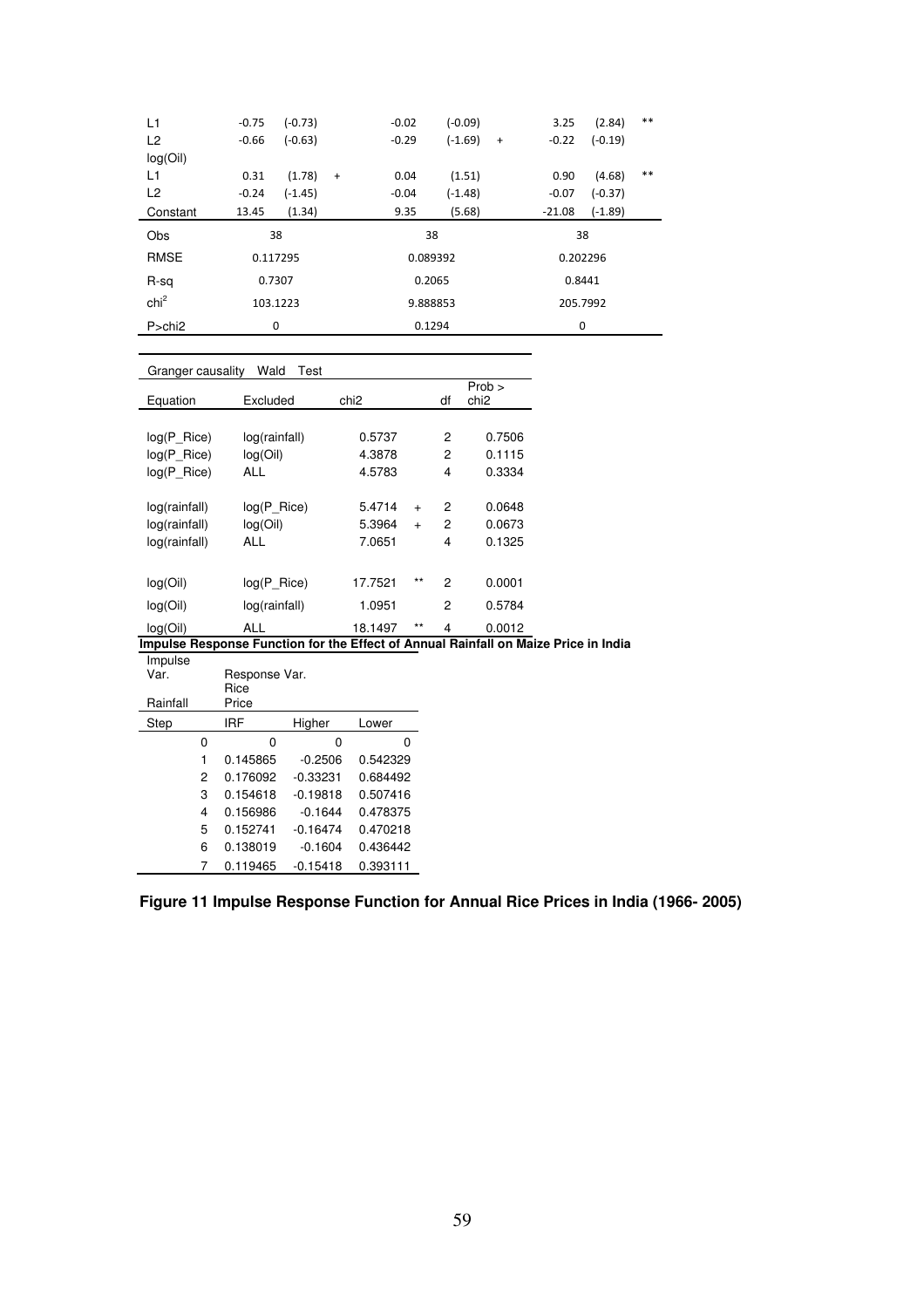

Graphs by irfname, impulse variable, and response variable

# **Table 18 Vector Autoregression (VAR) for Annual Fruit Prices in India (1966- 2005)**

|                   |         | log(P Fruit) |           |         | log(rainfall) |         | log(Oil)  |       |
|-------------------|---------|--------------|-----------|---------|---------------|---------|-----------|-------|
|                   |         | Z            |           |         | z             |         | Z         |       |
| $log(P_F_{crit})$ | Coef.   | value        |           | Coef.   | value         | Coef.   | value     |       |
| L1                | 1.13    | (7.80)       | $***$     | 0.08    | (0.46)        | 0.32    | (0.76)    |       |
| L <sub>2</sub>    | $-0.19$ | $(-1.28)$    |           | $-0.05$ | $(-0.32)$     | $-0.39$ | $(-0.91)$ |       |
| log(rainfall)     |         |              |           |         |               |         |           |       |
| L1                | $-0.38$ | $(-2.64)$    | $***$     | $-0.18$ | $(-1.12)$     | 0.22    | (0.54)    |       |
| L <sub>2</sub>    | 0.27    | (1.76)       | $\ddot{}$ | 0.09    | (0.55)        | 0.29    | (0.67)    |       |
| log(Oil)          |         |              |           |         |               |         |           |       |
| L1                | 0.00    | (0.06)       |           | 0.07    | (1.04)        | 1.01    | (6.13)    | $***$ |
| L <sub>2</sub>    | 0.02    | (0.42)       |           | $-0.08$ | $(-1.23)$     | $-0.18$ | $(-1.09)$ |       |
| Constant          | 0.98    | (0.61)       |           | 7.50    | (4.09)        | $-2.67$ | $(-0.57)$ |       |
| Obs               |         | 38           |           |         | 38            |         | 38        |       |
| <b>RMSE</b>       |         | 0.083992     |           |         | 0.095083      |         | 0.241854  |       |
| R-sq              |         | 0.9434       |           |         | 0.1023        | 0.7772  |           |       |
| chi <sup>2</sup>  |         | 633.3318     |           |         | 4.328227      |         | 132.57    |       |
| $P >$ chi2        |         | 0            |           |         | 0.6324        |         | 0         |       |

| Wald<br><b>Granger Causality</b><br>Tests |                          |                  |       |    |                  |  |  |  |  |
|-------------------------------------------|--------------------------|------------------|-------|----|------------------|--|--|--|--|
|                                           |                          |                  |       |    | $Prob$ >         |  |  |  |  |
| Equation                                  | Excluded                 | chi <sub>2</sub> |       | df | chi <sub>2</sub> |  |  |  |  |
|                                           |                          |                  |       |    |                  |  |  |  |  |
| $log(P$ Fruit)                            | log(rainfall)            | 13.073           | $***$ | 2  | 0.0014           |  |  |  |  |
| log(P Fruit)                              | log(Oil)                 | 0.948            |       | 2  | 0.6225           |  |  |  |  |
| log(P Fruit)                              | AII                      | 14.6013          | $***$ | 4  | 0.0056           |  |  |  |  |
|                                           |                          |                  |       |    |                  |  |  |  |  |
| log(rainfall)                             | $log(P_F_{\text{crit}})$ | 0.4237           |       | 2  | 0.8091           |  |  |  |  |
| log(rainfall)                             | log(Oil)                 | 1.5047           |       | 2  | 0.4713           |  |  |  |  |
| log(rainfall)                             | ALL                      | 1.8324           |       | 4  | 0.7666           |  |  |  |  |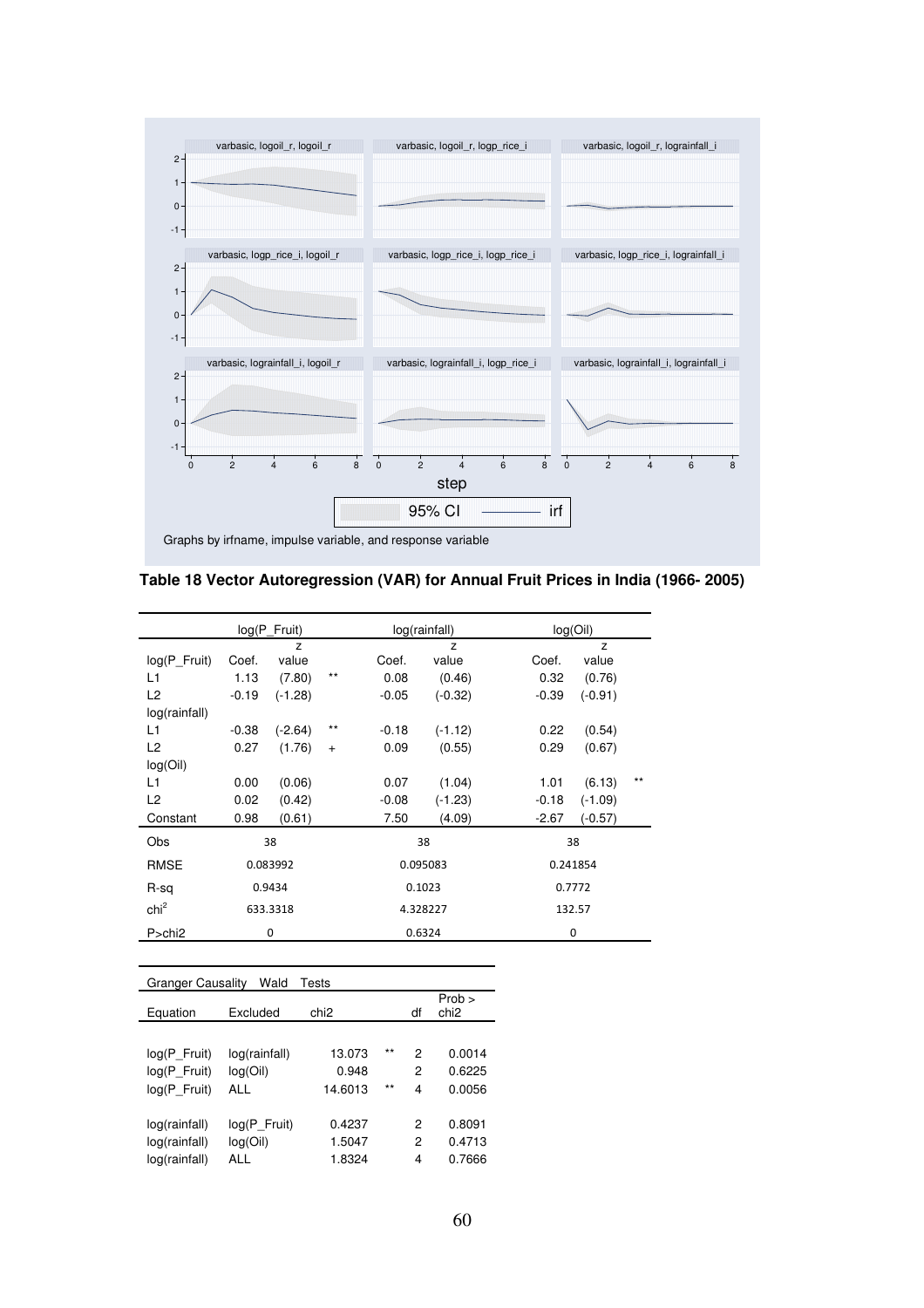| log(Oil) |   | $log(P$ Fruit)     | 1.006      |            | 2 | 0.6047 |                                                                                     |
|----------|---|--------------------|------------|------------|---|--------|-------------------------------------------------------------------------------------|
| log(Oil) |   | log(rainfall)      | 0.6028     |            | 2 | 0.7398 |                                                                                     |
| log(Oil) |   | ALL                | 1.2842     |            | 4 | 0.864  |                                                                                     |
|          |   |                    |            |            |   |        | Impulse Response Function for the Effect of Annual Rainfall on Fruit Price in India |
| Impulse  |   |                    |            |            |   |        |                                                                                     |
| Var.     |   | Response Var.      |            |            |   |        |                                                                                     |
| Rainfall |   | <b>Fruit Price</b> |            |            |   |        |                                                                                     |
| Step     |   | IRF                | Higher     | Lower      |   |        |                                                                                     |
|          | 0 | $\Omega$           | 0          | $\Omega$   |   |        |                                                                                     |
|          | 1 | $-0.376881$        | $-0.6566$  | $-0.09716$ |   |        |                                                                                     |
|          | 2 | $-0.093086$        | $-0.54887$ | 0.362702   |   |        |                                                                                     |
|          | 3 | $-0.118397$        | $-0.58253$ | 0.345736   |   |        |                                                                                     |
|          | 4 | $-0.06986$         | $-0.52327$ | 0.383553   |   |        |                                                                                     |
|          | 5 | $-0.054063$        | $-0.5055$  | 0.397369   |   |        |                                                                                     |
|          | 6 | $-0.031913$        | $-0.47124$ | 0.407409   |   |        |                                                                                     |
|          | 7 | $-0.017437$        | $-0.44446$ | 0.409585   |   |        |                                                                                     |

**Figure 12 Impulse Response Function for Annual Fruit Prices in India (1966- 2005)** 



| Table 19 Vector Autoregression (VAR) for Annual Vegetable Prices in India (1966- 2005) |  |  |  |  |  |
|----------------------------------------------------------------------------------------|--|--|--|--|--|
|----------------------------------------------------------------------------------------|--|--|--|--|--|

|                            | log(P_Vegetable) |           |       |         | log(rainfall) |         | log(Oil)  |       |
|----------------------------|------------------|-----------|-------|---------|---------------|---------|-----------|-------|
|                            |                  | z         |       |         | z             |         | z         |       |
| $log(P \text{ Vegetable})$ | Coef.            | value     |       | Coef.   | value         | Coef.   | value     |       |
| L1                         | 0.81             | (5.36)    | $* *$ | 0.01    | (0.19)        | $-0.03$ | $(-0.18)$ |       |
| L <sub>2</sub>             | 0.11             | (0.79)    |       | 0.00    | $(-0.06)$     | 0.02    | (0.15)    |       |
| log(rainfall)              |                  |           |       |         |               |         |           |       |
| L1                         | $-0.37$          | $(-1.01)$ |       | $-0.20$ | $(-1.19)$     | 0.20    | (0.48)    |       |
| L <sub>2</sub>             | 0.34             | (0.93)    |       | 0.06    | (0.39)        | 0.14    | (0.33)    |       |
| log(Oil)                   |                  |           |       |         |               |         |           |       |
| L1                         | 0.45             | (3.08)    | $* *$ | 0.07    | (1.05)        | 1.06    | (6.30)    | $***$ |
| L <sub>2</sub>             | $-0.38$          | $(-2.62)$ | $***$ | $-0.08$ | $(-1.24)$     | $-0.20$ | $(-1.21)$ |       |
| Constant                   | 0.43             | (0.11)    |       | 7.91    | (4.53)        | $-1.83$ | $(-0.41)$ |       |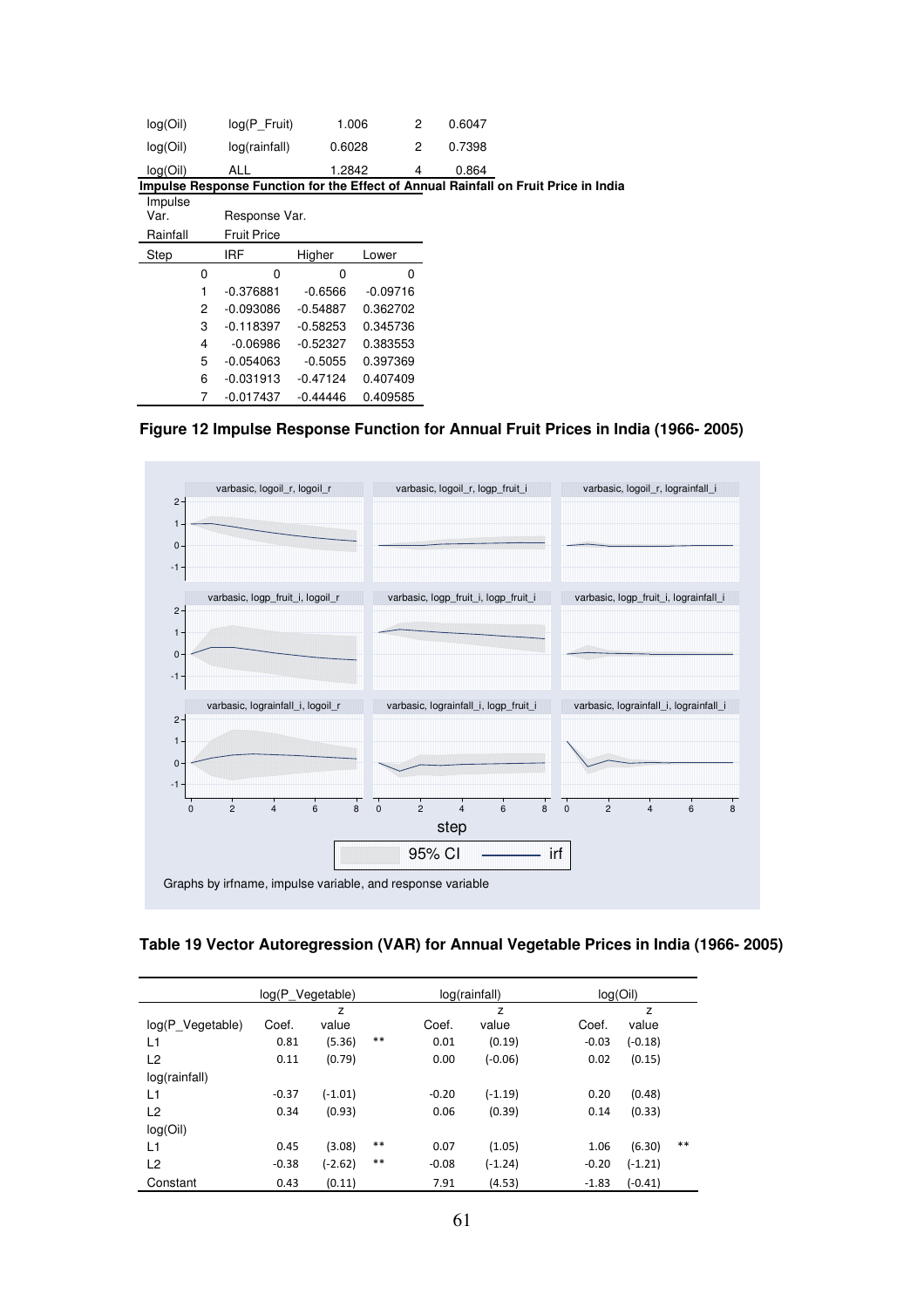| Obs            | 38       | 38       | 38       |
|----------------|----------|----------|----------|
| <b>RMSE</b>    | 0.211797 | 0.095282 | 0.24489  |
| R-sq           | 0.9469   | 0.0985   | 0.7716   |
| $\text{chi}^2$ | 677.1751 | 4.1512   | 128.3663 |
| P>chi2         | 0        | 0.6562   | 0        |

| <b>Granger Causality</b>   | Wald<br>Test     |                  |       |                |                            |
|----------------------------|------------------|------------------|-------|----------------|----------------------------|
| Equation                   | Excluded         | chi <sub>2</sub> |       | df             | Prob ><br>chi <sub>2</sub> |
|                            |                  |                  |       |                |                            |
| $log(P \text{ Vegetable})$ | log(rainfall)    | 2.2104           |       | 2              | 0.3311                     |
| $log(P \text{ Vegetable})$ | log(Oil)         | 9.5177           | $***$ | 2              | 0.0086                     |
| log(P Vegetable)           | ALL              | 14.5122          | $***$ | 4              | 0.0058                     |
|                            |                  |                  |       |                |                            |
| log(rainfall)              | log(P Vegetable) | 0.263            |       | 2              | 0.8768                     |
| log(rainfall)              | log(Oil)         | 1.546            |       | 2              | 0.4616                     |
| log(rainfall)              | ALL              | 1.6658           |       | 4              | 0.7969                     |
|                            |                  |                  |       |                |                            |
| log(Oil)                   | log(P Vegetable) | 0.0447           |       | 2              | 0.9779                     |
| log(Oil)                   | log(rainfall)    | 0.2958           |       | $\overline{2}$ | 0.8625                     |
| log(Oil)                   | <b>ALL</b>       | 0.316            |       | 4              | 0.9888                     |

#### **Impulse Response Function for the Effect of Annual Rainfall on Vegetable Price in India**

| Impulse<br>Var. |   | Response Var.          |            |          |  |  |  |  |
|-----------------|---|------------------------|------------|----------|--|--|--|--|
| Rainfall        |   | <b>Vegetable Price</b> |            |          |  |  |  |  |
| Step            |   | IRF                    | Higher     | Lower    |  |  |  |  |
|                 | ი | 0                      | ი          | o        |  |  |  |  |
|                 | 1 | $-0.371902$            | $-1.09664$ | 0.352835 |  |  |  |  |
|                 | 2 | 0.200682               | $-0.80465$ | 1.20602  |  |  |  |  |
|                 | 3 | 0.080447               | $-0.86452$ | 1.02542  |  |  |  |  |
|                 | 4 | 0.138305               | $-0.78969$ | 1.0663   |  |  |  |  |
|                 | 5 | 0.113447               | $-0.75786$ | 0.984751 |  |  |  |  |
|                 | 6 | 0.107404               | $-0.69742$ | 0.912229 |  |  |  |  |
|                 | 7 | 0.094589               | $-0.64746$ | 0.836634 |  |  |  |  |

**Figure 13 Impulse Response Function for Annual Vegetable Prices in India (1966- 2005)**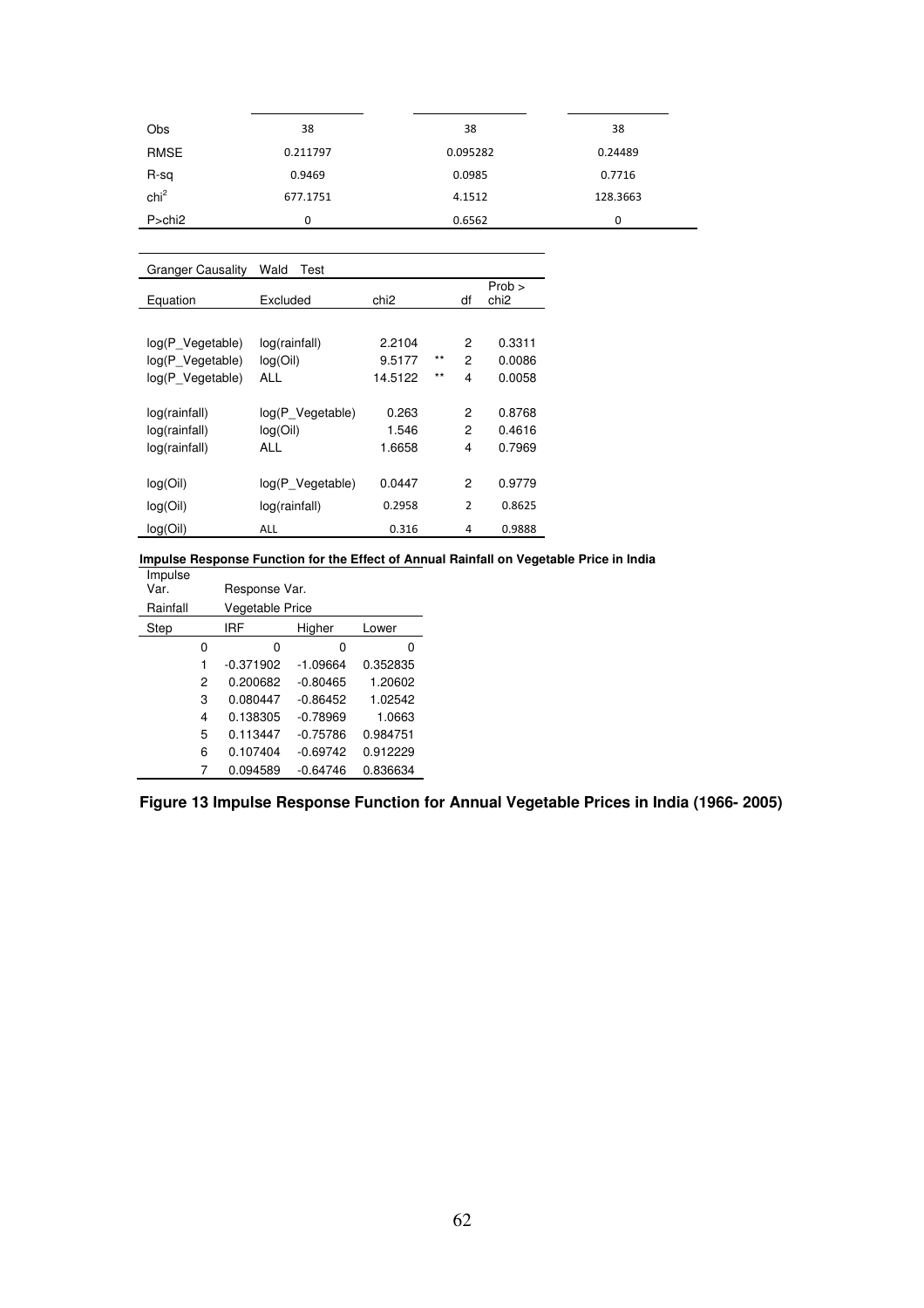

## **Table 20 Vector Autoregression (VAR) for Annual Oilseeds Prices in India (1966- 2005)**

|                  | log(P Oilseeds) |           |       |          | log(rainfall) | log(Oil) |           |           |
|------------------|-----------------|-----------|-------|----------|---------------|----------|-----------|-----------|
|                  |                 | z         |       |          | Z             |          | z         |           |
| log(P Oilseeds)  | Coef.           | value     |       | Coef.    | value         | Coef.    | value     |           |
| L1               | 0.87            | (5.86)    | $* *$ | $-0.02$  | $(-0.18)$     | 0.39     | (1.83)    | $\ddot{}$ |
| L2               | $-0.22$         | $(-1.64)$ |       | 0.04     | (0.50)        | $-0.43$  | $(-2.23)$ | $\ast$    |
| log(rainfall)    |                 |           |       |          |               |          |           |           |
| L1               | $-0.76$         | $(-2.73)$ | $* *$ | $-0.20$  | $(-1.23)$     | 0.27     | (0.69)    |           |
| L <sub>2</sub>   | 0.50            | (1.64)    |       | 0.02     | (0.12)        | 0.45     | (1.06)    |           |
| log(Oil)         |                 |           |       |          |               |          |           |           |
| L1               | $-0.12$         | $(-1.07)$ |       | 0.06     | (0.98)        | 1.08     | (6.95)    | $***$     |
| L2               | 0.25            | (2.20)    | *     | $-0.08$  | $(-1.23)$     | $-0.23$  | $(-1.47)$ |           |
| Constant         | 3.47            | (1.06)    |       | 8.13     | (4.29)        | $-4.25$  | $(-0.91)$ |           |
| Obs              | 37              |           |       |          | 37            |          | 37        |           |
| <b>RMSE</b>      | 0.164806        |           |       | 0.095017 |               | 0.232926 |           |           |
| R-sq             | 0.7397          |           |       | 0.0995   |               | 0.7917   |           |           |
| chi <sup>2</sup> | 105.1351        |           |       | 4.09035  |               |          | 140.6507  |           |
| P>chi2           | 0               |           |       |          | 0.6645        | 0        |           |           |

| <b>Granger Causality</b><br>Wald<br>Test |                 |                  |          |    |                              |  |  |
|------------------------------------------|-----------------|------------------|----------|----|------------------------------|--|--|
| Equation                                 | Excluded        | chi <sub>2</sub> |          | df | $Prob$ ><br>chi <sub>2</sub> |  |  |
|                                          |                 |                  |          |    |                              |  |  |
| log(P Oilseeds)                          | log(rainfall)   | 12.9705          | $***$    | 2  | 0.0015                       |  |  |
| log(P Oilseeds)                          | log(Oil)        | 7.4412           | $^\star$ | 2  | 0.0242                       |  |  |
| log(P Oilseeds)                          | AI I            | 19.9043          | $***$    | 4  | 0.0005                       |  |  |
|                                          |                 |                  |          |    |                              |  |  |
| log(rainfall)                            | log(P_Oilseeds) | 0.3608           |          | 2  | 0.8349                       |  |  |
| log(rainfall)                            | log(Oil)        | 1.5302           |          | 2  | 0.4653                       |  |  |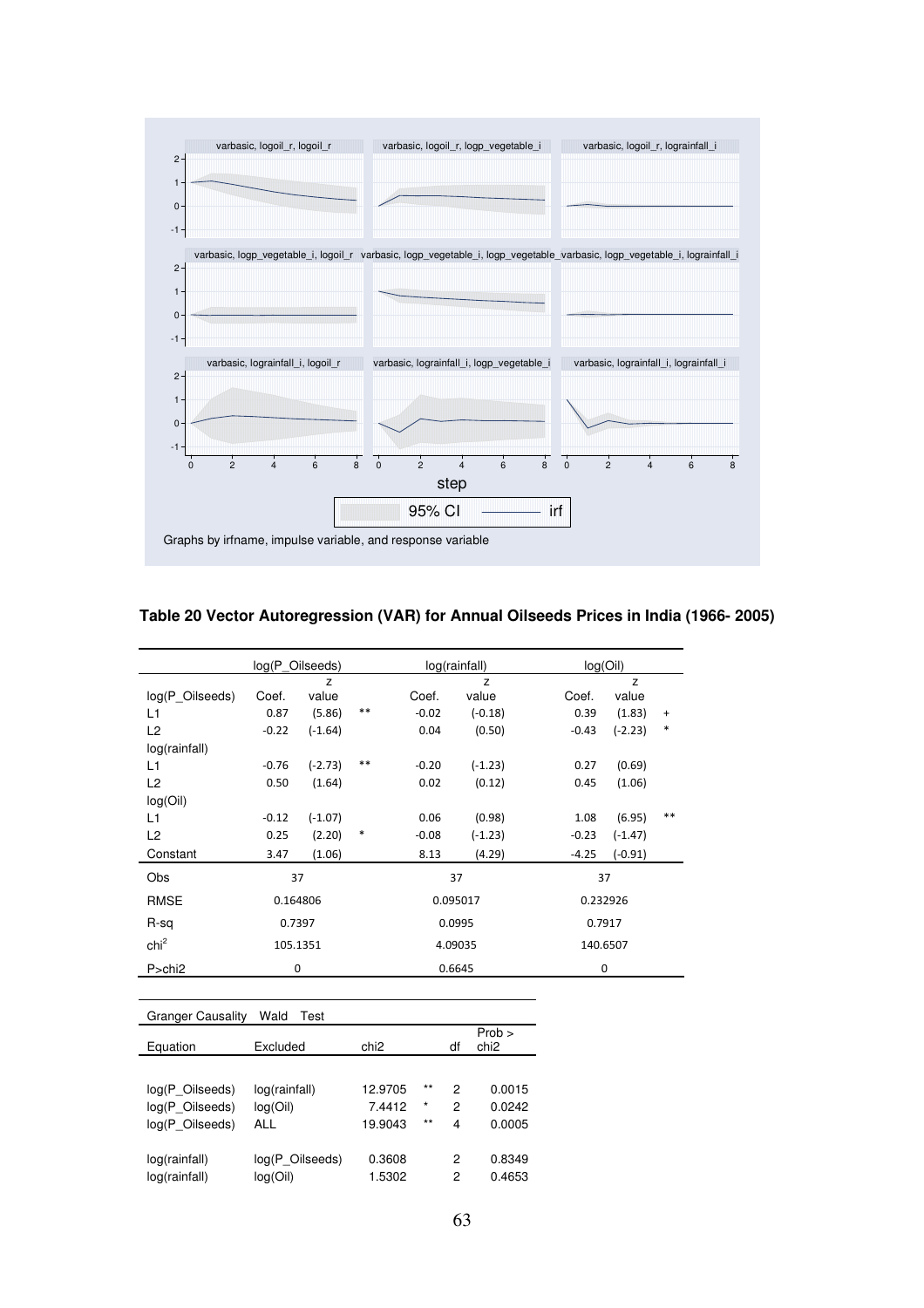| log(rainfall) | <b>ALL</b>                                                                             | 1.8427           | 4 | 0.7647 |  |
|---------------|----------------------------------------------------------------------------------------|------------------|---|--------|--|
| log(Oil)      | log(P Oilseeds)                                                                        | 5.0097<br>$\div$ | 2 | 0.0817 |  |
| log(Oil)      | log(rainfall)                                                                          | 1.3289           | 2 | 0.5146 |  |
| log(Oil)      | ALL                                                                                    | 5.256            | 4 | 0.262  |  |
|               | Impulse Response Function for the Effect of Annual Rainfall on Oilseeds Price in India |                  |   |        |  |
| Impulse       |                                                                                        |                  |   |        |  |

| Var.     |   | Response Var.         |            |           |  |  |  |
|----------|---|-----------------------|------------|-----------|--|--|--|
| Rainfall |   | <b>Oilseeds Price</b> |            |           |  |  |  |
| Step     |   | IRF                   | Higher     | Lower     |  |  |  |
|          | 0 | 0                     | 0          | 0         |  |  |  |
|          | 1 | $-0.760462$           | $-1.30703$ | $-0.2139$ |  |  |  |
|          | 2 | $-0.04752$            | $-0.8236$  | 0.728561  |  |  |  |
|          | 3 | $-0.016925$           | $-0.61063$ | 0.576778  |  |  |  |
|          | 4 | 0.10331               | $-0.29818$ | 0.504798  |  |  |  |
|          | 5 | 0.138497              | $-0.24744$ | 0.52443   |  |  |  |
|          | 6 | 0.206038              | $-0.20852$ | 0.620594  |  |  |  |
|          | 7 | 0.228899              | $-0.18911$ | 0.646907  |  |  |  |

**Figure 14 Impulse Response Function for Annual Vegetable Prices in India (1966- 2005)** 

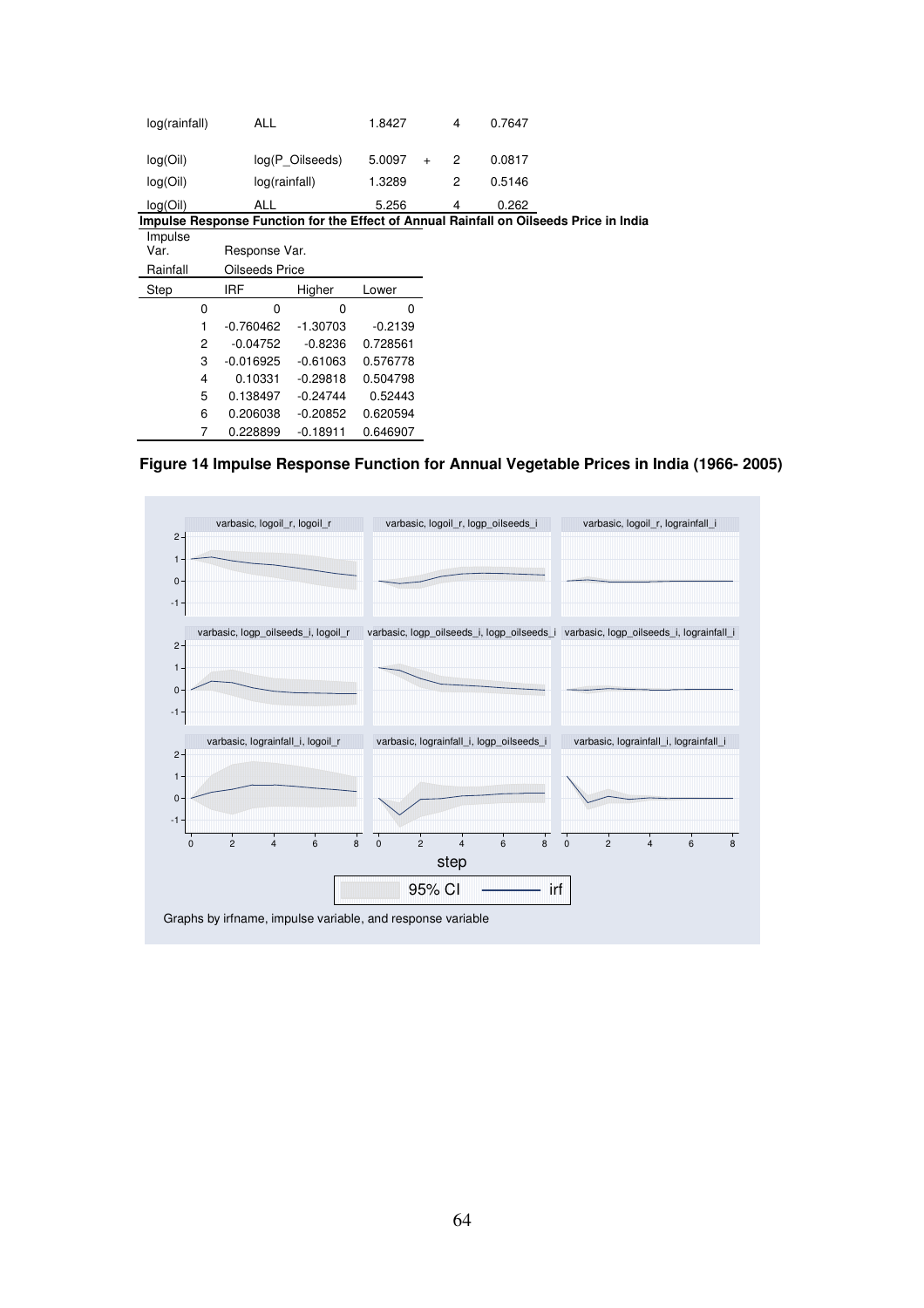## *VAR for Agricultural Commodity Prices in China*

We have carried out a similar set of VARs for agricultural commodity prices in China. First, we examine the interrelationships of agricultural commodity prices in Table 21 and Figure 15. The main difference from the results for India is that crude oil price has little impact on various agricultural commodity prices. Rather, vegetable price is a leading indicator that predicts other prices. For example, vegetable price Granger causes the prices of rice and fruit, but not vice versa. The first lag of vegetable price is positive and significant and the second lag is negative for each price series. The impulse response shows a positive and declining effect of vegetable price and wheat price on other prices. The inter-linkages among different commodity prices are weak. The impulse response functions show, however, the small positive effects of rice on other prices but this effect fades away gradually. Vegetable price and wheat price also have the small and positive, but gradually declining effects on the other commodity prices, whilst the effects of oil price and fruit price on the other price series are not clear.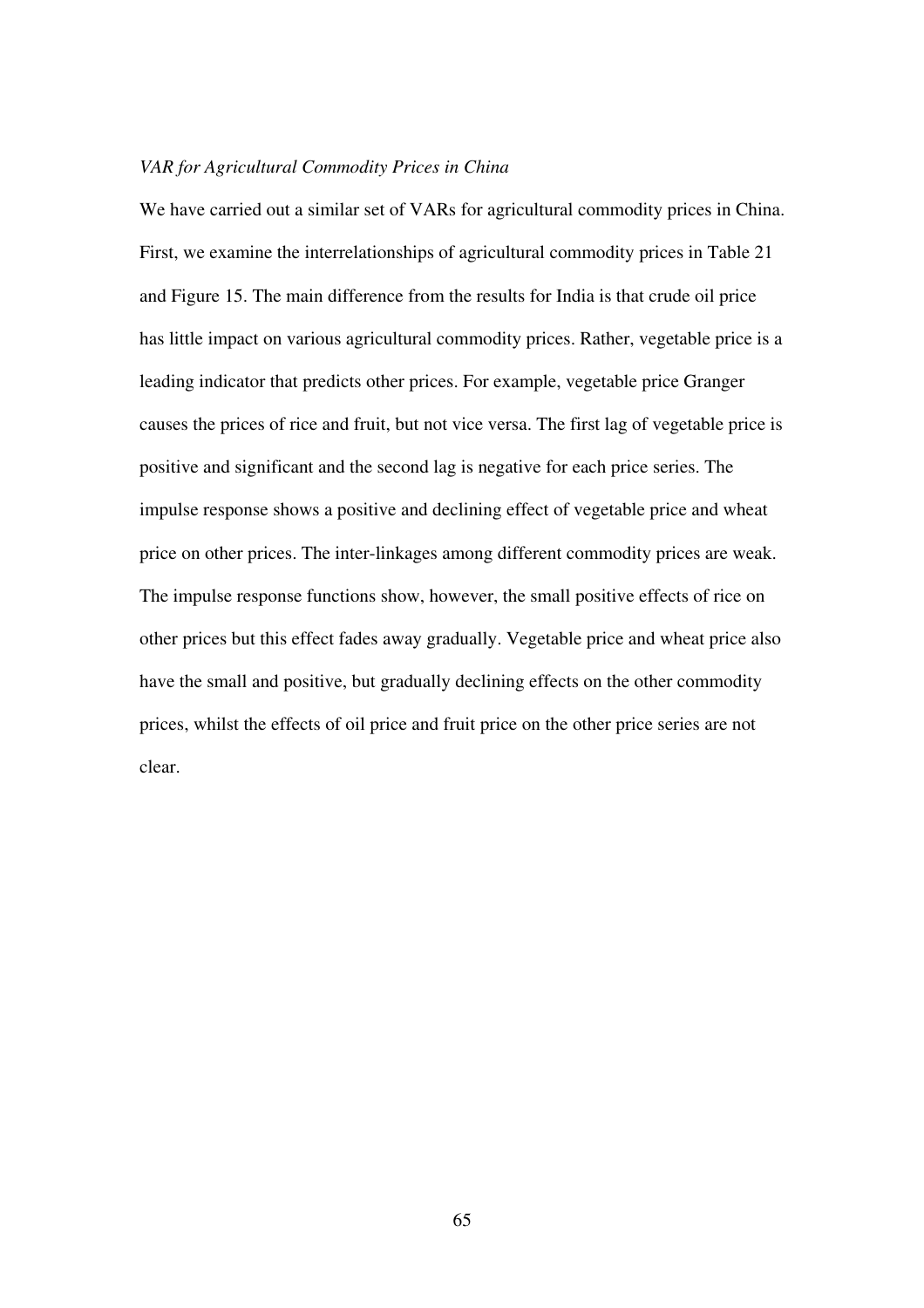|                  | log(P)  | Wheat)    |          | $log(P_$ | Rice)       |           | log(P)  | Fruit)    |          | $log(P_$ | vegetable) |       |         | $log(P$ Oil) |       |
|------------------|---------|-----------|----------|----------|-------------|-----------|---------|-----------|----------|----------|------------|-------|---------|--------------|-------|
|                  | Coef.   | z value   |          | Coef.    | z value     |           | Coef.   | z value   |          | Coef.    | z value    |       | Coef.   | z value      |       |
| $log(P_W$ heat)  |         |           |          |          |             |           |         |           |          |          |            |       |         |              |       |
| L1               | 0.88    | (5.27)    | $***$    | 0.09     | (0.53)      |           | 0.30    | (1.36)    |          | $-0.03$  | $(-0.20)$  |       | 0.28    | (1.35)       |       |
| L <sub>2</sub>   | $-0.10$ | $(-0.57)$ |          | $-0.03$  | $(-0.18)$   |           | $-0.29$ | $(-1.25)$ |          | 0.04     | (0.30)     |       | $-0.11$ | $(-0.53)$    |       |
| log(P_Rice)      |         |           |          |          |             |           |         |           |          |          |            |       |         |              |       |
| L1               | $-0.11$ | $(-0.56)$ |          | 0.48     | (2.49)      | $\star$   | 0.10    | (0.38)    |          | $-0.02$  | $(-0.15)$  |       | 0.23    | (0.90)       |       |
| L2               | 0.19    | (1.01)    |          | 0.08     | (0.42)      |           | 0.19    | (0.75)    |          | $-0.03$  | $(-0.22)$  |       | 0.03    | (0.11)       |       |
| $log(P_$ fruit)  |         |           |          |          |             |           |         |           |          |          |            |       |         |              |       |
| L1               | 0.09    | (0.63)    |          | $-0.15$  | $(-1.07)$   |           | 0.36    | (1.90)    | $+$      | 0.01     | (0.13)     |       | $-0.06$ | $(-0.34)$    |       |
| L2               | $-0.30$ | $(-2.05)$ | $^\star$ | 0.25     | (1.76)      | $\ddot{}$ | 0.27    | (1.42)    |          | 0.02     | (0.18)     |       | $-0.28$ | $(-1.54)$    |       |
| log(P_vegetable) |         |           |          |          |             |           |         |           |          |          |            |       |         |              |       |
| L1               | 0.56    | (1.96)    | $+$      | 0.98     | (3.56)      | $***$     | 0.82    | (2.18)    | $^\star$ | 1.19     | (5.54)     | $***$ | 0.63    | (1.76)       | $+$   |
| L2               | $-0.55$ | $(-1.85)$ | $+$      | $-0.71$  | $(-2.45)$   | *         | $-0.97$ | $(-2.45)$ | $^\star$ | $-0.24$  | $(-1.04)$  |       | $-0.44$ | $(-1.17)$    |       |
| $log(P_$ Oil)    |         |           |          |          |             |           |         |           |          |          |            |       |         |              |       |
| L1               | 0.03    | (0.27)    |          | $-0.20$  | $(-1.58)$   |           | $-0.10$ | $(-0.57)$ |          | 0.01     | (0.12)     |       | 0.77    | (4.77)       | $***$ |
| L <sub>2</sub>   | 0.02    | (0.22)    |          | 0.16     | (1.42)      |           | 0.16    | (1.09)    |          | $-0.05$  | $(-0.59)$  |       | 0.02    | (0.11)       |       |
| cons             | 1.45    | (3.00)    |          | 0.36     | (0.77)      |           | 0.64    | (1.00)    |          | 0.39     | (1.07)     |       | $-0.62$ | $(-1.02)$    |       |
| Obs              |         | 38        |          |          | 38          |           |         | 38        |          |          | 38         |       |         | 38           |       |
| <b>RMSE</b>      |         | 0.1666    |          |          | 0.161628    |           |         | 0.221312  |          |          | 0.126318   |       |         | 0.21034      |       |
| R-sq             |         | 0.8523    |          |          | 0.9019      |           |         | 0.8115    |          |          | 0.9185     |       |         | 0.8532       |       |
| chi <sup>2</sup> |         | 219.2538  |          |          | 349.1739    |           |         | 163.5655  |          |          | 428.4492   |       |         | 220.919      |       |
| P>chi2           |         | 0         |          |          | $\mathbf 0$ |           |         | 0         |          |          | 0          |       |         | $\mathbf 0$  |       |
|                  |         |           |          |          |             |           |         |           |          |          |            |       |         |              |       |

#### **Table 21 Vector Autoregression (VAR) for Annual Commodity Prices in China (1970- 2000)**

|                  | <b>Granger causality Wald Test</b> |                  |           |                |                  |
|------------------|------------------------------------|------------------|-----------|----------------|------------------|
|                  |                                    |                  |           |                | $Prob$ >         |
| Equation         | Excluded                           | chi <sub>2</sub> |           | df             | chi <sub>2</sub> |
|                  |                                    |                  |           |                |                  |
| $log(P_W$ heat)  | $log(P_Rice)$                      | 1.0176           |           | 2              | 0.601            |
| log(P Wheat)     | $log(P$ fruit)                     | 4.4869           |           | $\overline{c}$ | 0.106            |
| log(P_Wheat)     | log(P_vegetable)                   | 4.1274           |           | $\overline{c}$ | 0.127            |
| log(P_Wheat)     | log(P_Oil)                         | 0.4509           |           | $\overline{c}$ | 0.798            |
| log(P_Wheat)     | ALL                                | 14.121           | $\ddot{}$ | 8              | 0.079            |
|                  |                                    |                  |           |                |                  |
| $log(P$ Rice)    | log(P Wheat)                       | 0.47761          |           | 2              | 0.788            |
| $log(P_Rice)$    | $log(P_$ fruit)                    | 3.113            |           | 2              | 0.211            |
| log(P_Rice)      | log(P_vegetable)                   | 12.951           | $***$     | 2              | 0.002            |
| log(P_Rice)      | $log(P$ Oil)                       | 2.6427           |           | 2              | 0.267            |
| $log(P$ Rice)    | ALL                                | 24.732           | **        | 8              | 0.002            |
|                  |                                    |                  |           |                |                  |
| $log(P_$ fruit)  | log(P Wheat)                       | 1.9049           |           | $\overline{c}$ | 0.386            |
| $log(P$ fruit)   | $log(P$ Rice)                      | 1.4588           |           | 2              | 0.482            |
| log(P_fruit)     | log(P_vegetable)                   | 6.2014           | $\star$   | 2              | 0.045            |
| $log(P_$ fruit)  | $log(P_$ Oil)                      | 1.2983           |           | $\overline{c}$ | 0.522            |
| $log(P_$ fruit)  | ALL                                | 16.032           | *         | 8              | 0.042            |
|                  |                                    |                  |           |                |                  |
| log(P vegetable) | log(P Wheat)                       | 0.09361          |           | 2              | 0.954            |
| log(P_vegetable) | log(P_Rice)                        | 0.14736          |           | 2              | 0.929            |
| log(P_vegetable) | $log(P$ fruit)                     | 0.10303          |           | 2              | 0.95             |
| log(P_vegetable) | log(P_Oil)                         | 0.55009          |           | 2              | 0.76             |
| log(P_vegetable) | ALL                                | 0.69131          |           | 8              | 1                |
|                  |                                    |                  |           |                |                  |
| $log(P_$ il)     | log(P Wheat)                       | 2.9408           |           | $\overline{c}$ | 0.23             |
| log(P_Oil)       | log(P_Rice)                        | 1.3342           |           | 2              | 0.513            |
| log(P_Oil)       | log(P_fruit)                       | 4.2392           |           | 2              | 0.12             |
| $log(P_$ Oil)    | log(P_vegetable)                   | 3.1898           |           | 2              | 0.203            |
| log(P_Oil)       | ALL                                | 21.632           |           | 8              | 0.006            |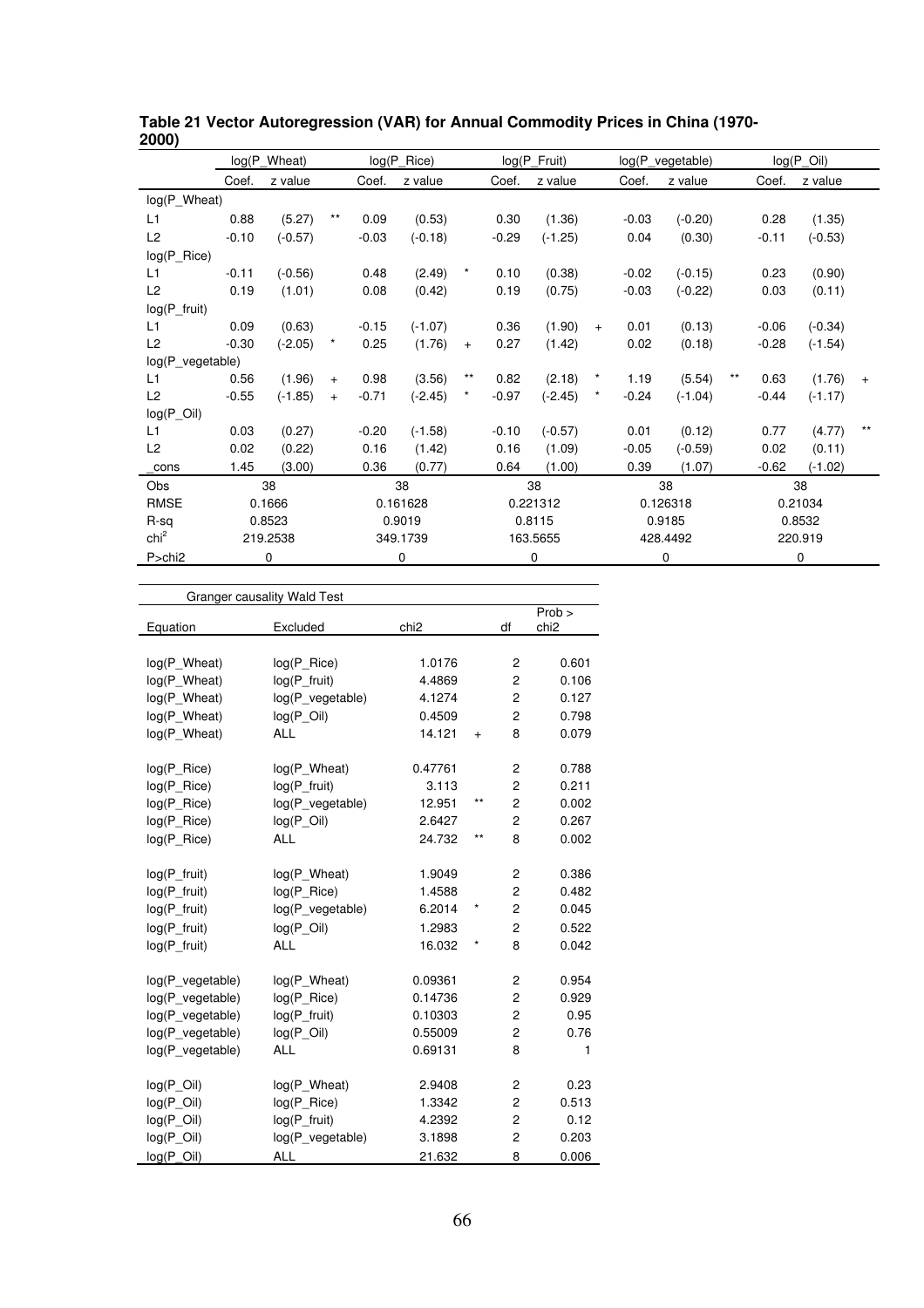| Impulse Response Function: Effects of Oil Price on Annual Commodity Prices in China |  |
|-------------------------------------------------------------------------------------|--|
|-------------------------------------------------------------------------------------|--|

| Impulse |   |                    |            |          |  |  |  |  |
|---------|---|--------------------|------------|----------|--|--|--|--|
| Var.    |   | Response Var.      |            |          |  |  |  |  |
| Oil     |   | <b>Fruit Price</b> |            |          |  |  |  |  |
| Step    |   | IRF                | Higher     | Lower    |  |  |  |  |
|         | 0 | 0                  | 0          | 0        |  |  |  |  |
|         | 1 | $-0.096951$        | $-0.42916$ | 0.235255 |  |  |  |  |
|         | 2 | 0.054465           | $-0.32346$ | 0.432387 |  |  |  |  |
|         | 3 | 0.008605           | $-0.42811$ | 0.445319 |  |  |  |  |
|         | 4 | 0.026983           | $-0.43002$ | 0.483988 |  |  |  |  |
|         | 5 | 0.016576           | $-0.4308$  | 0.463946 |  |  |  |  |
|         | 6 | 0.02102            | -0.39585   | 0.437889 |  |  |  |  |
|         | 7 | 0.020818           | $-0.35702$ | 0.398656 |  |  |  |  |
|         |   |                    |            |          |  |  |  |  |
| Impulse |   |                    |            |          |  |  |  |  |
| Var.    |   | Response Var.      |            |          |  |  |  |  |
| Oil     |   | <b>Rice Price</b>  |            |          |  |  |  |  |
| Step    |   | IRF                | Higher     | Lower    |  |  |  |  |
|         |   |                    |            |          |  |  |  |  |

| Step |   | <b>IRF</b>  | Higher     | Lower    |  |
|------|---|-------------|------------|----------|--|
|      | 0 | 0           | 0          | 0        |  |
|      | 1 | $-0.195031$ | $-0.43765$ | 0.047585 |  |
|      | 2 | $-0.059225$ | $-0.37057$ | 0.252118 |  |
|      | 3 | $-0.095932$ | $-0.44256$ | 0.250695 |  |
|      | 4 | $-0.074075$ | $-0.45845$ | 0.310296 |  |
|      | 5 | $-0.070377$ | $-0.4721$  | 0.331349 |  |
|      | 6 | $-0.061425$ | $-0.46509$ | 0.342239 |  |
|      |   | $-0.056702$ | $-0.44636$ | 0.33296  |  |

| Impulse<br>Var. |   |             |                 |          |  |  |  |  |  |  |
|-----------------|---|-------------|-----------------|----------|--|--|--|--|--|--|
|                 |   |             | Response Var.   |          |  |  |  |  |  |  |
| Oil             |   |             | Vegetable Price |          |  |  |  |  |  |  |
| Step            |   | IRF         | Higher          | Lower    |  |  |  |  |  |  |
|                 | ი | ი           | 0               | O        |  |  |  |  |  |  |
|                 | 1 | 0.011282    | $-0.17833$      | 0.200895 |  |  |  |  |  |  |
|                 | 2 | $-0.026112$ | $-0.29525$      | 0.243021 |  |  |  |  |  |  |
|                 | 3 | $-0.060884$ | $-0.39959$      | 0.277824 |  |  |  |  |  |  |
|                 | 4 | $-0.084118$ | $-0.47084$      | 0.302599 |  |  |  |  |  |  |
|                 | 5 | $-0.098538$ | $-0.50572$      | 0.308641 |  |  |  |  |  |  |
|                 | 6 | $-0.105134$ | $-0.51265$      | 0.302384 |  |  |  |  |  |  |
|                 | 7 | $-0.105967$ | $-0.49867$      | 0.286737 |  |  |  |  |  |  |

| Impulse<br>Var. |   | Response Var.      |            |          |  |  |  |  |  |  |
|-----------------|---|--------------------|------------|----------|--|--|--|--|--|--|
| Oil             |   | <b>Wheat Price</b> |            |          |  |  |  |  |  |  |
| Step            |   | <b>IRF</b>         | Higher     | Lower    |  |  |  |  |  |  |
|                 | 0 | ი                  | ი          | ი        |  |  |  |  |  |  |
|                 | 1 | 0.034994           | $-0.21509$ | 0.285073 |  |  |  |  |  |  |
|                 | 2 | 0.101762           | $-0.24685$ | 0.450378 |  |  |  |  |  |  |
|                 | 3 | 0.108327           | $-0.30261$ | 0.519268 |  |  |  |  |  |  |
|                 | 4 | 0.081037           | $-0.34786$ | 0.509937 |  |  |  |  |  |  |
|                 | 5 | 0.06068            | $-0.35119$ | 0.472546 |  |  |  |  |  |  |
|                 | 6 | 0.040303           | $-0.33547$ | 0.416077 |  |  |  |  |  |  |
|                 | 7 | 0.026169           | $-0.31151$ | 0.363848 |  |  |  |  |  |  |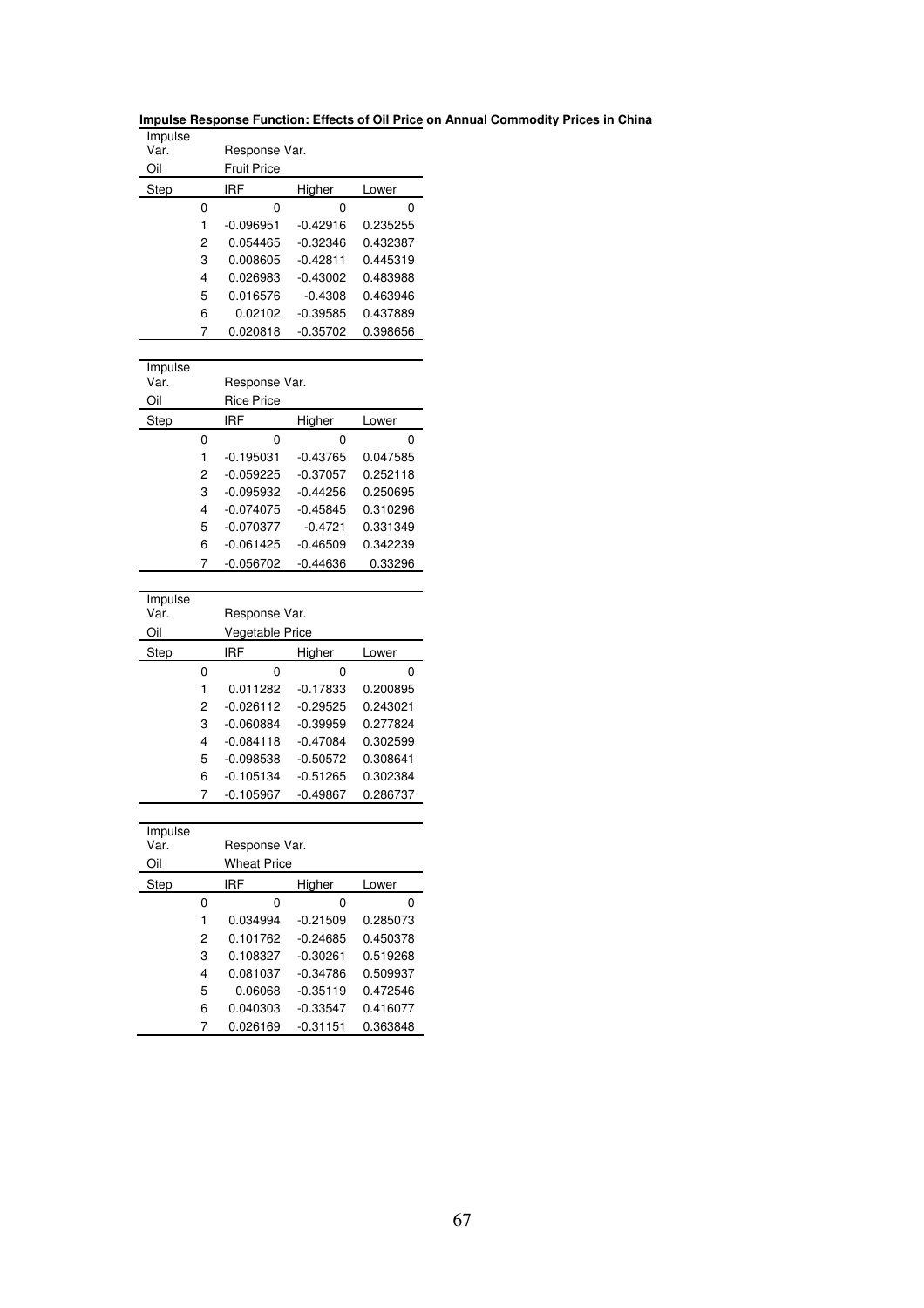

**Figure 15 Impulse Response Function for Annual Commodity Prices in China (1970- 2000)**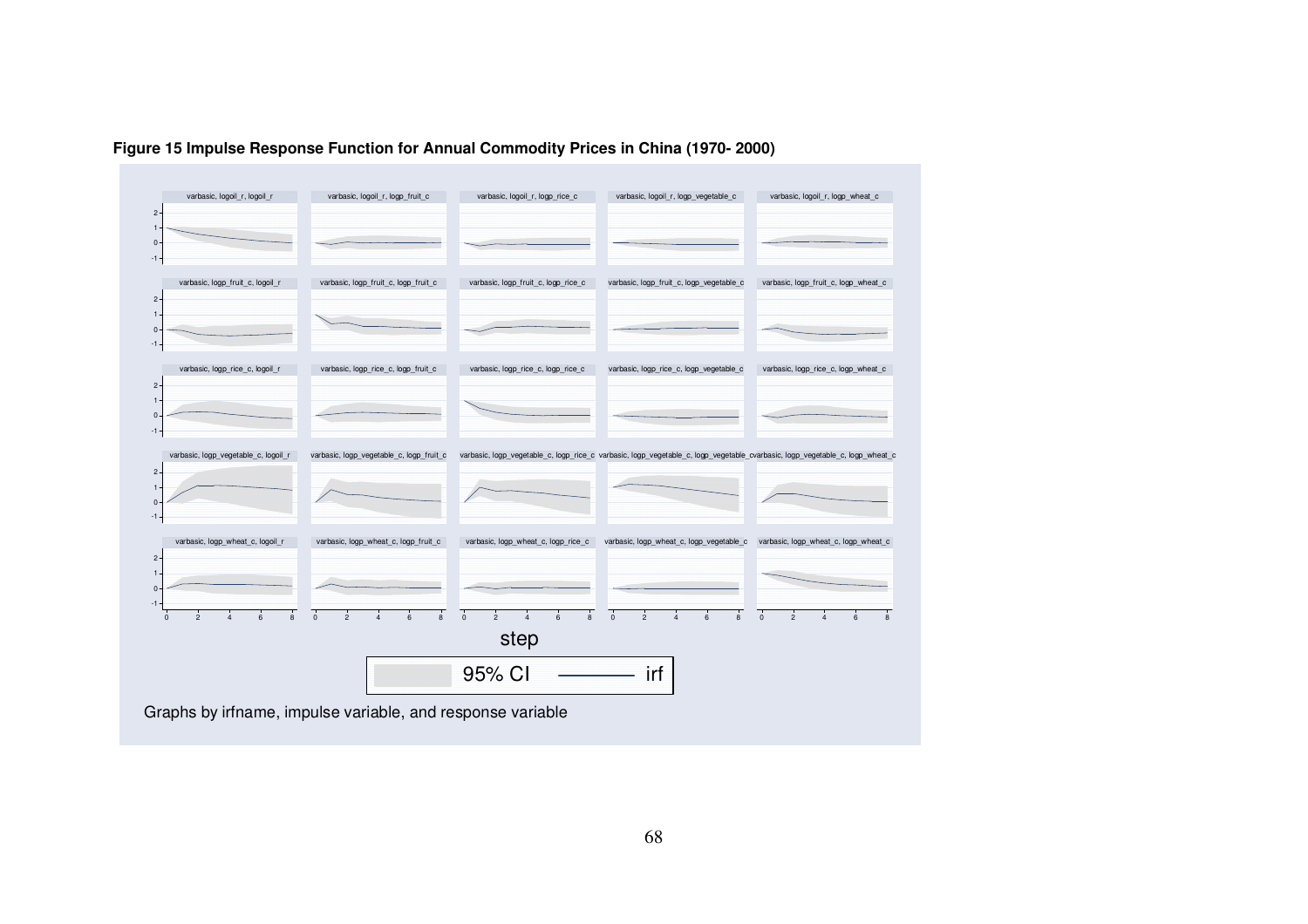Next we examine the interrelationships among agricultural commodity prices, oil prices and rainfall in China in Tables 22-27 and Figures 16-21. The findings are briefly summarised below.

- (i) Wheat price Granger causes oil price (Table 22).
- (ii) Significant causality is not found in the Granger tests in the direction from rainfall or oil to commodity prices in Tables 23, 24 and 25. An intuitively appealing result, however, is that rainfall affects negatively wheat, maize, rice, fruit prices with one and/or two year lag. This is reflected in the numerical and graphical representations of the impulse response functions (Tables 22, 23, 24, and 25; Figures 16, 17, 18 and 19).
- (iii) Vegetable price Granger causes oil price, but not vice versa. Whether this is merely a statistical association cannot be ruled out (Table 26).

**Table 22 Vector Autoregression (VAR) for Annual Wheat Prices in China (1970- 2000)** 

|                                    |          | log(P_Wheat) |                  |         | log(rainfall)            |   |          | log(Oil)   |      |  |
|------------------------------------|----------|--------------|------------------|---------|--------------------------|---|----------|------------|------|--|
| log(P_Wheat)                       | Coef.    | z<br>value   |                  | Coef.   | z<br>value               |   | Coef.    | Z<br>value |      |  |
| L1                                 | 1.00     | (4.96)       | $***$            | $-0.05$ | $(-1.02)$                |   | 0.70     | (3.35)     | $**$ |  |
| L2                                 | $-0.13$  | $(-0.57)$    |                  | 0.10    | (2.05)                   | * | $-0.28$  | $(-1.23)$  |      |  |
| log(rainfall)                      |          |              |                  |         |                          |   |          |            |      |  |
| L1                                 | $-1.06$  | $(-1.35)$    |                  | $-0.26$ | $(-1.48)$                |   | 0.90     | (1.12)     |      |  |
| L2                                 | $-0.49$  | $(-0.63)$    |                  | $-0.05$ | $(-0.31)$                |   | 1.71     | (2.17)     | *    |  |
| log(Oil)                           |          |              |                  |         |                          |   |          |            |      |  |
| L1                                 | 0.09     | (0.51)       |                  | $-0.03$ | $(-0.78)$                |   | 0.60     | (3.17)     | $**$ |  |
| L <sub>2</sub>                     | $-0.17$  | $(-1.09)$    |                  | $-0.02$ | $(-0.55)$                |   | 0.06     | (0.39)     |      |  |
| Constant                           | 10.90    | (1.35)       |                  | 8.38    | (4.57)                   |   | $-17.76$ | $(-2.15)$  |      |  |
| Obs                                |          | 29           |                  | 29      |                          |   | 29       |            |      |  |
| <b>RMSE</b>                        |          | 0.2051       |                  |         | 0.046647                 |   |          | 0.21       |      |  |
| R-sq                               |          | 0.7933       |                  |         | 0.1928                   |   |          | 0.84       |      |  |
| $\text{chi}^2$                     |          | 111.2693     |                  |         | 6.925657                 |   | 156.93   |            |      |  |
| P>chi2                             |          | 0.0000       |                  |         | 0.3278                   |   |          | 0.00       |      |  |
|                                    |          |              |                  |         |                          |   |          |            |      |  |
| <b>Granger Causality Wald Test</b> |          |              |                  |         |                          |   |          |            |      |  |
| Equation                           | Excluded |              | chi <sub>2</sub> | df      | Prob<br>chi <sub>2</sub> |   |          |            |      |  |

log(P\_Wheat) log(rainfall) 1.9036 2 0.386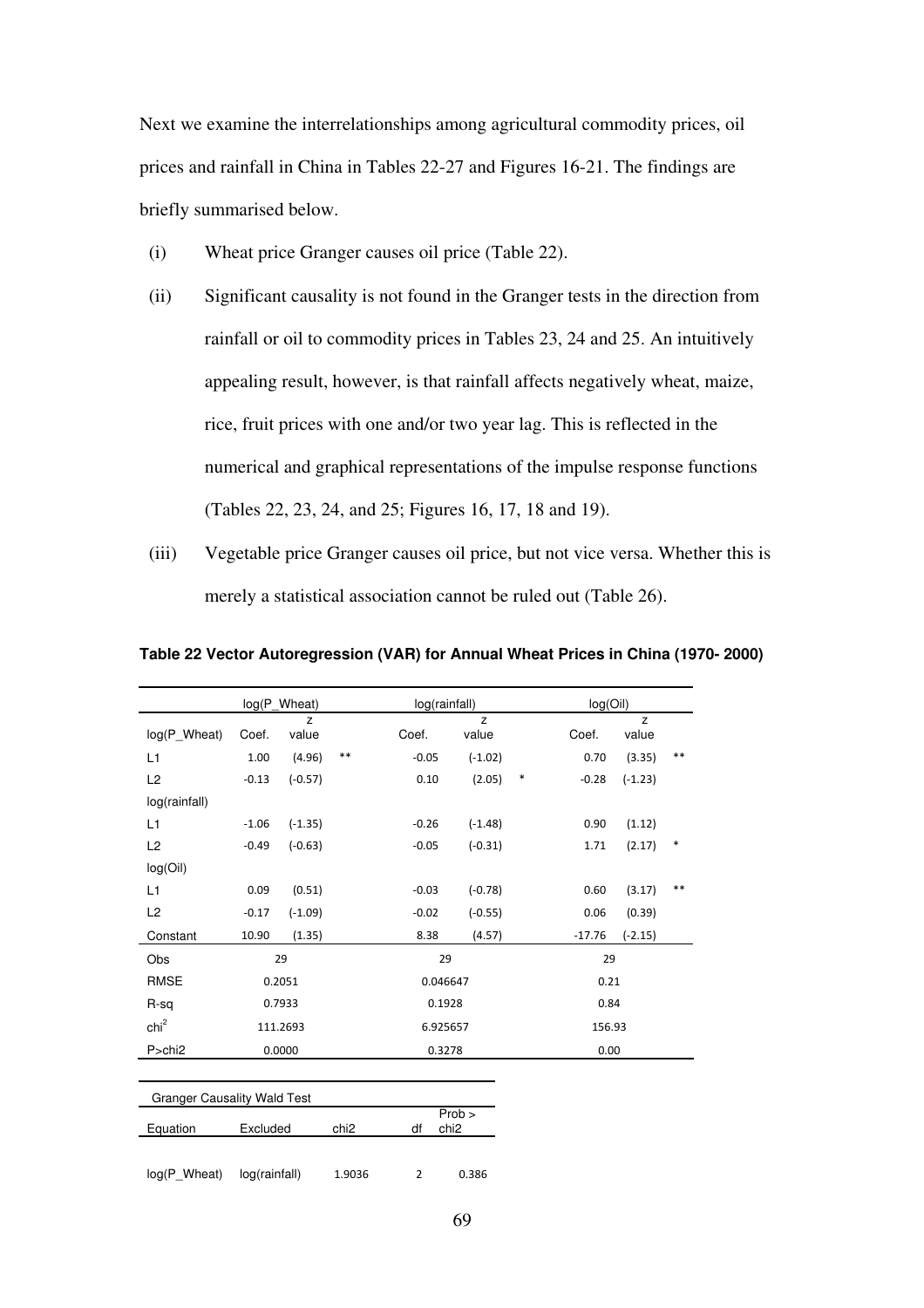| log(P Wheat)   | log(Oil)                                                                            | 1.6144 |           | $\overline{2}$ | 0.4461 |  |
|----------------|-------------------------------------------------------------------------------------|--------|-----------|----------------|--------|--|
| $log(P$ Wheat) | <b>ALL</b>                                                                          | 2.7356 |           | 4              | 0.603  |  |
|                |                                                                                     |        |           |                |        |  |
| log(rainfall)  | $log(P$ Wheat)                                                                      | 5.2597 | $\ddot{}$ | 2              | 0.0721 |  |
| log(rainfall)  | log(Oil)                                                                            | 4.8422 | $\ddot{}$ | $\overline{2}$ | 0.0888 |  |
| log(rainfall)  | <b>ALL</b>                                                                          | 5.9654 |           | 4              | 0.2017 |  |
|                |                                                                                     |        |           |                |        |  |
| log(Oil)       | $log(P$ Wheat)                                                                      | 17.116 | $***$     | $\overline{2}$ | 0.0002 |  |
| log(Oil)       | log(rainfall)                                                                       | 4.9928 | $\ddot{}$ | 2              | 0.0824 |  |
| log(Oil)       | <b>ALL</b>                                                                          | 18.429 | $***$     | 4              | 0.001  |  |
|                | Impulse Response Function for the Effect of Annual Rainfall on Wheat Price in China |        |           |                |        |  |

| Impulse  |   |                    |            |          |  |  |  |  |
|----------|---|--------------------|------------|----------|--|--|--|--|
| Var.     |   | Response Var.      |            |          |  |  |  |  |
| Rainfall |   | <b>Wheat Price</b> |            |          |  |  |  |  |
| Step     |   | <b>IRF</b>         | Higher     | Lower    |  |  |  |  |
|          | 0 | O                  | ი          | O        |  |  |  |  |
|          | 1 | $-1.06212$         | $-2.60114$ | 0.476903 |  |  |  |  |
|          | 2 | $-1.18818$         | $-3.29608$ | 0.919719 |  |  |  |  |
|          | 3 | $-1.0055$          | $-3.07939$ | 1.06839  |  |  |  |  |
|          | 4 | $-0.993425$        | $-2.90874$ | 0.921894 |  |  |  |  |
|          | 5 | $-0.755077$        | $-2.32281$ | 0.812654 |  |  |  |  |
|          | 6 | $-0.593034$        | $-1.9171$  | 0.731035 |  |  |  |  |
|          | 7 | $-0.397532$        | $-1.496$   | 0.700939 |  |  |  |  |



**Table 23 Vector Autoregression (VAR) for Annual Maize Prices in China (1970- 2000)** 

|                    | $log(P$ Maize) |        |       | log(rainfall) |         |  | log(Oil) |        |       |
|--------------------|----------------|--------|-------|---------------|---------|--|----------|--------|-------|
|                    |                |        |       |               |         |  |          |        |       |
| log(P Maize) Coef. |                | value  |       | Coef.         | z value |  | Coef.    | value  |       |
| -L1                | 0.73           | (4.19) | $***$ | 0.12          | (2.44)  |  | 0.67     | (2.89) | $***$ |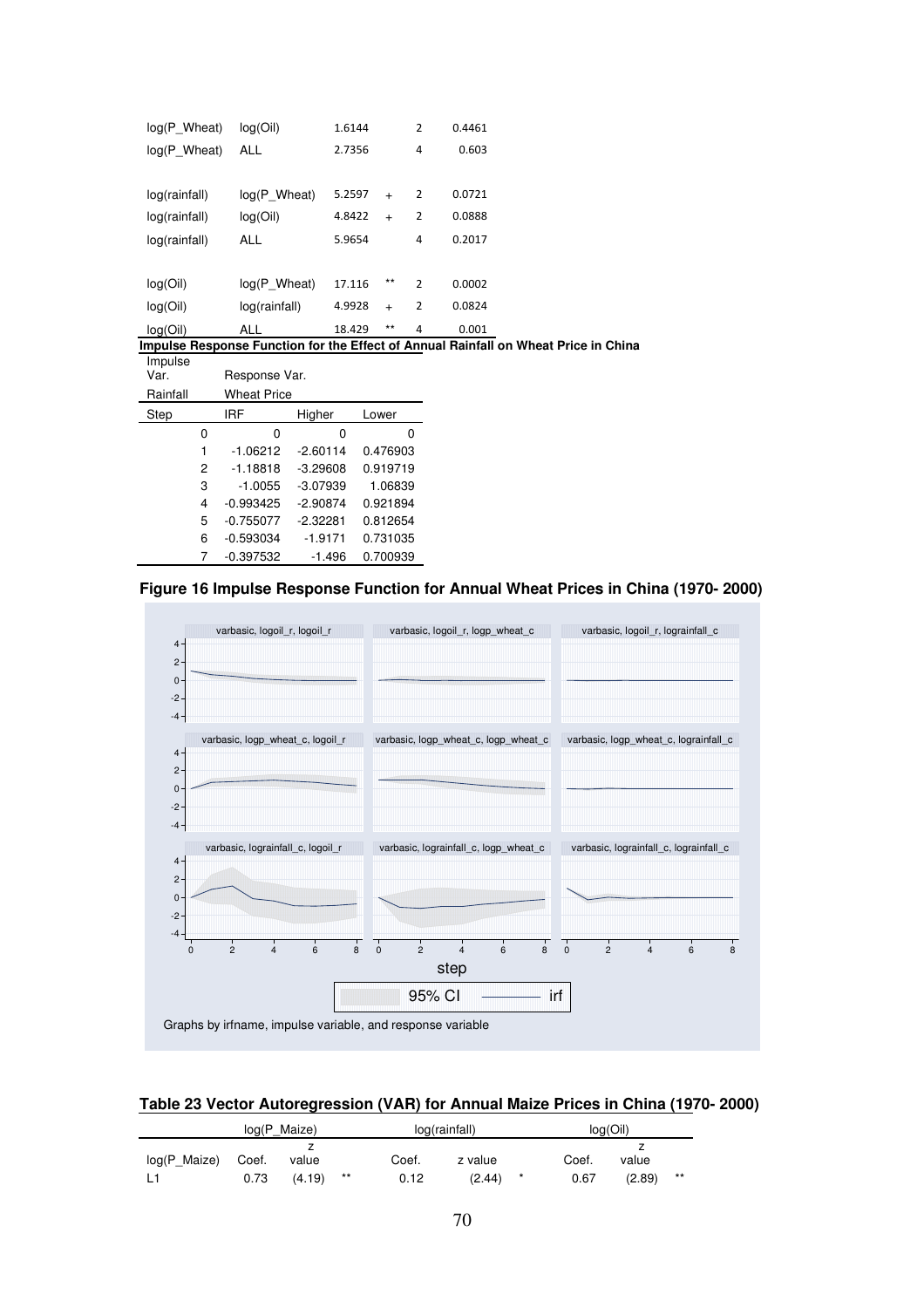| L <sub>2</sub>   | $-0.04$ | $(-0.27)$ | $-0.10$ | $(-2.10)$ | $\star$ | $-0.76$  | $(-3.42)$ | $***$  |
|------------------|---------|-----------|---------|-----------|---------|----------|-----------|--------|
| log(rainfall)    |         |           |         |           |         |          |           |        |
| L1               | $-0.61$ | $(-0.94)$ | $-0.09$ | $(-0.52)$ |         | 1.12     | (1.31)    |        |
| L <sub>2</sub>   | $-0.97$ | $(-1.56)$ | 0.11    | (0.64)    |         | 1.67     | (2.01)    | $\ast$ |
| log(Oil)         |         |           |         |           |         |          |           |        |
| L1               | $-0.13$ | $(-1.09)$ | $-0.02$ | $(-0.60)$ |         | 0.88     | (5.34)    | $***$  |
| L <sub>2</sub>   | 0.12    | (0.92)    | 0.01    | (0.30)    |         | 0.01     | (0.03)    |        |
| Constant         | 11.68   | (1.81)    | 6.27    | (3.53)    |         | $-17.16$ | (-1.99)   |        |
| Obs              | 29      |           |         | 29        |         | 29       |           |        |
| <b>RMSE</b>      |         | 0.168437  |         | 0.046196  |         | 0.2241   |           |        |
| R-sq             |         | 0.71      |         | 0.2083    |         | 0.8234   |           |        |
| chi <sup>2</sup> | 70.9988 |           |         | 7.6306    |         | 135.2165 |           |        |
| P>chi2           |         | 0         |         | 0.2664    |         | 0        |           |        |

| <b>Granger Causality Wald Tests</b> |               |         |           |                |                          |  |  |  |
|-------------------------------------|---------------|---------|-----------|----------------|--------------------------|--|--|--|
| Equation                            | Excluded      | chi2    |           | df             | Prob<br>chi <sub>2</sub> |  |  |  |
|                                     |               |         |           |                |                          |  |  |  |
| $log(P$ Maize)                      | log(rainfall) | 2.7351  |           | $\overline{2}$ | 0.255                    |  |  |  |
| $log(P$ Maize)                      | log(Oil)      | 1.193   |           | $\overline{2}$ | 0.551                    |  |  |  |
| $log(P$ Maize)                      | <b>ALL</b>    | 4.8217  |           | 4              | 0.306                    |  |  |  |
|                                     |               |         |           |                |                          |  |  |  |
| log(rainfall)                       | log(P Maize)  | 5.932   |           | $\overline{2}$ | 0.052                    |  |  |  |
| log(rainfall)                       | log(Oil)      | 0.57247 |           | $\overline{2}$ | 0.751                    |  |  |  |
| log(rainfall)                       | <b>ALL</b>    | 6.6515  |           | 4              | 0.155                    |  |  |  |
|                                     |               |         |           |                |                          |  |  |  |
| log(Oil)                            | log(P Maize)  | 11.731  | $***$     | $\mathfrak{p}$ | 0.003                    |  |  |  |
| log(Oil)                            | log(rainfall) | 4.7062  | $\ddot{}$ | $\overline{2}$ | 0.095                    |  |  |  |
| log(Oil)                            | ALL           | 12.891  |           | 4              | 0.012                    |  |  |  |

|         | Impulse Response Function for the Effect of Annual Rainfall on Maize Price in China |  |  |
|---------|-------------------------------------------------------------------------------------|--|--|
| Impulse |                                                                                     |  |  |

| Var.     |   |             | Response Var. |          |  |  |  |  |  |
|----------|---|-------------|---------------|----------|--|--|--|--|--|
| Rainfall |   | Maize Price |               |          |  |  |  |  |  |
| Step     |   | IRF         | Higher        | Lower    |  |  |  |  |  |
|          | 0 | ი           | ი             | O        |  |  |  |  |  |
|          | 1 | $-0.605501$ | $-1.8676$     | 0.656596 |  |  |  |  |  |
|          | 2 | $-1.5086$   | $-3.07673$    | 0.059524 |  |  |  |  |  |
|          | 3 | $-1.15465$  | $-2.38464$    | 0.075335 |  |  |  |  |  |
|          | 4 | $-0.610127$ | $-1.61221$    | 0.391952 |  |  |  |  |  |
|          | 5 | $-0.284356$ | $-1.14315$    | 0.574439 |  |  |  |  |  |
|          | 6 | $-0.239885$ | $-1.05303$    | 0.573263 |  |  |  |  |  |
|          | 7 | $-0.219901$ | $-0.99027$    | 0.550472 |  |  |  |  |  |
|          |   |             |               |          |  |  |  |  |  |

# **Figure 17 Impulse Response Function for Annual Maize Prices in China (1970- 2000)**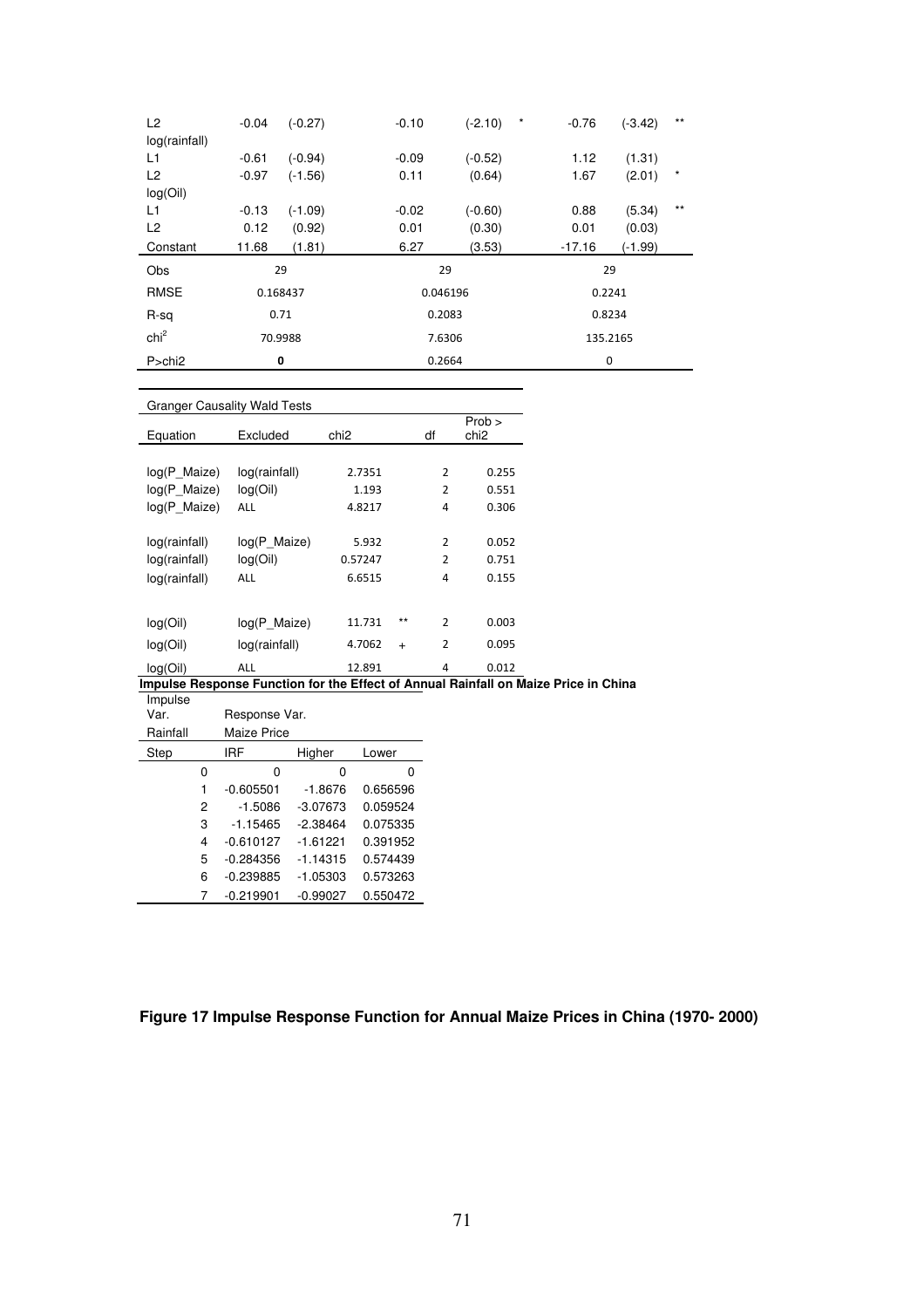

**Table 24 Vector Autoregression (VAR) for Annual Rice Prices in China (1966- 2005)** 

|                       | log(P_Rice) |            |           |         | log(rainfall) |   |          | log(Oil)   |       |  |
|-----------------------|-------------|------------|-----------|---------|---------------|---|----------|------------|-------|--|
| $log(P \text{ Rice})$ | Coef.       | z<br>value |           | Coef.   | z value       |   | Coef.    | z<br>value |       |  |
| L1                    | 0.62        | (3.62)     | $**$      | 0.11    | (2.56)        | ∗ | 0.64     | (3.04)     | $***$ |  |
| L2                    | 0.03        | (0.21)     |           | $-0.09$ | $(-2.21)$     | * | $-0.76$  | $(-3.81)$  | $***$ |  |
| log(rainfall)         |             |            |           |         |               |   |          |            |       |  |
| L1                    | $-0.98$     | $(-1.44)$  |           | $-0.07$ | $(-0.41)$     |   | 1.33     | (1.59)     |       |  |
| L <sub>2</sub>        | $-1.24$     | $(-1.84)$  | $\ddot{}$ | 0.15    | (0.86)        |   | 1.90     | (2.32)     | *     |  |
| log(Oil)              |             |            |           |         |               |   |          |            |       |  |
| L1                    | $-0.16$     | $(-1.25)$  |           | $-0.02$ | $(-0.70)$     |   | 0.84     | (5.24)     | $**$  |  |
| L2                    | 0.17        | (1.22)     |           | 0.01    | (0.35)        |   | 0.04     | (0.24)     |       |  |
| Constant              | 15.99       | (2.30)     |           | 5.88    | (3.27)        |   | $-19.77$ | $(-2.32)$  |       |  |
| Obs                   |             | 29         |           |         | 29            |   |          | 29         |       |  |
| <b>RMSE</b>           |             | 0.17001    |           |         | 0.045781      |   | 0.216355 |            |       |  |
| R-sq                  |             | 0.7049     |           |         | 0.2225        |   | 0.8354   |            |       |  |
| $\text{chi}^2$        |             | 69.26619   |           |         | 8.29769       |   |          | 147.2006   |       |  |
| $P >$ chi $2$         |             | 0          |           |         | 0.2171        |   |          | 0          |       |  |

| Granger causality     | Wald<br>Test          |        |           |    |                              |
|-----------------------|-----------------------|--------|-----------|----|------------------------------|
| Equation              | Excluded              | chi2   |           | df | $Prob$ ><br>chi <sub>2</sub> |
|                       |                       |        |           |    |                              |
| $Log(P_Rice)$         | log(rainfall)         | 4.3487 |           | 2  | 0.114                        |
| $Log(P_Rice)$         | log(Oil)              | 1.6270 |           | 2  | 0.443                        |
| $Log(P \text{ Rice})$ | AI I                  | 7.9642 | $\ddot{}$ | 4  | 0.093                        |
|                       |                       |        |           |    |                              |
| log(rainfall)         | $log(P \text{ Rice})$ | 6.5681 | *         | 2  | 0.037                        |
| log(rainfall)         | log(Oil)              | 0.7948 |           | 2  | 0.672                        |
| log(rainfall)         | AI I                  | 7.3008 |           | 4  | 0.121                        |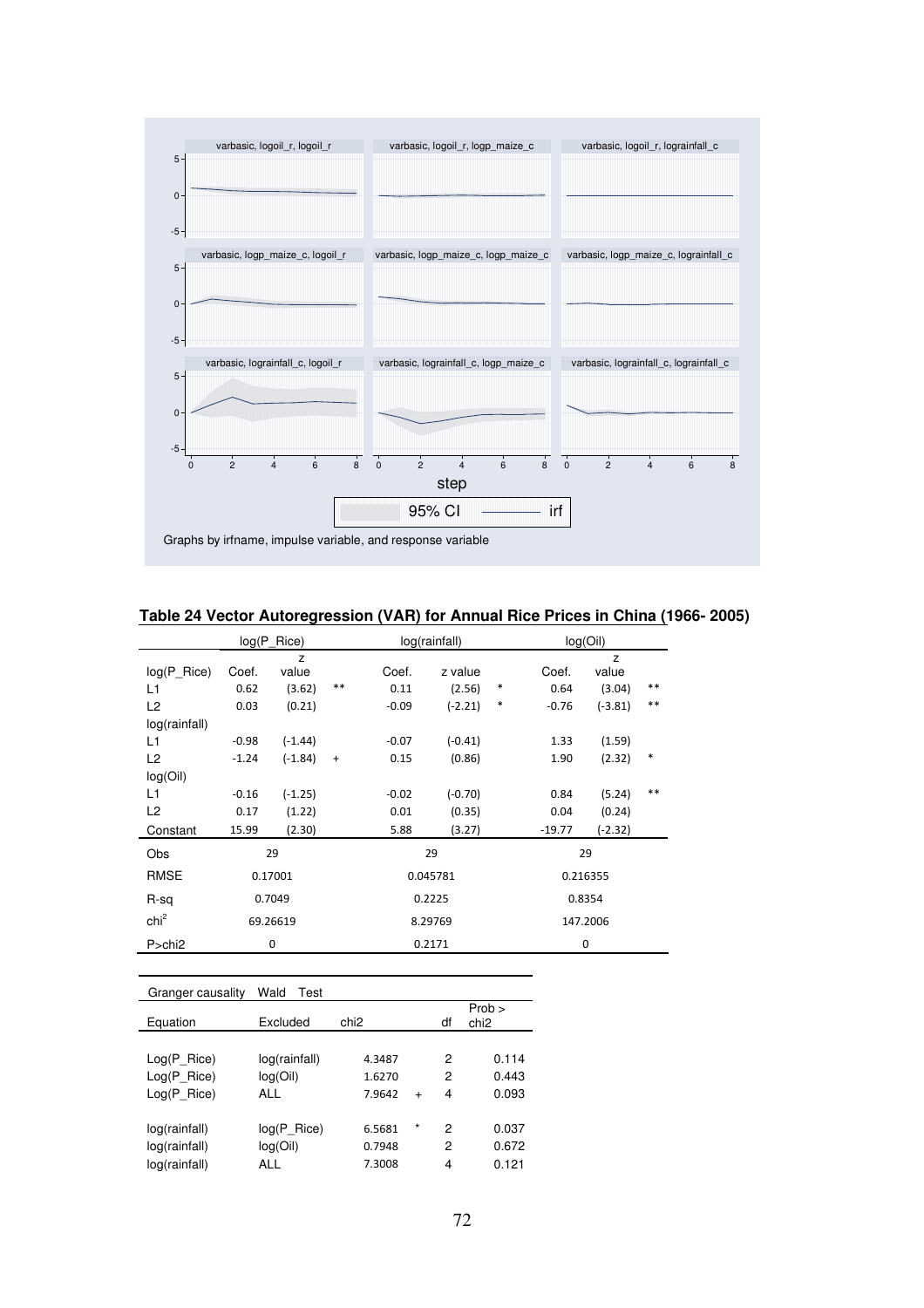| log(Oil)        | $log(P \text{ Rice})$ | 14.703        | $* *$      | 2 | 0.001 |                                                                                    |  |
|-----------------|-----------------------|---------------|------------|---|-------|------------------------------------------------------------------------------------|--|
| log(Oil)        |                       | log(rainfall) | 6.3530     | * | 2     | 0.042                                                                              |  |
| log(Oil)        | <b>ALL</b>            |               | 15.948     |   | 4     | 0.003                                                                              |  |
|                 |                       |               |            |   |       | Impulse Response Function for the Effect of Annual Rainfall on Rice Price in China |  |
| Impulse<br>Var. | Response Var.         |               |            |   |       |                                                                                    |  |
| Rainfall        | <b>Rice Price</b>     |               |            |   |       |                                                                                    |  |
| Step            | IRF                   | Higher        | Lower      |   |       |                                                                                    |  |
| 0               | $\Omega$              | $\Omega$      |            | O |       |                                                                                    |  |
|                 | $-0.982479$           | $-2.32067$    | 0.355713   |   |       |                                                                                    |  |
| 2               | $-1.99717$            | $-3.58052$    | -0.41383   |   |       |                                                                                    |  |
| 3               | -1.35438              | $-2.65154$    | $-0.05722$ |   |       |                                                                                    |  |
| 4               | $-0.577806$           | $-1.73016$    | 0.574551   |   |       |                                                                                    |  |
| 5               | $-0.266082$           | $-1.28292$    | 0.750753   |   |       |                                                                                    |  |
| 6               | $-0.268533$           | $-1.23082$    | 0.693751   |   |       |                                                                                    |  |
| 7               | $-0.211063$           | $-1.13659$    | 0.714463   |   |       |                                                                                    |  |

**Figure 18 Impulse Response Function for Annual Rice Prices in China (1970- 2000)** 



| Table 25 Vector Autoregression (VAR) for Annual Fruit Prices in China (1970- 2000) |
|------------------------------------------------------------------------------------|
|------------------------------------------------------------------------------------|

|                | log(P Fruit) |           |          |         | log(rainfall) | log(Oil)  |          |           |       |
|----------------|--------------|-----------|----------|---------|---------------|-----------|----------|-----------|-------|
|                |              | z         |          |         |               |           |          | z         |       |
| $log(P$ Fruit) | Coef.        | value     |          | Coef.   | z value       |           | Coef.    | value     |       |
| L1             | 0.34         | (1.87)    | $+$      | 0.06    | (1.68)        | $\ddot{}$ | 0.28     | (1.61)    |       |
| L <sub>2</sub> | 0.29         | (1.70)    | $+$      | $-0.05$ | (-1.53)       |           | $-0.44$  | $(-2.67)$ | $***$ |
| log(rainfall)  |              |           |          |         |               |           |          |           |       |
| L1             | $-1.95$      | (-2.07)   | $^\star$ | $-0.09$ | $(-0.50)$     |           | 0.97     | (1.09)    |       |
| L <sub>2</sub> | $-1.84$      | $(-1.96)$ | $+$      | 0.10    | (0.58)        |           | 1.41     | (1.59)    |       |
| log(Oil)       |              |           |          |         |               |           |          |           |       |
| L1             | 0.10         | (0.54)    |          | $-0.03$ | $(-0.67)$     |           | 0.86     | (4.70)    | $***$ |
| L <sub>2</sub> | $-0.12$      | $(-0.61)$ |          | 0.01    | (0.33)        |           | 0.01     | (0.06)    |       |
| Constant       | 26.17        | (2.72)    |          | 6.35    | (3.40)        |           | $-14.17$ | (-1.55)   |       |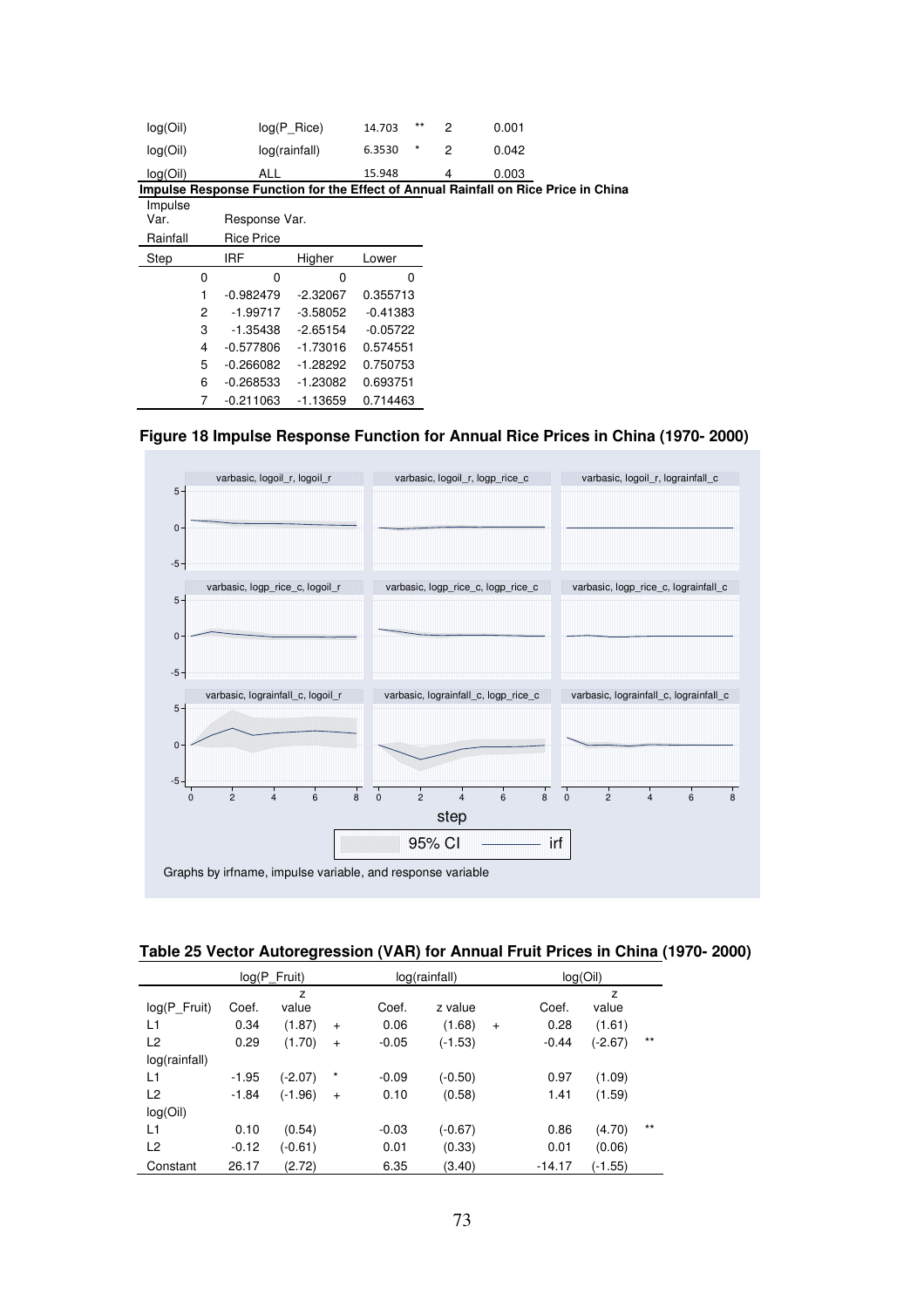| Obs              | 29       | 29       | 29       |
|------------------|----------|----------|----------|
| RMSE             | 0.249023 | 0.048294 | 0.236411 |
| R-sq             | 0.5787   | 0.1348   | 0.8035   |
| chi <sup>2</sup> | 39.8314  | 4.516452 | 118.5732 |
| $P >$ chi2       | 0        | 0.6071   | 0        |

| Wald<br><b>Granger Causality</b><br>Tests |                |                  |    |                          |  |  |  |  |
|-------------------------------------------|----------------|------------------|----|--------------------------|--|--|--|--|
| Equation                                  | Excluded       | chi <sub>2</sub> | df | Prob<br>chi <sub>2</sub> |  |  |  |  |
|                                           |                |                  |    |                          |  |  |  |  |
| log(P Fruit)                              | log(rainfall)  | 6.4793           | 2  | 0.039                    |  |  |  |  |
| log(P Fruit)                              | log(Oil)       | 0.36904          | 2  | 0.832                    |  |  |  |  |
| log(P Fruit)                              | ALL            | 6.4967           | 4  | 0.165                    |  |  |  |  |
|                                           |                |                  |    |                          |  |  |  |  |
| log(rainfall)                             | log(P Fruit)   | 2.9622           | 2  | 0.227                    |  |  |  |  |
| log(rainfall)                             | log(Oil)       | 0.77909          | 2  | 0.677                    |  |  |  |  |
| log(rainfall)                             | ALL            | 6.6206           | 4  | 0.460                    |  |  |  |  |
|                                           |                |                  |    |                          |  |  |  |  |
| log(Oil)                                  | $log(P$ Fruit) | 7.6026           | 2  | 0.022                    |  |  |  |  |
| log(Oil)                                  | log(rainfall)  | 3.0162           | 2  | 0.221                    |  |  |  |  |
| log(Oil)                                  | ALL<br>        | 8.6452<br>---    | 4  | 0.071<br>.               |  |  |  |  |

**Impulse Response Function for the Effect of Annual Rainfall on Fruit Price in China** 

| Impulse<br>Var. |   | Response Var.      |            |            |
|-----------------|---|--------------------|------------|------------|
| Rainfall        |   | <b>Fruit Price</b> |            |            |
| Step            |   | <b>IRF</b>         | Higher     | Lower      |
|                 | 0 | 0                  | 0          | 0          |
|                 | 1 | $-1.95001$         | $-3.79823$ | $-0.10179$ |
|                 | 2 | $-2.22629$         | $-4.30345$ | $-0.14912$ |
|                 | 3 | $-1.05999$         | $-2.672$   | 0.552034   |
|                 | 4 | $-0.871485$        | $-2.3004$  | 0.557432   |
|                 | 5 | $-0.538428$        | $-1.82651$ | 0.749657   |
|                 | 6 | $-0.475097$        | $-1.74845$ | 0.79826    |
|                 | 7 | $-0.276276$        | $-1.50754$ | 0.95499    |

**Figure 19 Impulse Response Function for Annual Fruit Prices in China (1970- 2000)**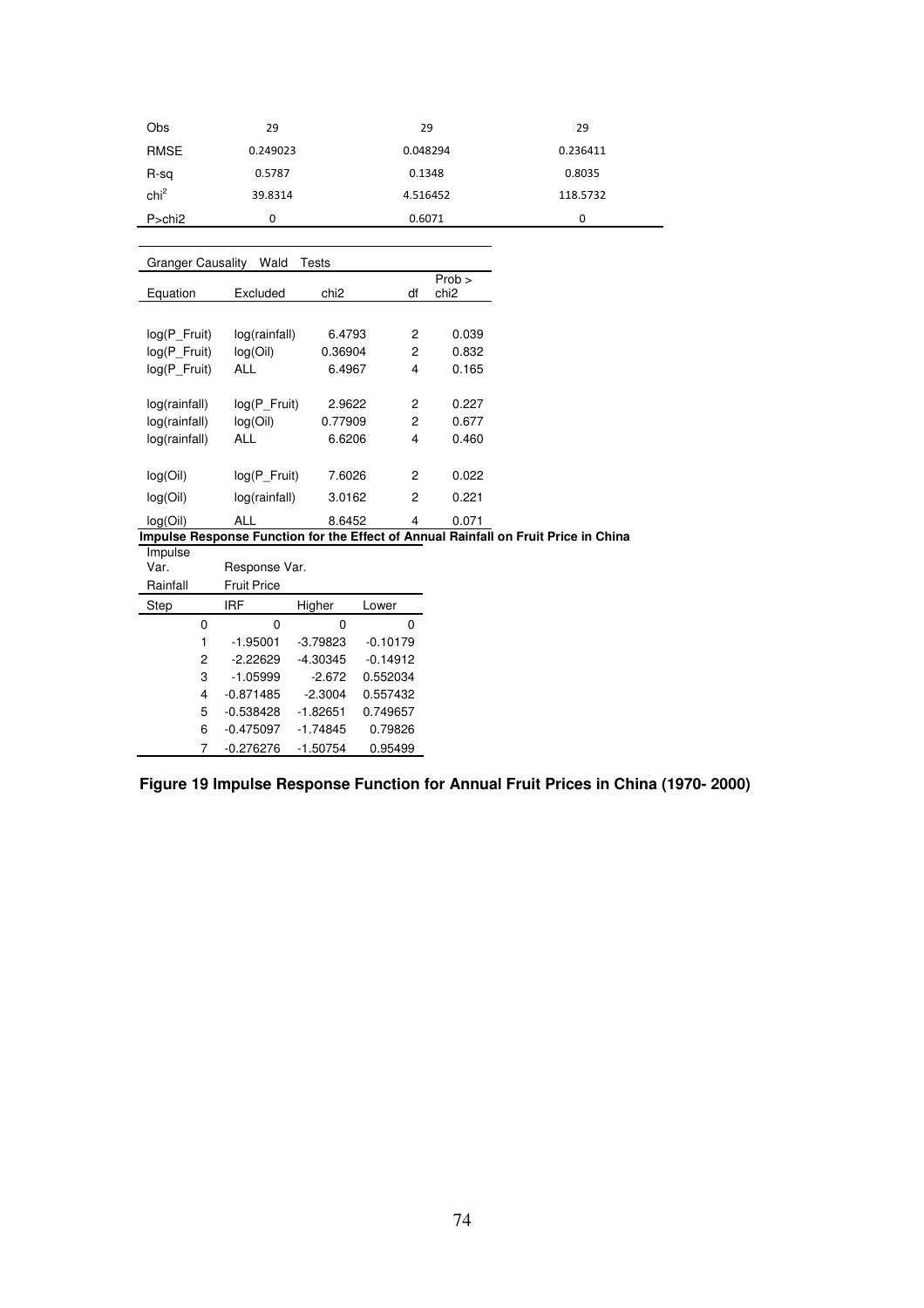

**Table 26 Vector Autoregression (VAR) for Annual Vegetable Prices in China (1970- 2000)** 

|                            |                      | log(P Vegetable) |       | log(rainfall)    |           |          | log(Oil)   |        |
|----------------------------|----------------------|------------------|-------|------------------|-----------|----------|------------|--------|
| $log(P \text{ Vegetable})$ | z<br>Coef.<br>value  |                  |       | Coef.<br>z value |           | Coef.    | Z<br>value |        |
| L1                         | 0.97                 | (5.32)           | $* *$ | $-0.01$          | $(-0.09)$ | 1.04     | (3.03)     | $***$  |
| L2                         | $-0.19$              | $(-1.11)$        |       | 0.02             | (0.24)    | $-1.04$  | $(-3.24)$  | $***$  |
| log(rainfall)              |                      |                  |       |                  |           |          |            |        |
| L1                         | $-0.63$              | $(-1.39)$        |       | $-0.18$          | $(-0.97)$ | 0.97     | (1.14)     |        |
| L <sub>2</sub>             | $-0.44$<br>$(-0.96)$ |                  |       | 0.00             | $(-0.02)$ | 1.71     | (2.00)     | $\ast$ |
| log(Oil)                   |                      |                  |       |                  |           |          |            |        |
| L1                         | 0.02                 | (0.17)           |       | 0.00             | (0.09)    | 0.83     | (4.83)     | $**$   |
| L2                         | $-0.03$              | $(-0.35)$        |       | $-0.02$          | $(-0.51)$ | 0.03     | (0.15)     |        |
| Constant                   | 7.95                 | (1.70)           |       | 7.67             | (3.92)    | $-16.80$ | $(-1.91)$  |        |
| Obs                        |                      | 29               |       | 29               |           | 29       |            |        |
| <b>RMSE</b>                |                      | 0.121313         |       |                  | 0.050555  | 0.22758  |            |        |
| R-sq                       |                      | 0.8366           |       |                  | 0.0519    | 0.8179   |            |        |
| chi <sup>2</sup>           |                      | 148.4452         |       |                  | 1.586317  | 130.2477 |            |        |
| P>chi2                     |                      | 0                |       |                  | 0.9536    |          | 0          |        |

| <b>Granger Causality</b>   | Wald<br>Test     |         |    |                            |
|----------------------------|------------------|---------|----|----------------------------|
| Equation                   | Excluded         | chi2    | df | Prob ><br>chi <sub>2</sub> |
|                            |                  |         |    |                            |
| $log(P \text{ Vegetable})$ | log(rainfall)    | 2.3233  | 2  | 0.313                      |
| $log(P \text{ Vegetable})$ | log(Oil)         | 0.20928 | 2  | 0.901                      |
| $log(P \text{ Vegetable})$ | <b>ALL</b>       | 2.4052  | 4  | 0.662                      |
|                            |                  |         |    |                            |
| log(rainfall)              | log(P Vegetable) | 0.16797 | 2  | 0.919                      |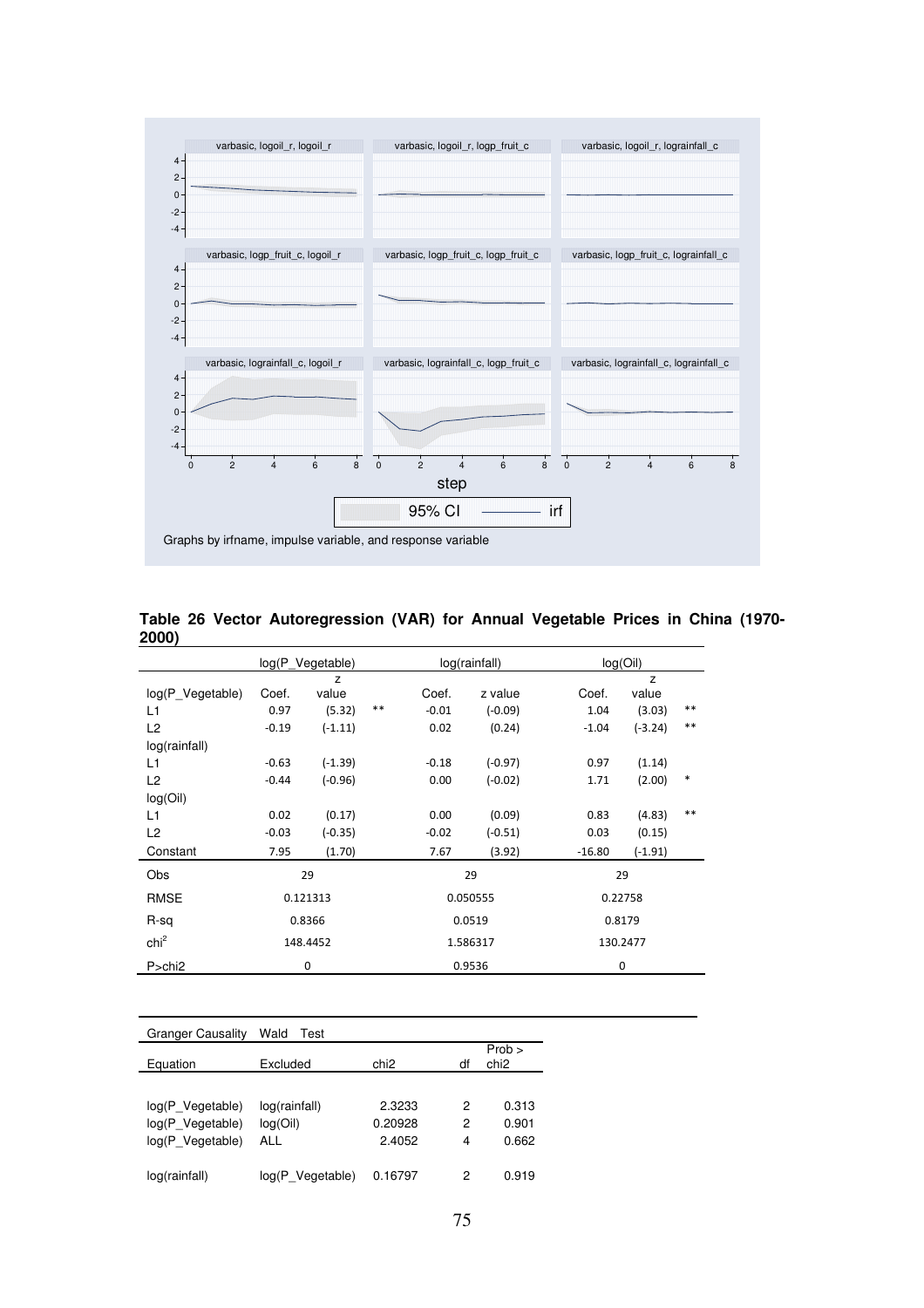| log(rainfall) | log(Oil)                   | 0.76655 | 2 | 0.682 |  |
|---------------|----------------------------|---------|---|-------|--|
| log(rainfall) | ALL                        | 0.76877 | 4 | 0.943 |  |
|               |                            |         |   |       |  |
| log(Oil)      | $log(P \text{ Vegetable})$ | 10.498  | 2 | 0.005 |  |
| log(Oil)      | log(rainfall)              | 4.4185  | 2 | 0.110 |  |
| log(Oil)      | ALL                        | 11.623  | 4 | 0.020 |  |

|          |   |                        |            |          | Impulse Response Function for the Effect of Annual Rainfall on Vegetable Price in China |
|----------|---|------------------------|------------|----------|-----------------------------------------------------------------------------------------|
| Impulse  |   |                        |            |          |                                                                                         |
| Var.     |   | Response Var.          |            |          |                                                                                         |
| Rainfall |   | <b>Vegetable Price</b> |            |          |                                                                                         |
| Step     |   | IRF                    | Higher     | Lower    |                                                                                         |
|          | 0 | 0                      | 0          | 0        |                                                                                         |
|          |   | $-0.630352$            | $-1.52134$ | 0.26064  |                                                                                         |
|          | 2 | $-0.922367$            | $-2.17712$ | 0.332382 |                                                                                         |
|          | 3 | $-0.728088$            | $-1.87327$ | 0.417093 |                                                                                         |
|          | 4 | $-0.579489$            | $-1.56998$ | 0.411003 |                                                                                         |
|          | 5 | $-0.405393$            | $-1.22873$ | 0.417944 |                                                                                         |
|          | 6 | $-0.278315$            | $-1.01971$ | 0.463079 |                                                                                         |

7 -0.191847 -0.87656 0.492863

**Figure 20 Impulse Response Function for Annual Vegetable Prices in China (1970- 2000)** 



## **Table 27 Vector Autoregression (VAR) for Annual Oilseeds Prices in China (1970- 2000)**

|                 | log(P Oilseeds) |           |       | log(rainfall) |           |           | log(Oil) |            |  |
|-----------------|-----------------|-----------|-------|---------------|-----------|-----------|----------|------------|--|
| log(P Oilseeds) | Coef.           | value     |       | Coef.         | z value   |           | Coef.    | z<br>value |  |
| L1              | 0.95            | (5.58)    | $***$ | 0.12          | (1.88)    | $\ddot{}$ | 0.44     | (1.30)     |  |
| L <sub>2</sub>  | $-0.43$         | $(-2.59)$ | $***$ | $-0.04$       | $(-0.65)$ |           | $-0.31$  | $(-0.94)$  |  |
| log(rainfall)   |                 |           |       |               |           |           |          |            |  |
| L1              | 0.00            | (0.01)    |       | $-0.18$       | $(-0.98)$ |           | 0.44     | (0.44)     |  |
| L <sub>2</sub>  | 0.11            | (0.23)    |       | 0.04          | (0.21)    |           | 1.07     | (1.14)     |  |
| log(Oil)        |                 |           |       |               |           |           |          |            |  |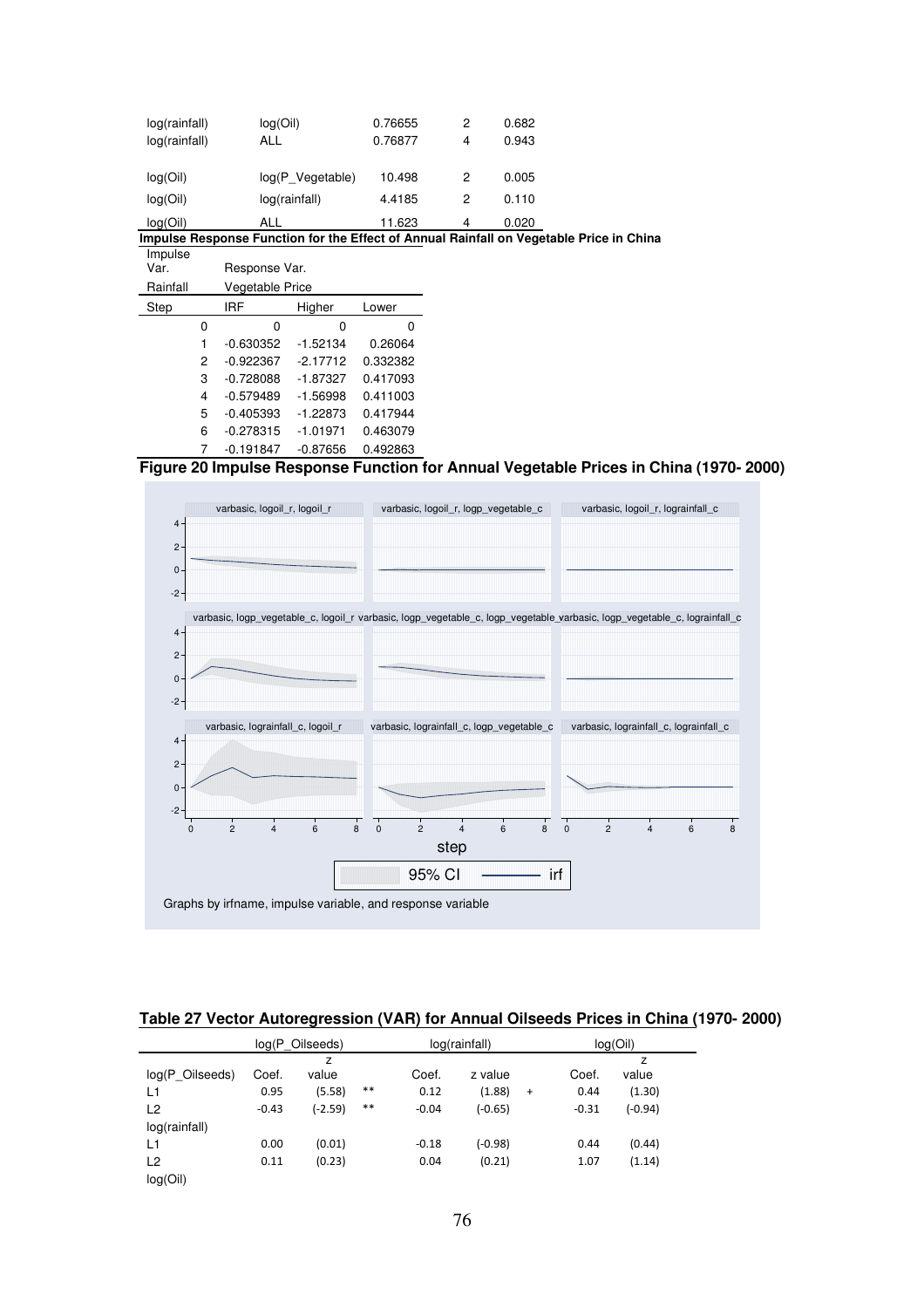| L1               | 0.22     | (2.09)    | $\ast$ | $-0.03$  | $(-0.91)$ | 0.91     | (4.41)    | $***$ |
|------------------|----------|-----------|--------|----------|-----------|----------|-----------|-------|
| L2               | $-0.08$  | $(-0.75)$ |        | $-0.01$  | $(-0.33)$ | $-0.15$  | $(-0.71)$ |       |
| Constant         | 1.35     | (0.28)    |        | 7.13     | (3.97)    | $-9.56$  | $(-0.98)$ |       |
| Obs              | 29       |           |        |          | 29        | 29       |           |       |
| <b>RMSE</b>      | 0.129406 |           |        | 0.047355 |           |          | 0.2581    |       |
| R-sq             | 0.7918   |           |        |          | 0.1681    | 0.7657   |           |       |
| chi <sup>2</sup> | 110.2768 |           |        | 5.859597 |           | 94.79155 |           |       |
| $P >$ chi2       | 0        |           |        |          | 0.4391    |          | 0         |       |
|                  |          |           |        |          |           |          |           |       |

| <b>Granger Causality</b>                                                               | Wald       | Test            |                  |                |                          |  |
|----------------------------------------------------------------------------------------|------------|-----------------|------------------|----------------|--------------------------|--|
| Equation                                                                               | Excluded   |                 | chi <sub>2</sub> | df             | Prob<br>chi <sub>2</sub> |  |
|                                                                                        |            |                 |                  |                |                          |  |
| log(P Oilseeds)                                                                        |            | log(rainfall)   | .05529           | 2              | 0.973                    |  |
| log(P Oilseeds)                                                                        | log(Oil)   |                 | 5.5417           | $\overline{c}$ | 0.063                    |  |
| log(P Oilseeds)                                                                        | <b>ALL</b> |                 | 5.6814           | 4              | 0.224                    |  |
| log(rainfall)                                                                          |            | log(P Oilseeds) | 4.2431           | 2              | 0.120                    |  |
| log(rainfall)                                                                          | log(Oil)   |                 | 2.8166           | 2              | 0.245                    |  |
| log(rainfall)                                                                          | <b>ALL</b> |                 | 4.9278           | 4              | 0.295                    |  |
| log(Oil)                                                                               |            | log(P Oilseeds) | 1.7041           | 2              | 0.427                    |  |
|                                                                                        |            |                 |                  |                |                          |  |
| log(Oil)                                                                               |            | log(rainfall)   | 1.3318           | $\overline{c}$ | 0.514                    |  |
| ALL<br>log(Oil)                                                                        |            | 2.5786          | 4                | 0.631          |                          |  |
| Impulse Response Function for the Effect of Annual Rainfall on Oilseeds Price in China |            |                 |                  |                |                          |  |
| Impulse<br>Var.<br>Response Var.                                                       |            |                 |                  |                |                          |  |
| Rainfall<br><b>Oilseeds Price</b>                                                      |            |                 |                  |                |                          |  |
|                                                                                        |            |                 |                  |                |                          |  |
| Step<br><b>IRF</b>                                                                     |            | Higher          | Lower            |                |                          |  |
| 0                                                                                      | $\Omega$   | $\Omega$        | $\Omega$         |                |                          |  |
| 1                                                                                      | 0.004287   | $-0.98296$      | 0.991538         |                |                          |  |
| $\overline{c}$                                                                         | 0.206368   | $-1.28673$      | 1.69947          |                |                          |  |
| 3                                                                                      | 0.439407   | $-0.95212$      | 1.83093          |                |                          |  |
| 4                                                                                      | 0.461737   | $-0.67086$      | 1.59434          |                |                          |  |
| 5                                                                                      | 0.36301    | $-0.47308$      | 1.1991           |                |                          |  |
| 6                                                                                      | 0.224073   | $-0.36955$      | 0.8177           |                |                          |  |
| 7                                                                                      | 0.108781   | $-0.32125$      | 0.538807         |                |                          |  |

**Figure 21 Impulse Response Function for Annual Oilseeds Prices in China (1970- 2000)**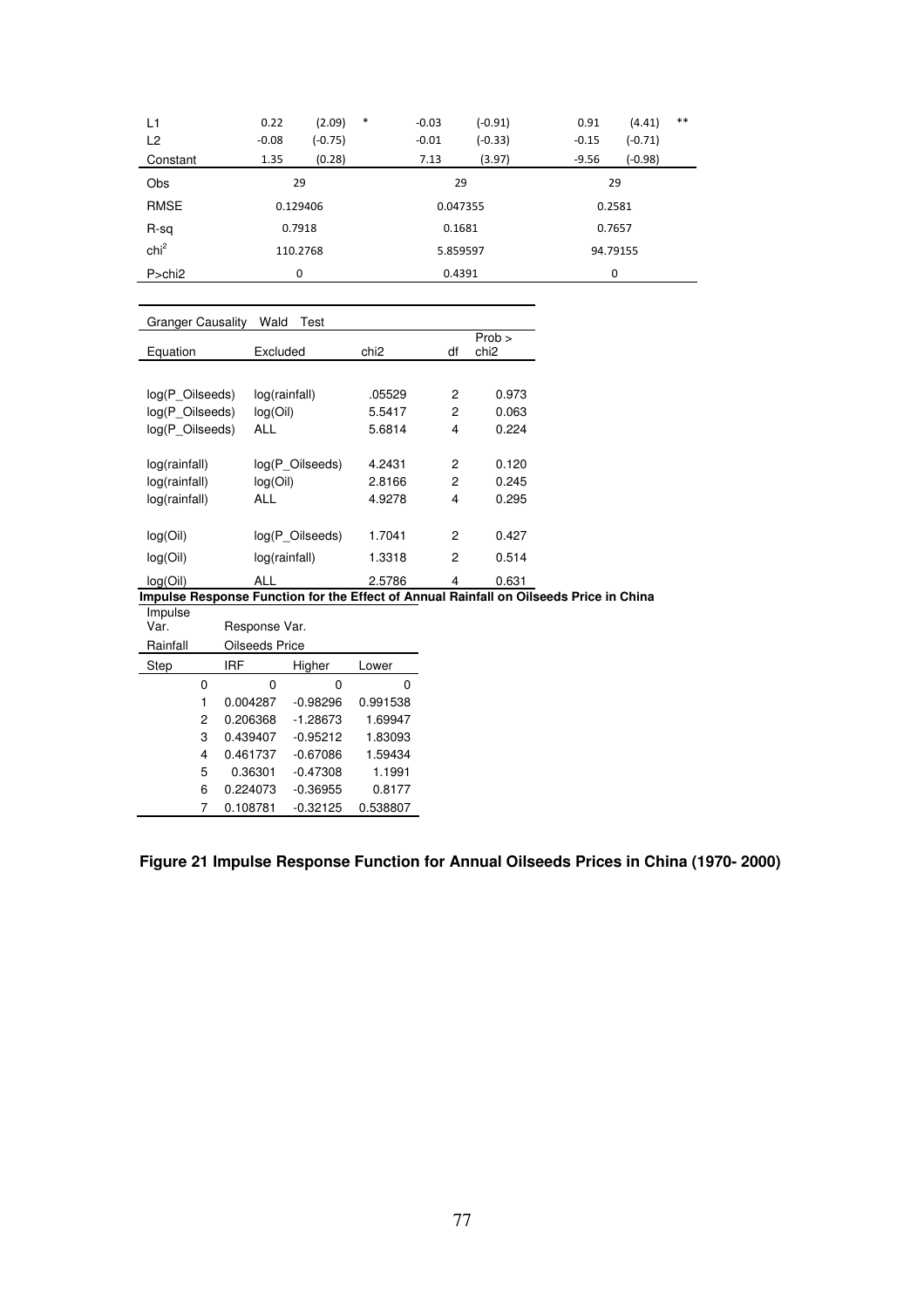

## **V. Concluding Remarks**

 $\overline{a}$ 

This present study investigates the inter-relationships between food and oil prices, and an exogenous variable (rainfall). The analysis is based on monthly and annual price data for long periods at the global level. It is supplemented by similar analyses of food prices in China and India. While comovements of prices imply integration of different markets, their efficiency implications are far from obvious for familiar reasons emphasised in the recent literature.<sup>38</sup>

Our analysis offers useful insights. First, there is robust evidence confirming comovements of different food prices. Specifically, both monthly and annual prices

<sup>&</sup>lt;sup>38</sup> See, for example, two important contributions (Barrett, 2001, and Baulch, 1997). Their exposition emphasizes the importance of transfer costs. Non-random variations in transfer costs may cause the Law of One Price to reject market integration even when spatial arbitrage conditions are fulfilled. Other approaches such as Granger causality and cointegration also ignore transfer costs and assume a linear relationship between market prices. The latter is inconsistent with the discontinuities in trade implied by the spatial arbitrage conditions. If we do not address these concerns, it is mainly because of data constraints that we hope to overcome in a sequel to this study.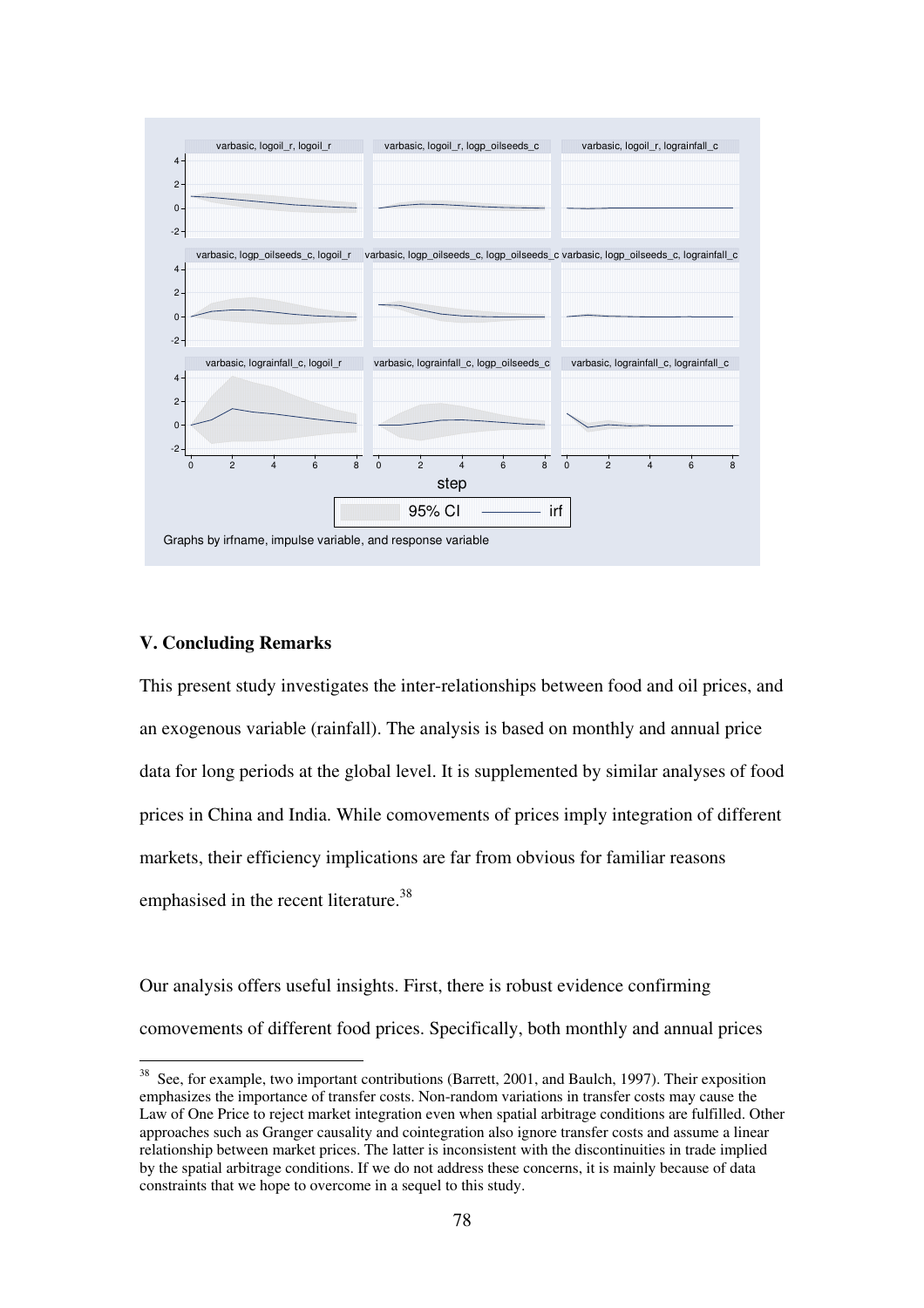(e.g. wheat, rice, fruit, vegetable and oilseeds) are strongly interlinked globally. At the country level, similar results are obtained for India and China. Second, oil price has a significant positive impact on agricultural commodity prices globally (e.g. for wheat price with monthly data and for fruit price with annual data), and for India (on wheat, rice, fruit and vegetable prices with annual data). Oil price does not have any effect on agricultural commodity prices in China where vegetable price leads other prices, such as prices of rice, fruit and vegetables. Thirdly, rainfall has a negative impact on agricultural commodity price in some cases (on wheat price at the global level, on fruit and oilseed prices in India and on rice and fruit prices in China). Finally, in some cases, the price shocks are persistent but in several others these shocks are short-lived.

From a policy perspective, these interrelationships of food and oil prices, and rainfall warrant careful consideration in the context of the energy crisis that has erupted and likely to continue unabated in the near future. The search for alternative sources of energy (e.g. biofuel) is likely to precipitate the surge in food prices with a tightening of supply constraints (e.g., scarcity of arable land, water and stagnant productivity). While this raises serious concerns about reversal of progress in rural poverty reduction, any temptation to draw pessimistic conclusions must be resisted. Much of course will depend on what governments do in emerging economies and elsewhere to promote smallholders, technical change and easier access to credit and insurance. The desperate policy responses in the form of price and quantity restrictions have not only not worked even as short-term palliatives but, more seriously, run the risk of jeopardising any chances of protecting the poor and their livelihoods in the medium or longer-term.

79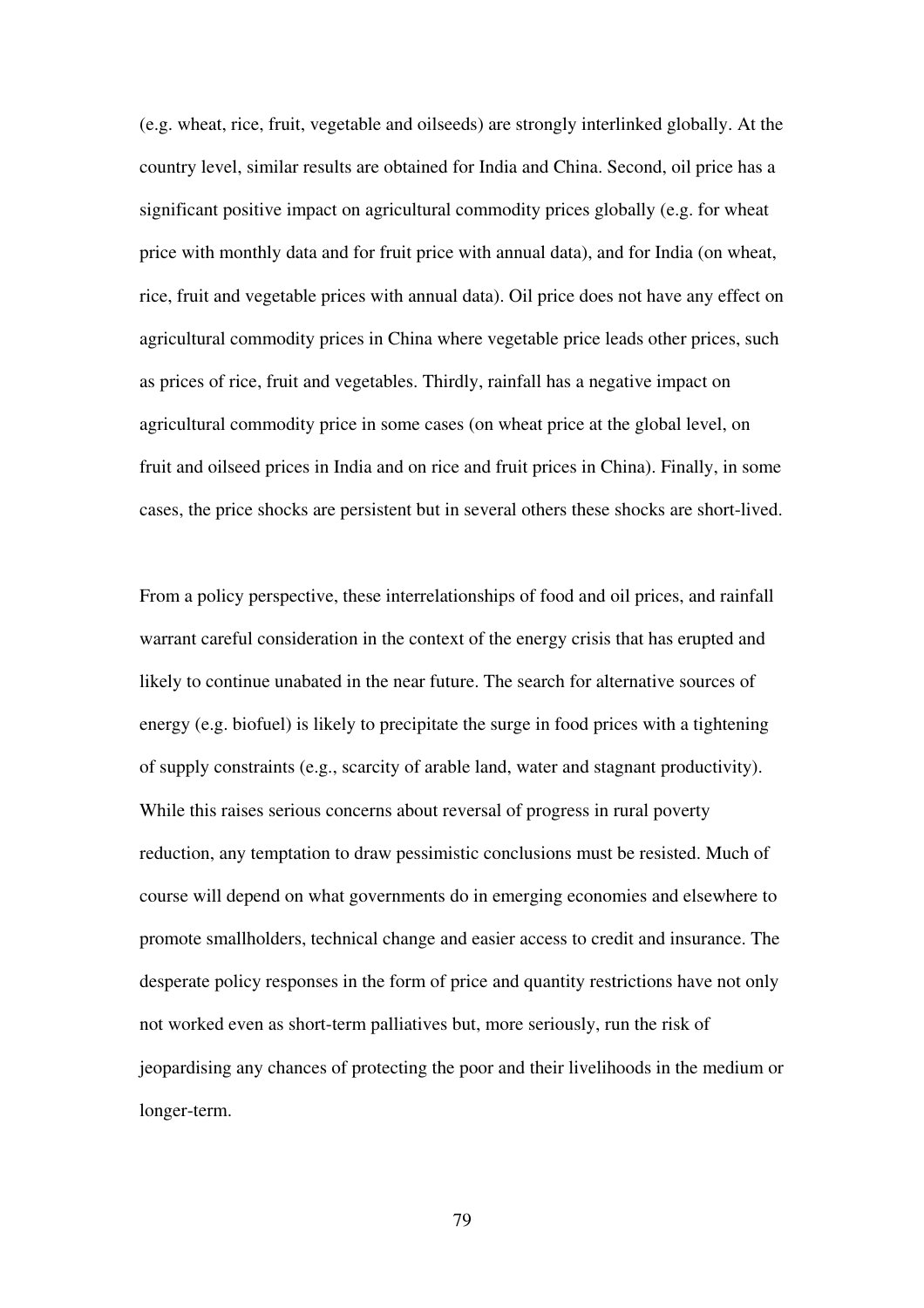## **References**

- Awokuse, T. and J. Yang (2003) 'The informational role of commodity prices in formulating monetary policy: a reexamination', *Economics Letters* 79, 219-224.
- Barrett, C. B. (2001) " Measuring Integration and Efficiency in International Agricultural Markets", *American Journal of Agricultural Economics*, Spring-Summer.
- Baulch, R. (1997) "Transfer Costs, Spatial Arbitrage, and Testing for Food Market Integration", *American Journal of Agricultural Economics*, May.
- Bidwells (2007) *The Bull Run in Soft Commodities: Commodity Cycle or Structural Shift in Food and Farming*, Cambridge.
- *Business and Finance* (2008) "The Rising Foodgrain Prices", January 13.
- Dasgupta, P. (1993) *An Inquiry into Well-Being and Destitution*, Oxford: Clarendon Press.
- Deaton, A. (2008) "Price Trends in India and Their Implications for Poverty", draft.

*Economic and Political Weekly* (2008) "Food Security Endangered", January 12.

- Economist Intelligence Unit (EIU, 2007) *World Commodity Forecasts: Food Feedstuffs and Beverages, Main Report,* 4<sup>th</sup> Quarter.
- Elliot, G., T. Rothenberg, and J. H. Stock (1996) 'Efficient tests for an autoregressive unit root', *Econometrica* 64: 813-836.
- Enders, W. (1995) *Applied Econometric Time Series*, John Wiley & Sons. Inc.
- Engle, R. F. and C.W.J. Granger (1987) 'Co-Integration and Error Correction: Representation, Estimation and Testing' *Econometrica* 55:251.276.
- FAO (2007) *Food Outlook*, November, 2007, available from http://www.fao.org/docrep/010/ah876e/ah876e00.HTM (accessed on 1st February 2008).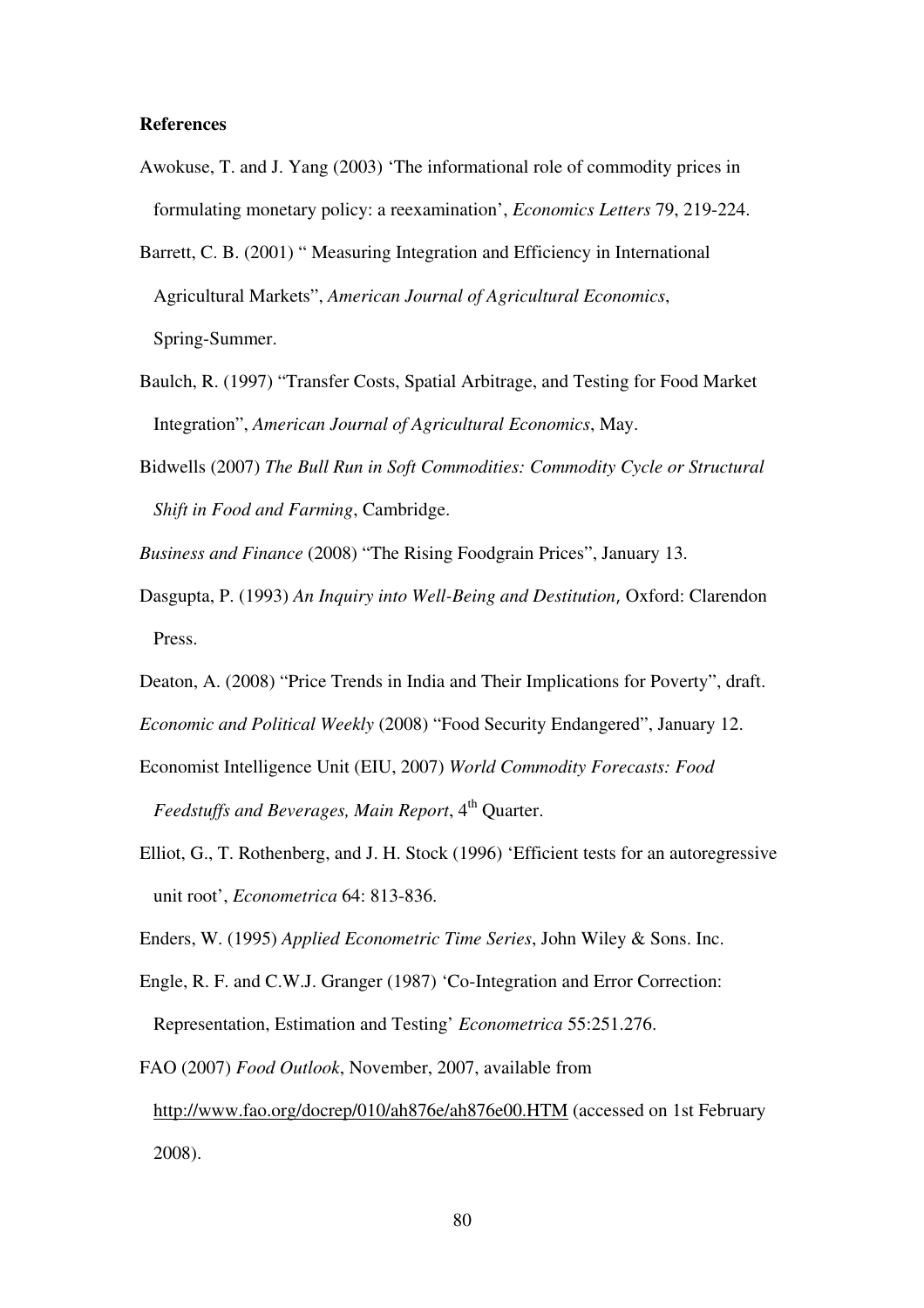- Food and Agricultural Policy Research Institue (FAPRI, 2007) *FAPRI 2000 US and World Agricultural Outlook,* Ames: Iowa.
- *Financial Times* (2008) " Soaring Soyabean Price Stirs Anger among Poor", January 18; " Long Periods of Rising Food Prices Forecast", January 21; .

International Grains Council (IGC, 2007) *Grain Market Report*, October.

- International Herald Tribune (2008) " Higher Food Prices Sound an Alarm Across Asia", January 21.
- IFPRI (2007) *The World Food Situation: New Driving Forces and Required Actions*, Washington DC: mimeo.
- Jha, R., R. Gaiha and A. Sharma (2007 a) *"*Mean Consumption, Poverty and Inequality in Rural India in the Sixtieth Round of the National Sample Survey*",*  Canberra: Australian National University: mimeo.
- Jha, R., R. Gaiha and A. Sharma (2007 b) *"*Micronutrient Deprivation and Poverty Nutrition Traps in Rural India *",* Canberra: Australian National University: mimeo.
- Johansen, S. (1988) 'Statistical Analysis of Cointegration Vectors', *Journal of Economic Dynamics and Control*, 12:231.254.
- Johansen, S. (1991) 'Estimation and Hypothesis Testing of Cointegration Vectors in Gaussian Vector Autoregressive Models' *Econometrica*, 59:1551.1580.
- Johansen, S. (1992b) 'Testing Weak Exogeneity and the Order of Cointegration in UK Money Demand Data' *Journal of Policy Modeling*, 14:313.334.
- Johansen, S. and K. Juselius (1990) 'Maximum Likelihood Estimation and Inference on Cointegration -with Application to the Demand for Money', *Oxford Bulletin of Economics and Statistics*, 52:169.210.

Johnson, S. (2007) "The (Food) Price of Success", *Finance and Development*, December.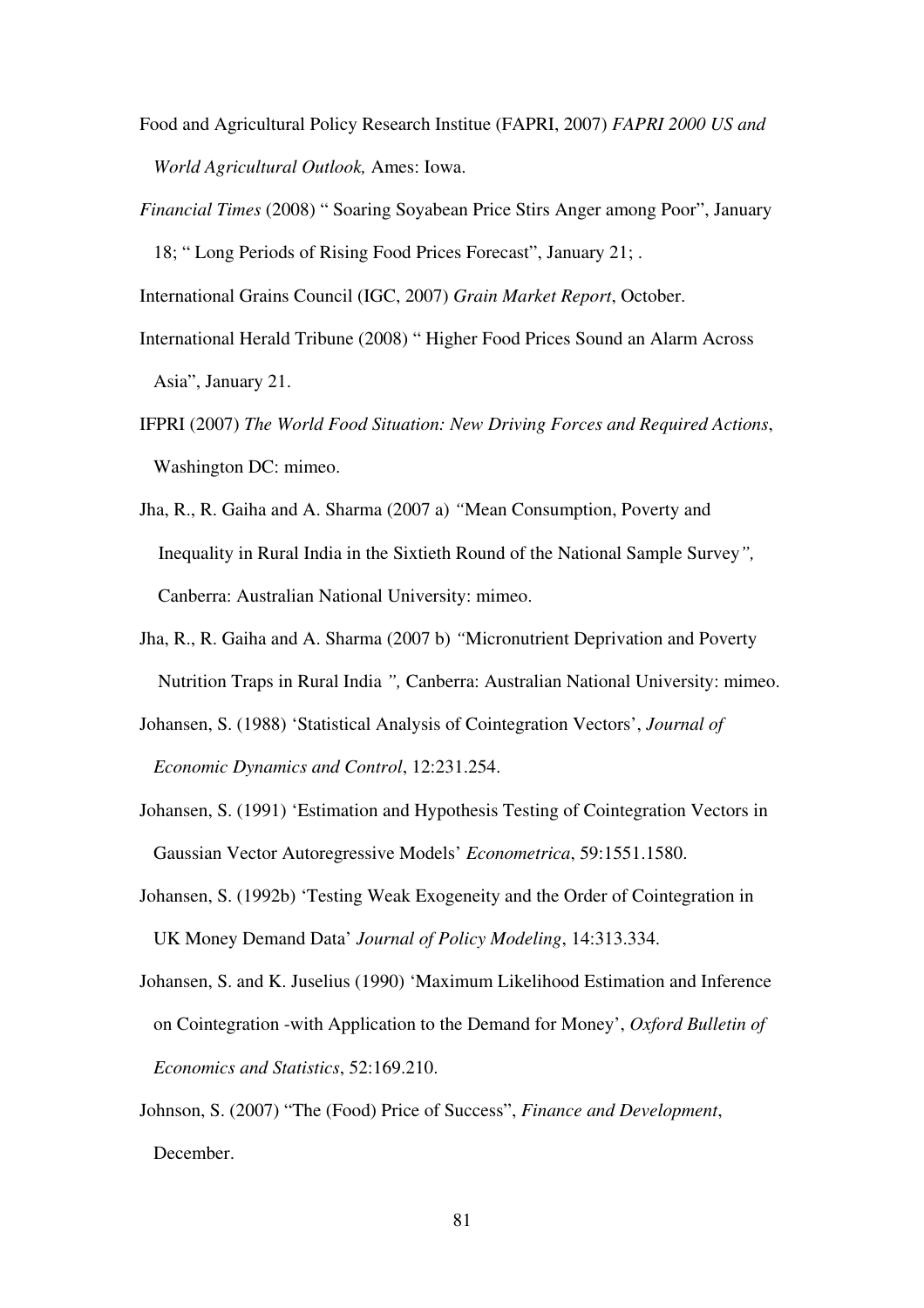- Kuhl, M. (2007) 'Cointegration in the Foreign Exchange Market and Market Efficiency since the Introduction of the Euro: Evidence based on bivariate Cointegration Analyses, Number 68 . October 2007.
- Pingali, P. (2007) 'Westernisation of Asian Diets and the Transformation of Food Systems: Implications for Research and Policy', *Food Policy*, vol. 32, no.3Sen, A. and Himanshu (2006) "Poverty and Inequality in India", in A. Deaton and V. Kozel (eds.) *The Great Indian Poverty Debate*, Delhi: Macmillan.
- Stock, J. and M. Watson (2001) 'Vector Autoregression', *Journal of Economic Perspectives* 15(4), 101-115.
- *The Economist* (2007) "Food Prices-Cheap No More", December 6. Also, January, 19, and April, 19, 2008.
- *The New York Times* (2008) " An Oil Quandary: Costly Fuel Means Costly Calories", January 19.
- Toda, H. and T. Yamamoto (1995) 'Statistical inference in vector autoregressions with possibly integrated processes', *Journal of Econometrics* 66, 225-250.
- World Bank (2008) 'Rising Food Prices: Policy Options and World Bank Response', Washington DC (restricted circulation).

World Food Programme (WFP, 2007) *Food Aid Flows 2006*, Rome.

**Appendix 1-1 Monthly Commodity Prices (for level and the first difference taking or not taking logarithm; for maize, rice, wheat, and oil, from 1980 January to 2007 October)**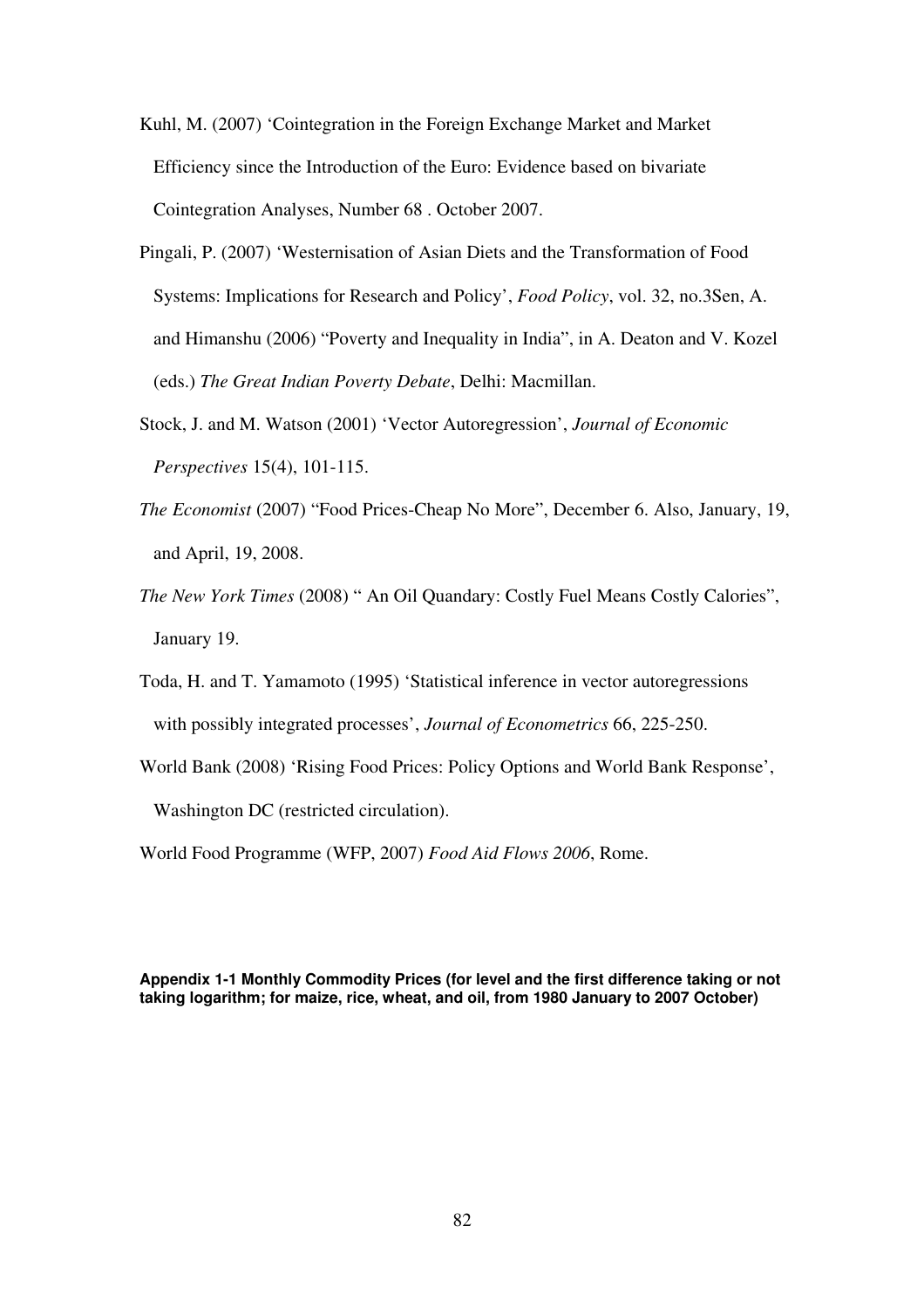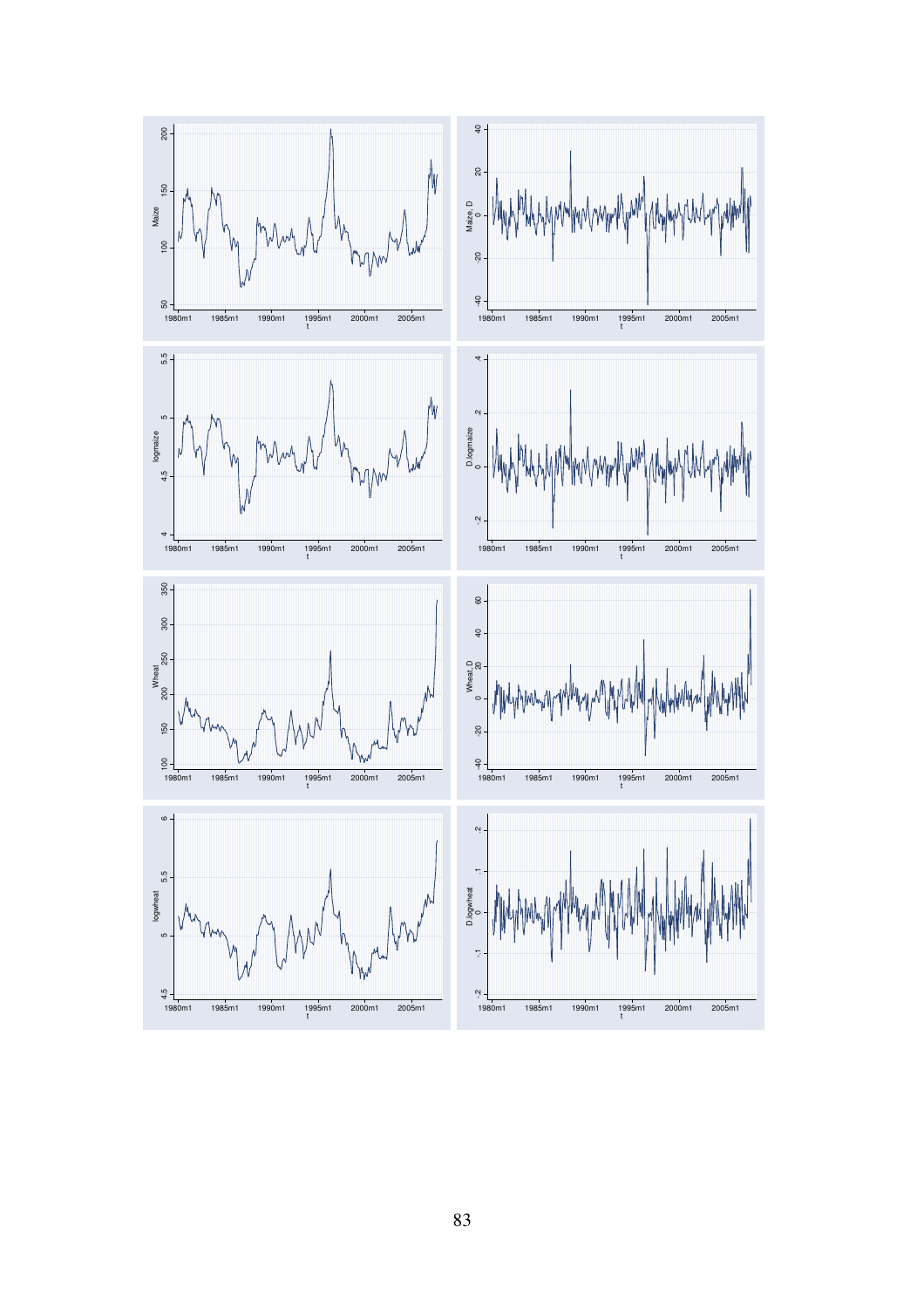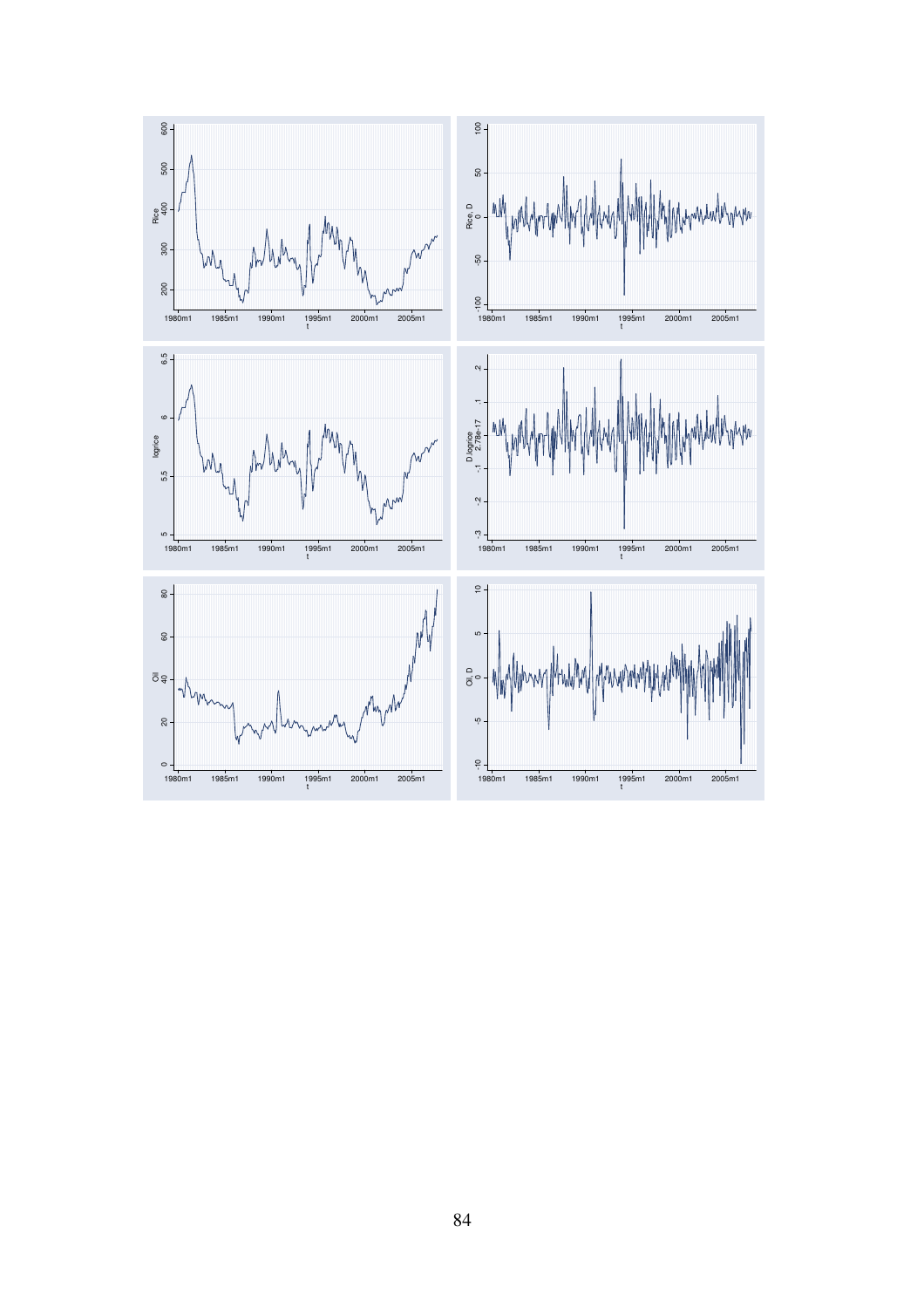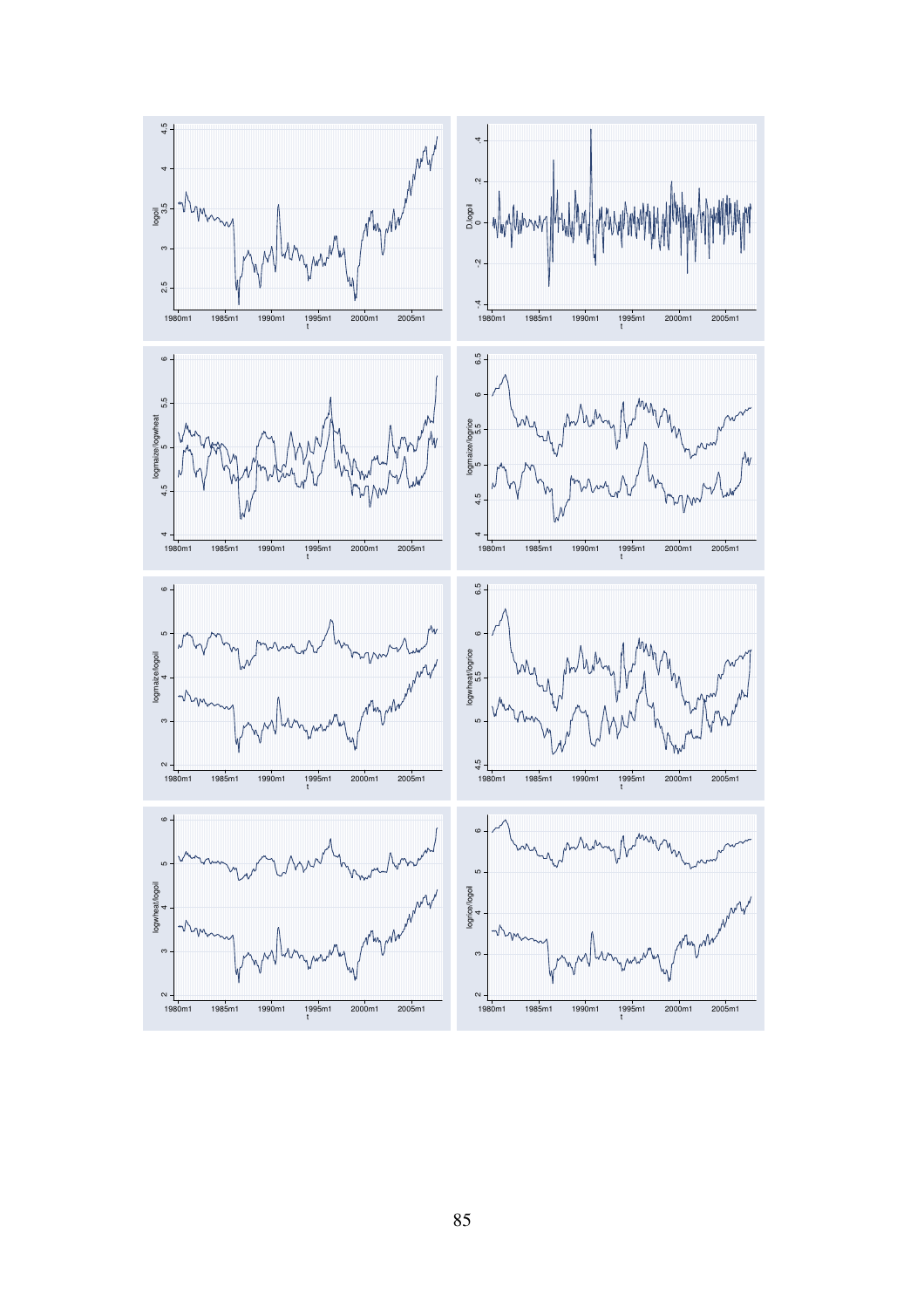**Appendix 1-2 Monthly Commodity Prices (for log(maize), log(wheat), log(rice) and log(oil)) from 1980 January to 2008 March** 

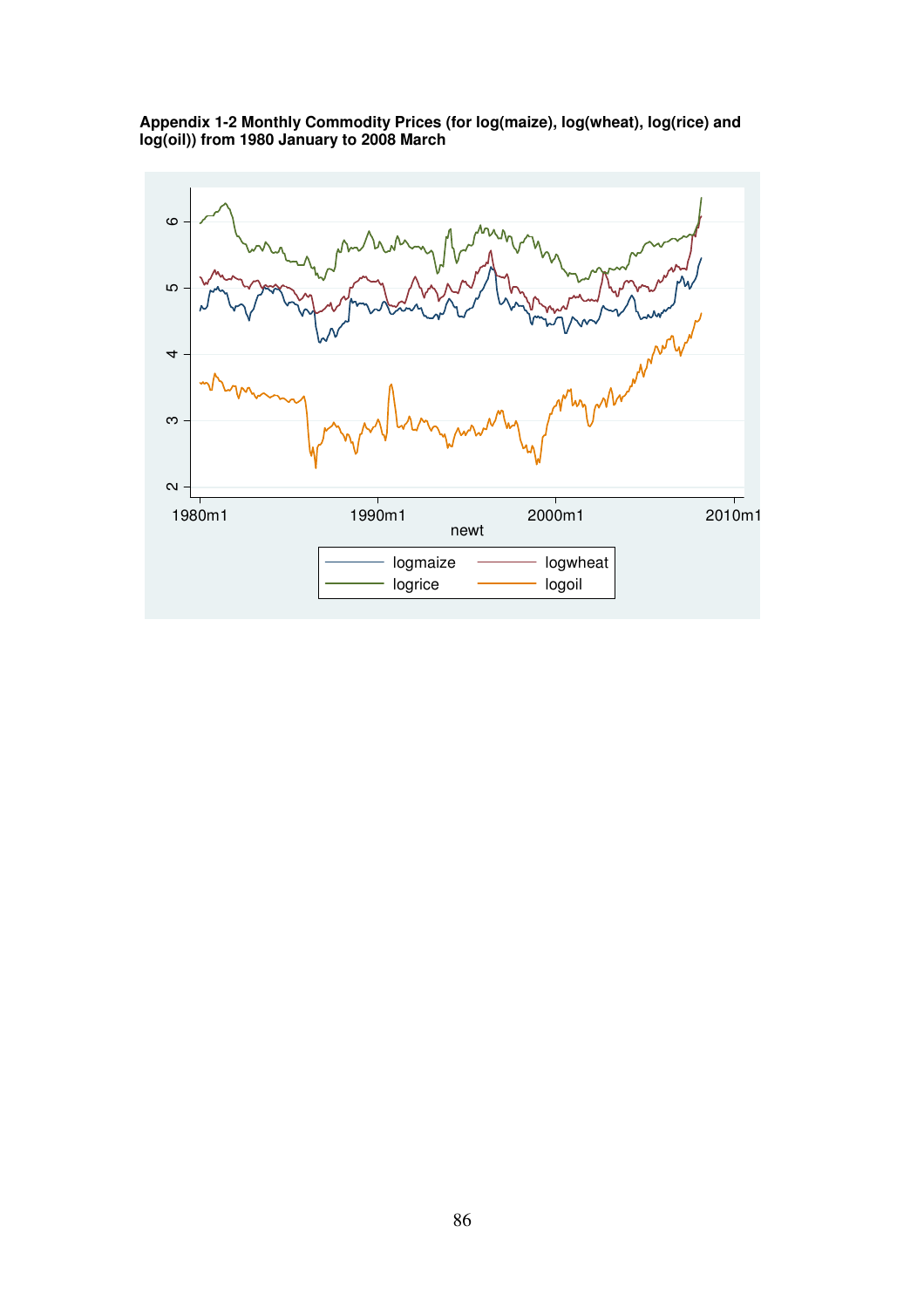



**Appendix 2-2 Annual World Commodity Prices (selected series for level, taking or not taking logarithm) (1966-2008)** 



**Note: The average of monthly prices from January to March is used for 2008.**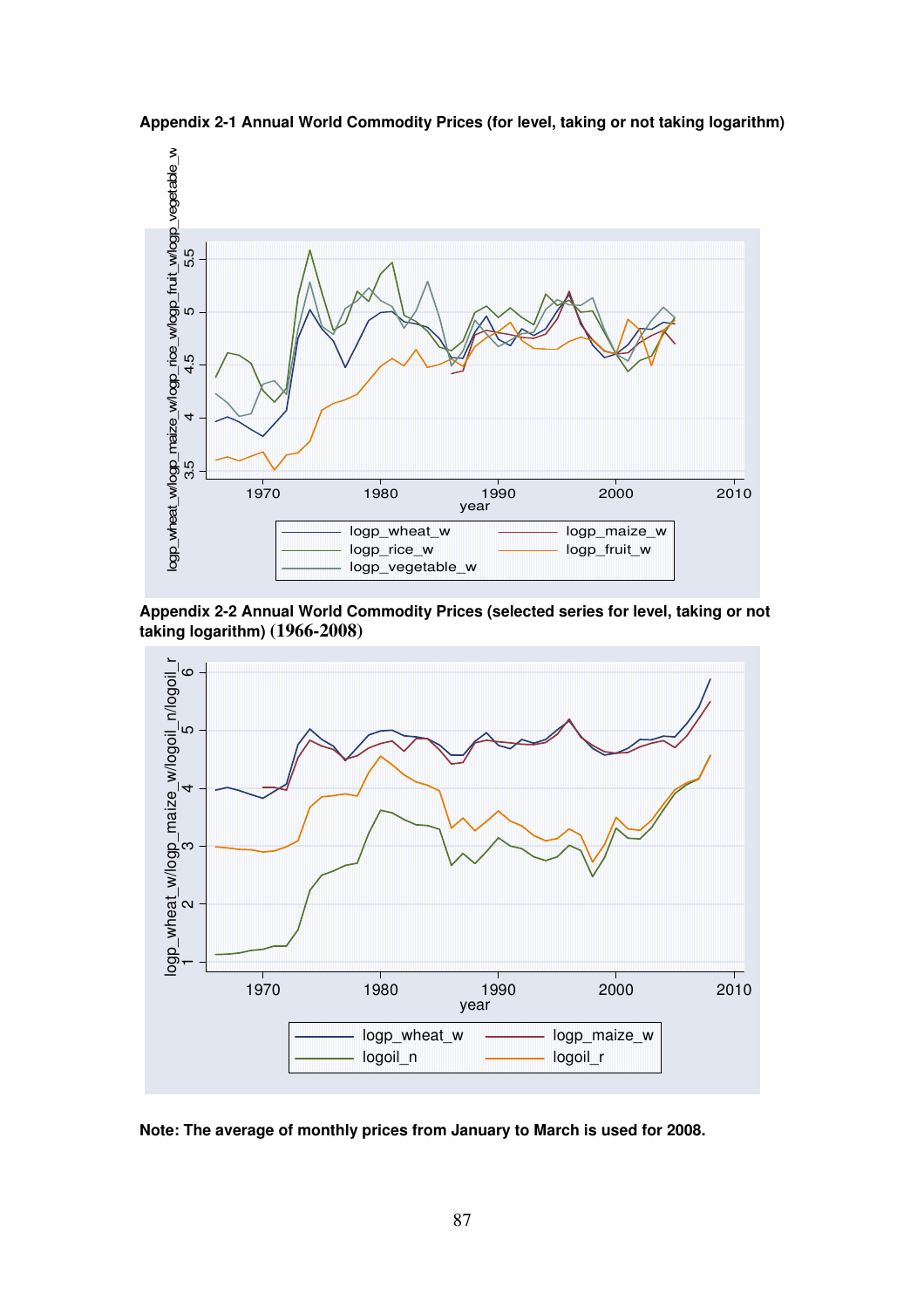

## **Appendix 3 Annual Commodity Prices in India (for level, taking or not taking logarithm)**